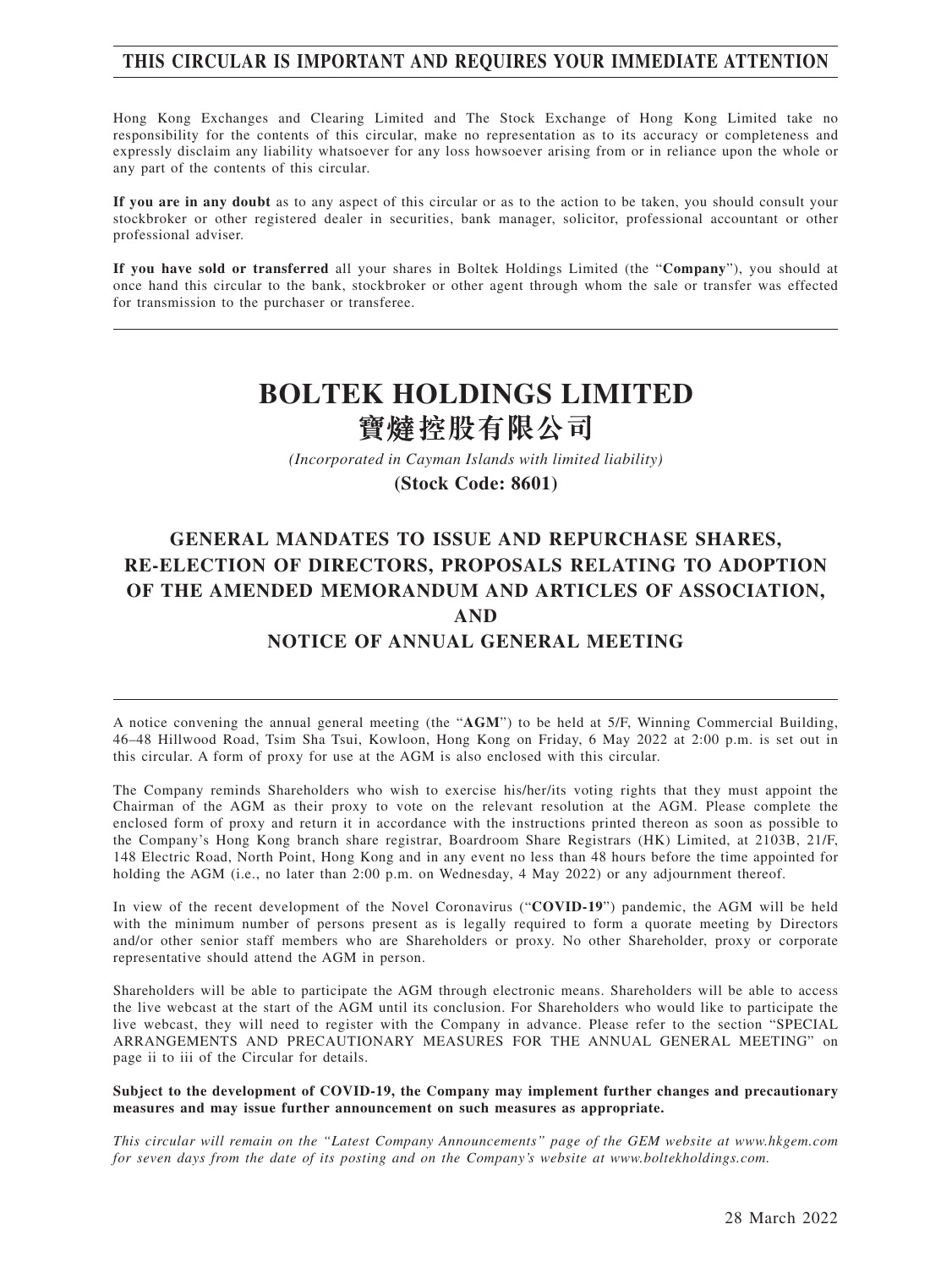## **CHARACTERISTICS OF GEM**

**GEM has been positioned as a market designed to accommodate small and mid-sized companies to which a higher investment risk may be attached than other companies listed on the Stock Exchange. Prospective investors should be aware of the potential risks of investing in such companies and should make the decision to invest only after due and careful consideration.**

**Given that the companies listed on GEM are generally small and mid-sized companies, there is a risk that securities traded on GEM may be more susceptible to high market volatility than securities traded on the Main Board and no assurance is given that there will be a liquid market in the securities traded on GEM.**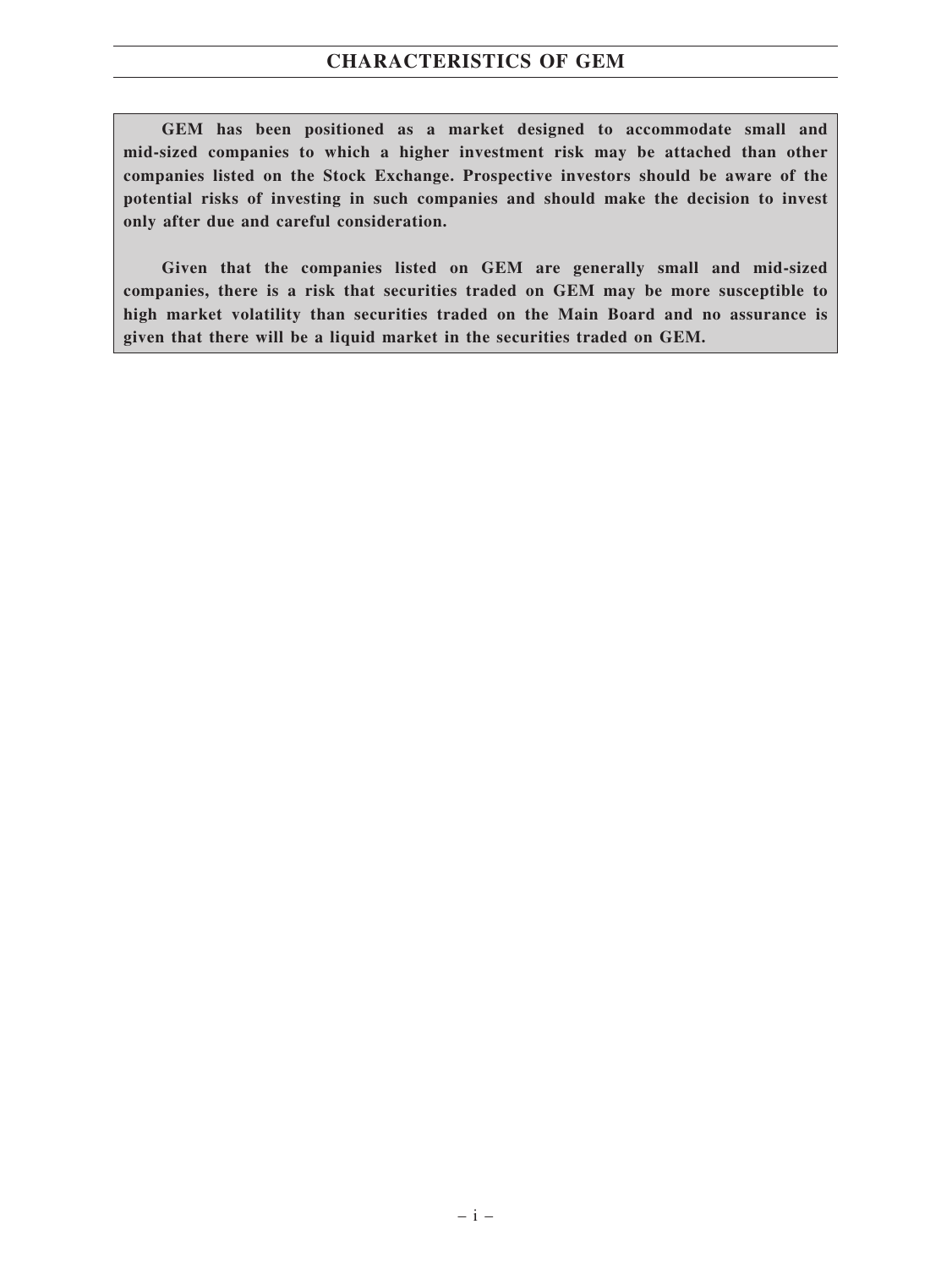## **SPECIAL ARRANGEMENTS AND PRECAUTIONARY MEASURES FOR THE ANNUAL GENERAL MEETING**

#### **ATTENDANCE BY ELECTRONIC MEANS**

In view of the recent development of the Novel Coronavirus ("**COVID-19**") pandemic and the announcement of the Hong Kong Government on the latest Prevention and Control of Disease (Prohibition on Gathering) Regulation (Chapter 599G of the Laws of Hong Kong) and Prevention and Control of Disease (Requirements and Directions) (Business and Premises) Regulation (Chapter 599F of the Laws of Hong Kong), including a ban on conducting of physical general meeting of companies, the Company will adopt the following special arrangements at the AGM:

- (a) The AGM will be held with the minimum number of persons present as is legally required to form a quorate meeting by Directors and/or other senior staff members who are Shareholders or proxy. No other Shareholder, proxy or corporate representative should attend the AGM in person. Any other person who attempts to attend the AGM in person will be denied entry to the venue of the AGM.
- (b) If a Shareholder (other than those who are required to attend the AGM physically to form a quorate meeting) wishes to vote on any resolution at the AGM, he/she/it must appoint the chairman of the AGM as his/her/its proxy to exercise his/her/its right to vote at the AGM. Shareholders should specifically indicate how they wish to vote for or vote against the resolutions set out in the notice convening the AGM. If a person who is not the chairman of the AGM is appointed as proxy, that person will not be permitted entry to the AGM and will not be able to exercise the vote. In any event, Shareholders will not be deprived of their rights of voting on the resolution(s) to be proposed at the AGM (or any adjourned meeting thereof).
- (c) The AGM will be conducted through electronic means where all participants can participate and submit questions at the AGM. In order to do so, any Shareholders who wishes to join the AGM must contact the Company to pre-register no later than 2:00 p.m. on Wednesday, 4 May 2022 (being not less than forty-eight (48) hours before the AGM) by email to info@boltekholdings.com by providing personal particulars as follows:
	- 1. Full name;
	- 2. Registered Address;
	- 3. Number of Shares held;
	- 4. Hong Kong Identity Card Number or passport number (in case of natural person)/ company registration number (in case of body corporate);
	- 5. Contact Telephone Number; and
	- 6. Email Address.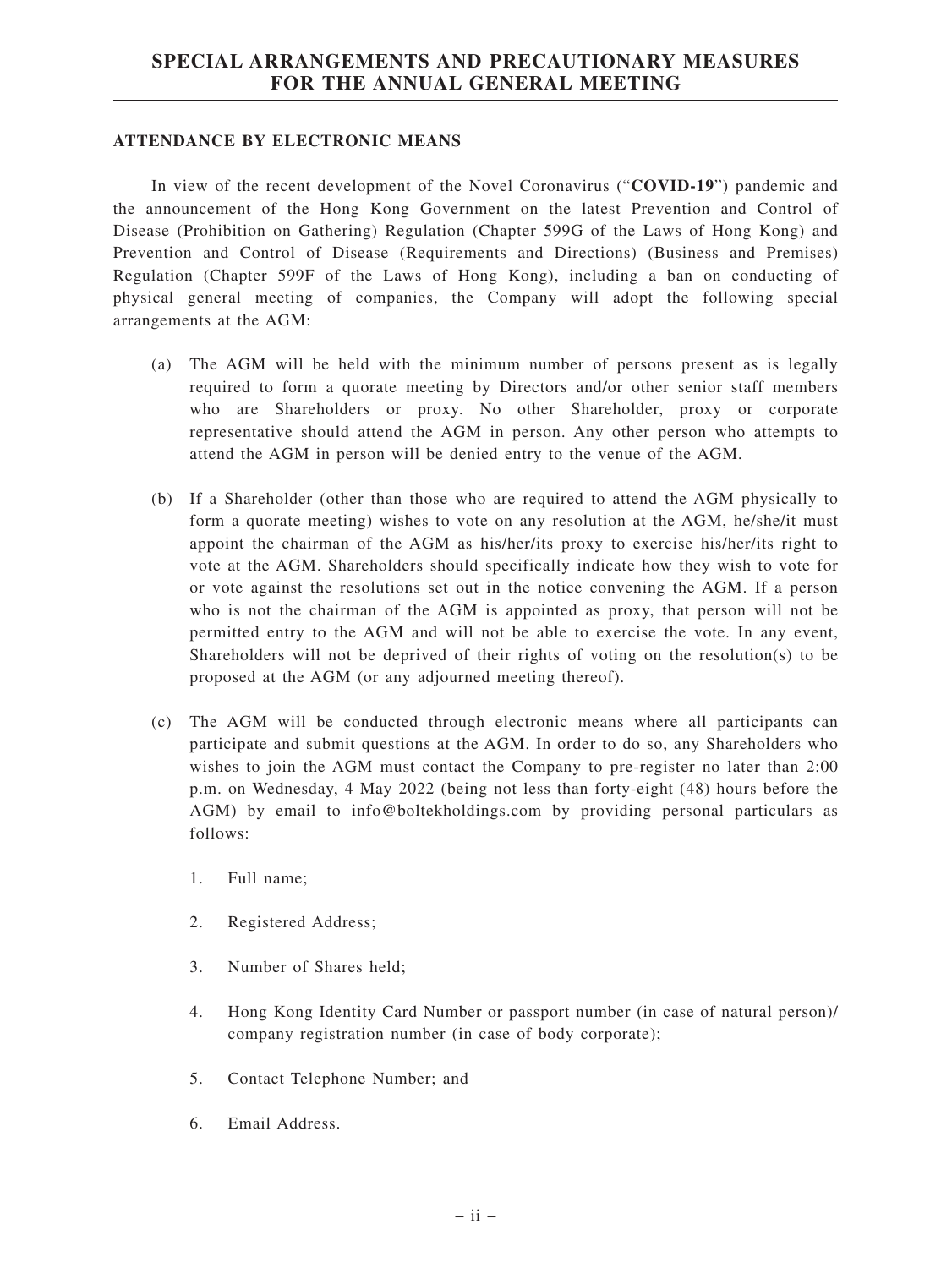## **SPECIAL ARRANGEMENTS AND PRECAUTIONARY MEASURES FOR THE ANNUAL GENERAL MEETING**

The Company will provide the pre-registered Shareholders with the link to the live webcast platform upon confirmation of the Shareholders' identification and interest in participating the AGM through electronic means. Shareholders **MUST NOT** forward the link to other persons who are not Shareholders and who are not entitled to attend the AGM.

- (d) Non-registered shareholder who wish to pre-register will need to provide information listed in (c) and (1) contact and instruct their banks, brokers, custodians, nominees or the Hong Kong Securities Clearing Company Limited through which their shares are held (together, the "**Intermediary**") to assist themselves to attend the AGM via electronic mean and (2) provide their e-mail address to their Intermediary before the time limit required by the relevant Intermediary.
- (e) Shareholders can submit questions relevant to the business of the AGM by email to info@boltekholdings.com in advance. If considered appropriate by the Directors at their absolute discretion, the questions will be answered.

### **ATTENDANCE AT THE AGM VENUE (ONLY THOSE WHO ARE REQUIRED TO ATTEND THE AGM PHYSICALLY TO FORM A QUORATE MEETING)**

- (i) The Company will take the body temperature of the intended attendees and refuse entry of those with a temperature of 37.4 degree Celsius or above.
- (ii) Attendees are requested to observe good personal hygiene at all times at the AGM venue and alcohol rubs or hand sanitiser will be provided for use.
- (iii) Attendees must wear face-masks throughout the AGM and sit at a distance from other attendees and those not wearing face-masks may be denied entry to the AGM venue. Please note that no masks will be provided at the AGM venue and attendees should bring and wear their own masks.
- (iv) No distribution of corporate gift or refreshment.
- (v) Attendees who do not comply with the precautionary measures (i) to (iii) above or been found to have the symptom(s) of an upper respiratory system disease or be obeying a quarantine order may be denied entry to the AGM venue at the absolute discretion of the Company as permitted by law.

**Due to the constantly evolving COVID-19 pandemic situation, the Company may be required to change the AGM arrangements at short notice. Shareholders should check the websites of the Company and the Stock Exchange for future announcement(s) and updates on the AGM arrangements.**

**The Company reminds Shareholders who wish to exercise his/her/its voting rights that they must appoint the chairman of AGM as their proxy to vote on the relevant resolution at the AGM.**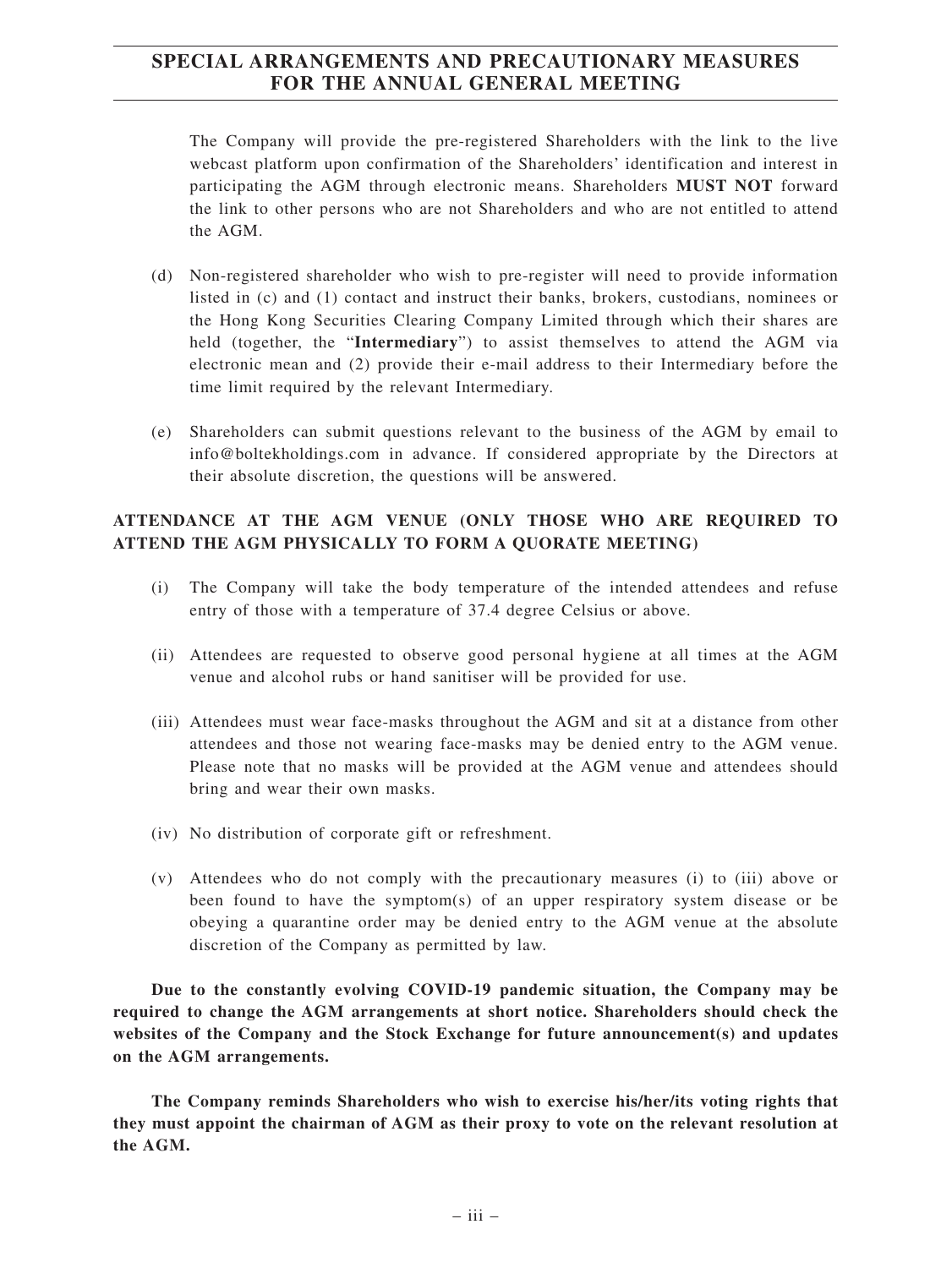## **CONTENTS**

## *Page*

|                                                    | $\mathbf{1}$   |
|----------------------------------------------------|----------------|
|                                                    | $\overline{3}$ |
|                                                    | $\overline{3}$ |
|                                                    | $\overline{4}$ |
| PROPOSED ADOPTION OF THE AMENDED MEMORANDUM AND    | 5              |
|                                                    | 6              |
|                                                    | $\overline{7}$ |
| RECOMMENDATION OF THE NOMINATION COMMITTEE         | $\tau$         |
|                                                    | 8              |
| CLOSURE OF REGISTER OF MEMBERS                     | $\mathbf Q$    |
|                                                    | $\overline{9}$ |
|                                                    | $\overline{9}$ |
|                                                    | 9              |
| APPENDIX I — EXPLANATORY STATEMENT                 | 10             |
| APPENDIX II - DETAILS OF DIRECTORS FOR RE-ELECTION | 14             |
| APPENDIX III — AMENDED MEMORANDUM AND ARTICLES     | 18             |
|                                                    | 85             |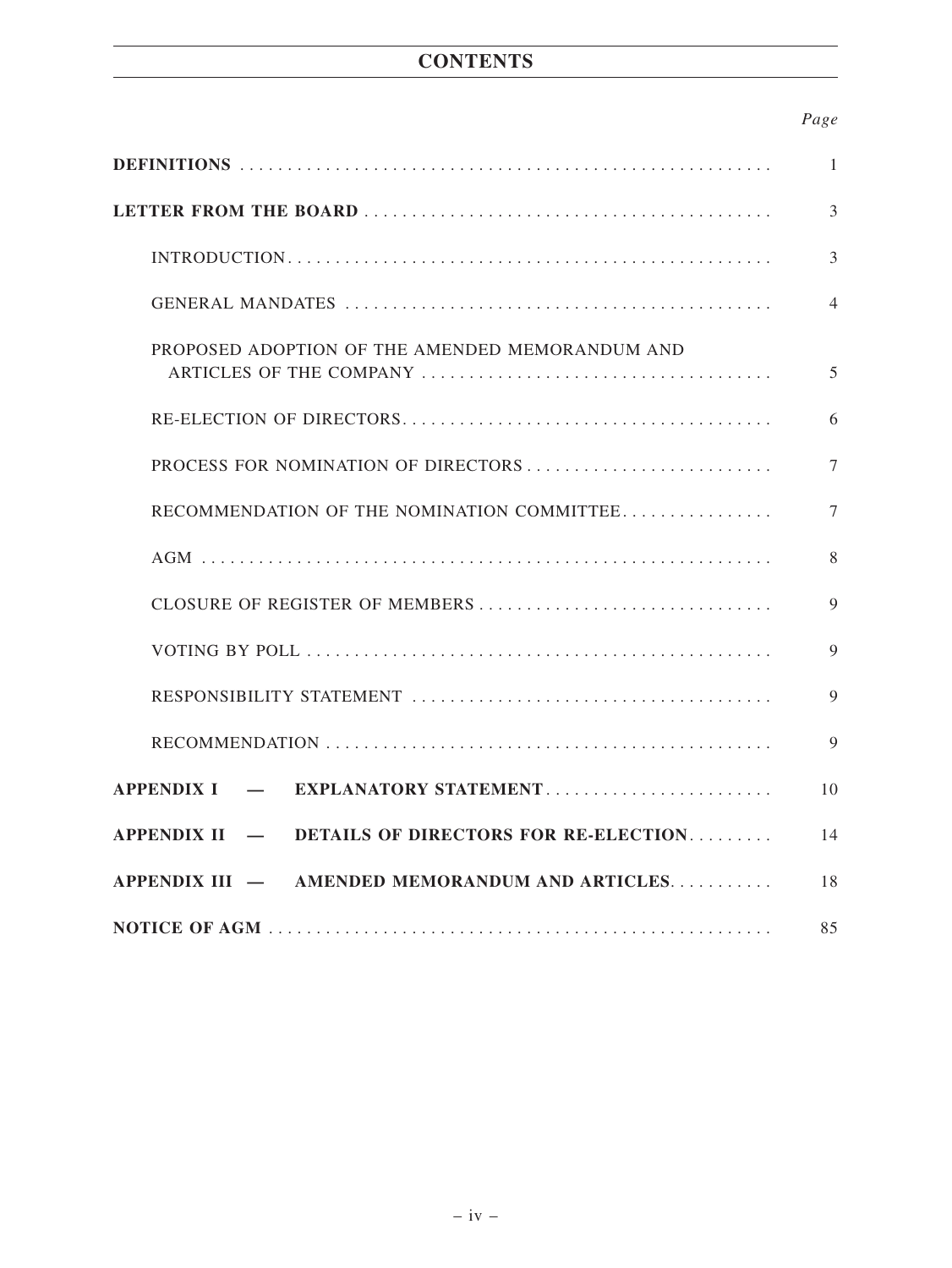*In this circular, unless the context otherwise requires, the following expressions have the following meanings:*

| "AGM"                                | the annual general meeting of the Company to be held at<br>5/F, Winning Commercial Building, 46-48 Hillwood<br>Road, Tsim Sha Tsui, Kowloon, Hong Kong on Friday, 6<br>May 2022 at 2:00 p.m. |
|--------------------------------------|----------------------------------------------------------------------------------------------------------------------------------------------------------------------------------------------|
| "AGM Notice"                         | the notice convening the AGM as set out on pages 15 to<br>19 of this circular                                                                                                                |
| "Amended Memorandum and<br>Articles" | the second amended and restated memorandum and<br>articles of association proposed to be adopted in the AGM                                                                                  |
| "Articles of Association"            | the amended and restated articles of association of the<br>Company adopted on 20 August 2018, as amended,<br>supplemented or otherwise modified from time to time                            |
| "Board"                              | the board of Directors                                                                                                                                                                       |
| "close associate(s)"                 | has the meaning ascribed to it under the GEM Listing<br>Rules                                                                                                                                |
| "Company"                            | Boltek Holdings Limited, a company incorporated in the<br>Cayman Islands with limited liability and the issued<br>Shares of which are listed on GEM                                          |
| "controlling shareholder"            | has the meaning ascribed to it under the GEM Listing<br>Rules                                                                                                                                |
| "core connected person(s)"           | has the meaning ascribed to it under the GEM Listing<br>Rules                                                                                                                                |
| "COVID-19"                           | the novel coronavirus (COVID-19) disease                                                                                                                                                     |
| "Director(s)"                        | $directory(s)$ of the Company                                                                                                                                                                |
| "GEM"                                | GEM operated by the Stock Exchange                                                                                                                                                           |
| "GEM Listing Rules"                  | the Rules Governing the Listing of Securities on GEM (as<br>amended from time to time)                                                                                                       |
| "Group"                              | the Company and its subsidiaries                                                                                                                                                             |
| "HK\$"                               | Hong Kong dollars, the lawful currency of Hong Kong                                                                                                                                          |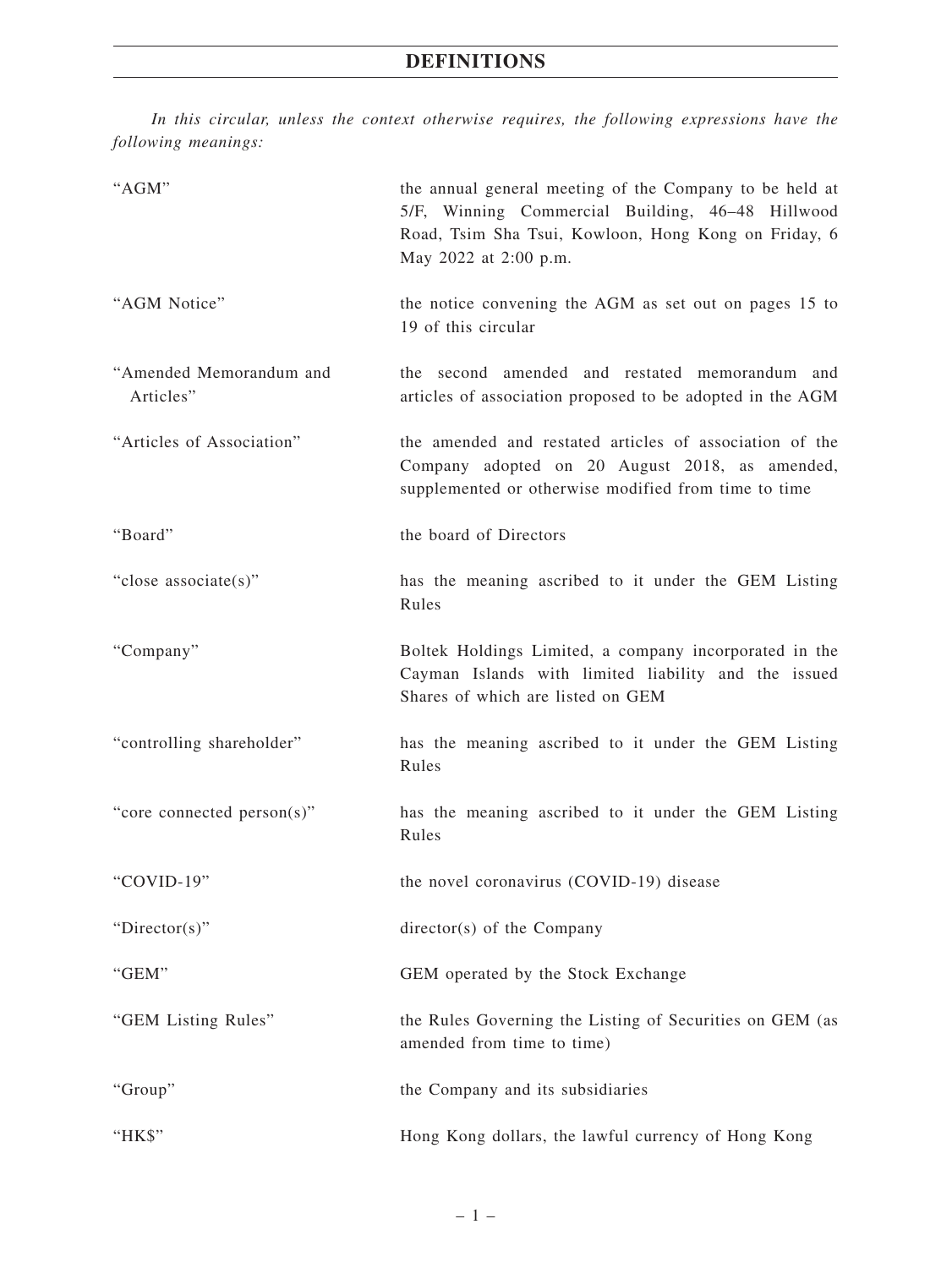## **DEFINITIONS**

| "Latest Practicable Date"     | 23 March 2022, being the latest practicable date prior to<br>the printing of this circular for ascertaining certain<br>information in this circular                                                                              |
|-------------------------------|----------------------------------------------------------------------------------------------------------------------------------------------------------------------------------------------------------------------------------|
| "Nomination Committee"        | the nomination committee of the Company                                                                                                                                                                                          |
| "Proposed Extension Mandate"  | to extend the Proposed Issue Mandate to the Directors to<br>issue and allot additional Shares by adding the number of<br>Shares repurchased by the Company under the Proposed<br>Repurchase Mandate                              |
| "Proposed Issue Mandate"      | a general mandate to be granted to the Directors to allot,<br>issue and deal with Shares not exceeding 20% of the total<br>number of Shares in issue as at the date of passing of the<br>proposed ordinary resolution at the AGM |
| "Proposed Repurchase Mandate" | a general mandate to be granted to the Directors to<br>repurchase Shares not exceeding 10% of the total number<br>of Shares in issue as at the date of passing of the<br>proposed ordinary resolution at the AGM                 |
| "SFO"                         | the Securities and Futures Ordinance (Chapter 571 of the<br>Laws of Hong Kong) as amended, supplemented or<br>otherwise modified from time to time                                                                               |
| "Share $(s)$ "                | ordinary share(s) of nominal value of $HK$0.01$ each in the<br>share capital of the Company                                                                                                                                      |
| "Shareholders"                | the holder(s) of the $Share(s)$                                                                                                                                                                                                  |
| "Stock Exchange"              | The Stock Exchange of Hong Kong Limited                                                                                                                                                                                          |
| "substantial shareholder"     | has the meaning ascribed to it under the GEM Listing<br>Rules                                                                                                                                                                    |
| "Takeovers Code"              | the Hong Kong Code on Takeovers and Mergers (as<br>amended from time to time)                                                                                                                                                    |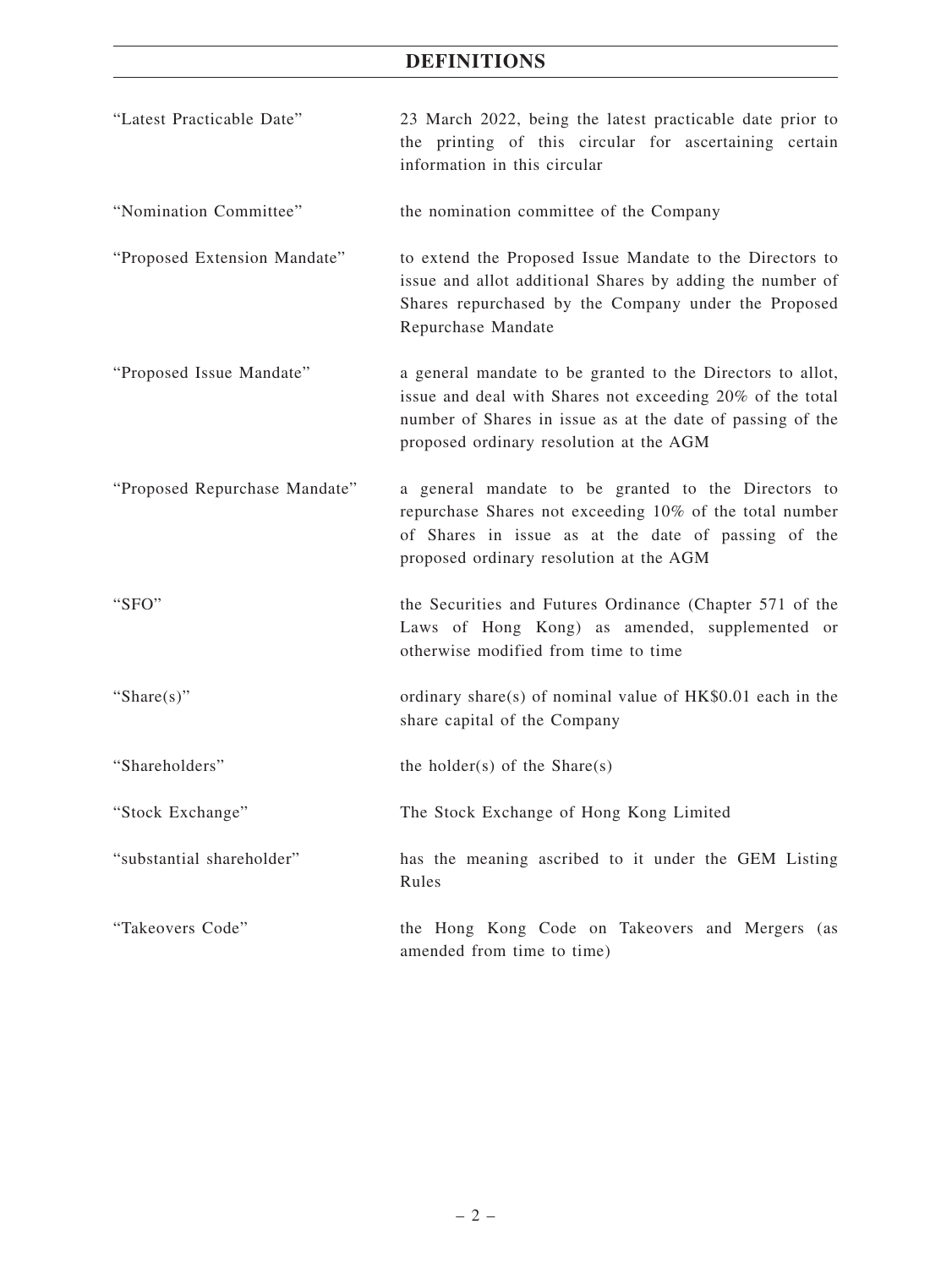# **BOLTEK HOLDINGS LIMITED** 寶燵控股有限公司

*(Incorporated in Cayman Islands with limited liability)* **(Stock Code: 8601)**

*Executive Directors:* Mr. Cheung Kwan Tar *(Chairman)* Mr. Ng Pak Hung

*Independent non-executive Directors:* Mr. Chan Wan Fung Mr. Chan Kai Kow Macksion Ms. Chik Wai Chun

*Registered Office:* Windward 3 Regatta Office Park P.O. Box 1350 Grand Cayman KY1-1108 Cayman Islands

*Headquarters and Principal Place of Business in Hong Kong:* 5/F, Winning Commercial Building 46–48 Hillwood Road Tsim Sha Tsui, Kowloon Hong Kong

28 March 2022

*To the Shareholders*

Dear Sir or Madam,

## **GENERAL MANDATES TO ISSUE AND REPURCHASE SHARES, RE-ELECTION OF DIRECTORS, PROPOSALS RELATING TO ADOPTION OF THE AMENDED MEMORANDUM AND ARTICLES OF ASSOCIATION, AND NOTICE OF ANNUAL GENERAL MEETING**

#### **INTRODUCTION**

The purpose of this circular is to provide the Shareholders with information regarding the following matters to be put forward at the AGM for Shareholders' consideration and, if thought fit, approval of, among other things:

- (i) the grant of the Proposed Issue Mandate to the Directors;
- (ii) the grant of the Proposed Repurchase Mandate to the Directors;
- (iii) the grant of the Proposed Extension Mandate to the Directors;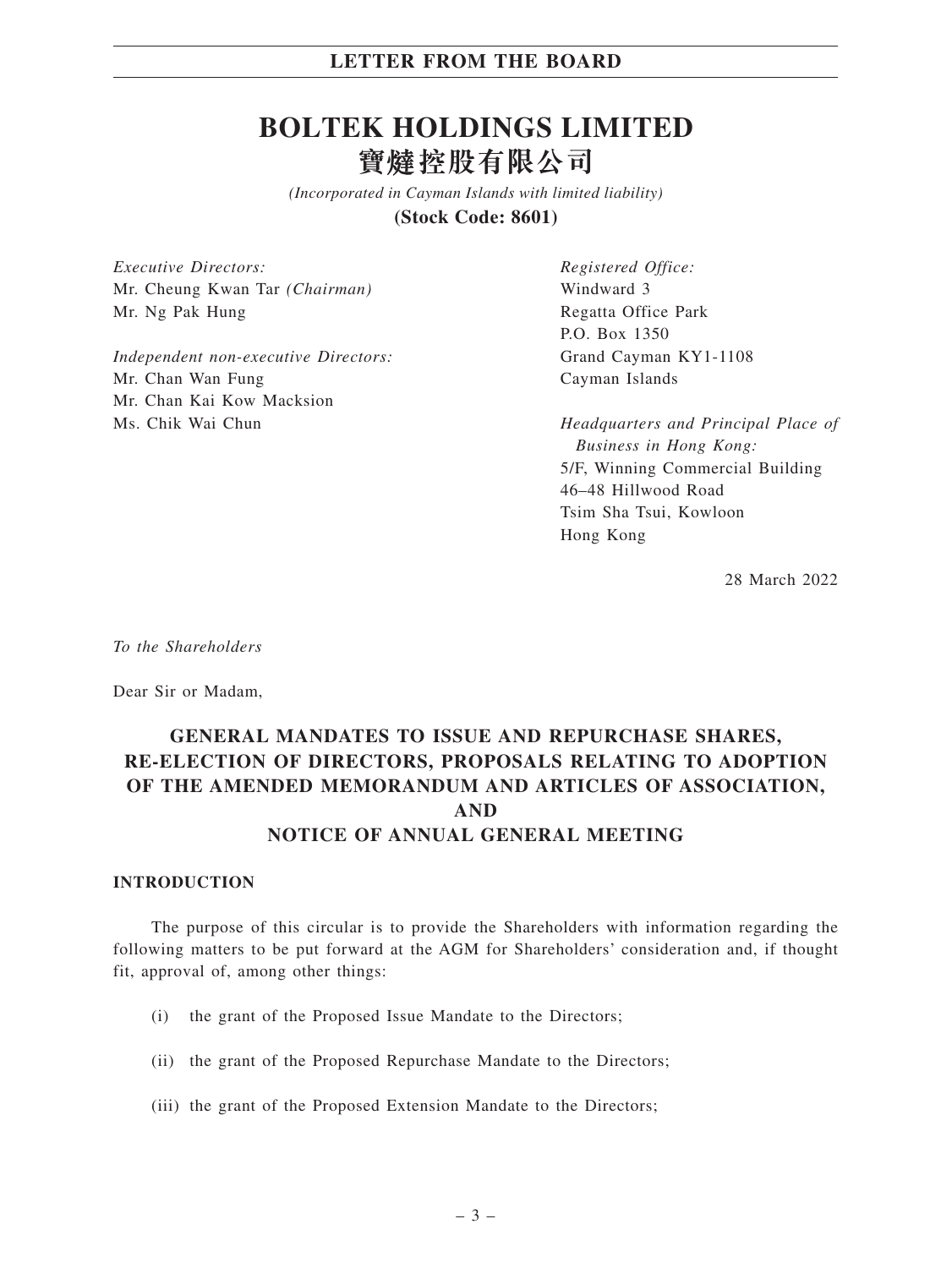- (iv) the re-election of Directors; and
- (v) the adoption of the Amended Memorandum and Articles.

#### **GENERAL MANDATES**

#### **(a) Proposed Issue Mandate**

The Shareholders on 7 May 2021 granted a general mandate for the Directors to allot and issue Shares. Unless otherwise renewed, such mandate will expire at the conclusion of the AGM.

An ordinary resolution will be proposed at the AGM to approve the grant of the Proposed Issue Mandate, which if granted, will allow the Directors to allot, issue and deal with Shares up to 20% of the total number of Shares in issue as at the date of passing the relevant resolution.

As at the Latest Practicable Date, a total of 800,000,000 Shares were in issue. Subject to the passing of the ordinary resolution approving the Proposed Issue Mandate and on the basis that no Shares are issued or repurchased prior to the AGM, the exercise of the Proposed Issue Mandate in full would enable the Company to issue a maximum of 160,000,000 Shares. The grant of the Proposed Issue Mandate will provide the Directors with flexibility to issue Shares when it is in the interest of the Company to do so. As of the Latest Practicable Date, there was no intention to issue any Shares pursuant to the Proposed Issue Mandate if it is granted by the Shareholders at the AGM.

#### **(b) Proposed Repurchase Mandate**

An ordinary resolution will be proposed at the AGM to approve the grant of the Proposed Repurchase Mandate, which if granted, will allow the Directors to exercise all the powers of the Company to repurchase its own Shares not exceeding 10% of the total number of Shares in issue as at the date of passing the relevant resolution.

Subject to the passing of the ordinary resolution approving the Proposed Repurchase Mandate and on the basis that no Shares are issued or repurchased prior to the AGM, the exercise of the Proposed Repurchase Mandate in full would enable the Company to repurchase a maximum of 80,000,000 Shares. As of the Latest Practicable Date, there was no present intention for any repurchase of Shares pursuant to the Proposed Repurchase Mandate if it is granted by the Shareholders at the AGM.

#### **(c) Proposed Extension Mandate**

An ordinary resolution will be proposed at the AGM to approve the extension of the Proposed Issue Mandate to include the total number of such Shares (if any) repurchased under the Proposed Repurchase Mandate provided that such amount shall not exceed 10% of the total number of Shares in issue as at the date of passing the resolution.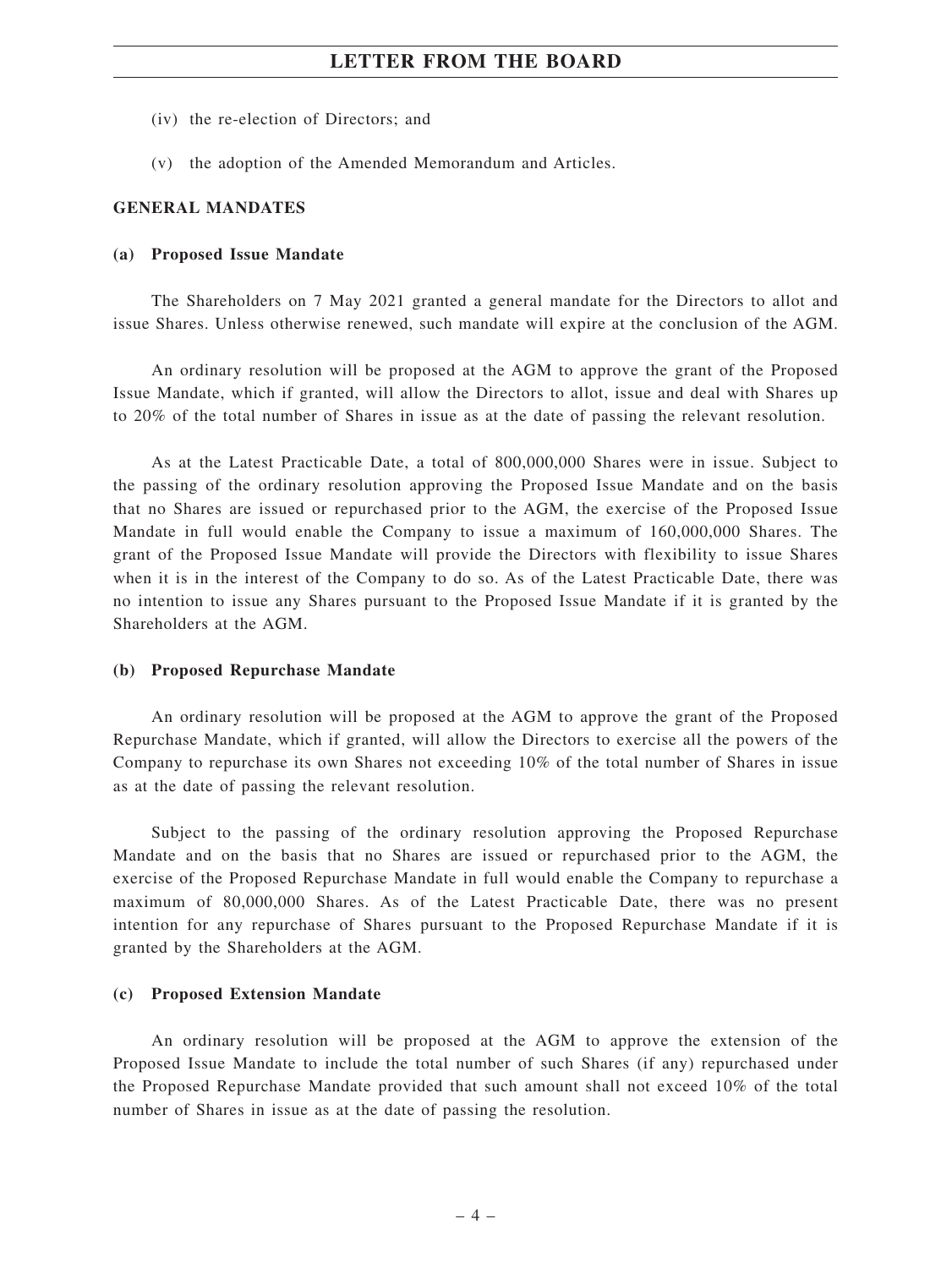Subject to the passing of the relevant ordinary resolutions at the AGM, the Proposed Issue Mandate, the Proposed Repurchase Mandate and the Proposed Extension Mandate will continue to be in force until the earliest of:

- (i) the conclusion of the next annual general meeting of the Company immediately after the AGM;
- (ii) the expiration of the period within which the next annual general meeting of the Company immediately after the AGM is required by the Articles of Association or any applicable laws to be held; and
- (iii) the date upon which the authority given under the corresponding resolution as set out in the AGM Notice is revoked or varied by an ordinary resolution of the Shareholders in a general meeting of the Company.

An explanatory statement containing the particulars required by the GEM Listing Rules to enable the Shareholders to make an informed decision on whether to vote for or against the resolution to be proposed at the AGM in relation to the Proposed Repurchase Mandate is set out in Appendix I to this circular.

### **PROPOSED ADOPTION OF THE AMENDED MEMORANDUM AND ARTICLES OF THE COMPANY**

A special resolution with be proposed at the AGM to adopt the Amended Memorandum and Articles to replace the existing amended and restated articles of association of the Company. The main reasons for the adoption of the Amended Memorandum and Articles are to (i) reflect certain amendments in the applicable laws of the Cayman Islands and the GEM Listing Rules; and (ii) make other consequential and housekeeping changes.

The major proposed amendments in the Amended Memorandum and Articles are summarised as follows:

- 1. to provide for shareholders right to speak and vote at a general meeting except where a shareholder is required by the GEM Listing Rules to abstain from voting to approve the matter under consideration;
- 2. to require the appointment, removal and remuneration of auditors be approved by ordinary resolution; and
- 3. other amendments to better align with the wordings in the GEM Listing Rules and the applicable laws of the Cayman Islands.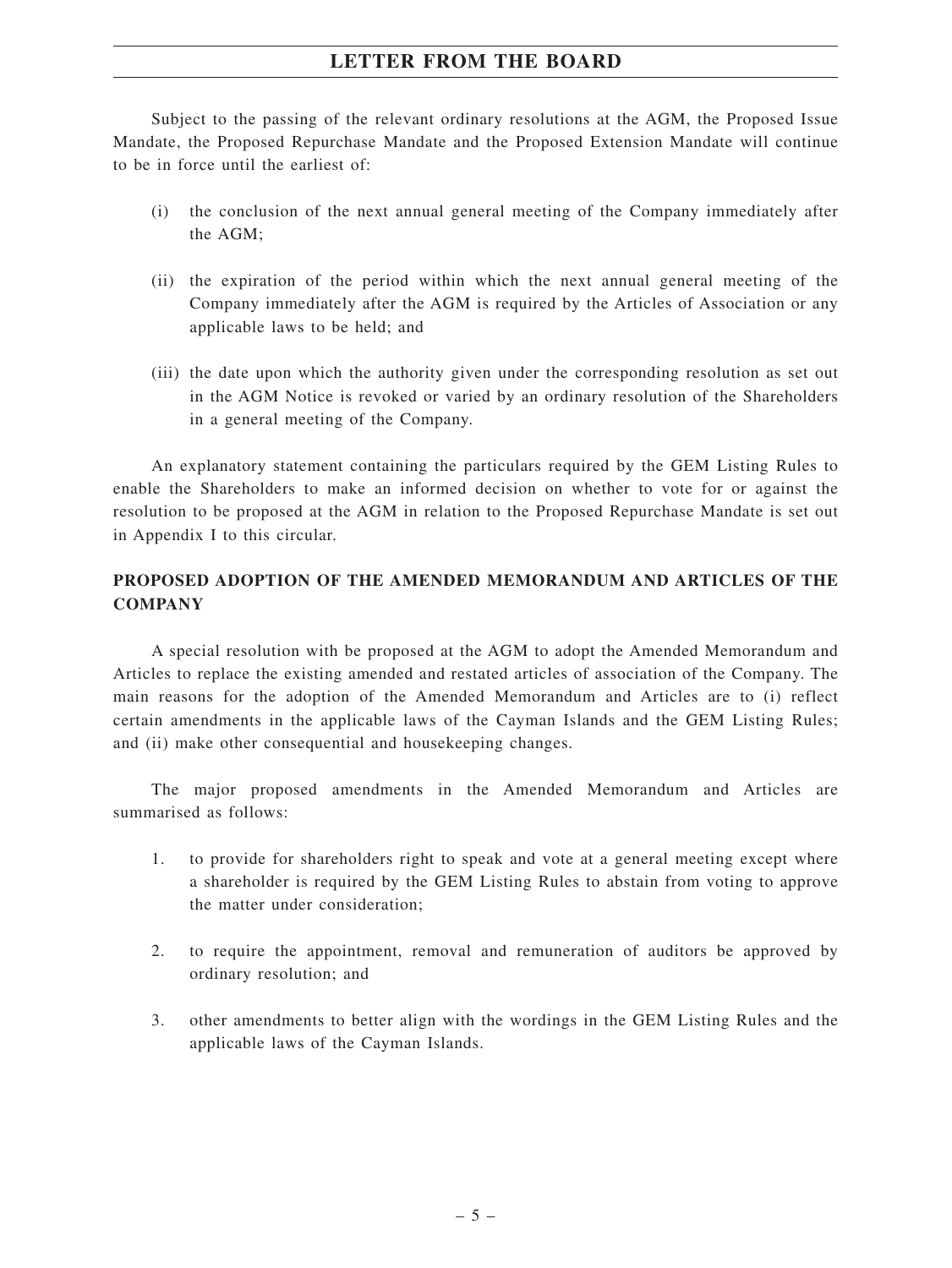Details of the proposed changes to the existing amended and restated articles of association of the Company brought about by the adoption of the Amended Memorandum and Articles are set out in Appendix III to this circular. A special resolution will be proposed at the AGM to approve the Amended Memorandum and Articles.

The legal advisers to the Company as to Hong Kong laws have confirmed that the Amended Memorandum and Articles comply with the requirements of the GEM Listing Rules and the legal advisers to the Company as to the Cayman Islands laws have confirmed that the Amended Memorandum and Articles are not inconsistent with the laws of the Cayman Islands.

The Company confirms that there is nothing unusual about the Amended Memorandum and Articles. The Shareholders are advised that the Amended Memorandum and Articles are available only in English and the Chinese translation of the Amended Memorandum and Articles provided in Appendix III of this circular in Chinese is for reference only. In case of any inconsistency, the English version shall prevail.

#### **RE-ELECTION OF DIRECTORS**

As at the Latest Practicable Date, the Board comprises five Directors, namely Mr. Cheung Kwan Tar, Mr. Ng Pak Hung, Mr. Chan Kai Kow Macksion, Mr. Chan Yu Sum Sam and Ms. Chik Wai Chun.

Article 84 of the Articles of Association provides that at each annual general meeting one-third of the Directors for the time being (or, if their number is not three or a multiple of three, then the number nearest to but not less than one-third) shall retire from office by rotation provided that every Director shall be subject to retirement by rotation at least once every three years. Any Director who has not been subject to retirement by rotation in the three years preceding the annual general meeting shall retire by rotation at such annual general meeting. Any further Directors so to retire shall be those who have been longest in office since their last re-election or appointment, and so that as between persons who became or were last re-elected Directors on the same day, those to retire shall (unless they otherwise agree among themselves) be determined by lot. The retiring Directors shall be eligible for reelection. Accordingly, Mr. Cheung Kwan Tar and Mr. Ng Pak Hung shall retire at the AGM and being eligible, would offer themselves for re-election.

Article 83(3) of the Articles of Association provides that all Directors appointed either to fill a casual vacancy or as an addition to the Board shall be subject to re-election by the Shareholders at the first general meeting after their appointment.

Ms. Chik Wai Chun, was appointed as independent non-executive Directors on 9 September 2021, shall hold office only until the AGM in accordance with article 83(3) of the Articles of Association. Being eligible, Ms. Chik Wai Chun will offer herself for re-election as independent non-executive Director.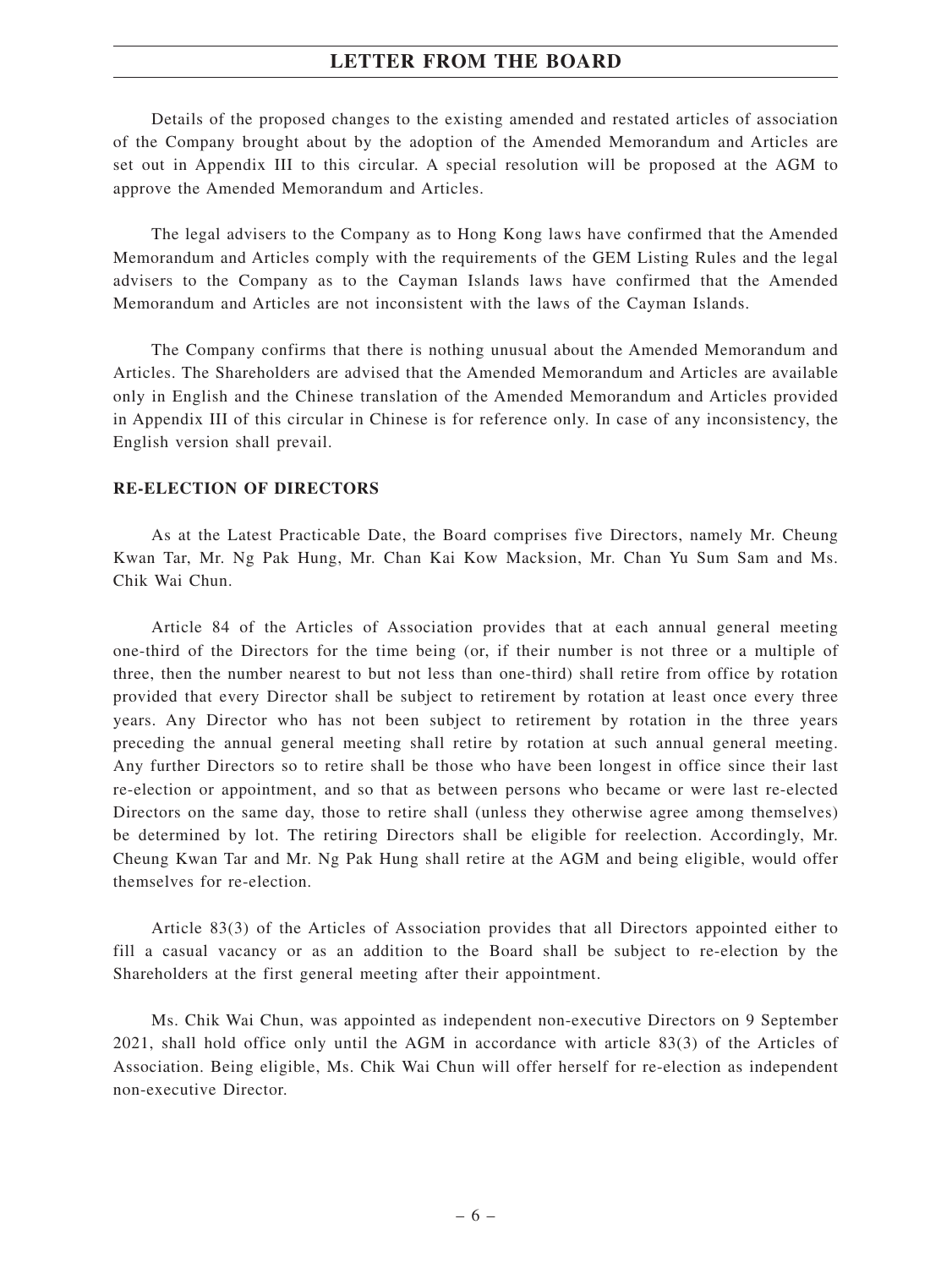At the AGM, ordinary resolutions will be proposed to re-elect each of Mr. Cheung Kwan Tar and Mr. Ng Pak Hung as executive Directors, Ms. Chik Wai Chun as independent non-executive Director.

The biographical details of each of the above Directors to be re-elected at the AGM are set out in Appendix II to this circular in accordance with the relevant requirements under the GEM Listing Rules.

#### **PROCESS FOR NOMINATION OF DIRECTORS**

The process for the nomination of Directors, including independent non-executive Directors, are to invite nominations from Board members or Nomination Committee members. In the context of re-appointment of any existing member(s) of the Board, the Nomination Committee makes recommendations to the Board for its consideration and recommendation, for the proposed candidates to stand for re-election at a general meeting.

### **RECOMMENDATION OF THE NOMINATION COMMITTEE**

The Nomination Committee has considered Mr. Cheung Kwan Tar's extensive experience in the civil engineering field, his working profile and other perspectives, skills and experience as set out in Appendix II to this circular. The Nomination Committee is satisfied that Mr. Cheung Kwan Tar has the required character, integrity and experience to continuously fulfil his role as an executive Director effectively.

The Nomination Committee has also considered Mr. Ng Pak Hung's extensive experience in the civil engineering field, his working profile and other perspectives, skills and experience as set out in Appendix II to this circular. The Nomination Committee is satisfied that Mr. Ng Pak Hum has the required character, integrity and experience to continuously fulfil his role as an executive Director effectively.

The Nomination Committee has also considered Ms. Chik Wai Chun's extensive experience in the accounting and finance field, his working profile and other perspectives, skills and experience as set out in Appendix II to this circular. The Nomination Committee is satisfied that Ms. Chik Wai Chun has the required character, integrity and experience to continuously fulfil his role as an independent non-executive Director effectively.

Each of the retiring executive Directors and independent non-executive Directors standing for re-election above brings to the Board a diversity of perspectives, including but not be limited to age, cultural and educational background, experience (professional or otherwise), skills and knowledge.

The Board has assessed and reviewed the written confirmation of independence from each of the independent non-executive Directors who have offered themselves for re-election at the AGM based on the independence criteria as set out in the GEM Listing Rules. The Board is of the view that there is nothing that would affect the exercise of independent judgement by any such retiring independent non-executive Director standing for re-election.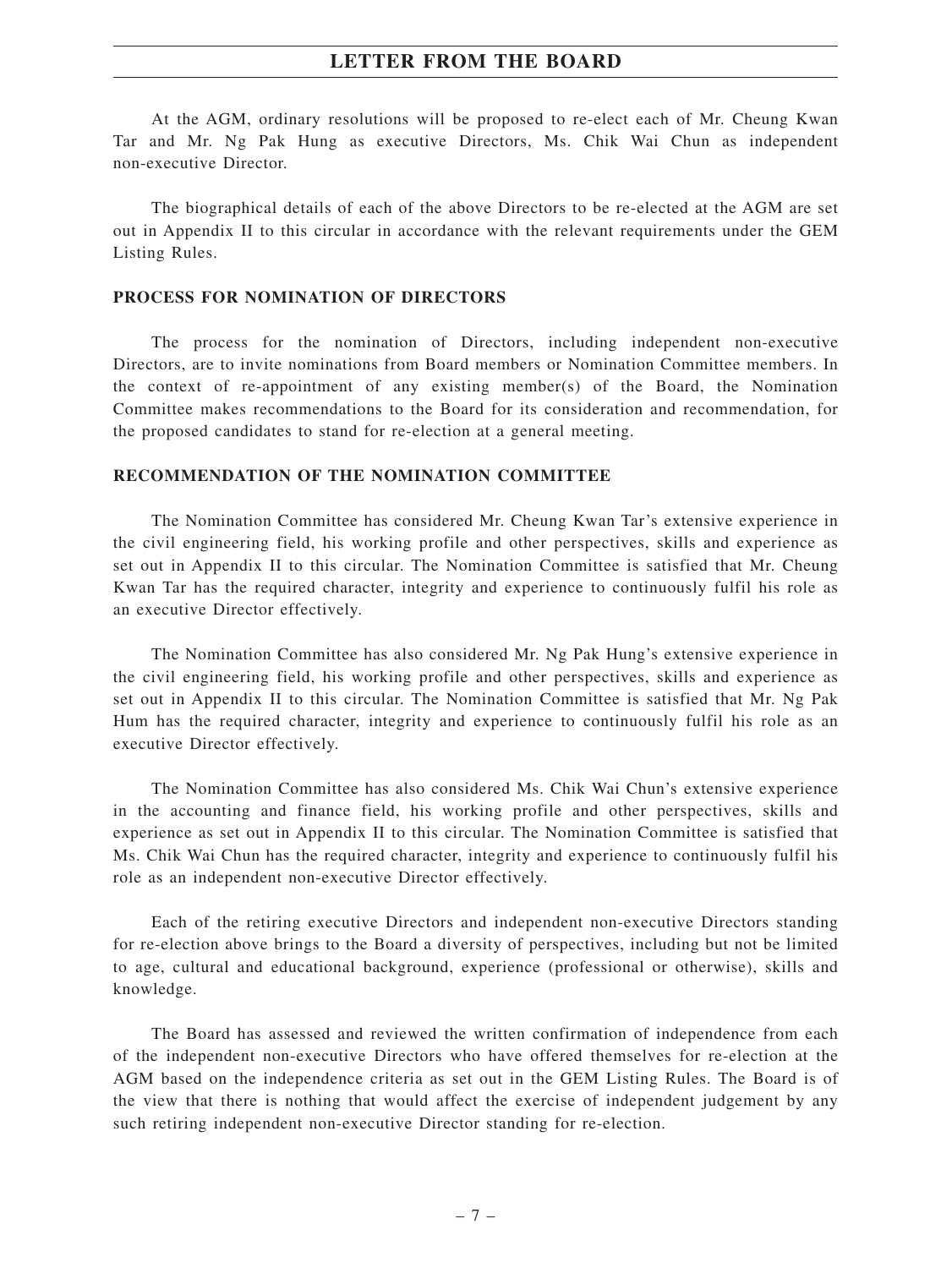Accordingly, with the recommendation of the Nomination Committee, the Board believes the re-election of each of Mr. Cheung Kwan Tar and Mr. Ng Pak Hung as executive Directors and Ms. Chik Wai Chun as independent non-executive Director would be in the best interests of the Company and Shareholders as a whole and has proposed that all the above retiring Directors stand for re-election as executive Directors and independent non-executive Director at the AGM.

#### **AGM**

The AGM will be held at 5/F, Winning Commercial Building, 46-48 Hillwood Road, Tsim Sha Tsui, Kowloon, Hong Kong on Friday, 6 May 2022 at 2:00 p.m.. The AGM Notice is set out on pages 85 to 89 of this circular.

In the view of the recent development of the COVID-19 pandemic and the announcement of the Hong Kong Government on the latest Prevention and Control of Disease (Prohibition on Gathering) Regulation (Chapter 599G of the Laws of Hong Kong) and Prevention and Control of Disease (Requirements and Directions) (Business and Premises) Regulation (Chapter 599F of the Laws of Hong Kong), Shareholders are reminded to refer to the section headed "SPECIAL ARRANGEMENTS AND PRECAUTIONARY MEASURES FOR THE ANNUAL GENERAL MEETING" on page ii to iii this Circular.

The AGM will be held with the minimum number of persons present as is legally required to form a quorate meeting by Directors and/or other senior staff members who are Shareholders or proxy. No other Shareholder, proxy or corporate representative should attend the AGM in person. Any other person who attempts to attend the AGM in person will be denied entry to the venue of AGM.

The AGM will be conducted through electronic means where all participants can participate and submit questions at the AGM. In order to do so, any Shareholders who wishes to join the AGM must contact the Company to pre-register no later than 2:00 p.m. on Wednesday, 4 May 2022 (being not less than forty-eight (48) hours before the AGM) by email to info@boltekholdings.com.

A form of proxy for use at the AGM is enclosed with this circular. Please complete and return the accompanying form of proxy in accordance with the instructions printed thereon and return it to the Company's share registrar and transfer office, Boardroom Share Registrars (HK) Limited, 2103B, 21/F, 148 Electric Road, North Point, Hong Kong and in any event no less than 48 hours before the time appointed for holding the AGM (i.e., no later than 2:00 p.m. on Wednesday, 4 May 2022) or any adjournment thereof. The Company reminds Shareholders who wish to exercise his/her/its voting rights that they must appoint the Chairman of the AGM as their proxy to vote on the relevant resolution at the AGM.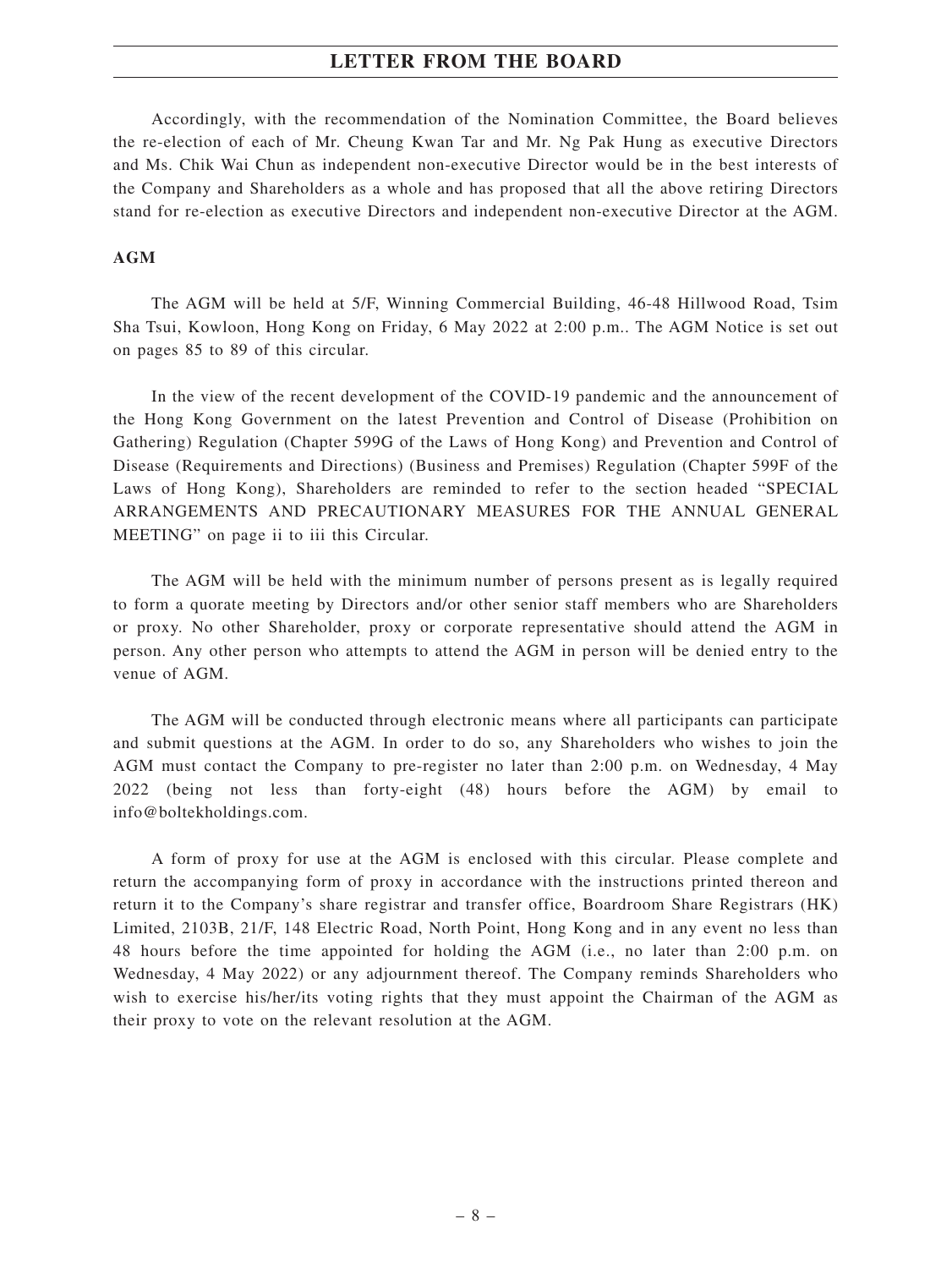#### **CLOSURE OF REGISTER OF MEMBERS**

For the purpose of determining the entitlement of Shareholders to attend and vote at the AGM, the register of members of the Company will be closed from Tuesday, 3 May 2022 to Friday, 6 May 2022 (both days inclusive), during which period no transfer of Shares will be registered. In order to be entitled to attend and vote at the AGM, all transfer documents accompanied by the relevant share certificates must be lodged with the Company's share registrar and transfer office, Boardroom Share Registrars (HK) Limited, 2103B, 21/F, 148 Electric Road, North Point, Hong Kong no later than 4:30 p.m. on Friday, 29 April 2022. Shareholders whose names appear on the Company's register of members on Friday, 6 May 2022 will be eligible to attend and vote at the AGM.

#### **VOTING BY POLL**

Pursuant to rule 17.47(4) of the GEM Listing Rules, any vote of the Shareholders at the AGM must be taken by poll except where the chairman, in good faith, decides to allow a resolution which relates purely to a procedural or administrative matter (as defined in the Note to rule 17.47(4) of the GEM Listing Rules) to be voted on by a show of hands.

#### **RESPONSIBILITY STATEMENT**

This circular, for which the Directors collectively and individually accept full responsibility, includes particulars given in compliance with the GEM Listing Rules for the purpose of giving information with regard to the Company. The Directors, having made all reasonable enquiries, confirm that, to the best of their knowledge and belief, the information contained in this circular is accurate and complete in all material respects and not misleading or deceptive, and there are no other matters the omission of which would make any statement herein or this circular misleading.

#### **RECOMMENDATION**

The Directors believe that the resolutions proposed at the AGM are in the best interests of the Company and the Shareholders as a whole, and accordingly, recommend all Shareholders to vote in favor of these resolutions to be proposed at the AGM.

> On behalf of the Board of **Boltek Holdings Limited Cheung Kwan Tar** *Chairman and executive Director*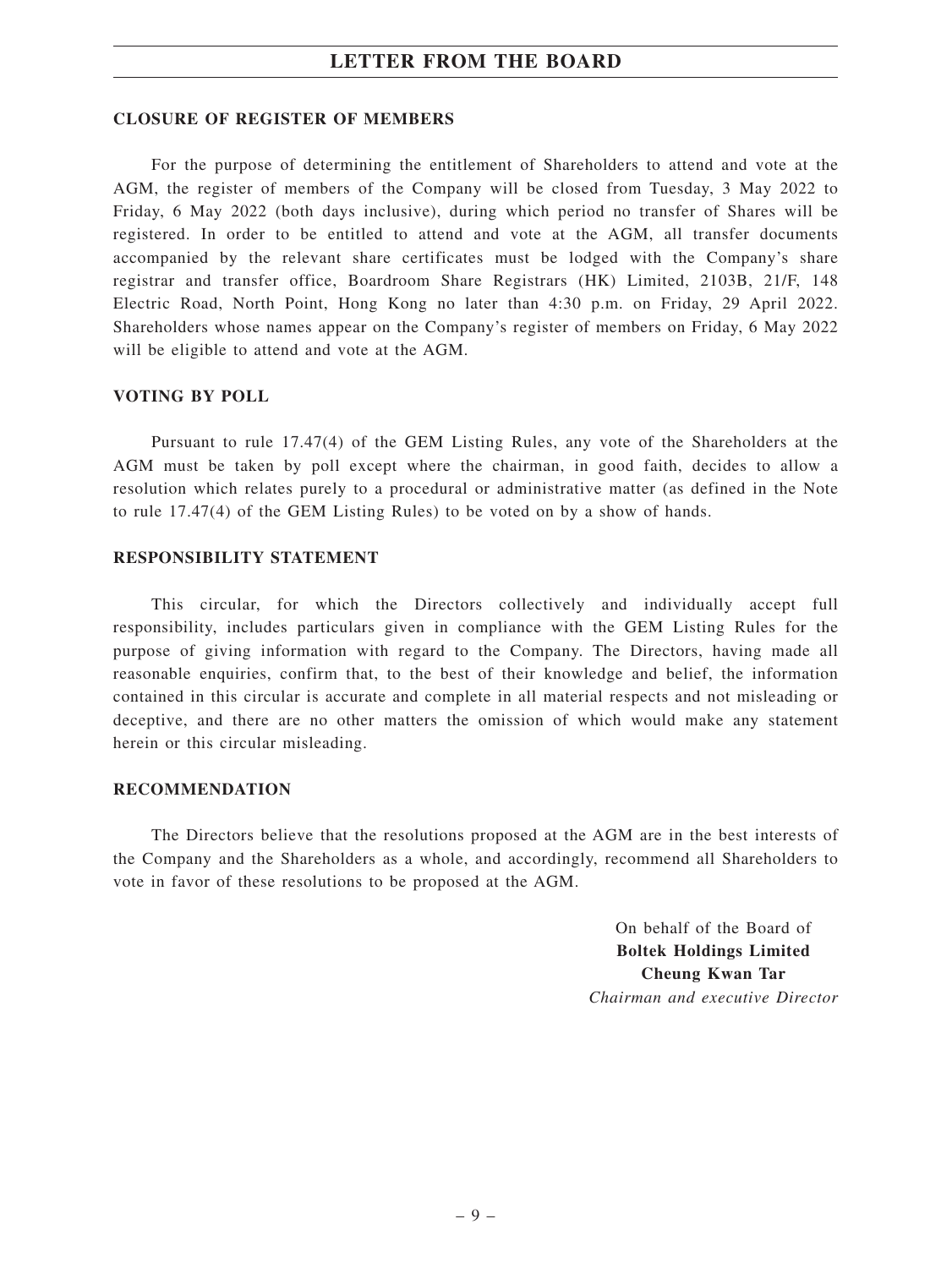This Appendix contains information required under rule 13.08 of the GEM Listing Rules to be included in an explanatory statement to enable the Shareholders to make an informed view on whether to vote for or against the resolution to be proposed at the AGM in connection with the Proposed Repurchase Mandate.

#### **1. SHAREHOLDERS' APPROVAL**

All proposed repurchases of shares by the Company with its primary listing on GEM must be approved in advance by way of an ordinary resolution, either of a specific approval of a particular transaction or of a general mandate to the Directors to make such repurchases.

#### **2. SHARE CAPITAL**

As at the Latest Practicable Date, the total number of Shares in issue was 800,000,000 Shares. Subject to the passing of the ordinary resolution approving the Proposed Repurchase Mandate and on the basis that no Shares are issued or repurchased after the Latest Practicable Date and up to the date of passing of such resolution, the exercise of the Proposed Repurchase Mandate in full would enable the Company to repurchase a maximum of 80,000,000 Shares, representing 10% of the total number of Shares in issue as at the date of passing of the resolution, during the period from the date of the passing of the resolution to the earliest of the conclusion of the next annual general meeting of the Company, the date by which the next annual general meeting of the Company immediately after the AGM is required to be held by the Articles of Association or any applicable laws or the date upon which such authority is revoked or varied by an ordinary resolution of the Shareholders in a general meeting ("**Proposed Repurchase Period**").

#### **3. REASONS FOR THE REPURCHASE**

The Directors believe that the Proposed Repurchase Mandate is in the best interests of the Company and the Shareholders. An exercise of the Proposed Repurchase Mandate (if approved at the AGM) may, depending on market conditions and funding arrangements at the time, lead to an enhancement of the net assets per Share and/or earning per Share. The Proposed Repurchase Mandate will only be made when the Directors believe that such repurchase will benefit the Company and the Shareholders as a whole.

### **4. SOURCE OF FUNDS**

Repurchases of Shares made pursuant to the Proposed Repurchase Mandate must be made out of funds legally available for such purpose in accordance with the Articles of Association, the applicable laws of the Cayman Islands and the GEM Listing Rules.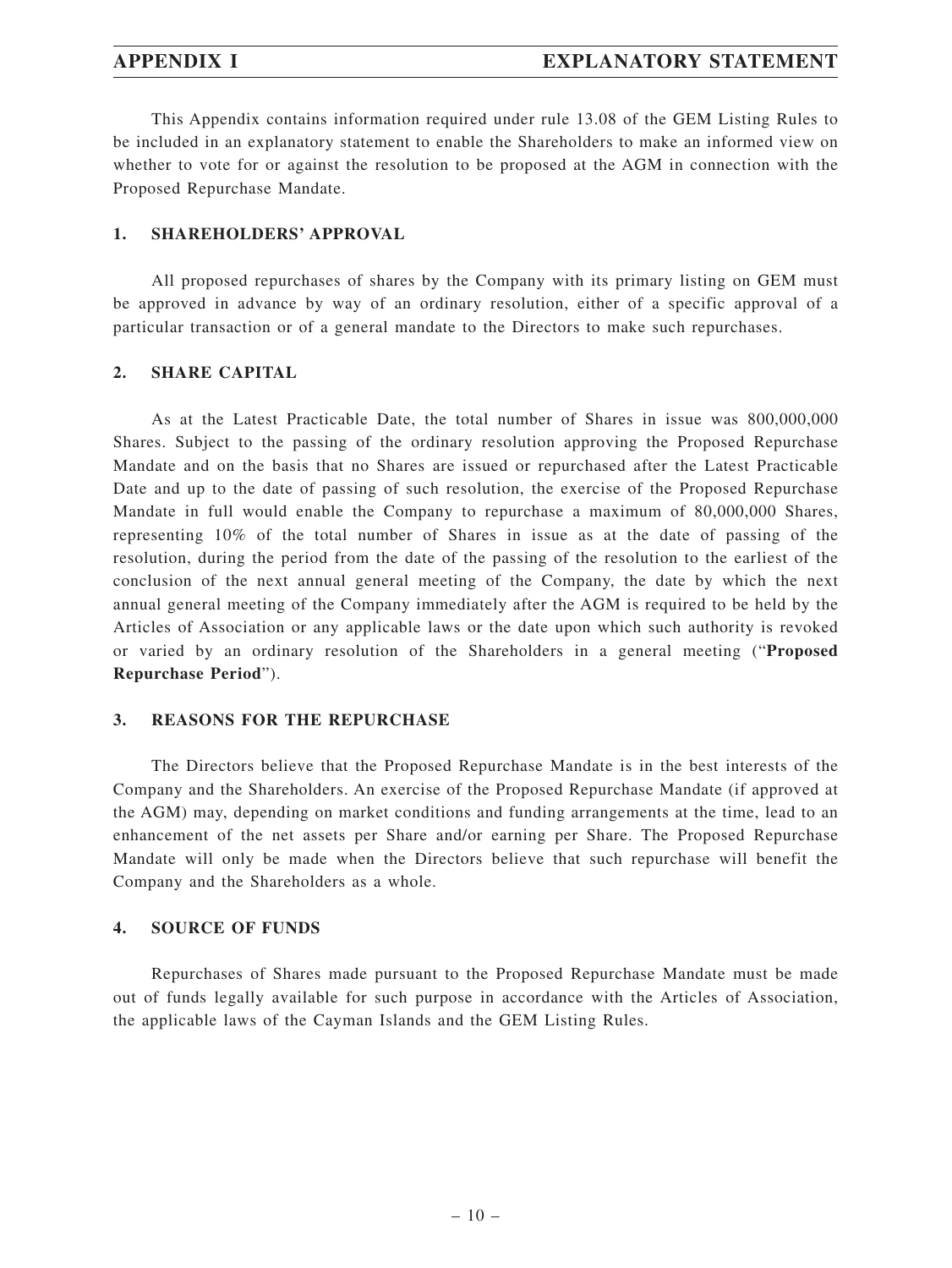#### **5. IMPACT ON WORKING CAPITAL OR GEARING POSITION**

There could be an adverse impact on the working capital or gearing position of the Company (as compared with the position disclosed in the audited financial statements for the year ended 31 December 2021) in the event that the Proposed Repurchase Mandate was to be exercised in full at any time during the Proposed Repurchase Period. However, the Directors do not propose to exercise the Proposed Repurchase Mandate to such an extent as would, in the circumstances, have a material adverse effect on the working capital or the gearing position of the Company. The Directors would only exercise the power to repurchase in circumstances where they consider that the repurchase would be in the best interests of the Company and the Shareholders as a whole.

### **6. SHARE PRICES**

The following table shows the highest and lowest prices at which the Shares have been traded on the Stock Exchange during each of the twelve months preceding the Latest Practicable Date:

|                                           | <b>Price per Share</b> |        |
|-------------------------------------------|------------------------|--------|
|                                           | <b>Highest</b>         | Lowest |
|                                           | $(HK\$                 | $(HK\$ |
| 2021                                      |                        |        |
| March                                     | 0.310                  | 0.260  |
| April                                     | 0.270                  | 0.200  |
| May                                       | 0.280                  | 0.255  |
| June                                      | 0.280                  | 0.260  |
| July                                      | 0.390                  | 0.250  |
| August                                    | 0.380                  | 0.280  |
| September                                 | 0.360                  | 0.300  |
| October                                   | 0.500                  | 0.345  |
| November                                  | 0.470                  | 0.350  |
| December                                  | 0.900                  | 0.290  |
| 2022                                      |                        |        |
| January                                   | 0.300                  | 0.265  |
| February                                  | 0.345                  | 0.275  |
| March (up to the Latest Practicable Date) | 0.310                  | 0.230  |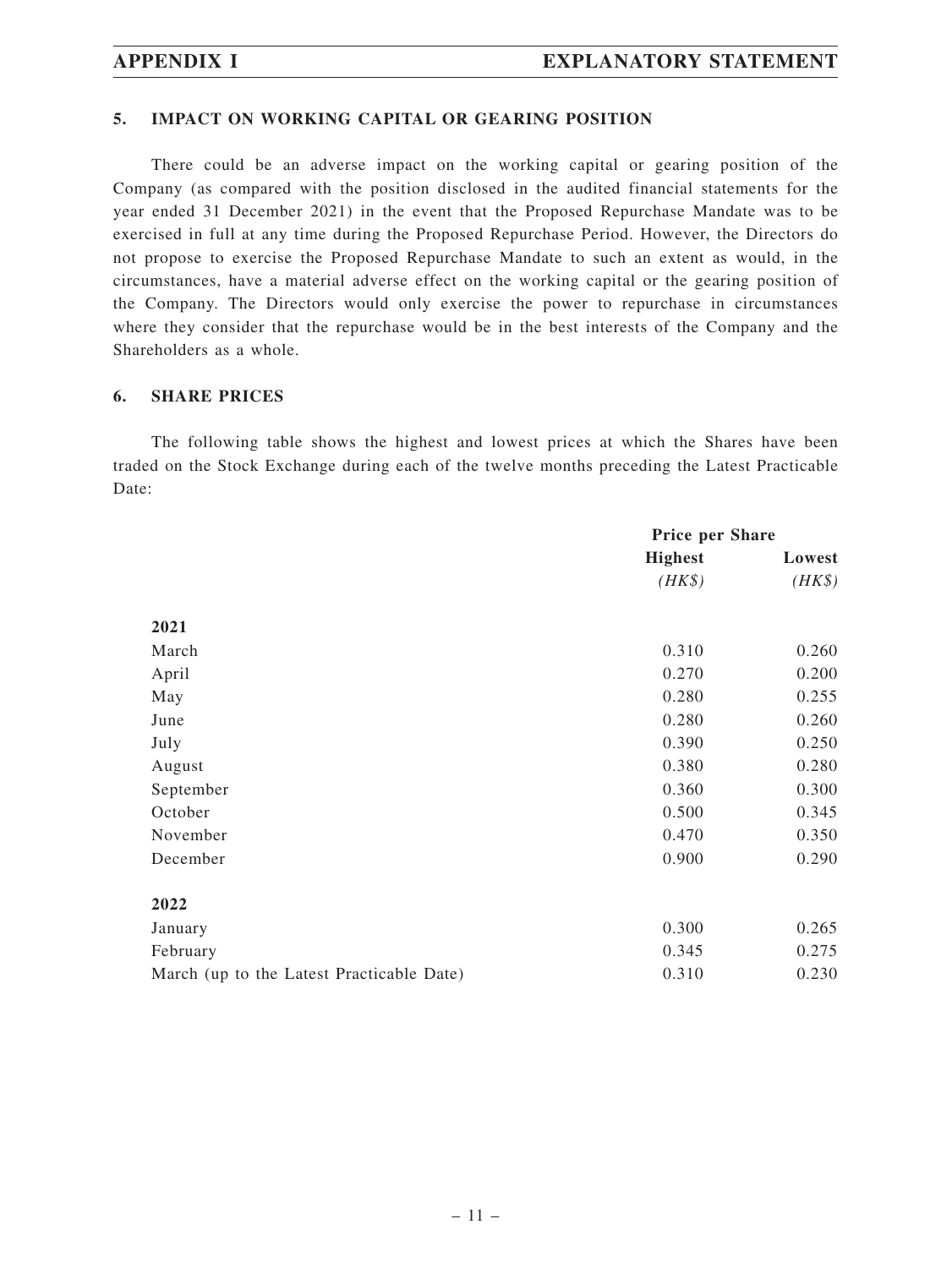#### **7. UNDERTAKING OF THE DIRECTORS**

The Directors have undertaken to the Stock Exchange that they will only exercise the powers of the Company to make repurchase pursuant to the Repurchase Mandate in the proposed resolution in accordance with the GEM Listing Rules and all applicable laws, rules and regulations of the Cayman Islands from time to time in force, and the Articles of Association.

#### **8. DIRECTORS AND THEIR CLOSE ASSOCIATES**

None of the Directors nor, to the best of their knowledge having made all reasonable enquiries, any of their close associates, has any present intention to sell any Shares to the Company in the event that the Proposed Repurchase Mandate is approved by the Shareholders.

#### **9. REPURCHASE OF SECURITIES FROM CORE CONNECTED PERSONS**

No core connected person of the Company has notified the Company that he has a present intention to sell any Shares to the Company or has undertaken not to do so in the event that the Proposed Repurchase Mandate is approved by the Shareholders.

#### **10. TAKEOVERS CODE AND MINIMUM PUBLIC HOLDING**

If as a result of a repurchase of Shares pursuant to the Proposed Repurchase Mandate a Shareholder's proportionate interest in the voting rights of the Company increases, such increase will be treated as an acquisition for the purposes of rule 32 of the Takeovers Code. Accordingly, a Shareholder, or group of Shareholders acting in concert, depending on the level of increase of the Shareholders' interest, could obtain or consolidate control of the Company and become obliged to make a mandatory offer in accordance with rule 26 of the Takeovers Code.

As at the Latest Practicable Date, Waywin Investment Holding Limited ("**Waywin**") which is legally and beneficially owned as to 100% by Mr. Cheung Kwan Tar, the chairman of the Board and an executive Director, was interested in 426,000,000 Shares, representing approximately 53.25% of all issued Shares.

In the event that the Proposed Repurchase Mandate is exercised in full, assuming that the present shareholdings and capital structure of the Company remains the same, the interest in the Company held by Waywin would be increased to approximately 59.16% of the issued share capital of the Company and such increase would not give rise to an obligation to make a mandatory offer under rule 26 of the Takeovers Code. Except as disclosed above, the Directors are not aware of any consequence which will arise under the Takeovers Code as a result of any repurchase of Shares under the Proposed Repurchase Mandate.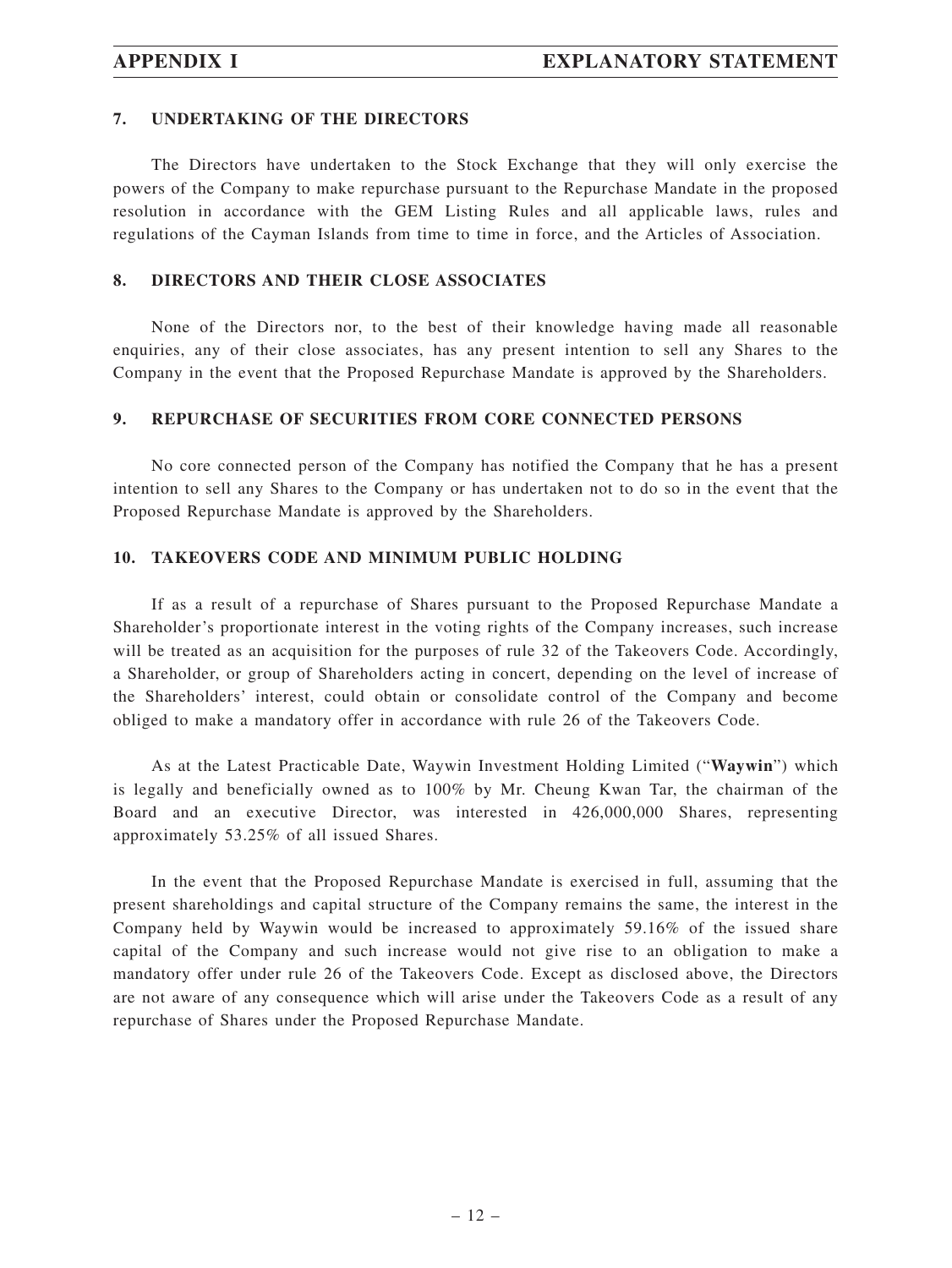Currently, the Directors have no intention to exercise the powers of the Company to make repurchase of Shares. In any event, the Directors do not intend to exercise the Proposed Repurchase Mandate to an extent which will trigger the mandatory offer requirement pursuant to the rules of the Takeovers Code or which will reduce the aggregate amount of the share capital of the Company in public hands to below 25%.

### **11. SHARE REPURCHASE MADE BY THE COMPANY**

The Company did not repurchase any Shares (whether on the Stock Exchange or otherwise) during the six months preceding the Latest Practicable Date.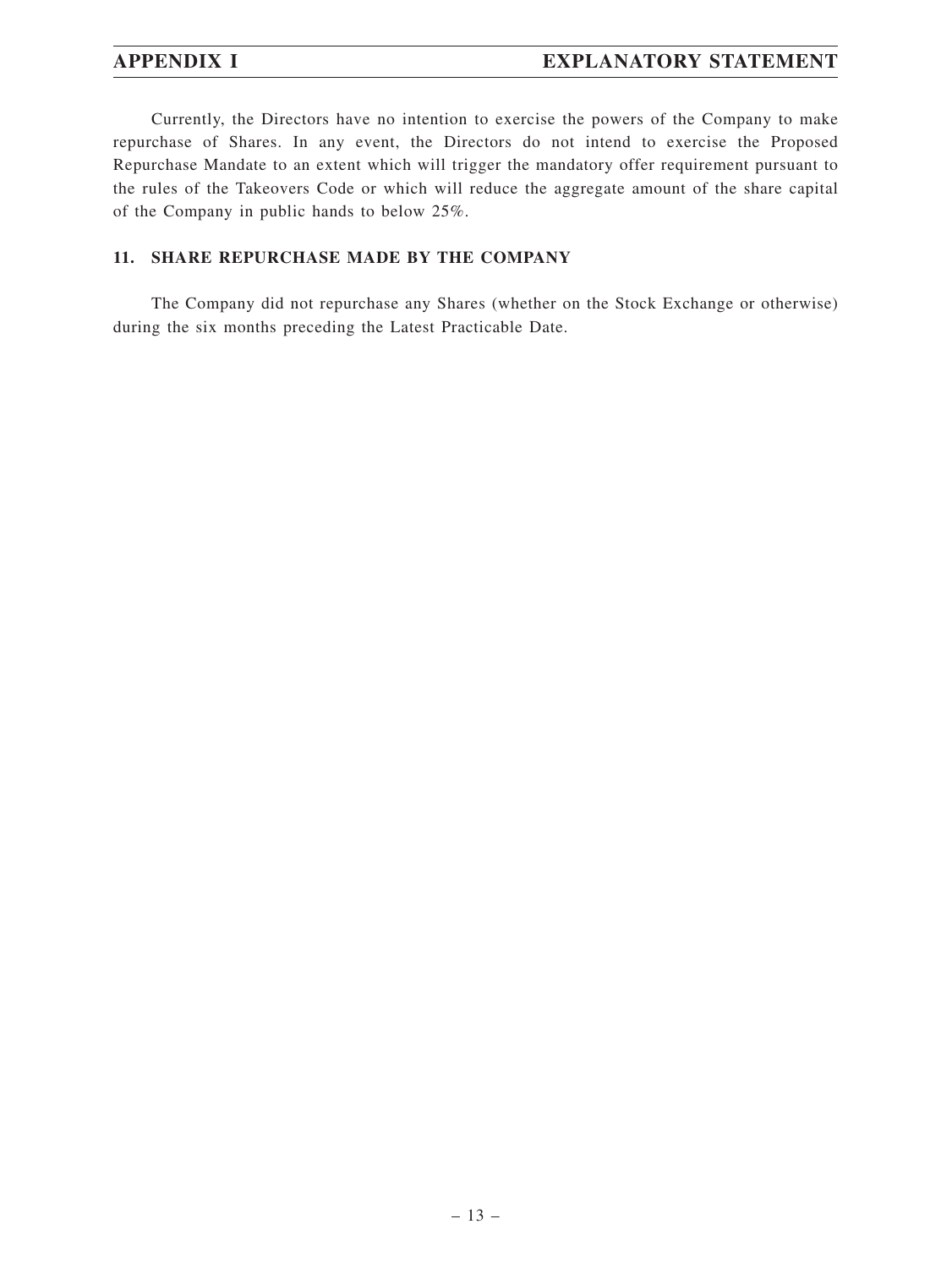#### **DETAILS OF DIRECTORS FOR RE-ELECTION**

The brief biographical details of the Directors proposed to be re-elected at the AGM are set out below.

#### **Mr. Cheung Kwan Tar**

Mr. Cheung Kwan Tar (張群達) ("**Mr. Cheung**"), aged 60, was appointed as a Director on 18 April 2018 and re-designated as an executive Director, and appointed as the chief executive officer of the Company and the chairman of the Board on 20 August 2018. He is the chairman of the nomination committee of the Company and member of the remuneration committee of the Company. He is responsible for the overall strategic planning, business development, corporate management and sales and marketing of the Group. Since September 2006, Mr. Cheung has been a director of Mannings (Asia) Consultants Limited.

Mr. Cheung has obtained various professional qualifications and memberships over the years. He was admitted as a Fellow of the Hong Kong Institution of Highways and Transportation in June 2000. In May 2013, he was admitted as a Fellow of the Hong Kong Institution of Engineers. Further, Mr. Cheung was admitted as a Fellow of the Institution of Civil Engineers as well as a Fellow and Chartered Structural Engineer of the Institution of Structural Engineers in September 2016 and October 2016, respectively. Mr. Cheung graduated with a Bachelor of Science (Engineering) from the Queen Mary College, University of London in the United Kingdom in August 1983.

Pursuant to the terms of the service contract entered into between the Company and Mr. Cheung, Mr. Cheung's term of appointment as an executive Director is one year commencing from 13 September 2021, subject to retirement by rotation and re-election at the annual general meeting of the Company pursuant to the Articles of Association. Mr. Cheung is entitled to a basic annual salary of HK\$2,400,000 per annum, which has been determined by the Board with reference to his duties, responsibilities, performance and results of the Group. Either the Company or Mr. Cheung may terminate said appointment letter by giving no less than three months' notice in writing to the other.

Mr. Cheung is the spouse of Ms. Chiu Chui Ping, the chief administrative officer of the Company. Mr. Cheung is also the sole director of both Richness Universal Limited, a subsidiary of the Company and Waywin. As at the Latest Practicable Date, Waywin, which is legally and beneficially owned as to 100% by Mr. Cheung Kwan Tar, was interested in 426,000,000 Shares, representing approximately 53.25% of all issued Shares.

Save as disclosed above, Mr. Cheung did not (i) hold any other positions in the Group, (ii) have any relationship with any Directors, senior management, substantial shareholders or controlling shareholders of the Company, (iii) have any interests in the Shares within the meaning of Part XV of the SFO as at the Latest Practicable Date, or (iv) hold any directorship in any other listed company (whether in Hong Kong or overseas) in the last three years.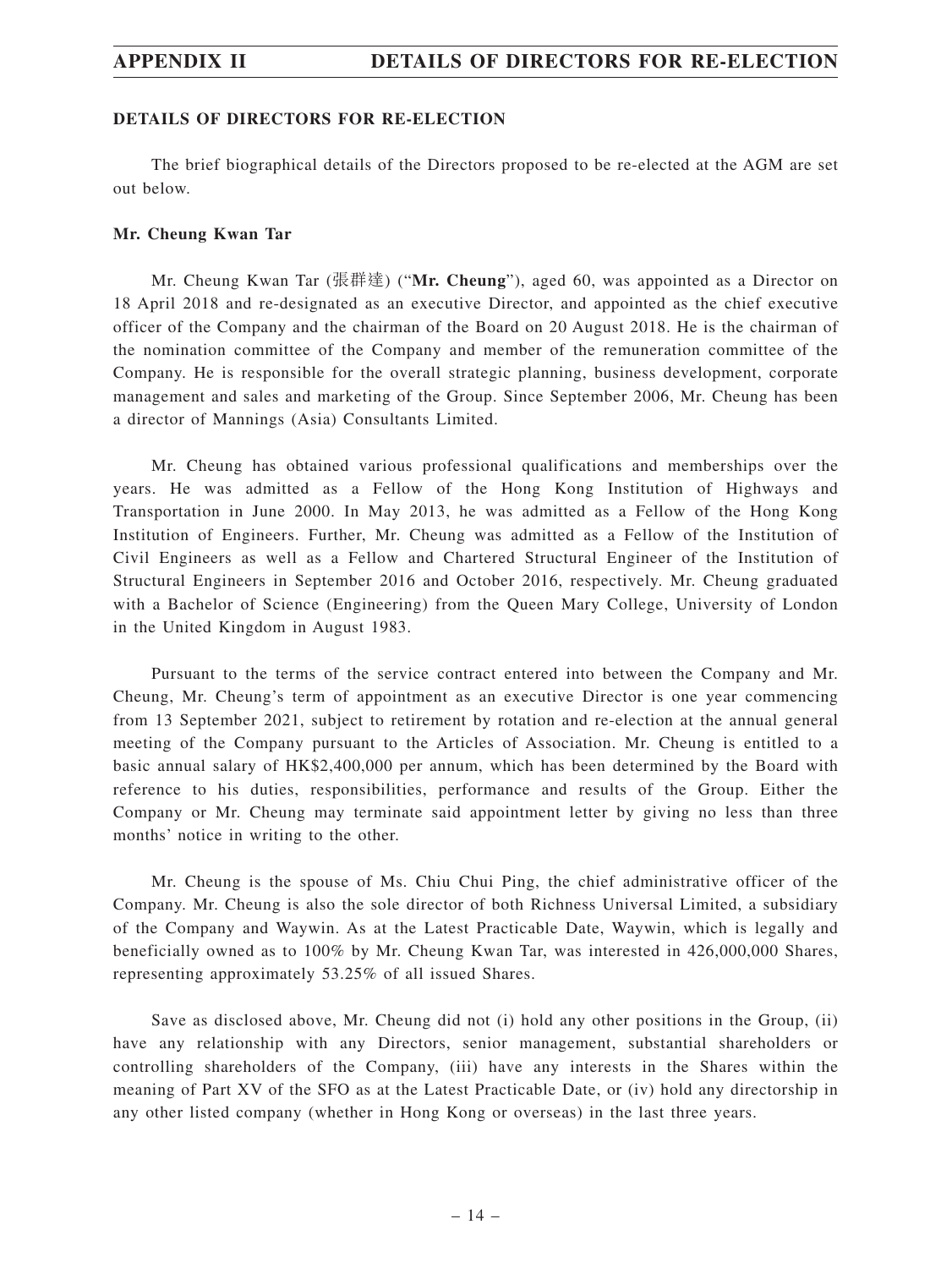Save as disclosed above, there are no other matters that need to be brought to the attention of the Shareholders in connection with the re-election of Mr. Cheung as an executive Director nor is there any other information required to be disclosed pursuant to rule 17.50(2) of the GEM Listing Rules.

#### **Mr. Ng Pak Hung**

Mr. Ng Pak Hung (吳柏鴻) ("**Mr. Ng**"), aged 47, was appointed as a Director on 18 April 2018 and redesignated as an executive Director on 20 August 2018. Before joining our Group, Mr. Ng has had extensive work experience in managing various kinds of infrastructural projects. Since August 2006, he has been an operations director of Mannings (Asia) Consultants Limited. He was appointed as a professional assessment assessor of the Hong Kong Institution of Engineers since 2011.

Over the years, Mr. Ng has obtained various professional qualification and memberships, including the following:

- Accredited NEC3: ECC Project Manager in January 2016;
- Registered Professional Engineer (Civil/Structural) from Engineers Registration Board in August 2002;
- Member of The Chartered Institute of Arbitrators in August 2002;
- Member of The Institution of Structural Engineers in November 2001;
- Chartered Engineer of the Engineering Council, United Kingdom in May 2001;
- Member of The Hong Kong Institution of Engineers in March 2001;
- Chartered Civil Engineer and Member of The Institution of Civil Engineers in December 2000.

Mr. Ng obtained a Bachelor of Engineering (Hons) in Civil and Structural Engineering from the University of Science and Technology in November 1996. In November 2002, he obtained a Master of Arts in Arbitration and Dispute Resolution (equivalent to a Master of Laws in Arbitration and Dispute Resolution) from the City University of Hong Kong.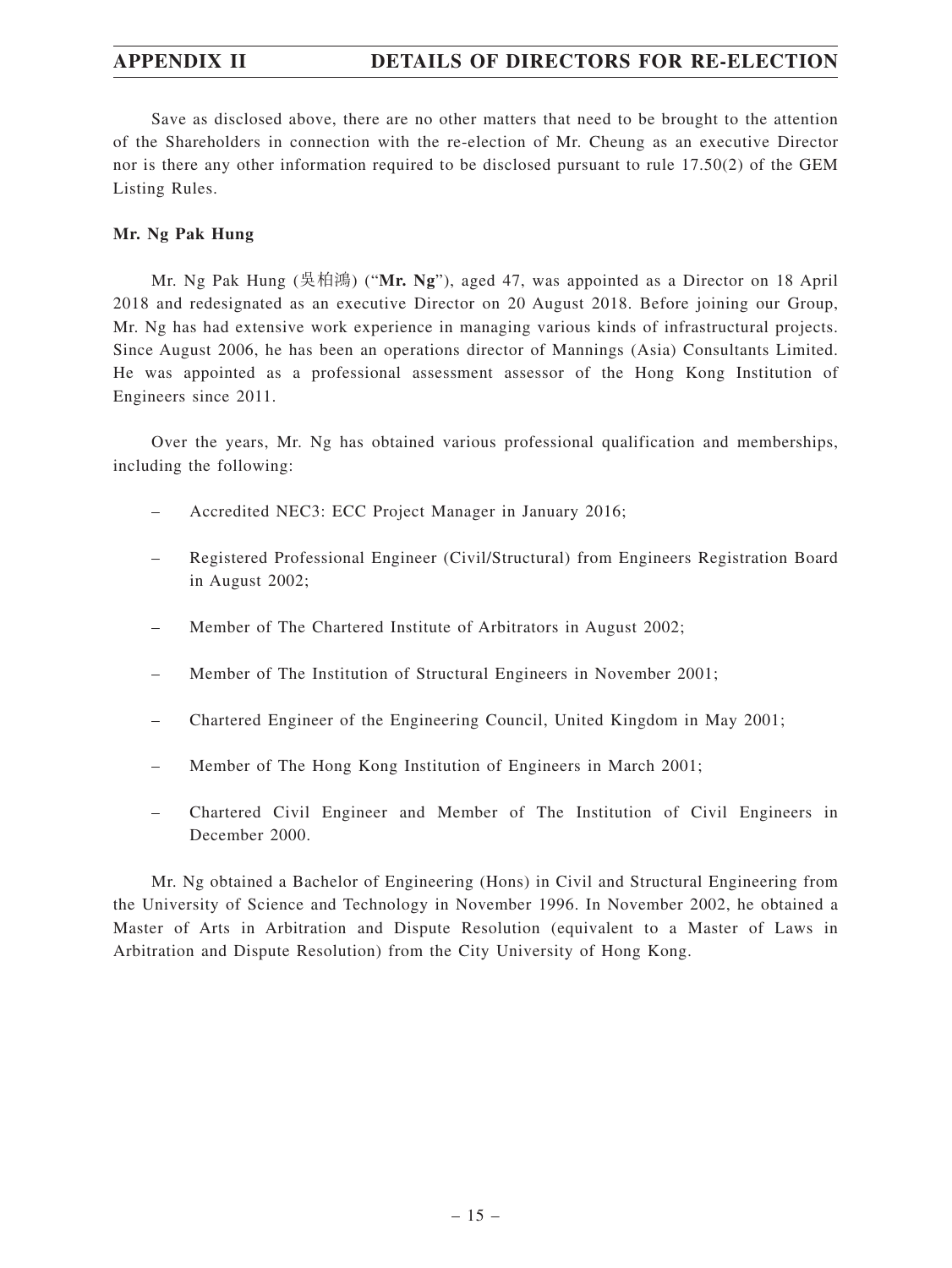Pursuant to the terms of the service contract entered into between the Company and Mr. Ng, Mr. Ng's term of appointment as an executive Director is one years commencing from 13 September 2021, subject to termination provisions therein and provisions on retirement by rotation of Directors as set out in the Articles of Association. Under the service contract, Mr. Ng is entitled to a basic annual salary of HK\$1,680,000 per annum, which has been determined by the Board with reference to his duties, responsibilities, performance and results of the Group. Either the Company or Mr. Ng may terminate said appointment letter by giving no less than three months' notice in writing to the other.

Save as disclosed above, Mr. Ng did not (i) hold any other positions in the Group, (ii) have any relationship with any Directors, senior management, substantial shareholders or controlling shareholders of the Company (iii) have any interests in the Shares within the meaning of Part XV of the SFO as at the Latest Practicable Date, or (iv) hold any directorship in any other listed company (whether in Hong Kong or overseas) in the last three years.

Save as disclosed above, there are no other matters that need to be brought to the attention of the Shareholders in connection with the re-election of Mr. Ng as an executive Director nor is there any other information required to be disclosed pursuant to rule 17.50(2) of the GEM Listing Rules.

#### **Ms. Chik Wai Chun**

Ms. Chik Wai Chun (戚偉珍) ("**Ms. Chik**"), aged 37, was appointed as our independent non-Executive Director on 9 September 2021. She is the chairlady of the Audit Committee. She is primarily responsible for providing independent judgement to our Board. Ms. Chik obtained a master of corporate governance degree from The Hong Kong Polytechnic University in September 2015. She was admitted as a member of CPA Australia in June 2011. Ms. Chik was also certified as a certified public accountant by the Hong Kong Institute of Certified Public Accountants in September 2011, and was admitted as an associate of both The Hong Kong Chartered Governance Institute (formerly known as The Hong Kong Institute of Chartered Secretaries) and The Chartered Governance Institute (formerly known as the Institute of Chartered Secretaries and Administrators) in March 2016.

Ms. Chik has over 10 years of auditing, accounting, corporate governance and company secretarial experience. She is currently served as the company secretary at P.B. Group Limited, a company listed on the Stock Exchange (stock Code: 8331), the head of company secretarial department of P.B. Advisory Limited and consultant of the company secretarial department at Trinity Corporate Solutions Limited.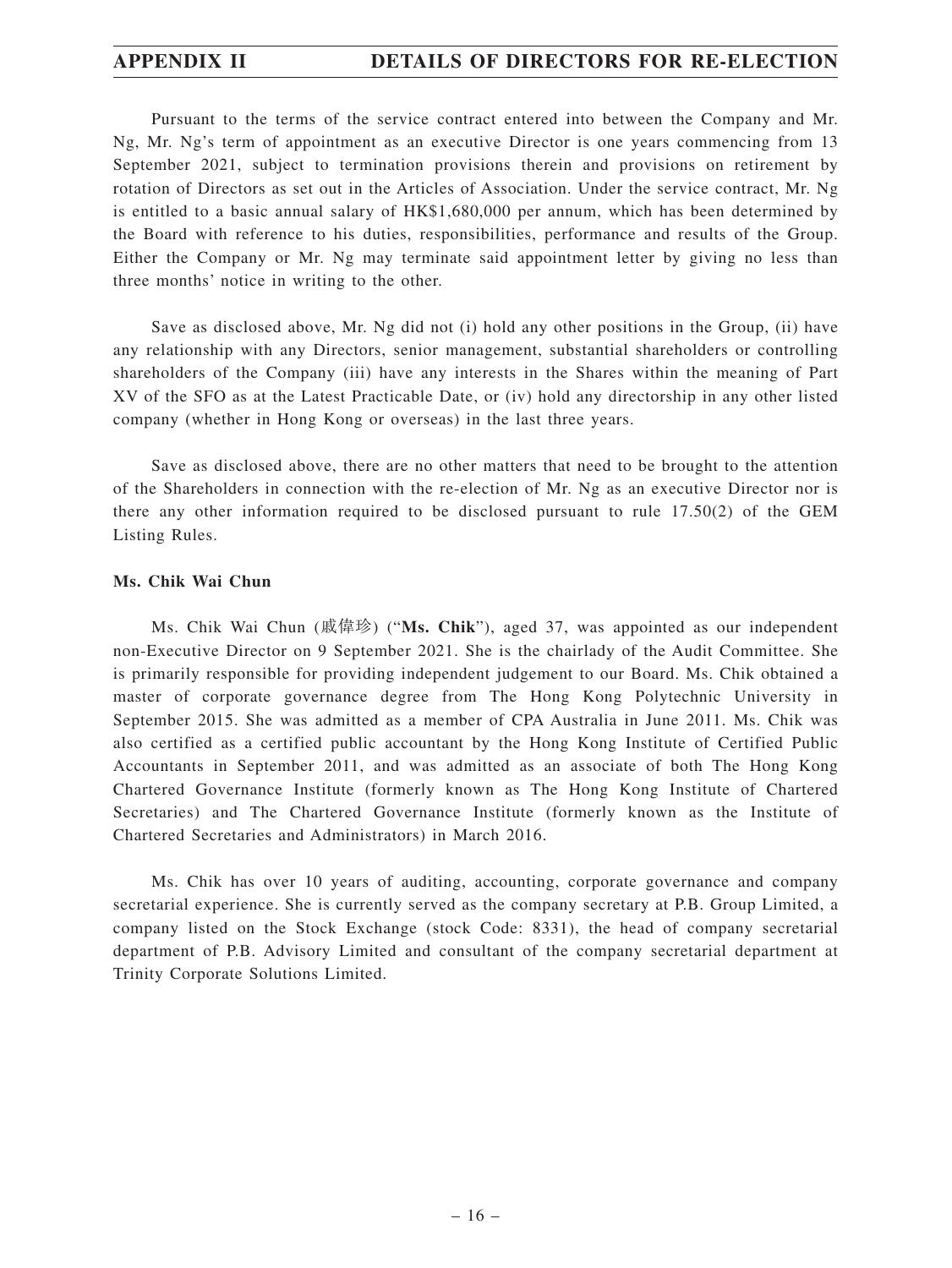Pursuant to the terms of the appointment letter entered into between the Company and Ms. Chik, Ms. Chik's term of appointment as an independent non-executive Director is three years commencing from 9 September 2021, subject to retirement by rotation and re-election at the annual general meeting of the Company pursuant to the Articles of Association. Ms. Chik is entitled to a fixed director's fee of HK\$120,000 per annum, which has been determined by the Board with reference to his duties, responsibilities, performance and results of the Group. Either the Company or Ms. Chik may terminate said appointment letter by giving no less than one month's notice in writing to the other.

Save as disclosed above, Ms. Chik did not (i) hold any other positions in the Group, (ii) have any relationship with any Directors, senior management, substantial shareholders or controlling shareholders of the Company (iii) have any interests in the Shares within the meaning of Part XV of the SFO as at the Latest Practicable Date, or (iv) hold any directorship in any other listed company (whether in Hong Kong or overseas) in the last three years.

Save as disclosed above, there are no other matters that need to be brought to the attention of the Shareholders in connection with the re-election of Ms. Chik as an independent non-executive Director nor is there any other information required to be disclosed pursuant to rule 17.50(2) of the GEM Listing Rules.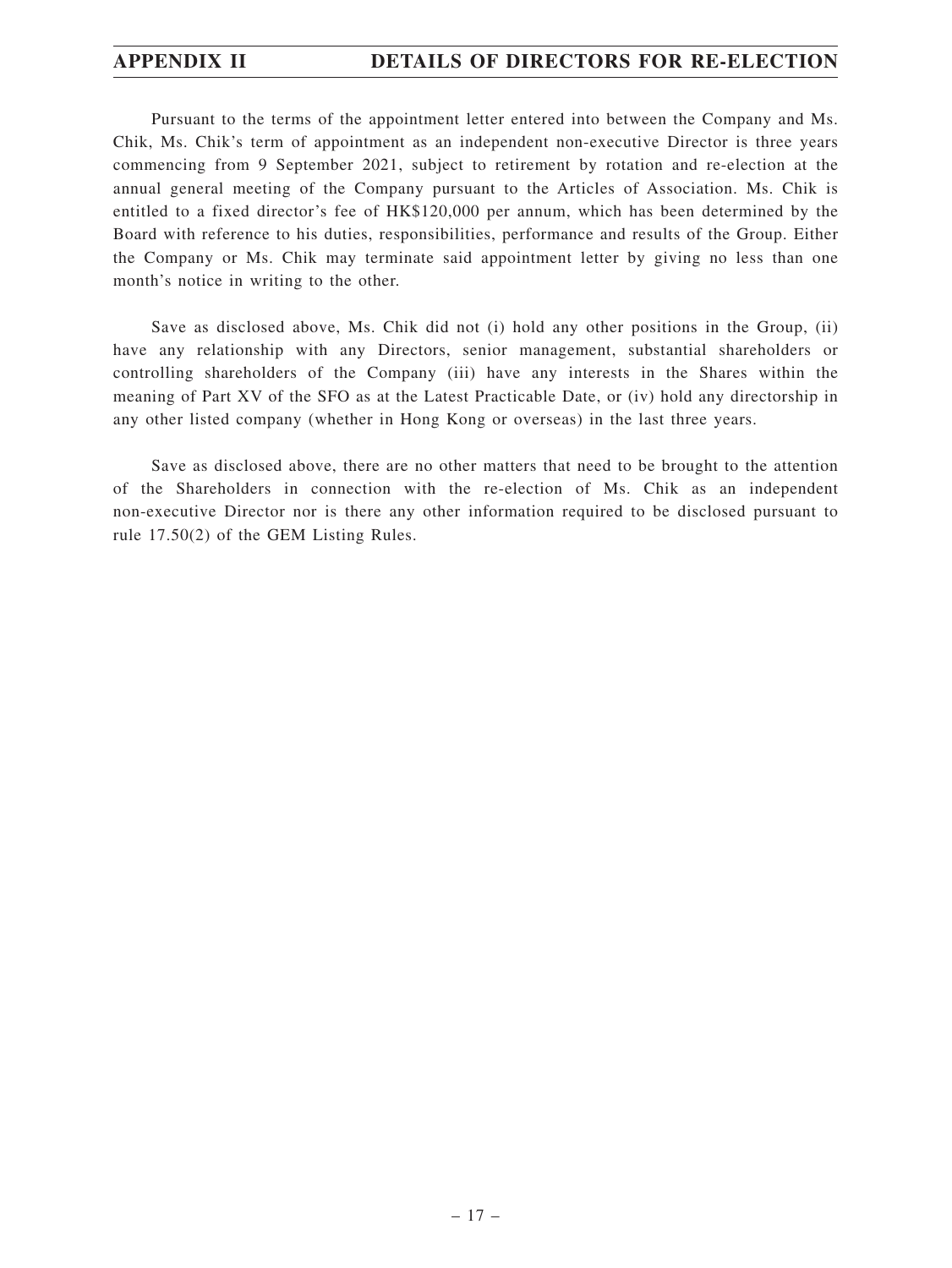## **THE COMPANIES LAWACT (AS REVISED) EXEMPTED COMPANY LIMITED BY SHARES**

## **SECOND AMENDED AND RESTATED MEMORANDUM OF ASSOCIATION OF Boltek Holdings Limited 寶 控股有限公司** (**Company**)

### **(adopted by a Special Resolution passed on 20 August 20186 May 2022)**

- 1. The name of the Company is **Boltek Holdings Limited 寶 控股有限公司**.
- 2. The registered office is situated at the offices of EsteraOcorian Trust (Cayman) Limited, Clifton House, 75 Fort StreetWindward 3, Regatta Office Park, PO Box 1350, Grand Cayman KY1-1108, Cayman Islands or at such other place in the Cayman Islands as the Directors may from time to time decide.
- 3. The objects for which the Company is established are unrestricted and except as prohibited or limited by the laws of the Cayman Islands, the Company shall have full power and authority to carry out any object and shall have and be capable of from time to time and at all times exercising any and all of the powers at any time or from time to time exercisable by a natural person or body corporate in any part of the world whether as principal, agent, contractor or otherwise.
- 4. Without prejudice to the generality of the foregoing, the objects of the Company shall include, but without limitation, the following:
	- 4.1 To carry on the business of an investment company and for that purpose to acquire and hold, either in the name of the Company or in that of any nominee, land and real estate, gold and silver bullion, shares (including shares in the Company), stocks, debentures, debenture stock, bonds, notes, obligations and securities issued or guaranteed by any company wherever incorporated or carrying on business and debentures, debenture stock, bonds, notes, obligations and securities issued or guaranteed by any government, sovereign, ruler, commissioners, public body or authority, supreme, dependent, municipal, local or otherwise in any part of the world.
	- 4.2 To lend money with or without security either at interest or without and to invest money of the Company in such manner as the Directors think fit.
	- 4.3 To acquire by purchase, lease, exchange, or otherwise lands, houses, buildings and other property or any interest in the same in any part of the world.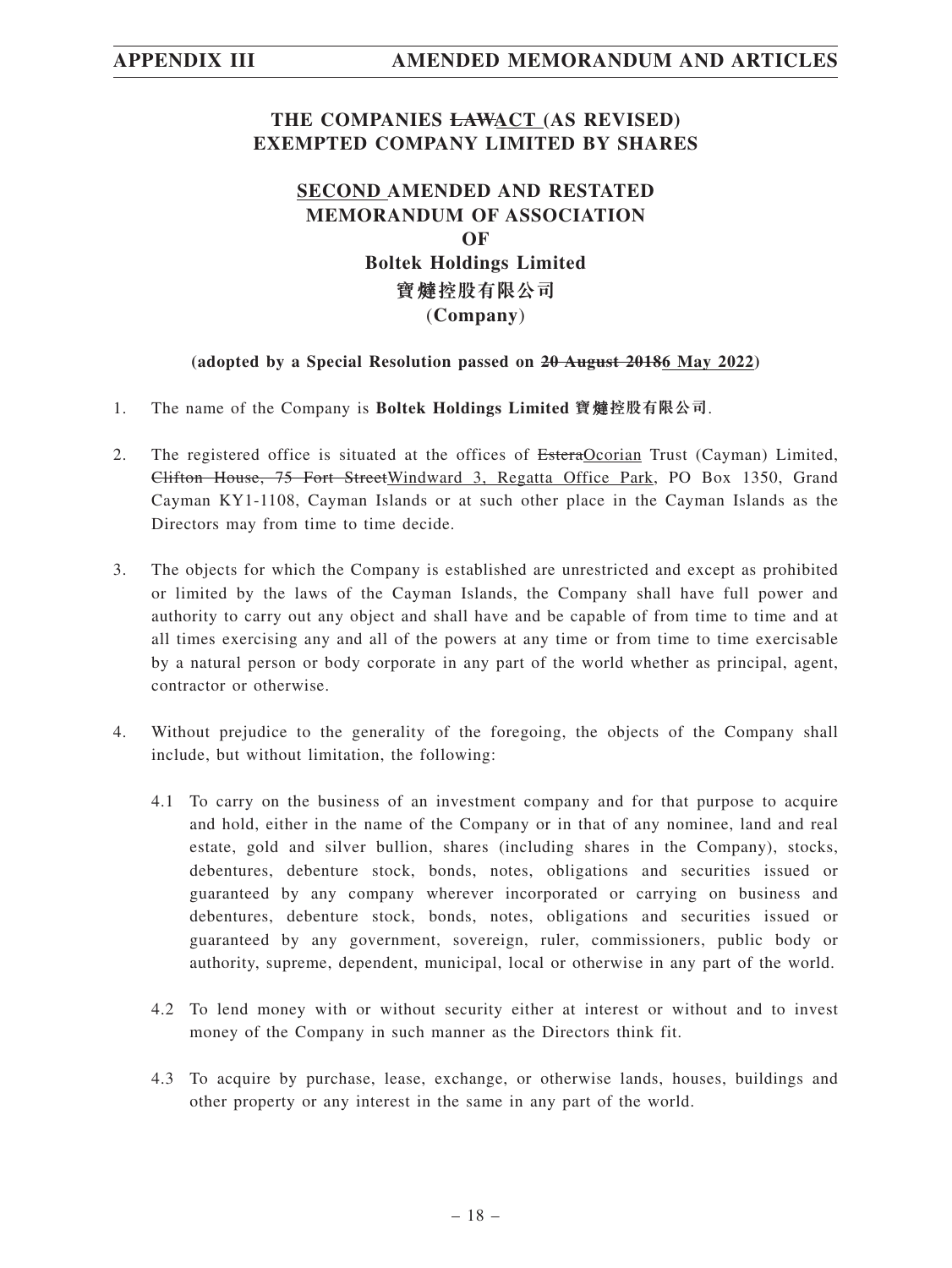- 4.4 To carry on the business of a commodity, commodity futures and forward contracts trader and for that purpose to enter into spot, future or forward contracts for the purchase and sale of any commodity including, but without prejudice to the generality of the foregoing, any raw materials, processed materials, agricultural products, produce or livestock, gold and silver bullion, specie and precious or semi-precious stones, goods, articles, services, currencies, rights and interests which may now or in the future be bought and sold in commerce and whether such trading is effected on an organised commodity exchange or otherwise and either to take delivery of, or to sell or exchange any such commodities pursuant to any contract capable of being entered into on any such commodities exchange.
- 4.5 To carry on whether as principals, agents or otherwise the business of providing and supplying goods, equipment, materials and services of whatsoever nature, and of financiers, company promoters, realtors, financial agents, land owners and dealers in or managers of companies, estates, lands, buildings, goods, materials, services, stocks, leases, annuities and securities of whatsoever type or kind.
- 4.6 To purchase or otherwise acquire and hold any rights, privileges, concessions, patents, patent rights, licences, secret processes and any real or personal property of any kind whatsoever.
- 4.7 To build, equip, furnish, outfit, repair, purchase, own, charter and lease steam, motor, sail or other vessels, ships, boats, tugs, barges, lighters or other property to be used in the business of shipping, transportation, chartering and other communication and transport operations for the use of the Company or for others, and to sell, charter, lease, mortgage, pledge or transfer the same or any interest therein to others.
- 4.8 To carry on the business of importers, exporters and merchants of goods, produce, stores and articles of all kinds both wholesale and retail, packers, customs brokers, ship agents, warehousemen, bonded or otherwise and carriers and to transact every kind of agency, factor and brokerage business or transaction which may seem to the Company directly or indirectly conducive to its interests.
- 4.9 To carry on the business of consultants in connection with all manner of services and advisers on all matters relating to companies, firms, partnerships, charities, political and non-political persons and organisations, governments, principalities, sovereign and republican states and countries and to carry on all or any of the businesses of financial, industrial, development, architectural, engineering, manufacturing, contracting, management, advertising, professional business and personal consultants and to advise upon the means and methods for extending, developing, marketing and improving all types of projects, developments, businesses or industries and all systems or processes relating to such businesses and the financing, planning, distribution, marketing and sale thereof.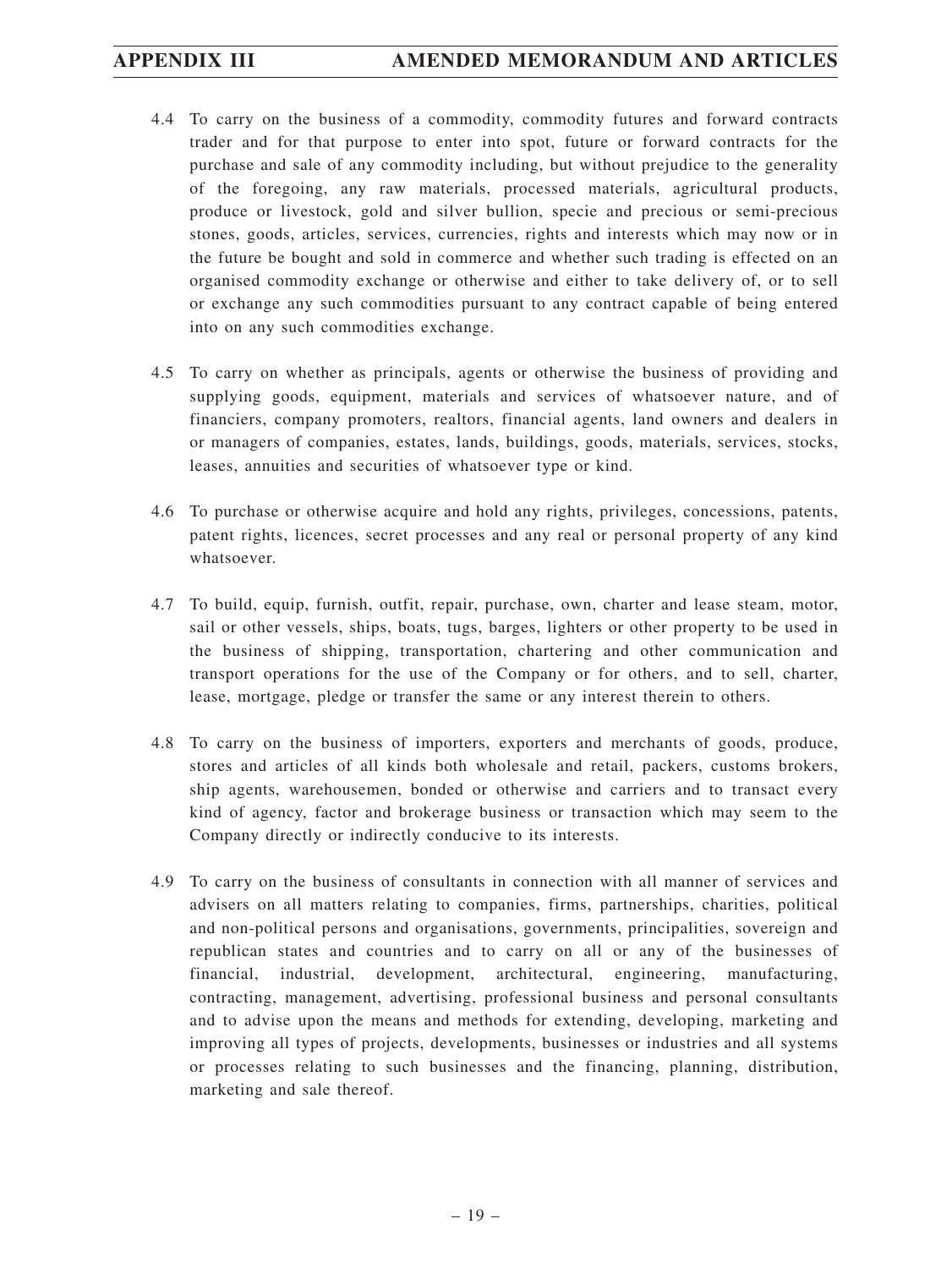- 4.10 To act as a management company in all branches of that activity and without limiting the generality of the foregoing, to act as managers of investments and hotels, estates, real property, buildings and businesses of every kind and generally to carry on business as managers, consultants or agents for or representatives of owners of property of every kind, manufacturers, funds, syndicates, persons, firms and companies for any purpose whatsoever.
- 4.11 To carry on any other trade or business which may seem to the Company capable of being carried on conveniently in connection with any business of the Company.
- 4.12 To borrow or raise money by the issue of ordinary debenture stock or on mortgage or in such other manner as the Company shall think fit.
- 4.13 To draw, make, accept, endorse, discount, execute and issue all instruments both negotiable and non- negotiable and transferable including promissory notes, bills of exchange, bills of lading, warrants, debentures and bonds.
- 4.14 To establish branches or agencies in the Cayman Islands and elsewhere and to regulate and to discontinue the same.
- 4.15 To distribute any of the property of the Company among the members of the Company in specie.
- 4.16 To acquire and take over the whole or any part of the business, property and liabilities of any person or persons, firm or company or to take or otherwise acquire and hold shares, stock, debentures or other securities of or interest in any other company carrying on any business or possessed of any property or rights.
- 4.17 To grant pensions, allowances, gratuities and bonuses to employees or ex-employees of the Company or the dependents of such persons and to support, establish or subscribe to any charitable or other institutions, clubs, societies or funds or to any national or patriotic fund.
- 4.18 To lend and advance moneys or give credit to such persons and on such terms as may be thought fit and to guarantee or stand surety for the obligations of any third party whether such third party is related to the Company or otherwise and whether or not such guarantee or surety is to provide any benefits to the Company and for that purpose to mortgage or charge the Company's undertaking, property and uncalled capital or any part thereof, on such terms and conditions as may be thought expedient in support of any such obligations binding on the Company whether contingent or otherwise.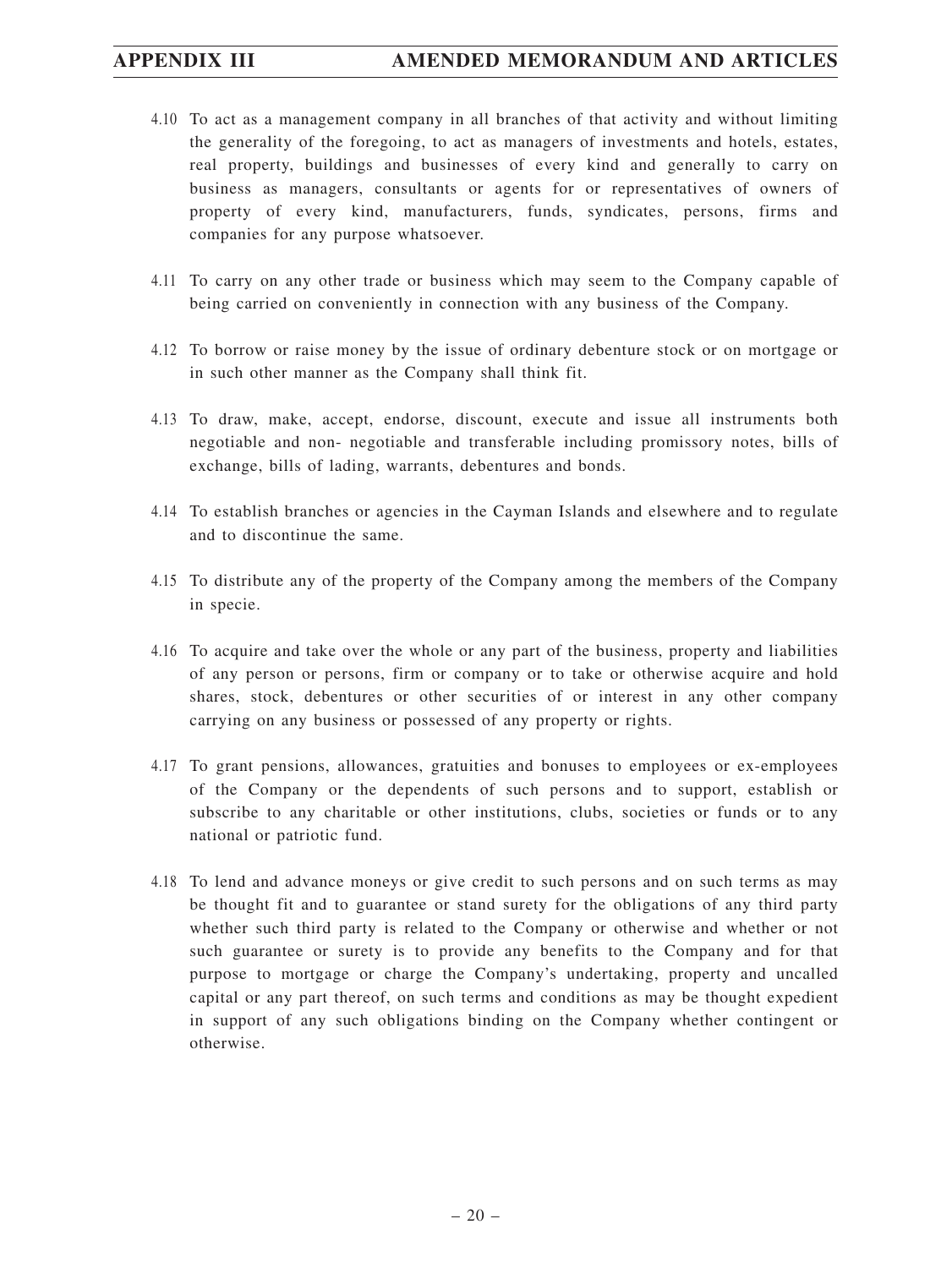## **APPENDIX III AMENDED MEMORANDUM AND ARTICLES**

- 4.19 To enter into partnership or into any arrangements for sharing profits, union of interests, co-operation, joint venture, reciprocal concession, amalgamation or otherwise with any person or persons or company engaged or interested or about to become engaged or interested in the carrying on or conduct of any business or enterprise from which this Company would or might derive any benefit whether direct or indirect and to lend money, guarantee the contracts of or otherwise assist any such person or company and to take subscribe for or otherwise acquire shares and securities of any such company and to sell, hold, re issue with or without guarantee or otherwise deal with the same.
- 4.20 To enter into any arrangements with any authorities, municipal or local or otherwise and to obtain from any such authority any rights, privileges or concessions which the Company may think it desirable to obtain and to carry out, exercise and comply with any such arrangements, rights, privileges or concessions.
- 4.21 To do all such things as are incidental to or which the Company may think conducive to the attainment of the above objects or any of them.
- 5. If the Company is registered as an exempted company as defined in the Cayman Islands Companies  $Law \Delta ct$  (as revised), it shall have the power, subject to the provisions of the Cayman Islands Companies LawAct (as revised) and with the approval of a special resolution, to continue as a body incorporated under the laws of any jurisdiction outside of the Cayman Islands and to be de-registered in the Cayman Islands.
- 6. The liability of the members of the Company is limited.
- 7. The authorised share capital of the Company is HK\$15,000,000.00 consisting of 1,500,000,000 shares of HK\$0.01 each with the power for the Company to increase or reduce the said capital and to issue any part of its capital, original or increased, with or without any preference, priority or special privilege or subject to any postponement of rights or to any conditions or restrictions; and so that, unless the condition of issue shall otherwise expressly declare, every issue of shares, whether declared to be preference or otherwise, shall be subject to the power hereinbefore contained.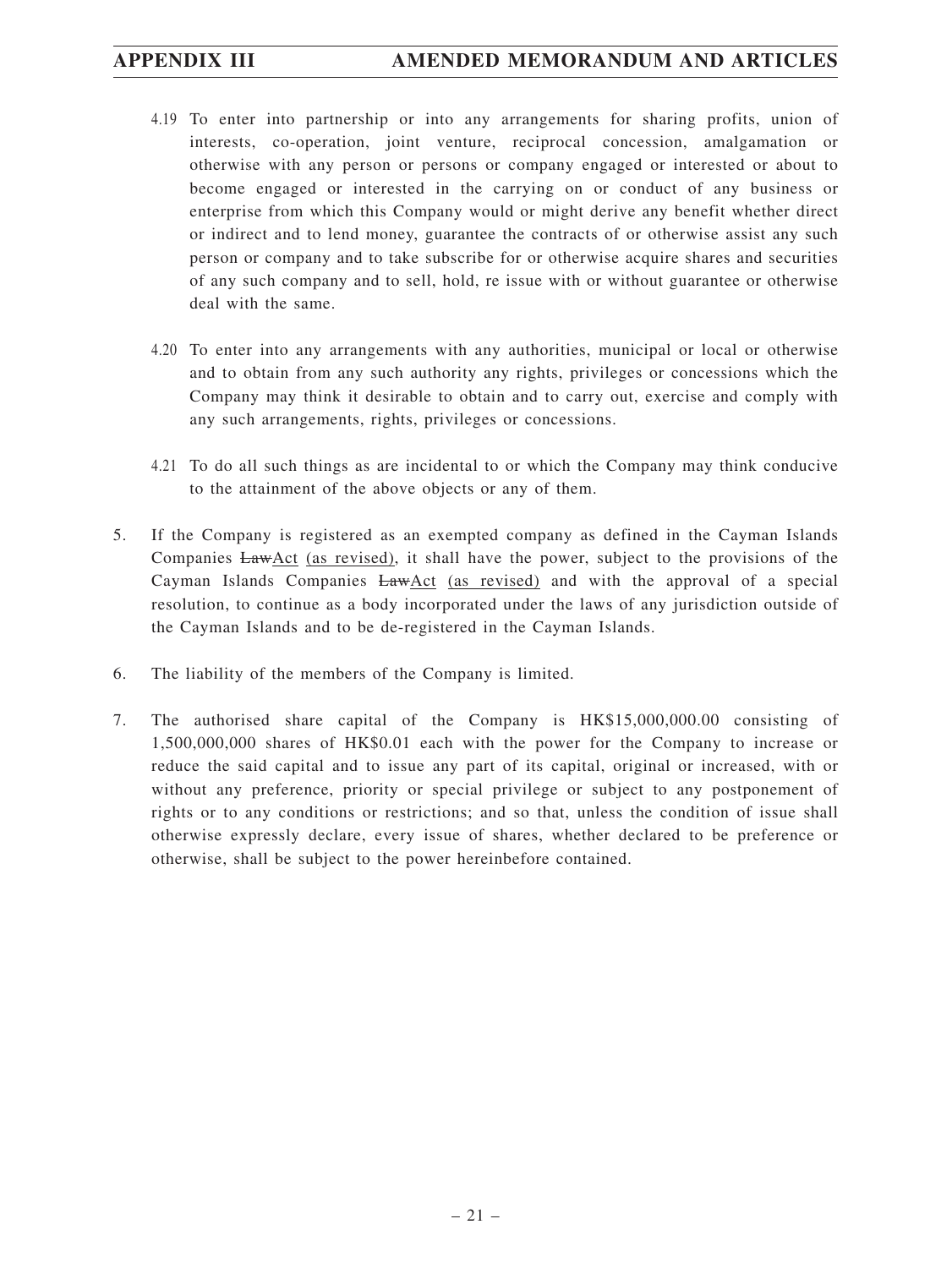## **THE COMPANIES LAWACT (AS REVISED) EXEMPTED COMPANY LIMITED BY SHARES**

## **SECOND AMENDED AND RESTATED ARTICLES OF ASSOCIATION OF Boltek Holdings Limited 寶 控股有限公司** (**Company**)

### **(adopted by a Special Resolution passed on 20 August 20186 May 2022**)

- 1 (a) Table "A" of the Companies LawAct (as revised) shall not apply to the Company.
	- (b) Any marginal notes, titles or lead in references to Articles and the index of the Memorandum and Articles of Association shall not form part of the Memorandum or Articles of Association and shall not affect their interpretation. In interpreting these Articles of Association, unless there be something in the subject or context inconsistent therewith:

**address**: shall have the ordinary meaning given to it and shall include any facsimile number, electronic number or address or website used for the purposes of any communication pursuant to these Articles;

**appointor**: means in relation to an alternate Director, the Director who appointed the alternate to act as his alternate;

**Articles**: means these Articles of Association in their present form and all supplementary, amended or substituted articles for the time being in force;

**Auditors**: means the persons appointed by the Company from time to time to perform the duties of auditors of the Company;

**Board**: means the board of Directors of the Company as constituted from time to time or as the context may require the majority of Directors present and voting at a meeting of the Directors at which a quorum is present;

**Call**: shall include any instalment of a call;

**Clearing House**: means a clearing house recognised by the laws of the jurisdiction in which the Shares of the Company are listed or quoted with the permission of the Company on a stock exchange in such jurisdiction;

**Close Associate(s):** shall have the meaning as defined in the Listing Rules;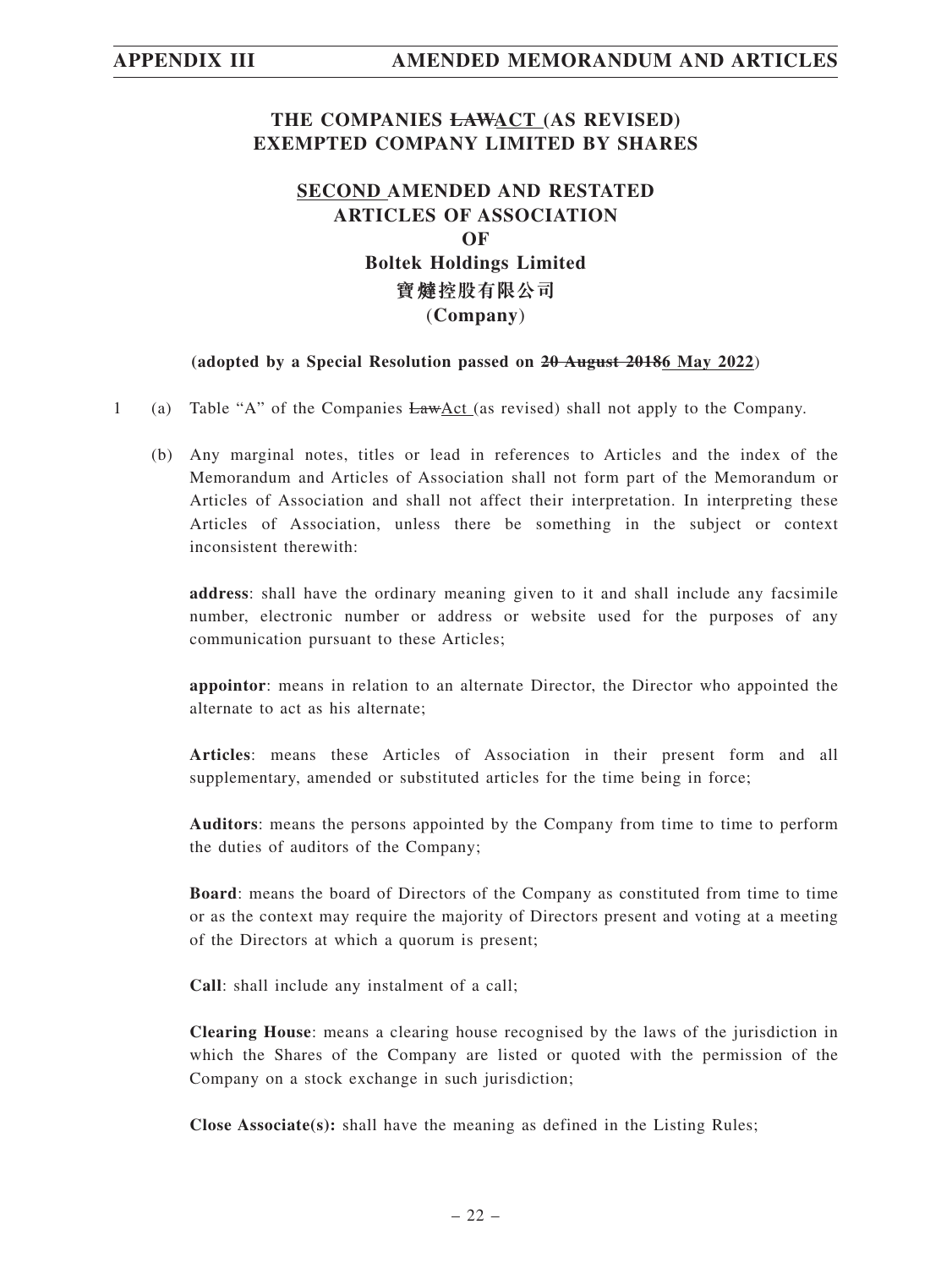**Companies LawAct**: means the Companies LawAct (as revised) of the Cayman Islands as amended from time to time and every other act, order regulation or other instrument having statutory effect (as amended from time to time) for the time being in force in the Cayman Islands applying to or affecting the Company, the Memorandum of Association and/or the Articles of Association;

**Companies Ordinance**: means the Companies Ordinance, Cap. 622 of the Laws of Hong Kong as amended from time to time;

**Company**: means the above named company;

**Debenture** and **Debenture Holder**: means and includes respectively debenture stock and debenture stockholder;

**Director**: means such person or persons as shall be appointed to the Board from time to time;

**Dividend**: means dividends, distributions in specie or in kind, capital distributions and capitalisation issues;

**Head Office**: means such office of the Company as the Board may from time to time determine to be the principal office of the Company;

**HK Stock Exchange**: means The Stock Exchange of Hong Kong Limited;

**HK\$** or **Hong Kong dollars**: means Hong Kong dollars, the lawful currency for the time being of Hong Kong;

**Holding Company**: has the meaning ascribed to it by Section 13 of the Companies Ordinance;

**Hong Kong** means the Hong Kong Special Administrative Region of the People's Republic of China;

**Listing Rules**: shall mean the Rules Governing the Listing of Securities on GEM of The Stock Exchange of Hong Kong Limited (as amended from time to time);

**Month**: means a calendar month;

**Newspapers**: means at least one English language daily newspaper and at least one Chinese language daily newspaper, in each case published and circulating generally in the Relevant Territory and specified or not excluded for this purpose by the stock exchange in the Relevant Territory;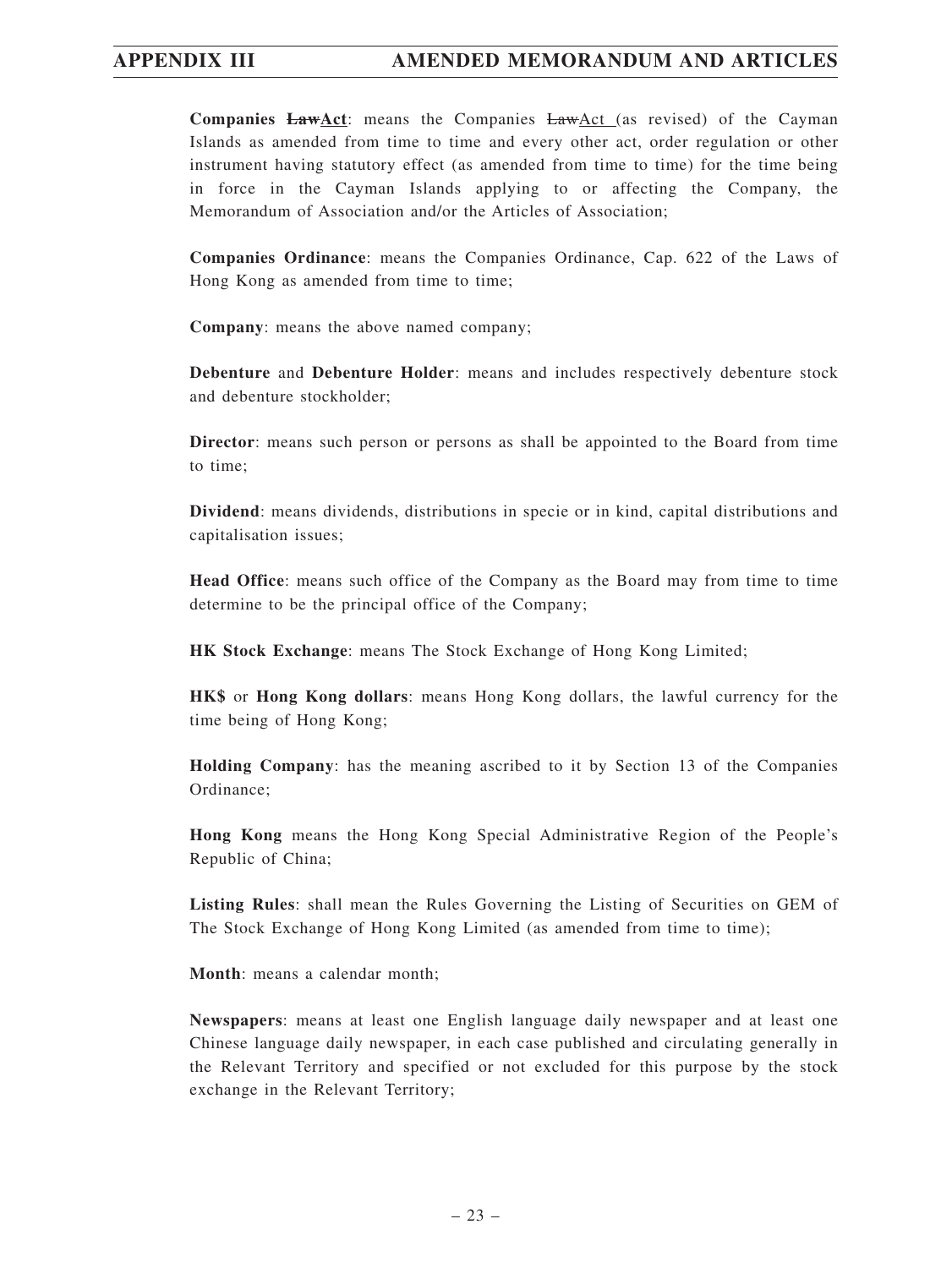**Ordinary Resolution**: means a resolution as described in Article 1(e) of these Articles;

**Paid**: means, as it relates to a Share, paid or credited as paid;

**Register**: means the principal register and any branch register of Shareholders of the Company to be maintained at such place within or outside the Cayman Islands as the Board shall determine from time to time;

**Registered Office**: means the registered office of the Company for the time being as required by the Companies LawAct;

**Registration Office**: means such place or places in the Relevant Territory or elsewhere where the Board from time to time determine to keep a branch register of Shareholders of the Company in respect of that class of share capital and where (except in cases where the Board otherwise agrees) transfers of other documents of title for Shares are to be lodged for registration and are to be registered;

**Relevant Period**: means the period commencing from the date on which any of the securities of the Company first become listed on the HK Stock Exchange to and including the date immediately before the day on which none of such securities are so listed (and so that if at any time listing of any such securities is suspended for any reason whatsoever and for any length of time, they shall nevertheless be treated, for the purpose of this definition, as listed);

**Relevant Territory**: means Hong Kong or such other territory where any of the securities of the Company is listed on a stock exchange in that territory;

**Seal**: means the common seal of the Company and any one or more facsimile seals from time to time of the Company for use in the Cayman Islands or in any place outside the Cayman Islands;

**Secretary**: means the person for the time being performing the duties of that office of the Company and includes any assistant, deputy, acting or temporary secretary;

**Securities Seal**: shall mean a seal for use for sealing certificates for shares or other securities issued by the Company which is a facsimile of the Seal of the Company with the addition on its face of the words Securities Seal:

**Share**: means a share in the share capital of the Company and includes stock except where a distinction between stock and Shares is expressed or implied;

**Shareholder**: means the person who is duly registered in the Register as holder for the time being of any Share and includes persons who are jointly so registered;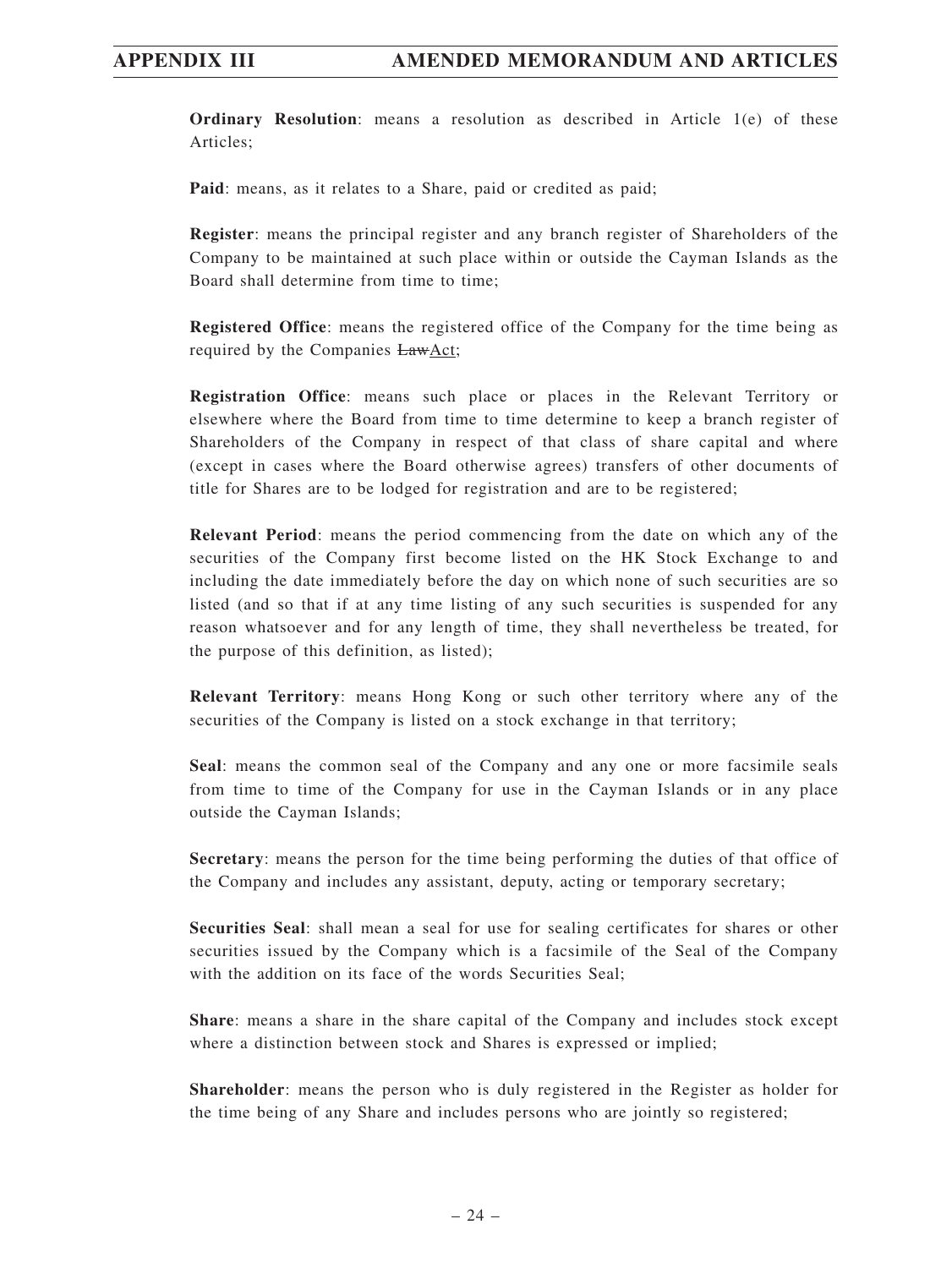## **APPENDIX III AMENDED MEMORANDUM AND ARTICLES**

**Special Resolution**: means a resolution as described in Article 1(d) of these Articles;

**Subsidiary**: has the meaning ascribed to it by Section 15 of the Companies Ordinance;

**Transfer Office**: means the place where the principal register of Shareholders is located for the time being.

- (c) In these Articles, unless there be something in the subject or context inconsistent herewith:
	- (i) words denoting the singular number shall include the plural number and vice versa;
	- (ii) words importing any gender shall include every gender and words importing persons shall include partnerships, firms, companies and corporations;
	- (iii) subject to the foregoing provisions of this Article, any words or expressions defined in the Companies Law-Act (except any statutory modification thereof not in force when these Articles become binding on the Company) shall bear the same meaning in these Articles, save that "company" shall where the context permits include any company incorporated in the Cayman Islands or elsewhere; and
	- (iv) references to any statute or statutory provision shall be construed as relating to any statutory modification or re-enactment thereof for the time being in force.
- (d) At all times during the Relevant Period a resolution shall be a Special Resolution when it has been passed by a majority of not less than  $\frac{3}{4}$  of the votes cast by such Shareholders as, being entitled so to do, vote in person or by proxy or, in the cases of Shareholders which are corporations, by their respective duly authorised representatives at a general meeting held in accordance with these Articles and of which notice specifying the intention to propose the resolution as a special resolution has been duly given.
- (e) A resolution shall be an Ordinary Resolution when it has been passed by a simple majority of the votes cast by such Shareholders as, being entitled so to do, vote in person or by proxy or, in the cases of Shareholders which are corporations, by their respective duly authorised representatives at a general meeting held in accordance with these Articles and of which not less than 14 days' notice has been duly given.
- (f) A resolution in writing signed (in such manner as to indicate, expressly or impliedly, unconditional approval) by or on behalf of all Shareholders for the time being entitled to receive notice of and to attend and vote at general meetings of the Company shall, for the purpose of these Articles, be treated as an Ordinary Resolution duly passed at a general meeting of the Company duly convened and held and, where relevant as a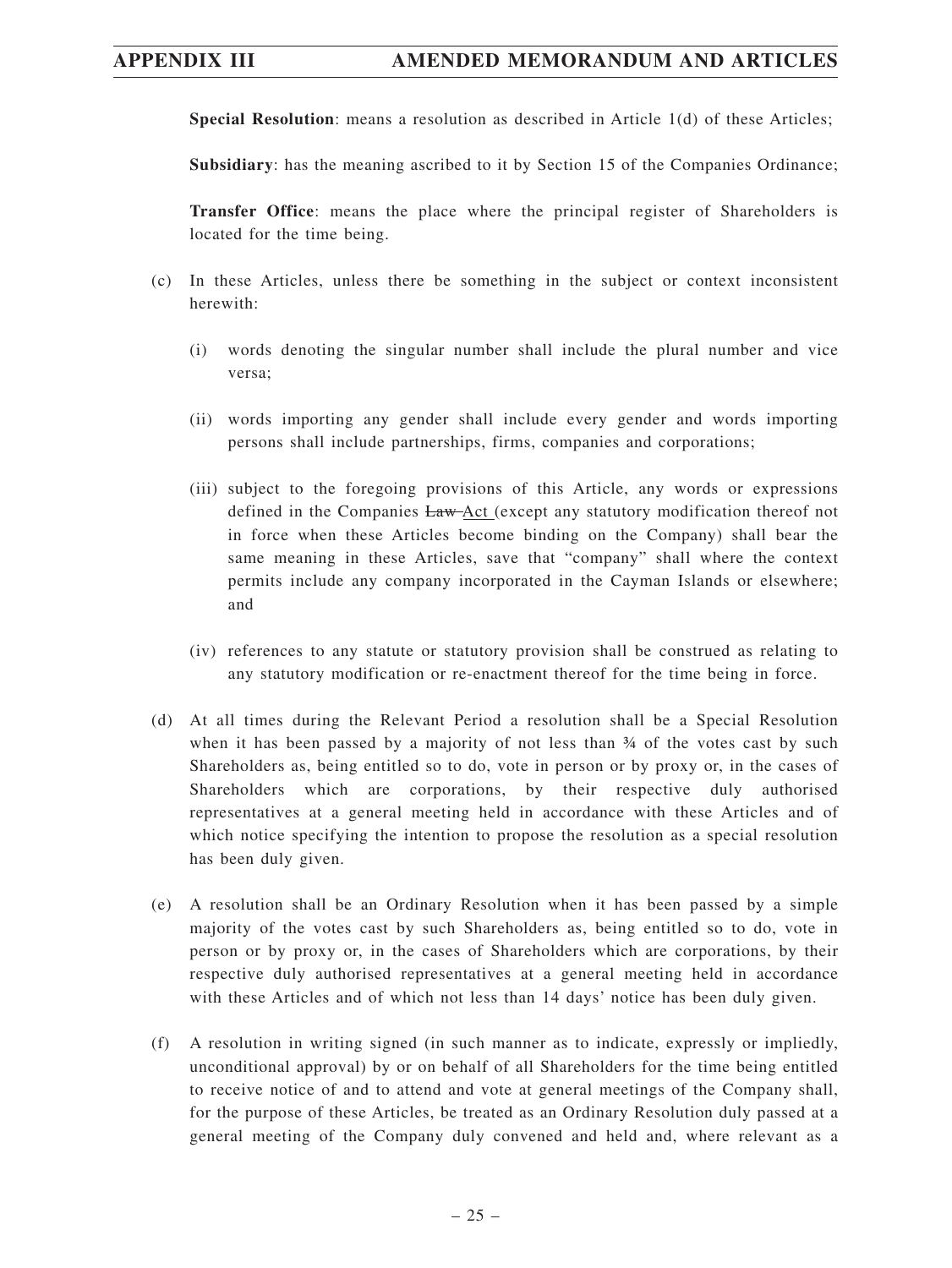Special Resolution so passed. Any such resolution shall be deemed to have been passed at a meeting held on the date on which it was signed by the last person to sign, and where the resolution states a date as being the date of his signature thereof by any Shareholder the statement shall be prima facie evidence that it was signed by him on that date. Such a resolution may consist of several documents in the like form, and signed by one or more relevant Shareholders.

- (g) A Special Resolution shall be effective for any purpose for which an Ordinary Resolution is expressed to be required under any provision of these Articles.
- 2 To the extent that the same is permissible under Cayman Islands law and subject to Article 13, a Special Resolution shall be required to alter the Memorandum of Association of the Company, to approve any amendment of the Articles or to change the name of the Company.

### **SHARES, WARRANTS AND MODIFICATION OF RIGHTS**

- 3 Without prejudice to any special rights or restrictions for the time being attaching to any Shares or any class of Shares including preference Shares, any Share may be issued upon such terms and conditions and with such preferred, deferred or other qualified or special rights, or such restrictions, whether in regard to Dividend, voting, return of capital or otherwise, as the Company may from time to time by Ordinary Resolution determine (or, in the absence of any such determination or so far as the same may not make specific provision, as the Board may determine) and any Share may be issued on the terms that it is liable to be redeemed upon the happening of a specified event or upon a given date and either at the option of the Company, or at the option of the holder. No Shares shall be issued to bearer.
- 4 The Board may issue warrants to subscribe for any class of Shares or other securities of the Company, which warrants may be issued on such terms as the Board may from time to time determine. Where warrants are issued to bearer, no certificate thereof shall be issued to replace one that has been lost unless the Board is satisfied beyond reasonable doubt that the original certificate thereof has been destroyed and the Company has received an indemnity in such form as the Board shall think fit with regard to the issue of any such replacement certificate.
- 5 (a) If at any time the share capital of the Company is divided into different classes of Shares, all or any of the special rights attached to any class (unless otherwise provided for by the terms of issue of the Shares of that class) may, subject to the provisions of the Companies LawAct, be varied or abrogated either with the consent in writing of the holders of not less than ¾ in nominal value of the issued Shares of that class or with the sanction of a Special Resolution passed at a separate general meeting of the holders of the Shares of that class. To every such separate general meeting the provisions of these Articles relating to general meetings shall *mutatis mutandis* apply, but so that the necessary quorum (other than at an adjourned meeting)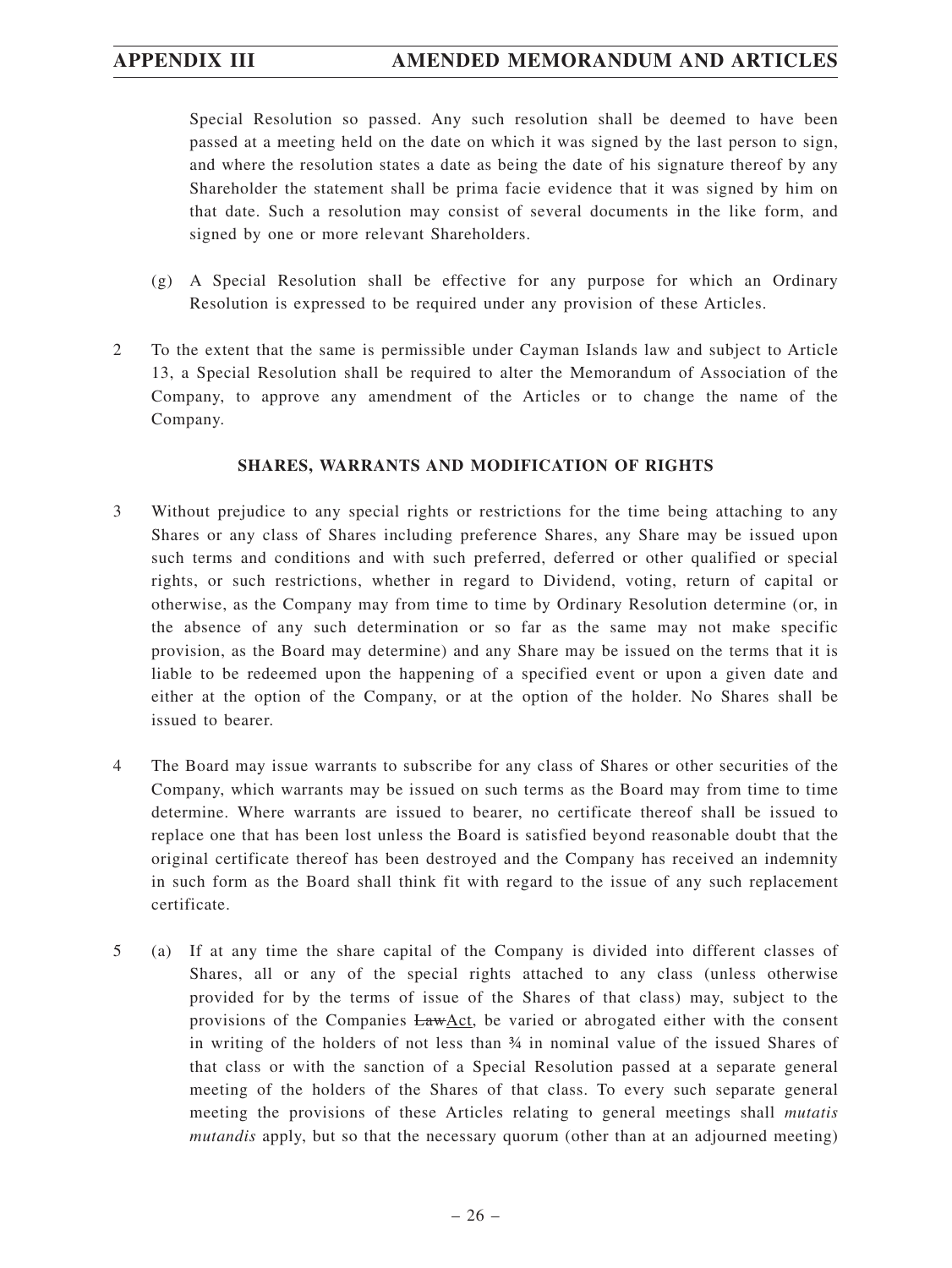shall be not less than two persons holding (or, in the case of a Shareholder being a corporation, by its duly authorised representative) or representing by proxy one-third in nominal value of the issued Shares of that class, that the quorum for any meeting adjourned for want of quorum shall be two Shareholders present in person (or in the case of the Shareholder being a corporation, by its duly authorised representative) or by proxy (whatever the number of Shares held by them) and that any holder of Shares of the class present in person (or in the case of the Shareholder being a corporation, by its duly authorised representative) or by proxy may demand a poll.

- (b) The provisions of this Article shall apply to the variation or abrogation of the rights attached to the Shares of any class as if each group of Shares of the class differently treated formed a separate class the rights whereof are to be varied or abrogated.
- (c) The special rights conferred upon the holders of any Shares or class of Shares shall not, unless otherwise expressly provided in the rights attaching to the terms of issue of such Shares be deemed to be altered by the creation or issue of further Shares ranking *pari passu* therewith.
- 6 The authorised share capital of the Company on the date of the adoption of these Articles is HK\$15,000,000.00 divided into 1,500,000,000 Shares of HK\$0.01 each.
- 7 The Company in general meeting may from time to time, whether or not all the Shares for the time being authorised shall have been issued and whether or not all the Shares for the time being issued shall have been fully paid up, by Ordinary Resolution increase its share capital by the creation of new Shares, such new capital to be of such amount and to be divided into Shares of such class or classes and of such amounts in Hong Kong dollars or such other currency as the Shareholders may think fit and as the resolution may prescribe.
- 8 Any new Shares shall be issued upon such terms and conditions and with such rights, privileges or restrictions attached thereto as the general meeting resolving upon the creation thereof shall direct, and if no direction be given, subject to the provisions of the Companies Law Act and of these Articles, as the Board shall determine; and in particular such Shares may be issued with a preferential or qualified right to participate in Dividends and in the distribution of assets of the Company and with a special right or without any right of voting.
- 9 The Board may, before the issue of any new Shares, determine that the same, or any of them, shall be offered in the first instance, and either at par or at a premium, to all the existing holders of any class of Shares in proportion as nearly as may be to the number of Shares of such class held by them respectively, or make any other provisions as to the allotment and issue such Shares, but in default of any such determination or so far as the same shall not extend, such Shares may be dealt with as if they formed part of the capital of the Company existing prior to the issue of the same.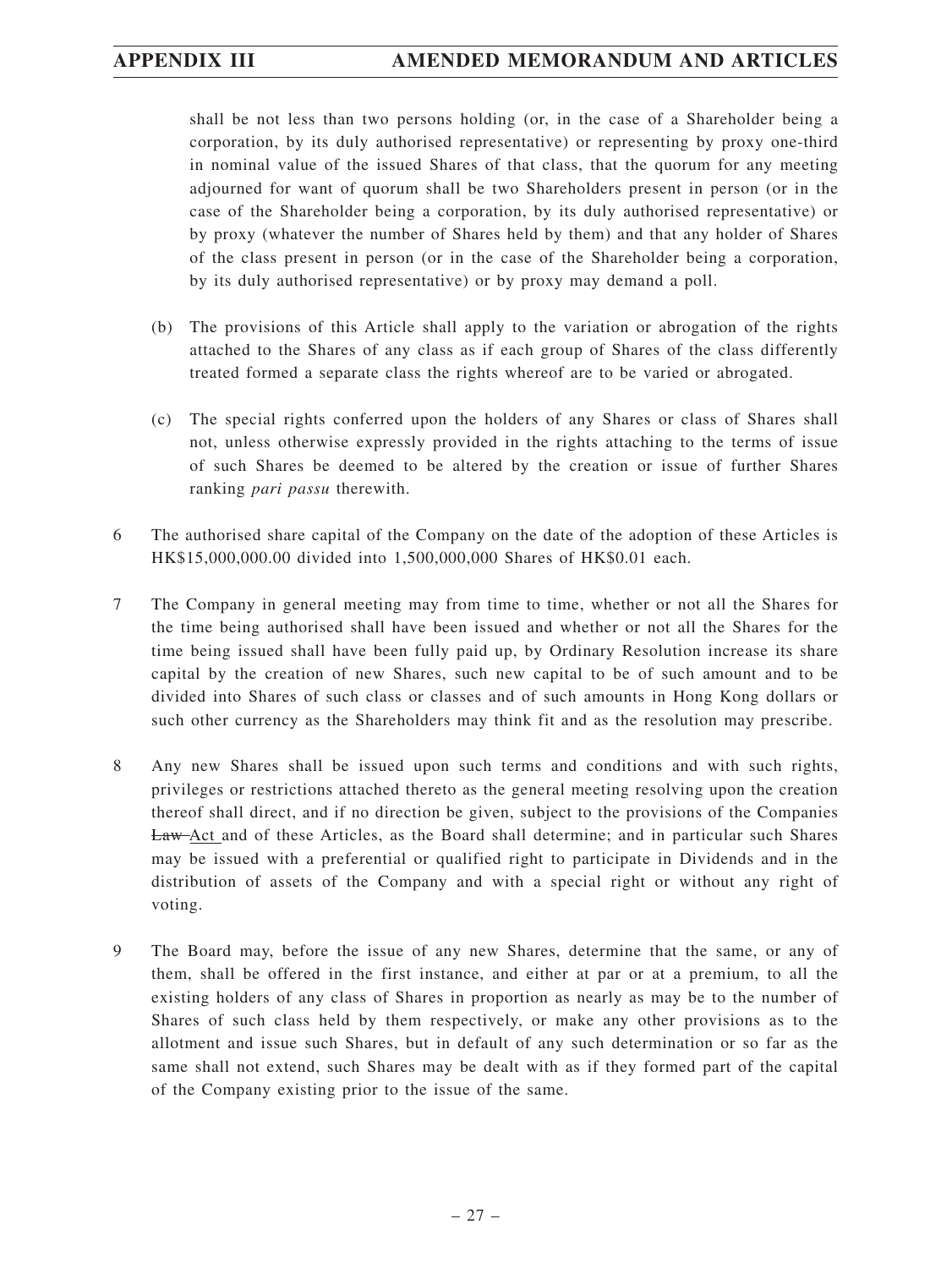- 10 Except so far as otherwise provided by the conditions of issue or by these Articles, any capital raised by the creation of new Shares shall be treated as if it formed part of the original capital of the Company and such Shares shall be subject to the provisions contained in these Articles with reference to the payment of calls and instalments, transfer and transmission, forfeiture, lien, cancellation, surrender, voting and otherwise.
- 11 (a) All unissued Shares and other securities of the Company shall be at the disposal of the Board and it may offer, allot (with or without conferring a right of renunciation), grant options over or otherwise dispose of them to such persons, at such times, for such consideration and generally on such terms (subject to Article 9) as it in its absolute discretion thinks fit, but so that no Shares shall be issued at a discount. The Board shall, as regards any offer or allotment of Shares, comply with the provisions of the Companies LawAct, if and so far as such provisions may be applicable thereto.
	- (b) Neither the Company nor the Board shall be obliged, when making or granting any allotment of, offer of, option over or disposal of Shares or other securities of the Company, to make, or make available, and may resolve not to make, or make available, any such allotment, offer, option or Shares or other securities to Shareholders or others with registered addresses in any jurisdiction outside of the Relevant Territory, or in any particular territory or territories being a territory or territories where, in the absence of a registration statement or other special formalities, this would or might, in the opinion of the Board, be unlawful or impracticable, or the existence or extent of the requirement for such registration statement or special formalities might be expensive (whether in absolute terms or in relation to the rights of the Shareholder(s) who may be affected) or time consuming to determine. The Board shall be entitled to make such arrangements to deal with fractional entitlements arising on an offer of any unissued Shares or other securities as it thinks fit, including the aggregation and the sale thereof for the benefit of the Company. Shareholders who may be affected as a result of any of the matters referred to in this paragraph (b) shall not be, and shall be deemed not to be, a separate class of Shareholders for any purposes whatsoever.
- 12 (a) The Company may at any time pay commission to any person for subscribing or agreeing to subscribe (whether absolutely or conditionally) for any Shares or procuring or agreeing to procure subscriptions (whether absolute or conditional) for any Shares, but so that the conditions and requirements of the Companies LawAct shall be observed and complied with, and in each case the commission shall not exceed 10% of the price at which the Shares are issued.
	- (b) If any Shares are issued for the purpose of raising money to defray the expenses of the construction of any works or buildings or the provision of any plant which cannot be made profitable within a period of one year, the Company may pay interest on so much of that share capital as is for the time being paid up for the period and, subject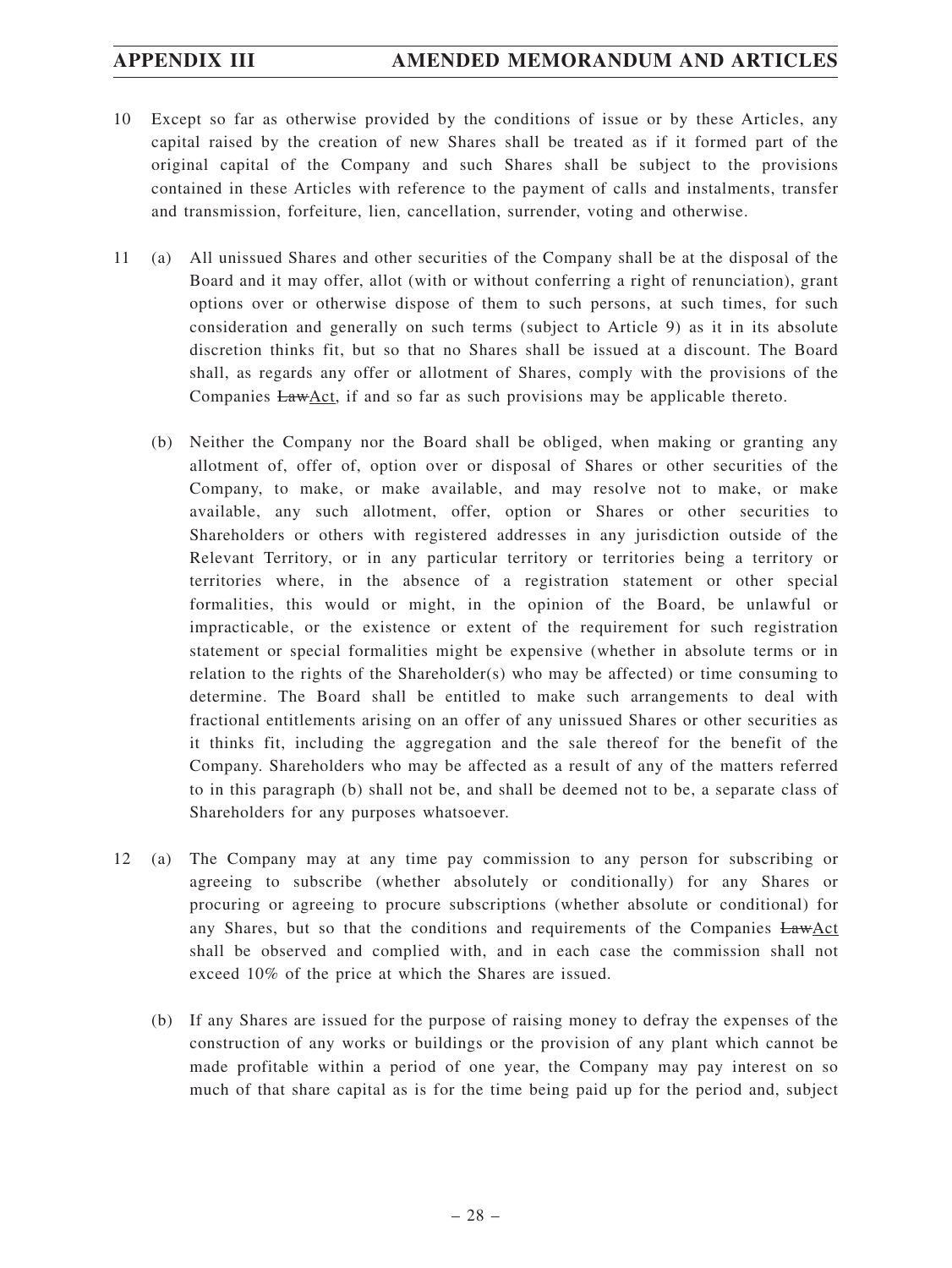## **APPENDIX III AMENDED MEMORANDUM AND ARTICLES**

to any conditions and restrictions mentioned in the Companies LawAct, may charge the sum so paid by way of interest to capital as part of the cost of construction of the works or buildings, or the provisions of the plant.

- 13 The Company may from time to time by Ordinary Resolution:
	- (a) increase its share capital as provided by Article 7;
	- (b) consolidate or divide all or any of its share capital into Shares of larger or smaller amount than its existing Shares; and on any consolidation of fully paid Shares into Shares of larger amount, the Board may settle any difficulty which may arise as it thinks expedient and in particular (but without prejudice to the generality of the foregoing) may as between the holders of Shares to be consolidated determine which particular Shares are to be consolidated into a consolidated Share, and if it shall happen that any person shall become entitled to fractions of a consolidated Share or Shares, such fractions may be sold by some person appointed by the Board for that purpose and the person so appointed may transfer the Shares so sold to the purchaser thereof and the validity of such transfer shall not be questioned, and so that the net proceeds of such sale (after deduction of the expenses of such sale) may either be distributed among the persons who would otherwise be entitled to a fraction or fractions of a consolidated Share or Shares rateably in accordance with their rights and interest or may be paid to the Company for the Company's benefit;
	- (c) divide its unissued Shares into several classes and attach thereto respectively any preferential, deferred, qualified or special rights, privileges or conditions;
	- (d) sub-divide its Shares or any of them into Shares of smaller amount than is fixed by the Memorandum of Association, subject nevertheless to the provisions of the Companies LawAct, and so that the resolution whereby any Share is sub-divided may determine that, as between the holders of the Shares resulting from such sub-division, one or more of the Shares may have any such preferred or other special rights over, or may have such deferred rights or be subject to any such restrictions as compared with the others as the Company has power to attach to unissued or new Shares;
	- (e) cancel any Shares which at the date of the passing of the resolution have not been taken or agreed to be taken by any person, and diminish the amount of its share capital by the amount of the Shares so cancelled;
	- (f) make provision for the issue and allotment of Shares which do not carry any voting rights; and
	- (g) change the currency of denomination of its share capital.
- 14 The Company may by Special Resolution reduce its share capital or undistributable reserve in any manner authorised, and subject to any conditions prescribed, by law.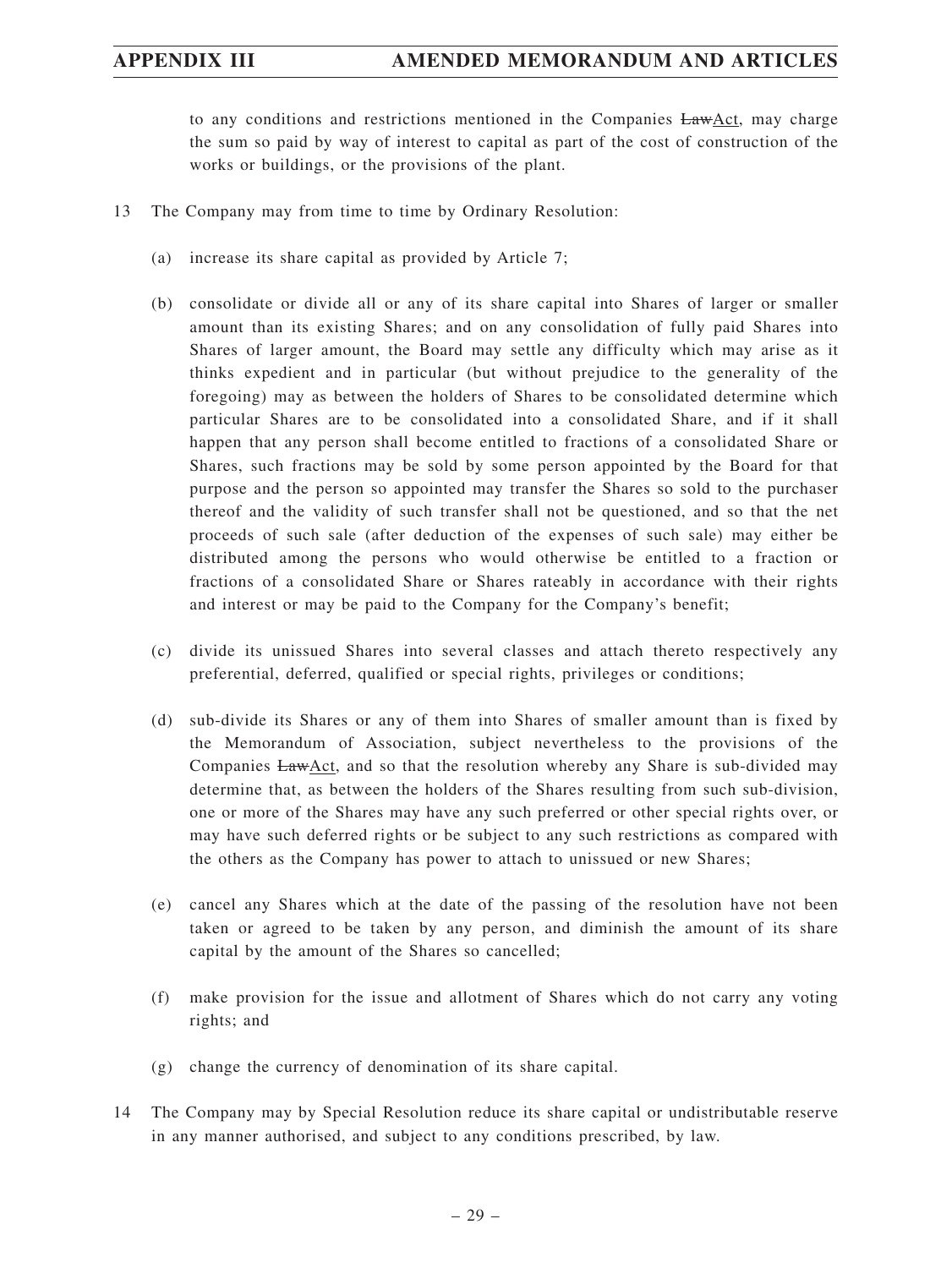- 15 (a) Subject to the Companies LawAct, or any other law or so far as not prohibited by any law and subject to any rights conferred on the holders of any class of Shares, the Company shall have the power to purchase or otherwise acquire all or any of its own Shares (which expression as used in this Article includes redeemable Shares) provided that the manner and terms of purchase have first been authorised by an Ordinary Resolution of the Shareholders, and to purchase or otherwise acquire warrants and other securities for the subscription or purchase of its own Shares, and shares and warrants and other securities for the subscription or purchase of any shares in any company which is its Holding Company and may make payment therefor in any manner and terms authorised or not prohibited by law, including out of capital, or to give, directly or indirectly, by means of a loan, a guarantee, an indemnity, the provision of security or otherwise howsoever, financial assistance for the purpose of or in connection with a purchase or other acquisition made or to be made by any person of any Shares or warrants or other securities in the Company or any company which is a Holding Company of the Company and should the Company purchase or otherwise acquire its own Shares or warrants or other securities neither the Company nor the Board shall be required to select the Shares or warrants or other securities to be purchased or otherwise acquired rateably or in any other manner and terms as between the holders of Shares or warrants or other securities of the same class or as between them and the holders of Shares or warrants or other securities of any other class or in accordance with the rights as to Dividends or capital conferred by any class of Shares provided always that any such purchase or other acquisition or financial assistance shall only be made in accordance with the relevant code, rules or regulations issued from time to time by the HK Stock Exchange and/or the Securities and Futures Commission of Hong Kong from time to time in force.
	- (b) Subject to the provisions of the Companies  $EawAct$  and the Memorandum of Association of the Company, and to any special rights conferred on the holders of any Shares or attaching to any class of Shares, Shares may be issued on the terms that they may, at the option of the Company or the holders thereof, be liable to be redeemed on such terms and in such manner, including out of capital, as the Board may deem fit.
	- (c) Where the Company purchases for redemption a redeemable Share, purchases not made through the market or by tender shall be limited to a maximum price, and if purchases are by tender, tenders shall be available to all Shareholders alike.
	- (d) The purchase or redemption of any Share shall not be deemed to give rise to the purchase or redemption of any other Share.
	- (e) The holder of the Shares being purchased or redeemed shall be bound to deliver up to the Company at the Head Office or such other place as the Board shall specify the certificate(s) thereof for cancellation and thereupon the Company shall pay to him the purchase or redemption monies in respect thereof.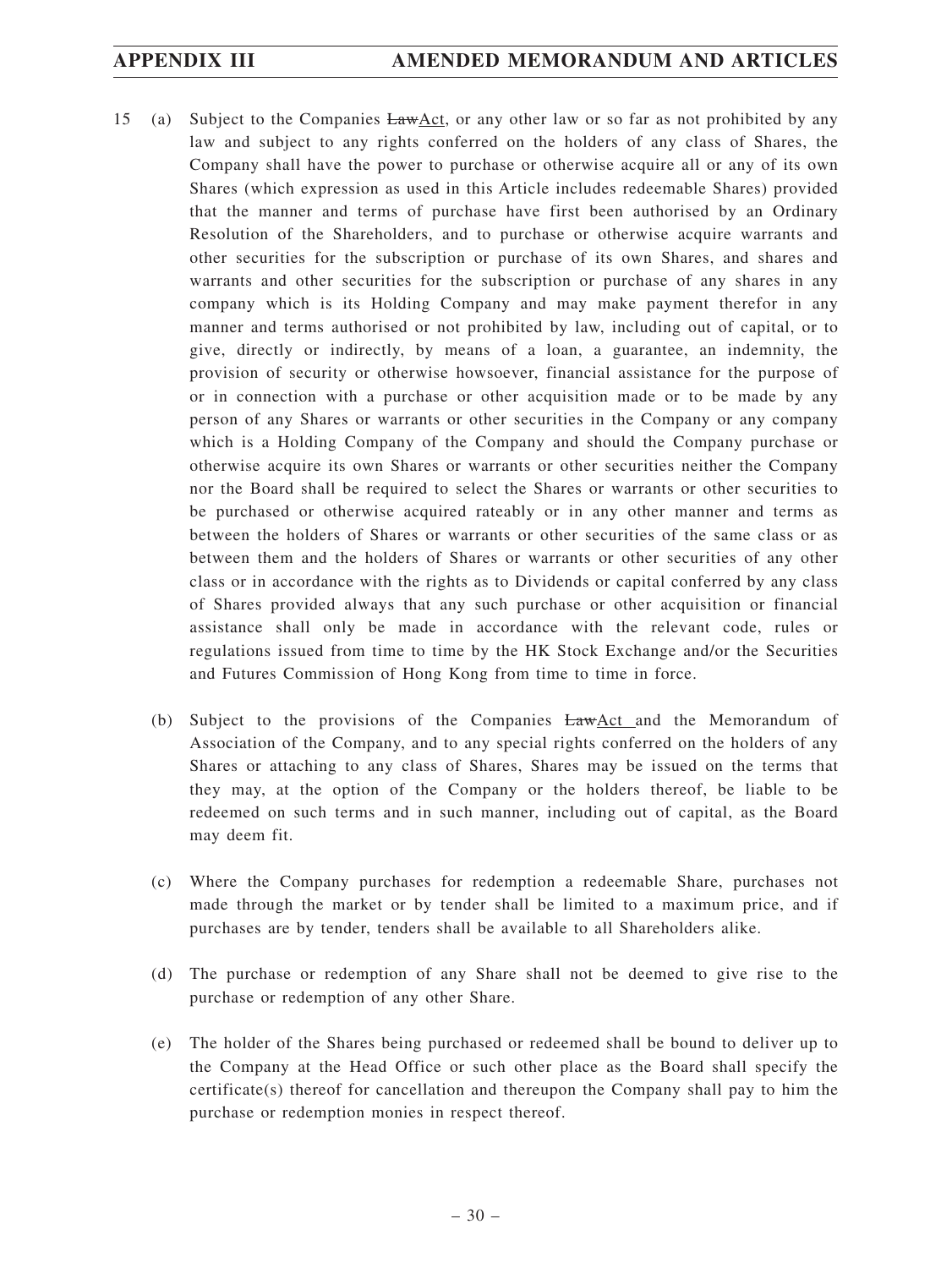#### **REGISTER OF SHAREHOLDERS AND SHARE CERTIFICATES**

- 16 Except as otherwise expressly provided by these Articles or as required by law or as ordered by a court of competent jurisdiction, no person shall be recognised by the Company as holding any Share upon any trust and, except as aforesaid, the Company shall not be bound by or be compelled in any way to recognise (even when having notice thereof) any equitable, contingent, future or partial interest in any Share or any interest in any fractional part of a Share or any other right or claim to or in respect of any Shares except an absolute right to the entirety thereof of the registered holder.
- 17 (a) The Board shall cause to be kept the Register and there shall be entered therein the particulars required under the Companies LawAct.
	- (b) Subject to the provisions of the Companies  $LawAct$ , if the Board considers it necessary or appropriate, the Company may establish and maintain a principal or branch register of Shareholders at such location as the Board thinks fit and, during the Relevant Period, the Company shall keep its principal or a branch register of Shareholders in Hong Kong.
	- (c) During the Relevant Period (except when the Register is closed), any Shareholder may inspect during business hours any Register maintained in Hong Kong without charge and require the provision to him of copies or extracts thereof in all respects as if the Company were incorporated under and were subject to the Companies Ordinance.
	- (d) The Register may be closed at such time or for such period not exceeding in the whole 30 days in each year as the Board may determine.
- 18 (a) Every person whose name is entered as a Shareholder in the Register shall be entitled to receive within the relevant time limit as prescribed in the Companies Law-Act or as the HK Stock Exchange may from time to time determine, whichever is shorter, after allotment or lodgement of a transfer (or within such other period as the conditions of issue shall provide or is required by the applicable rules of the stock exchange of the Relevant Territory) one certificate for all his Shares, or, if he shall so request, in a case where the allotment or transfer is of a number of Shares in excess of the number for the time being forming a stock exchange board lot for the purposes of the stock exchange of the Relevant Territory on which the Shares are listed upon payment of such sum (in the case of a transfer, not exceeding in the case of any share capital listed on a stock exchange in Hong Kong, HK\$2.50 or such other sum as may from time to time be allowed or not prohibited under the Listing Rules, and in the case of any other Shares, such sum in such currency as the Board may from time to time determine to be reasonable in the territory in which the relevant Register is situated, or otherwise such other sum as the Company may by Ordinary Resolution determine) for every certificate after the first as the Board may from time to time determine, such number of certificates for Shares in stock exchange board lots or whole multiples thereof as he shall request and one for the balance (if any) of the Shares in question,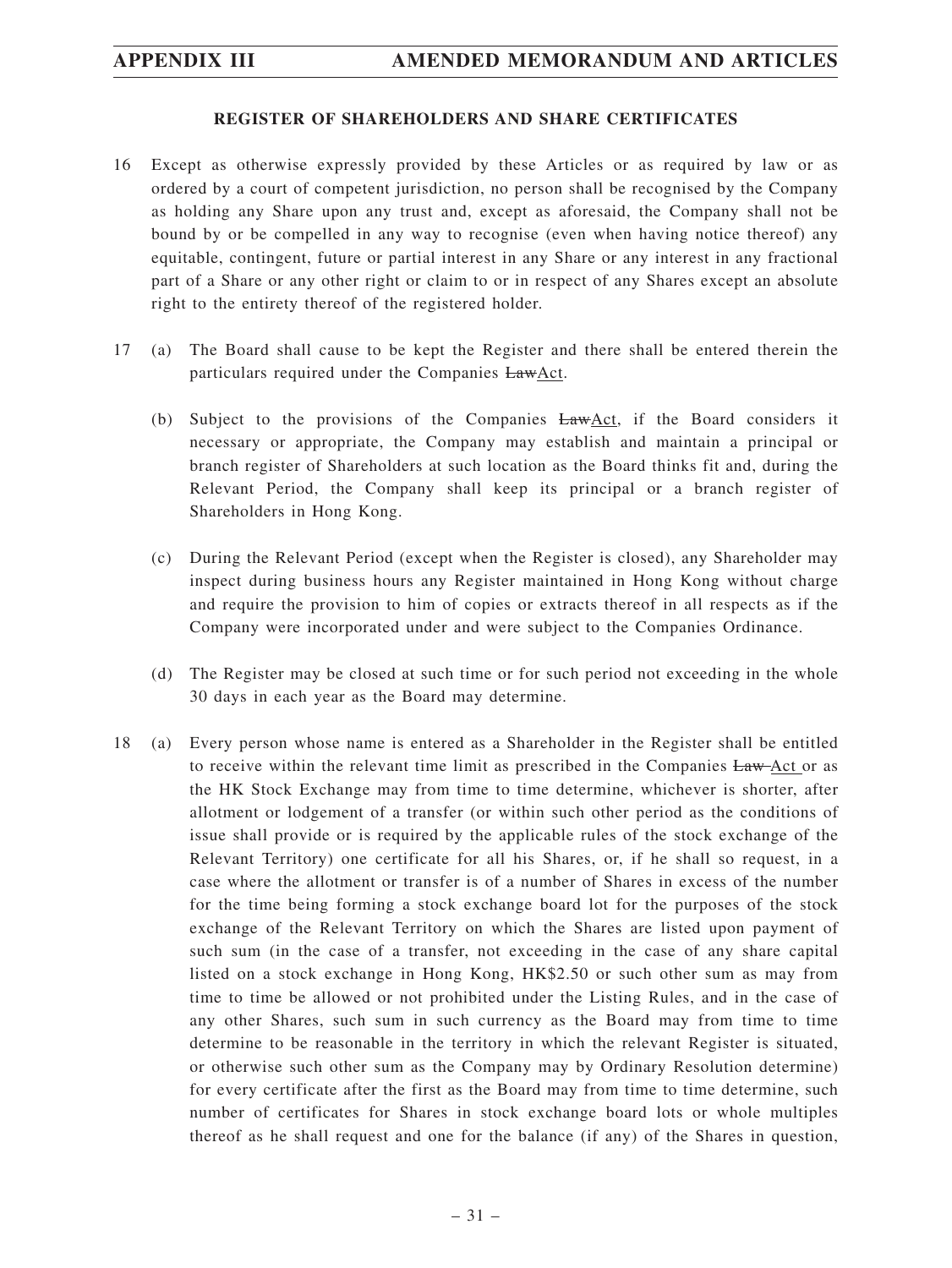provided that in respect of a Share or Shares held jointly by several persons the Company shall not be bound to issue a certificate or certificates to each such person, and the issue and delivery of a certificate or certificates to one of the joint holders shall be sufficient delivery to all such holders.

- (b) The Company may, in the event of a change in the form of definitive Share certificate adopted by the Board, issue new definitive certificates to all holders of Shares appearing on the Register in replacement of old definitive certificates issued to such holders. The Board may resolve whether or not to require the return of the old certificates as a condition precedent to the issue of replacement certificates and, as regards any old certificates which have been lost or defaced, to impose such conditions (including as to indemnity) as the Board shall see fit. If the Board elects not to require the return of the old certificates, the same shall be deemed to have been cancelled and of no further effect for all purposes.
- 19 Every certificate for Shares, warrants or debentures or representing any other form of securities of the Company shall be issued under the Seal of the Company, which for this purpose may be a duplicate Seal.
- 20 Every share certificate hereafter issued shall specify the number and class of Shares in respect of which it is issued and the amount paid thereon and may otherwise be in such form as the Board may from time to time prescribe. A share certificate shall relate to only one class of Shares, and where the capital of the Company includes Shares with different voting rights, the designation of each class of Shares, other than those which carry the general right to vote at general meetings, must include the words "restricted voting" or "limited voting" or "non-voting" or some other appropriate designation which is commensurate with the rights attaching to the relevant class of Shares.
- 21 (a) The Company shall not be bound to register more than four persons as joint holders of any Share.
	- (b) If any Shares shall stand in the names of two or more persons, the person first named in the Register shall be deemed to be sole holder thereof as regards service of notice and, subject to the provisions of these Articles, all or any other matter connected with the Company, except the transfer of the Share.
- 22 If a share certificate is defaced, lost or destroyed, it may be replaced on payment of such fee, if any, (not exceeding, in the case of any share capital listed on a stock exchange in Hong Kong, HK\$2.50 or such other sum as may from time to time be allowed or not prohibited under the Listing Rules, and, in the case of any other capital, such sum in such currency as the Board may from time to time determine to be reasonable in the territory in which the relevant Register is situated, or such other sum as the Company may by Ordinary Resolution determine) as the Board shall from time to time determine and on such terms and conditions, if any, as to publication of notices, evidence and indemnity as the Board thinks fit and in the case of wearing out or defacement, after delivery up of the old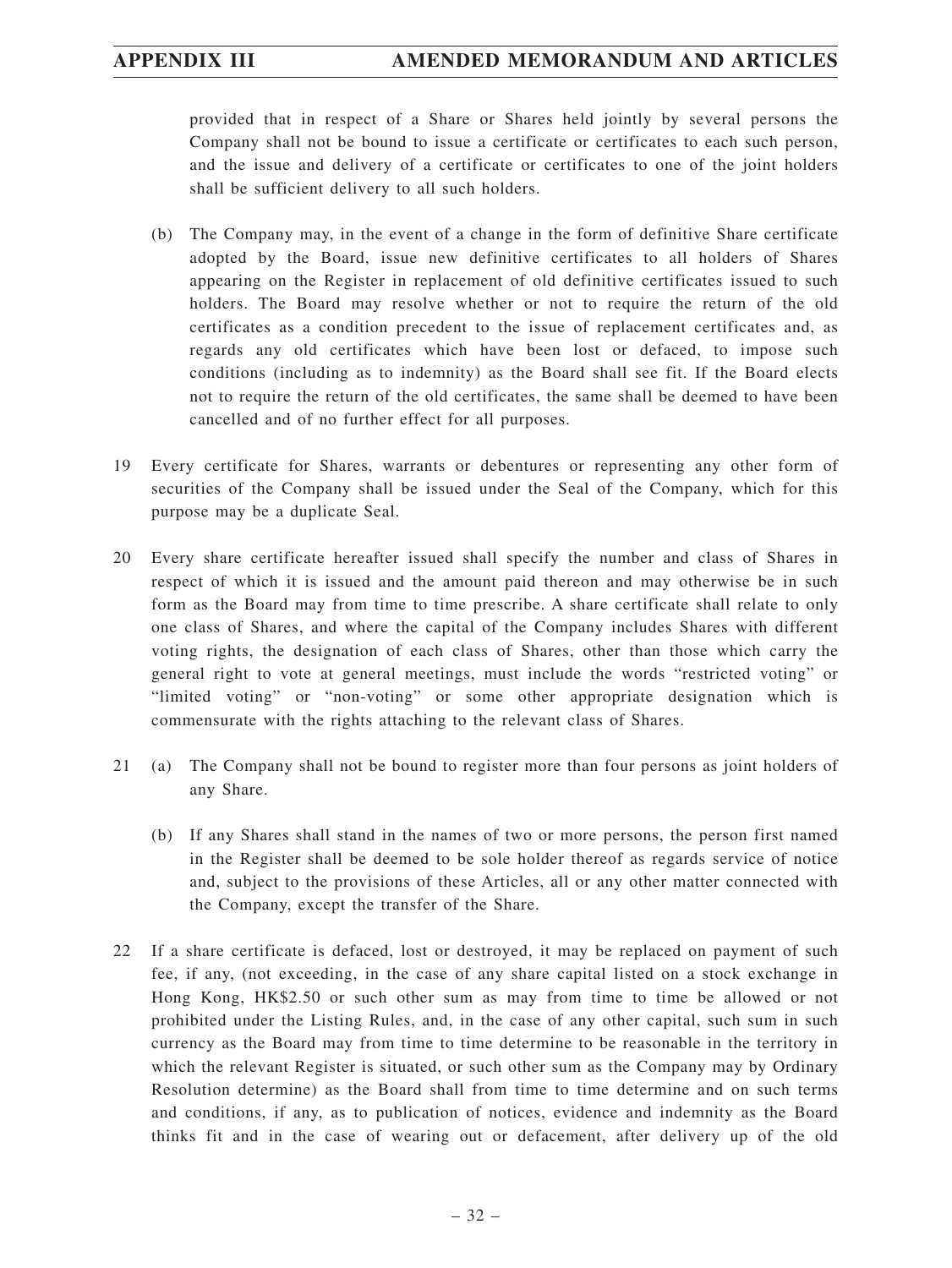certificate. In the case of destruction or loss, the person to whom such replacement certificate is given shall also bear and pay to the Company all costs and out-of-pocket expenses incidental to the investigation by the Company of the evidence of such destruction or loss and of such indemnity.

## **LIEN**

- 23 The Company shall have a first and paramount lien on every Share (not being a fully paid Share) for all moneys, whether presently payable or not, called or payable at a fixed time in respect of that Share; and the Company shall also have a first and paramount lien and charge on all Shares (other than fully paid-up Shares) standing registered in the name of a Shareholder, whether singly or jointly with any other person or persons, for all the debts and liabilities of such Shareholder or his estate to the Company and whether the same shall have been incurred before or after notice to the Company of any equitable or other interest of any person other than such Shareholder, and whether the period for the payment or discharge of the same shall have actually arrived or not, and notwithstanding that the same are joint debts or liabilities of such Shareholder or his estate and any other person, whether a Shareholder of the Company or not. The Company's lien (if any) on a Share shall extend to all Dividends and bonuses declared in respect thereof. The Board may at any time either generally or in any particular case waive any lien that has arisen, or declare any Share to be exempt wholly or partially from the provisions of this Article.
- 24 The Company may sell, in such manner as the Board thinks fit, any Shares on which the Company has a lien, but no sale shall be made unless some sum in respect of which the lien exists is presently payable or the liability or engagement in respect of which such lien exists is liable to be presently fulfilled or discharged, nor until the expiration of 14 days after a notice in writing, stating and demanding payment of the sum presently payable or specifying the liability or engagement and demanding fulfilment or discharge thereof and giving notice of intention to sell in default, shall have been given, in the manner in which notices may be sent to Shareholders of the Company as provided in these Articles, to the registered holder for the time being of the Shares, or the person entitled by reason of such holder's death, bankruptcy or winding-up to the Shares.
- 25 The net proceeds of such sale after the payment of the costs of such sale shall be applied in or towards payment or satisfaction of the debt or liability or engagement in respect whereof the lien exists, so far as the same is presently payable, and any residue shall (subject to a like lien for debts or liabilities not presently payable as existed upon the Shares prior to the sale) be paid to the person entitled to the Shares at the time of the sale. For the purpose of giving effect to any such sale, the Board may authorise some person to transfer the Shares sold to the purchaser thereof and may enter the purchaser's name in the Register as holder of the Shares, and the purchaser shall not be bound to see the application of the purchase money, nor shall his title to the Shares be affected by any irregularity or invalidity in the proceedings relating to the sale.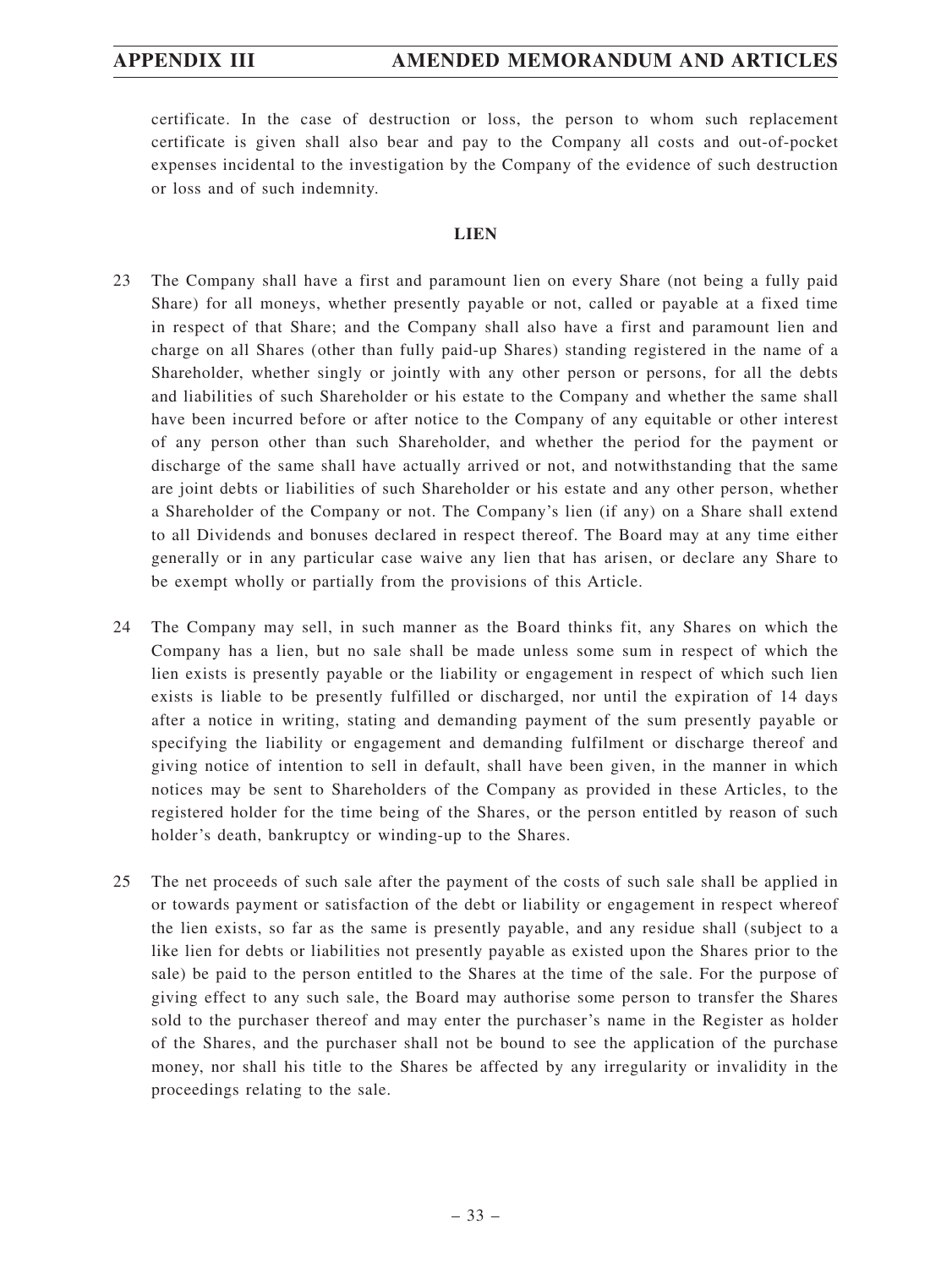# **APPENDIX III AMENDED MEMORANDUM AND ARTICLES**

## **CALLS ON SHARES**

- 26 The Board may from time to time make such calls as it thinks fit upon the Shareholders in respect of any moneys unpaid on the Shares held by them respectively (whether on account of the nominal value of the Shares or by way of premiums) and not by the conditions of allotment thereof made payable at a fixed time. A call may be made payable either in one sum or by instalments.
- 27 At least 14 days' notice of any call shall be given to the relevant Shareholders specifying the time and place of payment and to whom such call shall be paid.
- 28 A copy of the notice referred to in Article 27 shall be sent to relevant Shareholders in the manner in which notices may be sent to Shareholders by the Company as herein provided.
- 29 In addition to the giving of notice in accordance with Article 28, notice of the person appointed to receive payment of every call and of the times and places appointed for payment may be given to the relevant Shareholders by notice to be inserted at least once in the Newspapers.
- 30 Every Shareholder upon whom a call is made shall pay the amount of every call so made on him to the person and at the time or times and place or places as the Board shall appoint.
- 31 A call shall be deemed to have been made at the time when the resolution of the Board authorising such call was passed.
- 32 The joint holders of a Share shall be severally as well as jointly liable for the payment of all calls and instalments due in respect of such Share or other moneys due in respect thereof.
- 33 The Board from time to time at its discretion may extend the time fixed for any call, and may extend such time as regards all or any of the Shareholders, whom due to residence outside the Relevant Territory or other cause the Board may deem entitled to any such extension but no Shareholder shall be entitled to any such extension except as a matter of grace and favour.
- 34 If the sum payable in respect of any call or instalment is not paid before or on the day appointed for payment thereof, the person or persons from whom the sum is due shall pay interest on the same at such rate not exceeding 20% per annum as the Board shall fix from the day appointed for the payment thereof to the time of the actual payment, but the Board may waive payment of such interest wholly or in part.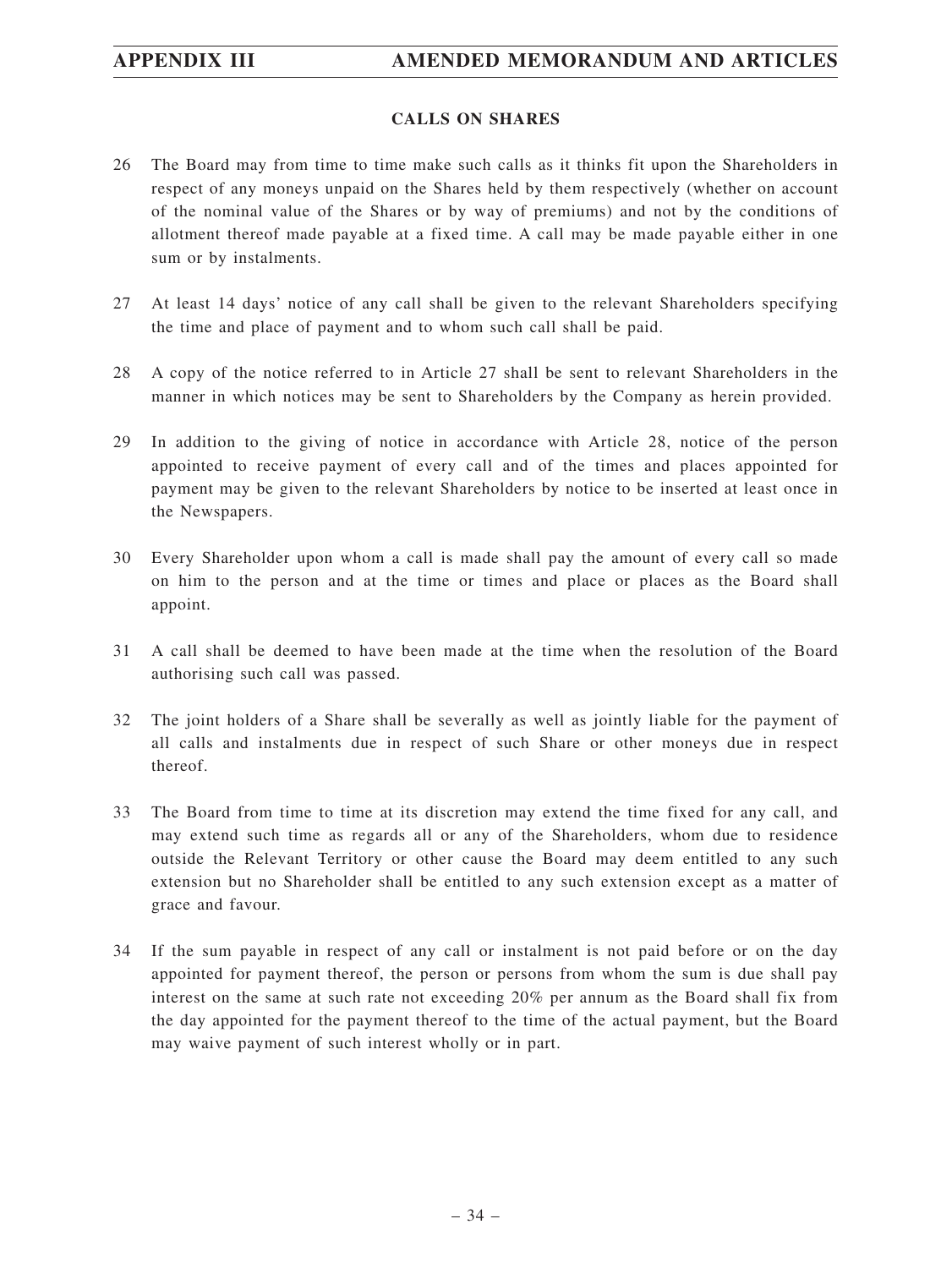- 35 No Shareholder shall be entitled to receive any Dividend or bonus or to be present or vote (save as proxy or authorised representative for another Shareholder) at any general meeting, either personally, or (save as proxy or authorised representative for another Shareholder) by proxy, or be reckoned in a quorum, or to exercise any other privilege as a Shareholder until all calls or instalments due from him to the Company, whether alone or jointly or jointly and severally with any other person, together with interest and expenses (if any) shall have been paid.
- 36 On the trial or hearing of any action or other proceedings for the recovery of any money due for any call, it shall be sufficient to prove that the name of the Shareholder sued is entered in the Register as the holder, or one of the holders, of the Shares in respect of which such debt accrues; that the resolution of the Board making the call has been duly recorded in the minute book of the Board; and that notice of such call was given to the Shareholder sued, in pursuance of these Articles, and it shall not be necessary to prove the appointment of the Directors who made such call, nor any other matters whatsoever, but the proof of the matters aforesaid shall be conclusive evidence of the debt.
- 37 (a) Any sum which by the terms of allotment of a Share is made payable upon allotment or at any fixed date, whether on account of the nominal value of the Share and/or by way of premium, shall for all purposes of these Articles be deemed to be a call duly made and notified and payable on the date fixed for payment, and in case of non-payment all the relevant provisions of these Articles as to payment of interest and expenses, forfeiture and the like, shall apply as if such sums had become payable by virtue of a call duly made and notified.
	- (b) The Board may on the issue of Shares differentiate between the allottees or holders as to the amount of calls to be paid and the time of payment.
- 38 The Board may, if it thinks fit, receive from any Shareholder willing to advance the same, and either in money or money's worth, all or any part of the money uncalled and unpaid or instalments payable upon any Shares held by him, and in respect of all or any of the moneys so advanced may pay interest at such rate (if any) not exceeding 20% per annum, as the Board may decide but a payment in advance of a call shall not entitle the Shareholder to receive any Dividend subsequently declared or to exercise any other rights or privileges as a Shareholder in respect of the Share or the due portion of the Shares upon which payment has been advanced by such Shareholder before it is called up. The Board may at any time repay the amount so advanced upon giving to such Shareholder not less than one Month's notice in writing of its intention on that behalf, unless before the expiration of such notice the amount so advanced shall have been called up on the Shares in respect of which it was advanced.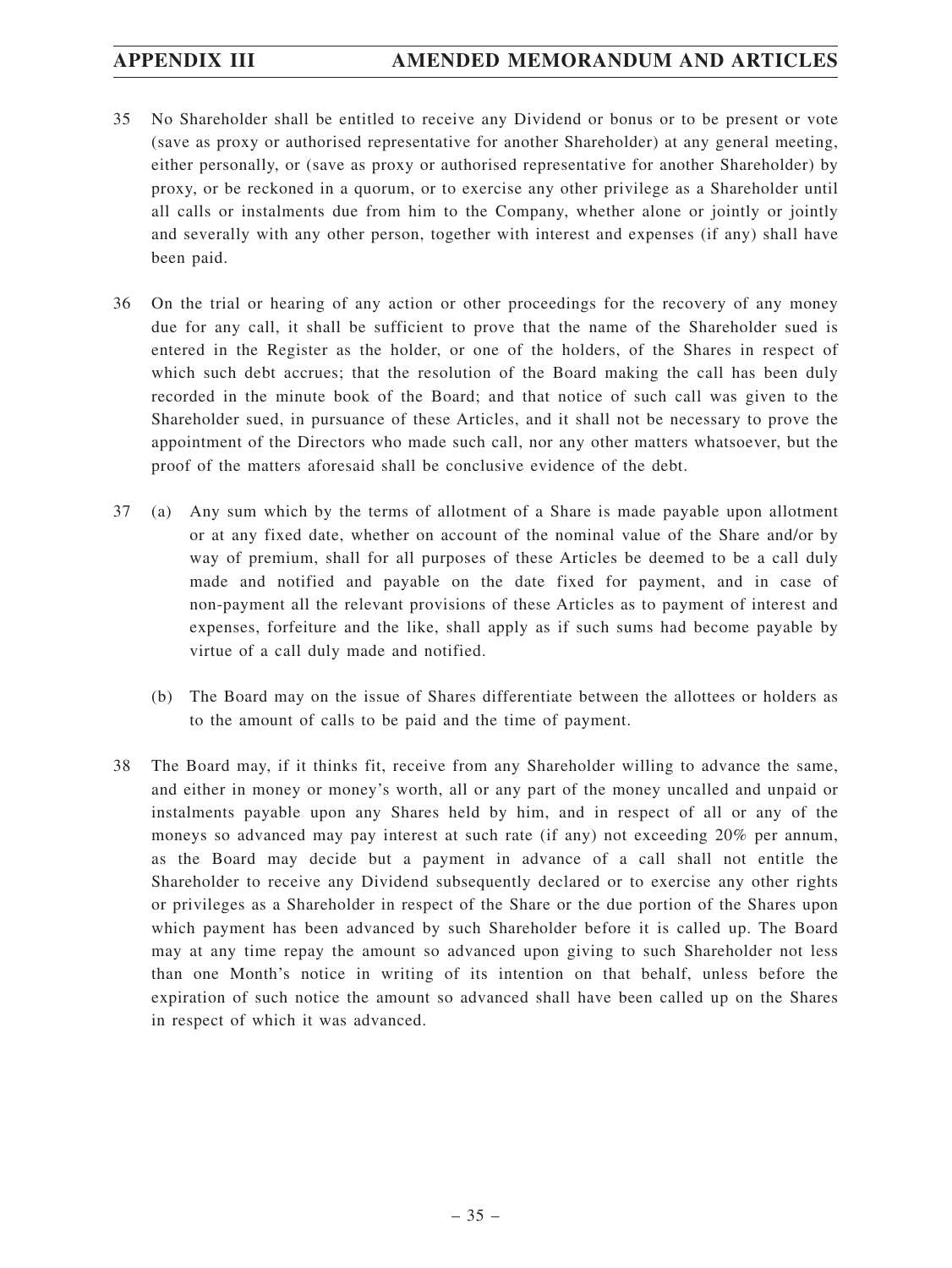## **TRANSFER OF SHARES**

- 39 Subject to the Companies LawAct, all transfers of Shares shall be effected by transfer in writing in the usual or common form or in such other form as the Board may accept provided always that it shall be in such a form prescribed by the HK Stock Exchange and may be under hand only or, if the transferor or transferee is a Clearing House (or its nominee(s)), under hand or by machine imprinted signature or by such other means of execution as the Board may approve from time to time.
- 40 The instrument of transfer of any Share shall be executed by or on behalf of the transferor and by or on behalf of the transferee provided that the Board may dispense with the execution of the instrument of transfer by the transferor or the transferee or accept mechanically executed transfers in any case in which it in its absolute discretion thinks fit to do so. The transferor shall be deemed to remain the holder of the Share until the name of the transferee is entered in the Register in respect thereof. Nothing in these Articles shall preclude the Board from recognising a renunciation of the allotment or provisional allotment of any Share by the allottee in favour of some other person.
- 41 (a) The Board may, in its absolute discretion at any time and from time to time, remove any Share on the principal Register to any branch Register or any Share on any branch Register to the principal Register or any other branch Register.
	- (b) Unless the Board otherwise agrees (which agreement may be on such terms and subject to such conditions as the Board in its absolute discretion may from time to time stipulate, and which agreement it shall, without giving any reason therefore, be entitled in its absolute discretion to give or withhold) no Shares on the principal Register shall be removed to any branch Register nor shall Shares on any branch Register be removed to the principal Register or any other branch Register and all removals and other documents of title relating to or affecting the title to any share or other securities of the Company shall be lodged for registration, and be registered, in the case of any Shares on a branch Register, at the relevant Registration Office, and, in the case of any Shares on the principal Register, at the Transfer Office.
	- (c) Notwithstanding anything contained in these Articles, the Company shall as soon as practicable and on a regular basis record in the principal Register all removals of Shares effected on any branch Register and shall at all times maintain the principal Register and all branch Registers in all respects in accordance with the Companies LawAct.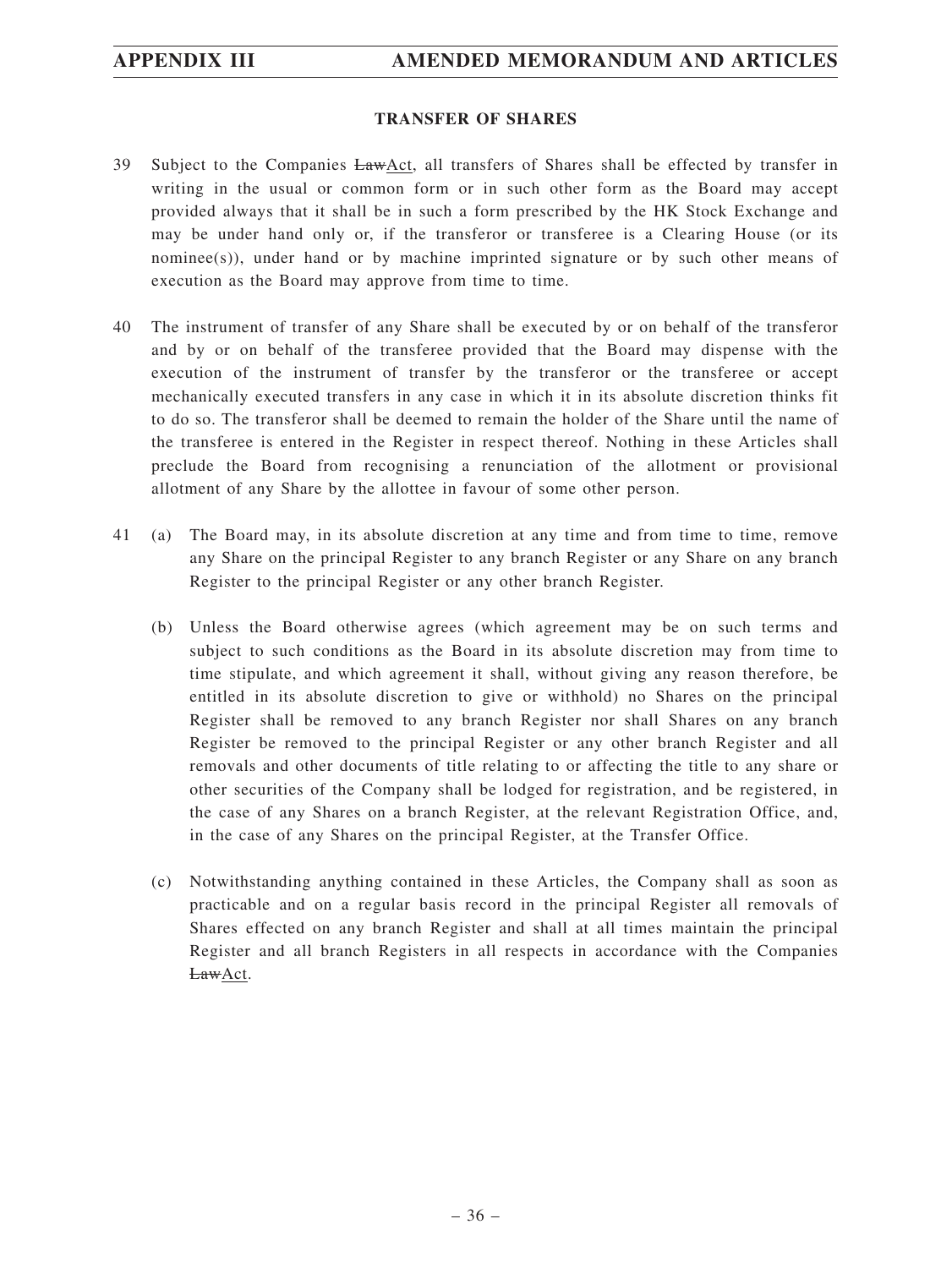- 42 Fully paid Shares shall be free from any restriction with respect to the right of the holder thereof to transfer such Shares (except when permitted by the HK Stock Exchange) and shall also be free from all liens. The Board however, may, in its absolute discretion, refuse to register a transfer of any Share which is not fully paid to a person of whom it does not approve or any Share issued under any share option scheme upon which a restriction on transfer imposed thereby still subsists, and it may also refuse to register a transfer of any Share (whether fully paid up or not) to more than four joint holders or a transfer of any Shares (not being a fully paid up Share) on which the Company has a lien.
- 43 The Board may also decline to recognise any instrument of transfer unless:
	- (a) a fee of such maximum as the HK Stock Exchange may from time to time determine to be payable (or such lesser sum as the Board may from time to time require) has been paid to the Company;
	- (b) the instrument of transfer is lodged at the relevant Registration Office or, as the case may be, the Transfer Office accompanied by the certificate of the Shares to which it relates, and such other evidence as the Board may reasonably require to show the right of the transferor to make the transfer (and, if the instrument of transfer is executed by some other person on his behalf, the authority of that person so to do);
	- (c) the instrument of transfer is in respect of only one class of Share;
	- (d) the Shares concerned are free of any lien in favour of the Company; and
	- (e) if applicable, the instrument of transfer is properly stamped.
- 44 The Board may refuse to register a transfer of any Share to an infant or to a person of unsound mind or under other legal disability.
- 45 If the Board shall refuse to register a transfer of any Share, it shall, within two months after the date on which the transfer was lodged with the Company, send to each of the transferor and the transferee notice of such refusal and, except where the subject Share is not a fully paid Share, the reason(s) for such refusal.
- 46 Upon every transfer of Shares, the certificate in respect thereof held by the transferor shall be given up to be cancelled, and shall forthwith be cancelled accordingly, and a new certificate shall be issued to the transferee in respect of the Shares transferred to him as provided in Article 18, and if any of the Shares included in the certificate so given up shall be retained by the transferor a new certificate in respect thereof shall be issued to him as provided in Article 18. The Company shall retain the instrument of transfer.
- 47 The registration of transfers may be suspended when the Register is closed in accordance with Article 17(d).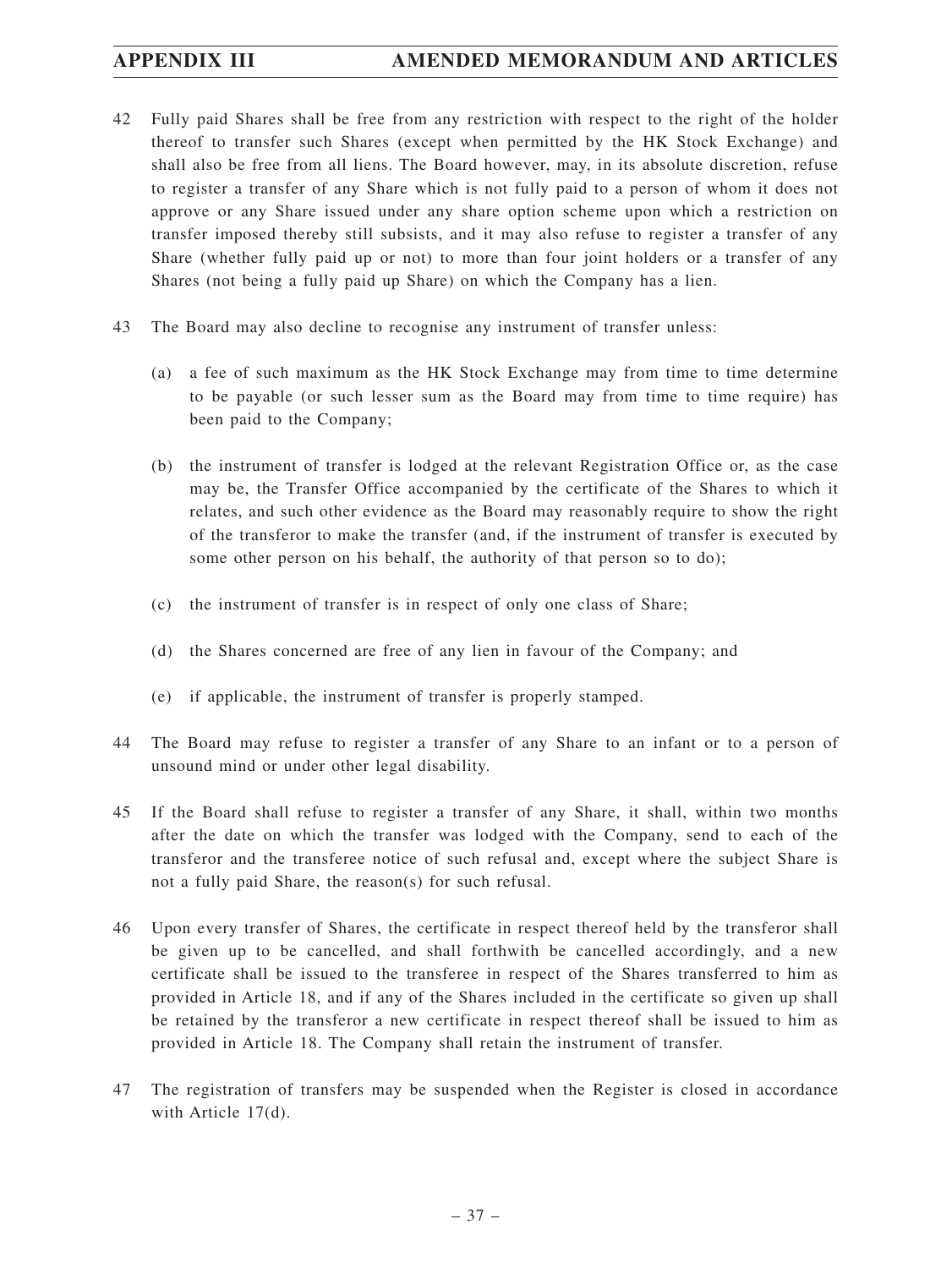## **TRANSMISSION OF SHARES**

- 48 In the case of the death of a Shareholder, the survivor or survivors where the deceased was a joint holder, and the legal personal representatives of the deceased where he was a sole or only surviving holder, shall be the only persons recognised by the Company as having any title to his interest in the Shares; but nothing herein contained shall release the estate of a deceased holder (whether sole or joint) from any liability in respect of any Share solely or jointly held by him.
- 49 Any person becoming entitled to a Share in consequence of the death or bankruptcy or winding-up of a Shareholder may, upon such evidence as to his title being produced as may from time to time be required by the Board, and subject as hereinafter provided, elect either to be registered himself as holder of the Share or to have some person nominated by him registered as the transferee thereof.
- 50 If the person becoming entitled to a Share pursuant to Article 49 shall elect to be registered himself as the holder of such Share, he shall deliver or send to the Company a notice in writing signed by him, at (unless the Board otherwise agrees) the Registration Office, stating that he so elects. If he shall elect to have his nominee registered, he shall testify his election by executing a transfer of such Share to his nominee. All the limitations, restrictions and provisions of these Articles relating to the right to transfer and the registration of transfers of Shares shall be applicable to any such notice or transfer as aforesaid as if the death, bankruptcy or winding-up of the Shareholder had not occurred and the notice or transfer were a transfer executed by such Shareholder.
- 51 A person becoming entitled to a Share by reason of the death, bankruptcy or winding-up of the holder shall be entitled to the same Dividends and other advantages to which he would be entitled if he were the registered holder of the Share. However, the Board may, if it thinks fit, withhold the payment of any Dividend payable or other advantages in respect of such Share until such person shall become the registered holder of the Share or shall have effectually transferred such Share, but, subject to the requirements of Article 80 being met, such a person may vote at general meetings of the Company.

## **FORFEITURE OF SHARES**

- 52 If a Shareholder fails to pay any call or instalment of a call on the day appointed for payment thereof, the Board may, at any time thereafter during such time as any part of the call or instalment remains unpaid, without prejudice to the provisions of Article 34, serve notice on him requiring payment of so much of the call or instalment as is unpaid, together with any interest which may have accrued and which may still accrue up to the date of actual payment.
- 53 The notice shall name a further day (not earlier than the expiration of 14 days from the date of the notice) on or before which the payment required by the notice is to be made, and it shall also name the place where payment is to be made such place being the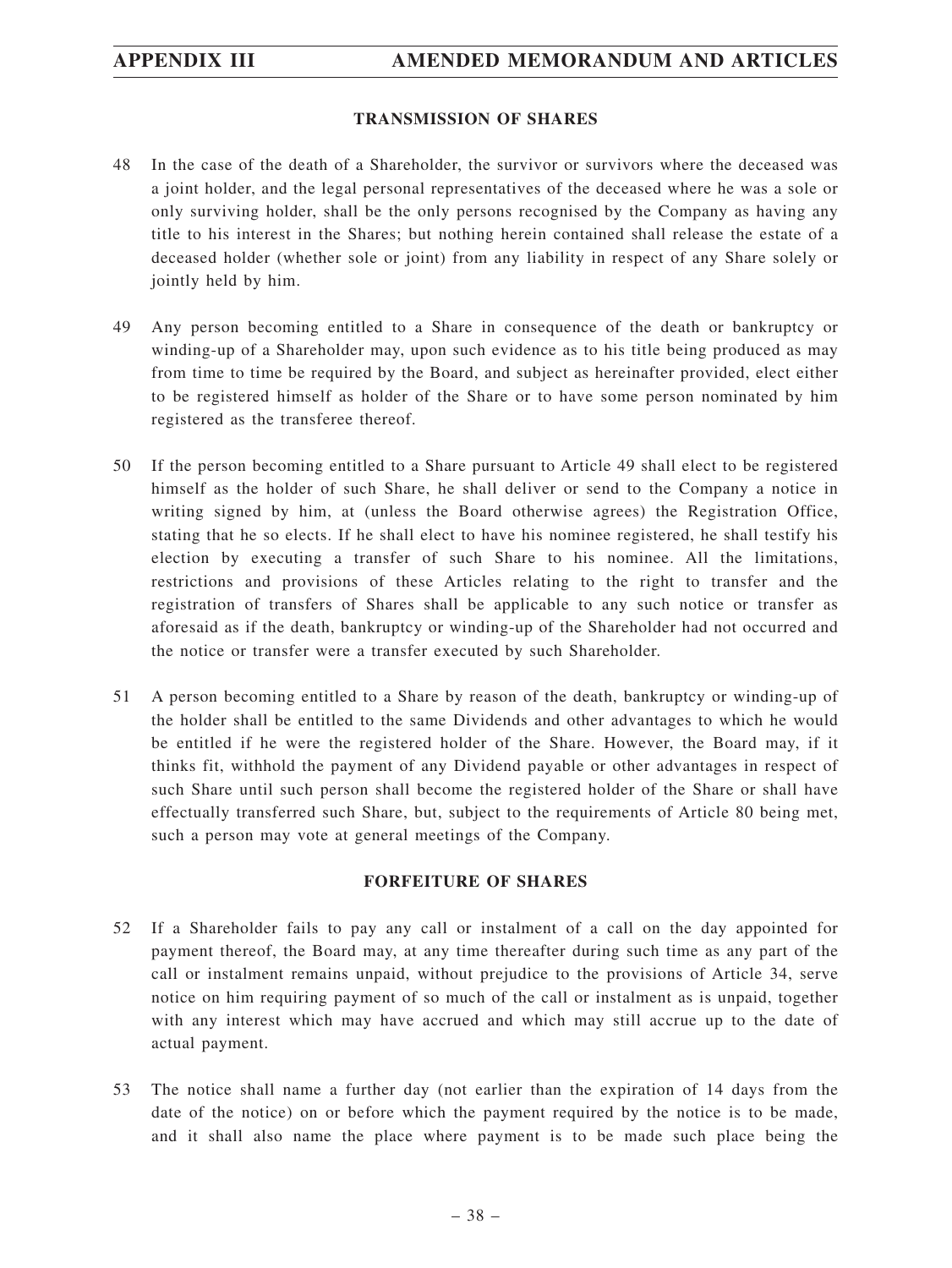Registered Office or a Registration Office or another place within the Relevant Territory. The notice shall also state that, in the event of non-payment at or before the time appointed, the Shares in respect of which the call was made will be liable to be forfeited.

- 54 If the requirements of any such notice as aforesaid are not complied with, any Share in respect of which the notice has been given may at any time thereafter, before the payment required by the notice has been made, be forfeited by a resolution of the Board to that effect. Such forfeiture shall include all Dividends and bonuses declared in respect of the forfeited Share and not actually paid before the forfeiture. The Board may accept the surrender of any Share liable to be forfeited hereunder and in such cases references in these Articles to forfeiture shall include surrender.
- 55 Any Share so forfeited shall be deemed to be the property of the Company, and may be re-allotted, sold or otherwise disposed of on such terms and in such manner as the Board thinks fit and at any time before a sale or disposition, the forfeiture may be cancelled on such terms as the Board thinks fit.
- 56 A person whose Shares have been forfeited shall cease to be a Shareholder in respect of the forfeited Shares, but shall, nevertheless, remain liable to pay to the Company all moneys which, at the date of forfeiture, were payable by him to the Company in respect of the forfeited Shares, together with (if the Board shall in its discretion so require) interest thereon from the date of forfeiture until the date of actual payment (including the payment of such interest) at such rate not exceeding 20% per annum as the Board may prescribe, and the Board may enforce the payment thereof if it thinks fit, and without any deduction or allowance for the value of the Shares at the date of forfeiture, but his liability shall cease if and when the Company shall have received payment in full of all such moneys in respect of the Shares. For the purposes of this Article any sum which by the terms of issue of a Share, is payable thereon at a fixed time which is subsequent to the date of forfeiture, whether on account of the nominal value of the Share or by way of premium, shall notwithstanding that such time has not yet arrived be deemed to be payable on the date of forfeiture, and the same shall become due and payable immediately upon the forfeiture, but interest thereon shall only be payable in respect of any period between the said fixed time and the date of actual payment.
- 57 A certificate in writing that the declarant is a Director or the Secretary, and that a Share has been duly forfeited or surrendered on a date stated in the certificate, shall be conclusive evidence of the facts therein stated as against all persons claiming to be entitled to the Share. The Company may receive the consideration, if any, given for the Share on any re-allotment, sale or disposition thereof and may execute a transfer of the Share in favour of the person to whom the Share is re-allotted, sold or disposed of and such person shall thereupon be registered as the holder of the Share, and shall not be bound to see to the application of the subscription or purchase money, (if any), nor shall his title to the Share be affected by any irregularity or invalidity in the proceedings in reference to the forfeiture, re-allotment, sale or disposal of such Share.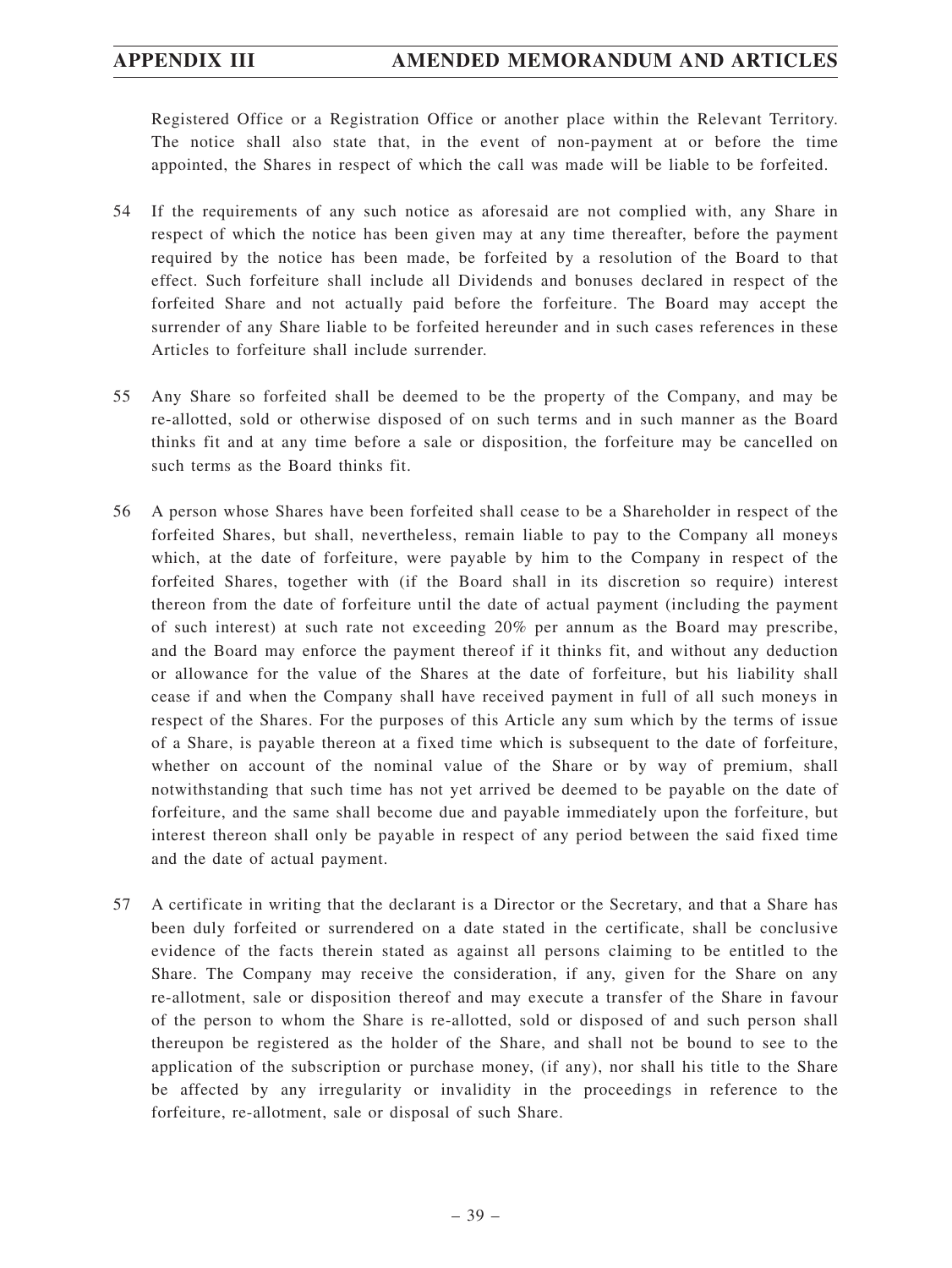- 58 When any Share shall have been forfeited, notice of the forfeiture shall be given to the Shareholder in whose name it stood immediately prior to the forfeiture, and an entry of the forfeiture, with the date thereof, shall forthwith be made in the Register, but no forfeiture shall be in any manner invalidated by any omission or neglect to give such notice or make any such entry.
- 59 Notwithstanding any such forfeiture as aforesaid the Board may at any time, before any Shares so forfeited shall have been re-allotted, sold or otherwise disposed of, cancel the forfeiture on such terms as it thinks fit or permit the Shares so forfeited to be bought back or redeemed upon the terms of payment of all calls and interest due upon and expenses incurred in respect of the Shares, and upon such further terms (if any) as it thinks fit.
- 60 The forfeiture of a Share shall not prejudice the right of the Company to any call already made or any instalment payment thereon.
- 61 (a) The provisions of these Articles as to forfeiture shall apply in the case of non-payment of any sum which, by terms of issue of a Share, becomes payable at a fixed time, whether on account of the nominal value of the Share or by way of premium, as if the same had been payable by virtue of a call duly made and notified.
	- (b) In the event of a forfeiture of Shares the Shareholder shall be bound to deliver and shall forthwith deliver to the Company the certificate or certificates held by him for the Shares so forfeited and in any event the certificates representing Shares so forfeited shall be void and of no further effect.

## **GENERAL MEETINGS**

- 62 At all times during the Relevant Period other than the year of the Company's adoption of these Articles, the Company shall in each financial year hold a general meeting as its annual general meeting in addition to any other meeting in that financial year and shall specify the meeting as such in the notice calling it; and not more than  $15$  Months (or such longer period as may be authorised by the HK Stock Exchange) shall elapse between the date of one annual general meeting of the Company and that of the next. The annual general meeting shall be held in the Relevant Territory or elsewhere as may be determined by the Board and at such time and place as the Board shall appoint. A meeting of the Shareholders or any class thereof may be held by means of such telephone, electronic or other communication facilities as permit all persons participating in the meeting to communicate with each other simultaneously and instantaneously, and participation in such a meeting shall constitute presence at such meetings.
- 63 All general meetings other than annual general meetings shall be called extraordinary general meetings.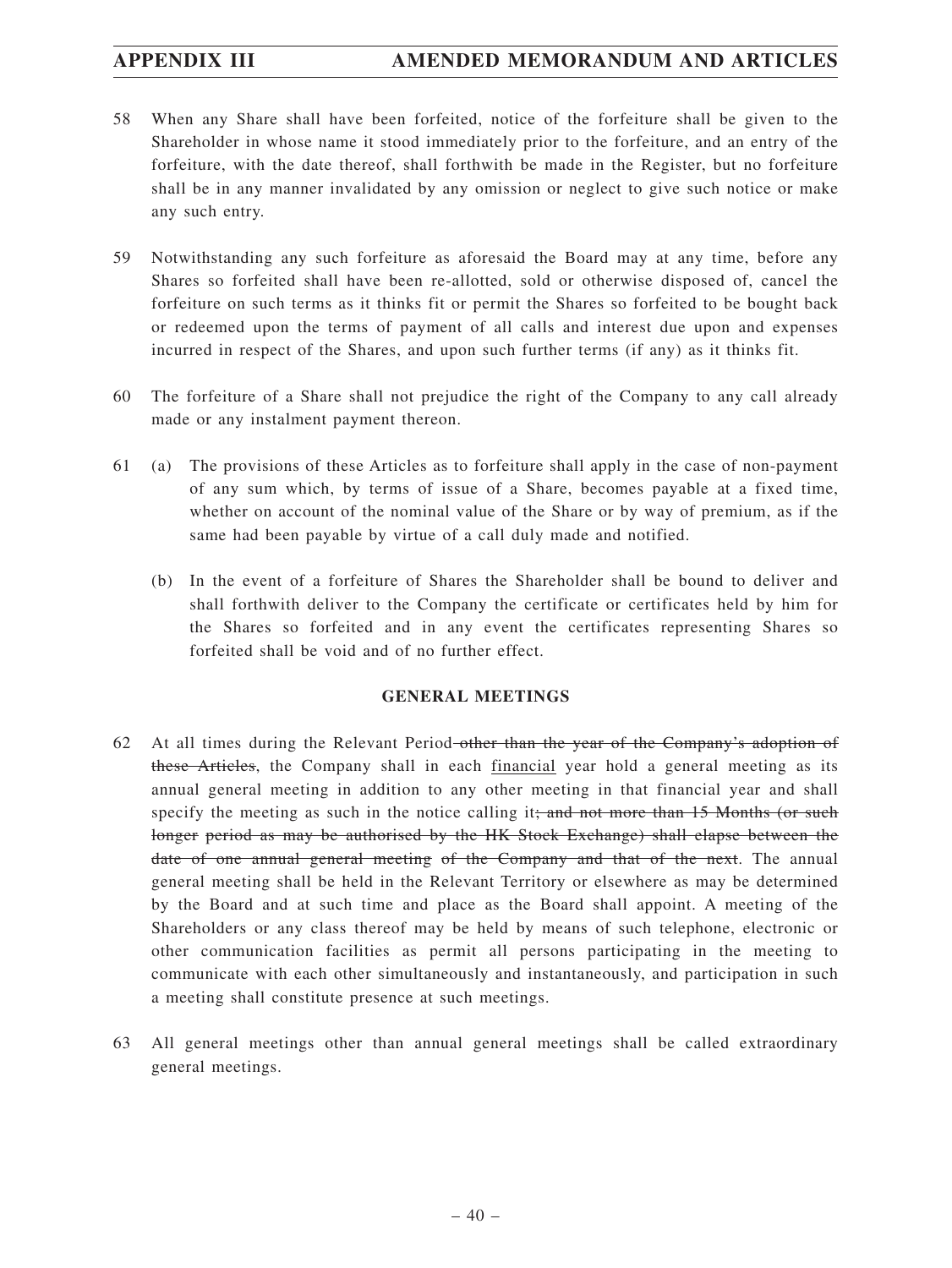- 64 The Board may, whenever it thinks fit, convene an extraordinary general meeting. Extraordinary general meetings shall also be convened on the requisition of one or more Shareholders holding, at the date of deposit of the requisition, not less than one tenth of the paid up capital of the Company having the right of voting at general meetings. Such requisition shall be made in writing to the Board or the Secretary for the purpose of requiring an extraordinary general meeting to be called by the Board for the transaction of any business specified in such requisition. Such meeting shall be held within two Months after the deposit of such requisition. If within 21 days of such deposit, the Board fails to proceed to convene such meeting, the requisitionist(s) himself (themselves) may do so in the same manner, and all reasonable expenses incurred by the requisitionist(s) as a result of the failure of the Board shall be reimbursed to the requisitionist(s) by the Company.
- 65 An annual general meeting of the Company shall be called by at least 21 days' notice in writing, and a general meeting of the Company, other than an annual general meeting, shall be called by at least 14 days' notice in writing. The notice shall be exclusive of the day on which it is served or deemed to be served and of the day for which it is given, and shall specify the place, the day, the hour and the agenda of the meeting and particulars of the resolutions to be considered at that meeting and in case of special business (as defined in Article 67), the general nature of that business, and shall be given, in manner hereinafter mentioned or in such other manner, if any, as may be prescribed by the Company in general meeting, to such persons as are, under these Articles, entitled to receive such notices from the Company, provided that a meeting of the Company shall notwithstanding that it is called by shorter notice than that specified in this Article be deemed to have been duly called if it is so agreed:
	- (a) in the case of a meeting called as the annual general meeting, by all the Shareholders entitled to attend and vote thereat; and
	- (b) in the case of any other meeting, by a majority in number of the Shareholders having a right to attend and vote at the meeting, being a majority together holding not less than 95% of the total voting rights at the meeting of all members of the Company.
- 66 (a) The accidental omission to give any notice to, or the non-receipt of any notice by, any person entitled to receive notice shall not invalidate any resolution passed or any proceedings at any such meeting.
	- (b) In the case where forms of proxy or notice of appointment of corporate representative are to be sent out with any notice, the accidental omission to send such forms of proxy or notice of appointment of corporate representative to, or the non-receipt of such forms by, any person entitled to receive notice of the relevant meeting shall not invalidate any resolution passed or any proceeding at any such meeting.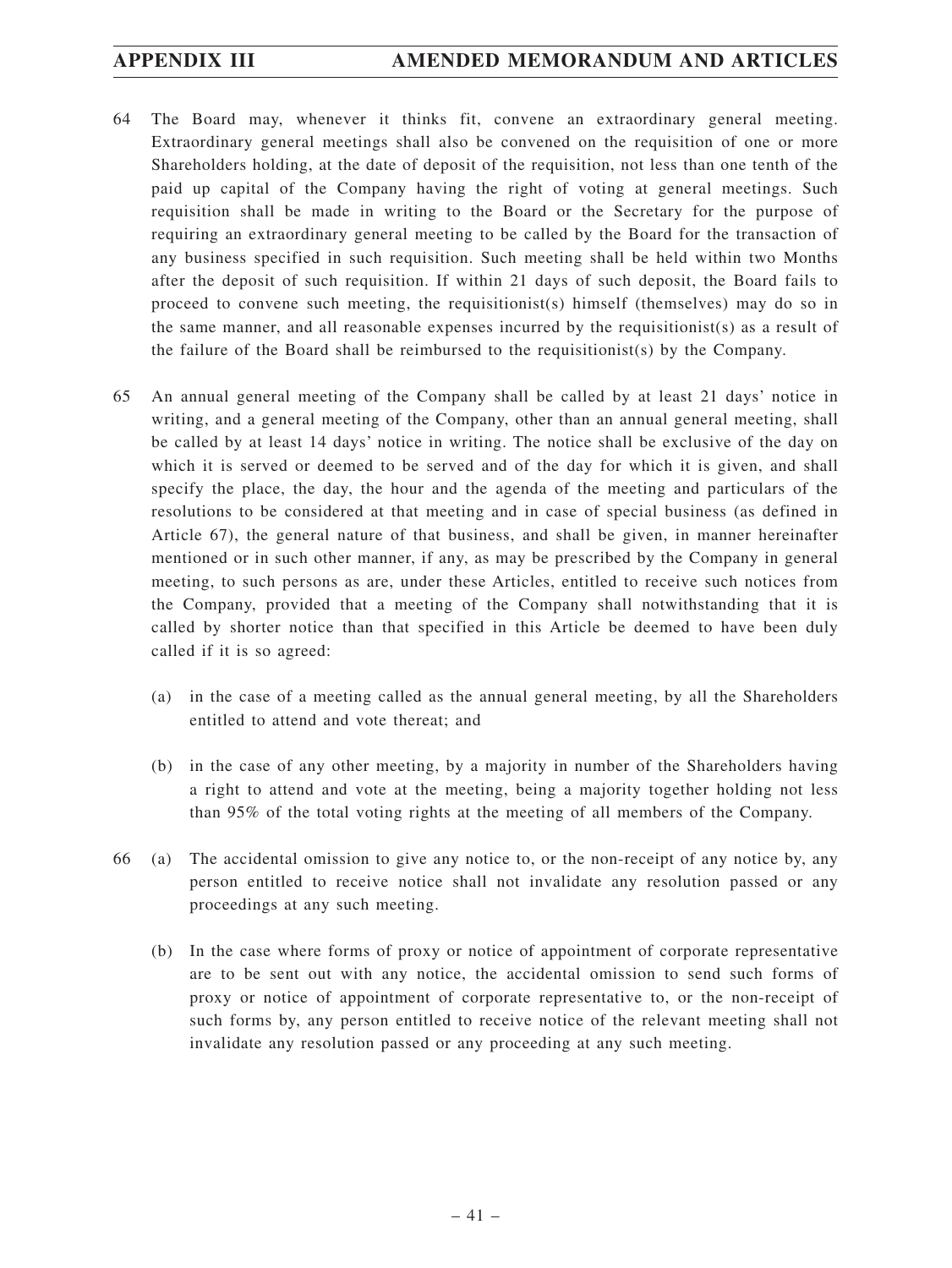# **APPENDIX III AMENDED MEMORANDUM AND ARTICLES**

## **PROCEEDINGS AT GENERAL MEETINGS**

- $67$  (a)  $\overline{a}$ ) All business shall be deemed special that is transacted at an extraordinary general meeting and also all business shall be deemed special that is transacted at an annual general meeting with the exception of the following, which shall be deemed ordinary business:
	- (i) the declaration and sanctioning of Dividends;
	- (ii) the consideration and adoption of the accounts and balance sheets and the reports of the Directors and Auditors and other documents required to be annexed to the balance sheets;
	- (iii) the election of Directors in place of those retiring;
	- (iv) the appointment of Auditors;
	- (v) the fixing of, or the determining of the method of fixing of the remuneration of the Directors and of the Auditors;
	- (vi) the granting of any mandate or authority to the Board to offer, allot, grant options over, or otherwise dispose of the unissued Shares representing not more than 20% (or such other percentage as may from time to time be specified in the Listing Rules) in nominal value of its then existing issued share capital and the number of any securities repurchased pursuant to paragraph (vii) of this Article; and
	- (vii) the granting of any mandate or authority to the Board to repurchase securities of the Company.
- 67A All Shareholders have the right to (a) speak at a general meeting; and (b) vote at a general meeting except where a Shareholder is required, by the Listing Rules, to abstain from voting to approve the matter under consideration.
- 68 For all purposes the quorum for a general meeting shall be two Shareholders present in person (or, in the case of a Shareholder being a corporation, by its duly authorised representative) or by proxy and entitled to vote. No business shall be transacted at any general meeting unless the requisite quorum shall be present at the time when the meeting proceeds to business and continues to be present until the conclusion of the meeting.
- 69 If within 15 minutes from the time appointed for the meeting a quorum is not present, the meeting, if convened upon the requisition of Shareholders, shall be dissolved, but in any other case it shall stand adjourned to the same day in the next week and at such time and place as shall be decided by the Board, and if at such adjourned meeting a quorum is not present within 15 minutes from the time appointed for holding the meeting, the Shareholder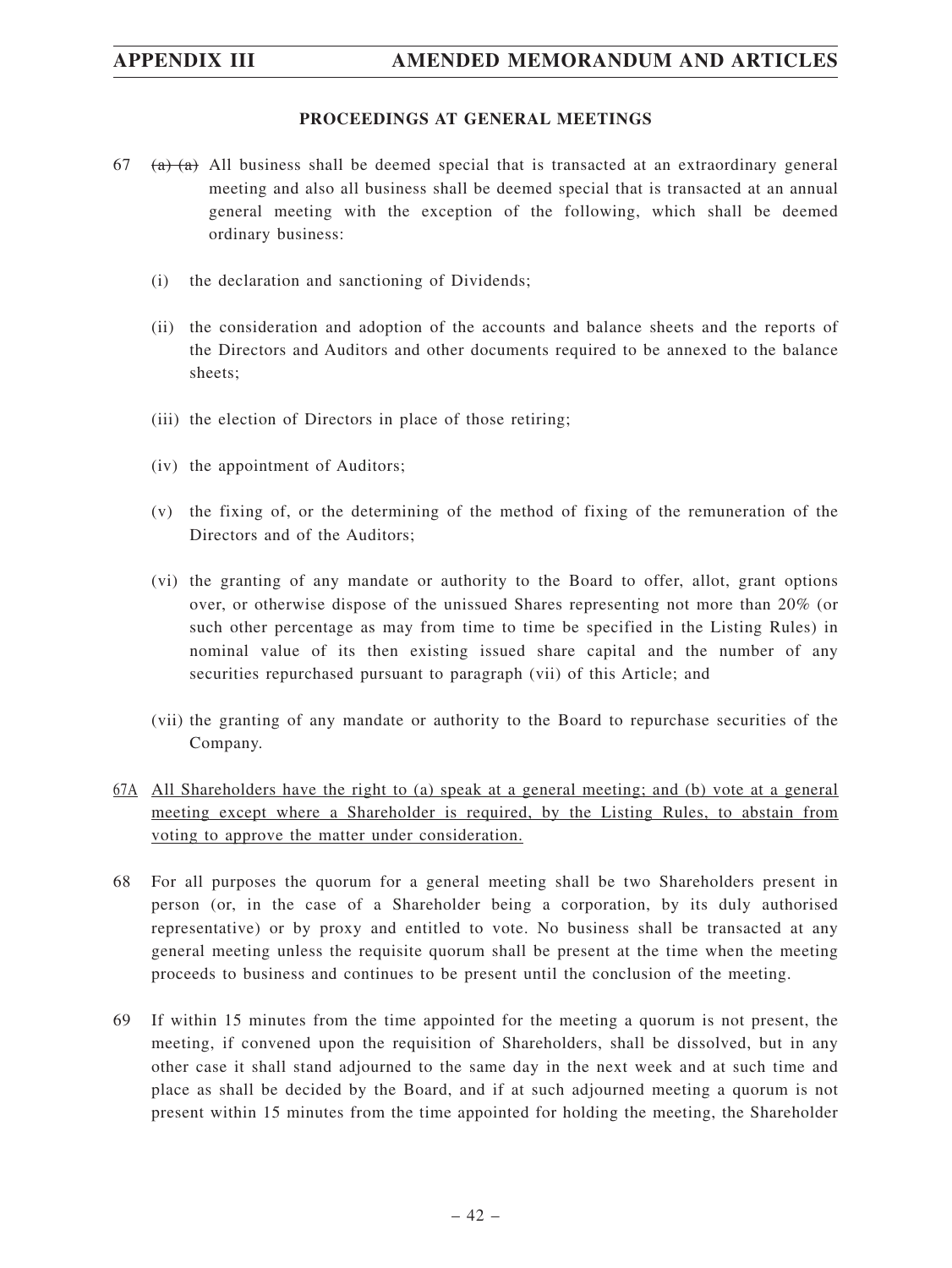or the Shareholders present in person (or, in the case of a Shareholder being a corporation by its duly authorised representative) or by proxy and entitled to vote shall be a quorum and may transact the business for which the meeting was called.

- 70 The chairman (if any) of the Company or if he is absent or declines to take the chair at such meeting, the Vice chairman (if any) of the Company shall take the chair at every general meeting, or, if there be no such chairman or Vice chairman, or, if at any general meeting neither of such chairman or Vice chairman is present within 15 minutes after the time appointed for holding such meeting, or both such persons decline to take the chair at such meeting, the Directors present shall choose one of their number as chairman of the meeting, and if no Director be present or if all the Directors present decline to take the chair or if the chairman chosen shall retire from the chair, then the Shareholders present shall choose one of their number to be chairman of the meeting.
- 71 The chairman of the meeting may, with the consent of any general meeting at which a quorum is present, and shall, if so directed by the meeting, adjourn any meeting from time to time and from place to place as the meeting shall determine. Whenever a meeting is adjourned for 14 days or more, at least seven clear days' notice, specifying the place, the day and the hour of the adjourned meeting shall be given in the same manner as in the case of an original meeting but it shall not be necessary to specify in such notice the nature of the business to be transacted at the adjourned meeting. Save as aforesaid, no notice of an adjournment or of the business to be transacted at any adjourned meeting needs to be given nor shall any Shareholder be entitled to any such notice. No business shall be transacted at an adjourned meeting other than the business which might have been transacted at the meeting from which the adjournment took place.
- 72 At any general meeting a resolution put to the vote of the meeting shall be decided by poll save that the chairman of the meeting may, pursuant to the Listing Rules, allow a resolution to be voted on by a show of hands. Where a show of hands is allowed, before or on the declaration of the result of the show of hands, a poll may be demanded by:
	- (a) at least two Shareholders present in person (or, in the case of a Shareholder being a corporation, by its duly authorised representative) or by proxy for the time being entitled to vote at the meeting; or
	- (b) any Shareholder or Shareholders present in person (or, in the case of a Shareholder being a corporation, by its duly authorised representative) or by proxy and representing not less than one-tenth of the total voting rights of all the Shareholders having the right to vote at the meeting; or
	- (c) any Shareholder or Shareholders present in person (or, in the case of a Shareholder being a corporation, by its duly authorised representative) or by proxy and holding Shares conferring a right to vote at the meeting being Shares on which an aggregate sum has been paid up equal to not less than one-tenth of the total sum paid up on all the Shares conferring that right.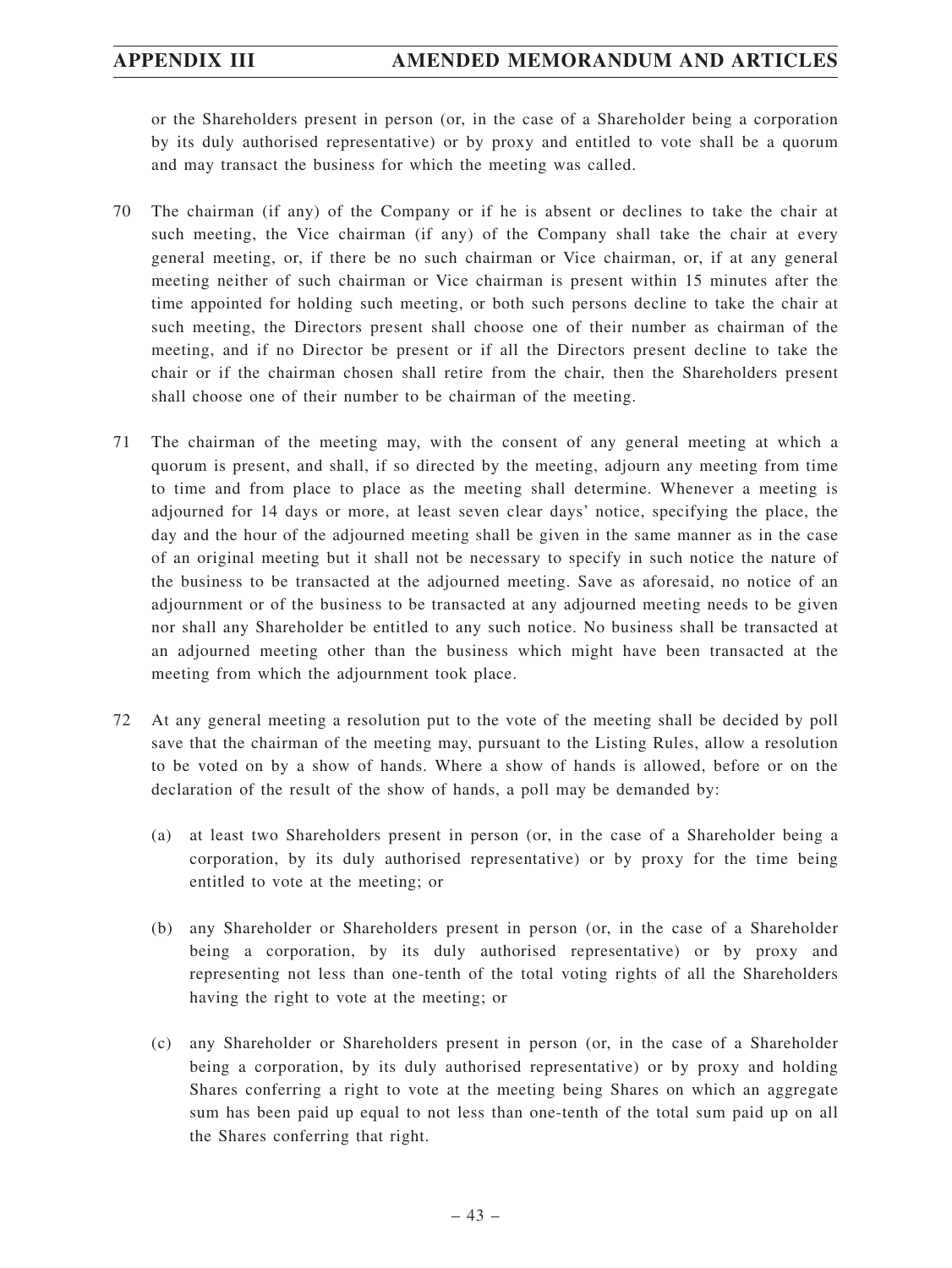- 73 Where a resolution is voted on by a show of hands, a declaration by the chairman of the meeting that a resolution has on a show of hands been carried or carried unanimously, or by a particular majority, or not carried by a particular majority, or lost, and an entry to that effect made in the minute book of the Company shall be conclusive evidence of the facts without proof of the number or proportion of the votes recorded in favour of or against such resolution.
- 74 A poll shall be taken in such manner (including the use of ballot or voting papers or tickets) and at such time and place as the chairman of the meeting directs. No notice need be given of a poll not taken immediately. The result of the poll shall be deemed to be the resolution of the meeting at which the poll was required or demanded. In the event that a poll is demanded after the chairman of the meeting allows a show of hands pursuant to Article 72, the demand for a poll may be withdrawn, with the consent of the chairman of the meeting, at any time before the close of the meeting at which the poll was demanded or the taking of the poll, whichever is the earlier.
- 75 Any poll on the election of a chairman of a meeting or on any question of adjournment shall be taken at the meeting and without adjournment.
- 76 In the case of an equality of votes, whether on a show of hands or on a poll, the chairman of the meeting shall be entitled to a second or casting vote. In case of any dispute as to the admission or rejection of any vote, the chairman of the meeting shall determine the same, and such determination shall be final and conclusive.
- 77 The demand for a poll shall not prevent the continuance of a meeting for the transaction of any business other than the question on which a poll has been demanded.
- 78 If an amendment shall be proposed to any resolution under consideration but shall in good faith be ruled out of order by the chairman of the meeting, the proceedings shall not be invalidated by any error in such ruling. In the case of a resolution duly proposed as a Special Resolution no amendment thereto (other than a mere clerical amendment to correct a patent error) may in any event be considered or voted upon.

## **VOTES OF SHAREHOLDERS**

79 Subject to any special rights, privileges or restrictions as to voting for the time being attached to any class or classes of Shares, at any general meeting on a poll every Shareholder present in person (or, in the case of a Shareholder being a corporation, by its duly authorised representative) or by proxy, shall have one vote for every Share of which he is the holder which is fully paid or credited as fully paid (but so that no amount paid or credited as paid on a Share in advance of calls or instalments shall be treated for the purposes of this Article as paid on the Share), and on a show of hands every Shareholder who is present in person (or, in the case of a Shareholder being a corporation, by its duly authorised representative) or by proxy shall (save as provided otherwise in this Article) have one (1) vote. On a poll a Shareholder entitled to more than one vote need not use all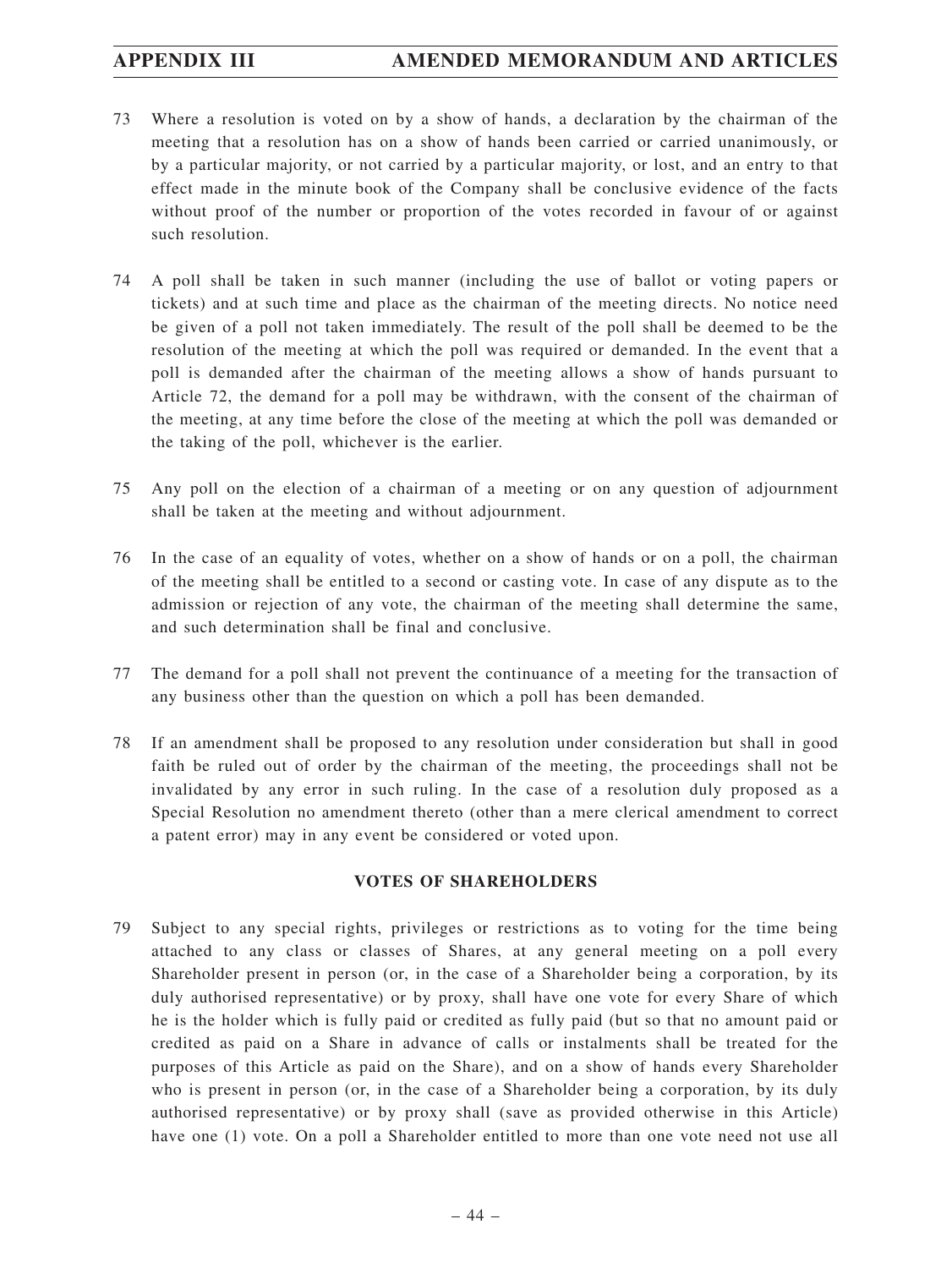his votes or cast all his votes in the same way. Notwithstanding anything contained in these Articles, where more than one proxy is appointed by a Shareholder which is a Clearing House (or its nominee(s)), each such proxy shall have one vote on a show of hands and on a poll, each such proxy is under no obligation to cast all his votes in the same way.

- 79A Where the Company has knowledge that any Shareholder is, under the Listing Rules, required to abstain from voting on any particular resolution or restricted to voting only for or only against any particular resolution, any votes cast by or on behalf of such Shareholder in contravention of such requirement or restriction shall not be counted.
- 80 Any person entitled under Article 51 to be registered as the holder of any Shares may vote at any general meeting in respect thereof in the same manner as if he were the registered holder of such Shares, provided that at least 48 hours before the time of the holding of the meeting or adjourned meeting (as the case may be) at which he proposes to vote, he shall satisfy the Board of his right to be registered as the holder of such Shares or the Board shall have previously admitted his right to vote at such meeting in respect thereof.
- 81 Where there are joint registered holders of any Share, any one of such persons may vote at any meeting, either personally or by proxy, in respect of such Share as if he were solely entitled thereto; but if more than one of such joint holders be present at any meeting personally or by proxy, that one of the said persons so present whose name stands first on the Register in respect of such Share shall alone be entitled to vote in respect thereof. Several executors or administrators of a deceased Shareholder, and several trustees in bankruptcy or liquidators of a Shareholder in whose name any Share stands shall for the purposes of this Article be deemed joint holders thereof.
- 82 A Shareholder of unsound mind or in respect of whom an order has been made by any court having jurisdiction in lunacy may vote, whether on a poll or on a show of hands, by his committee or receiver, or other person in the nature of a committee or receiver appointed by that court, and any such committee, receiver or other person may vote on a poll by proxy. Evidence to the satisfaction of the Board of the authority of the person claiming to exercise the right to vote shall be delivered to such place or one of such places (if any) as is specified in accordance with these Articles for the deposit of instruments of proxy or, if no place is specified, at the Registration Office, not later than the latest time at which an instrument of proxy must, if it is to be valid for the meeting, be delivered.
- 83 Save as expressly provided in these Articles or otherwise determined by the Board, no person other than a Shareholder duly registered and who shall have paid everything for the time being due from him payable to the Company in respect of his Shares shall be entitled to be present or to vote (save as proxy or authorised representative for another Shareholder) whether personally, by proxy or by attorney or to be reckoned in the quorum, at any general meeting.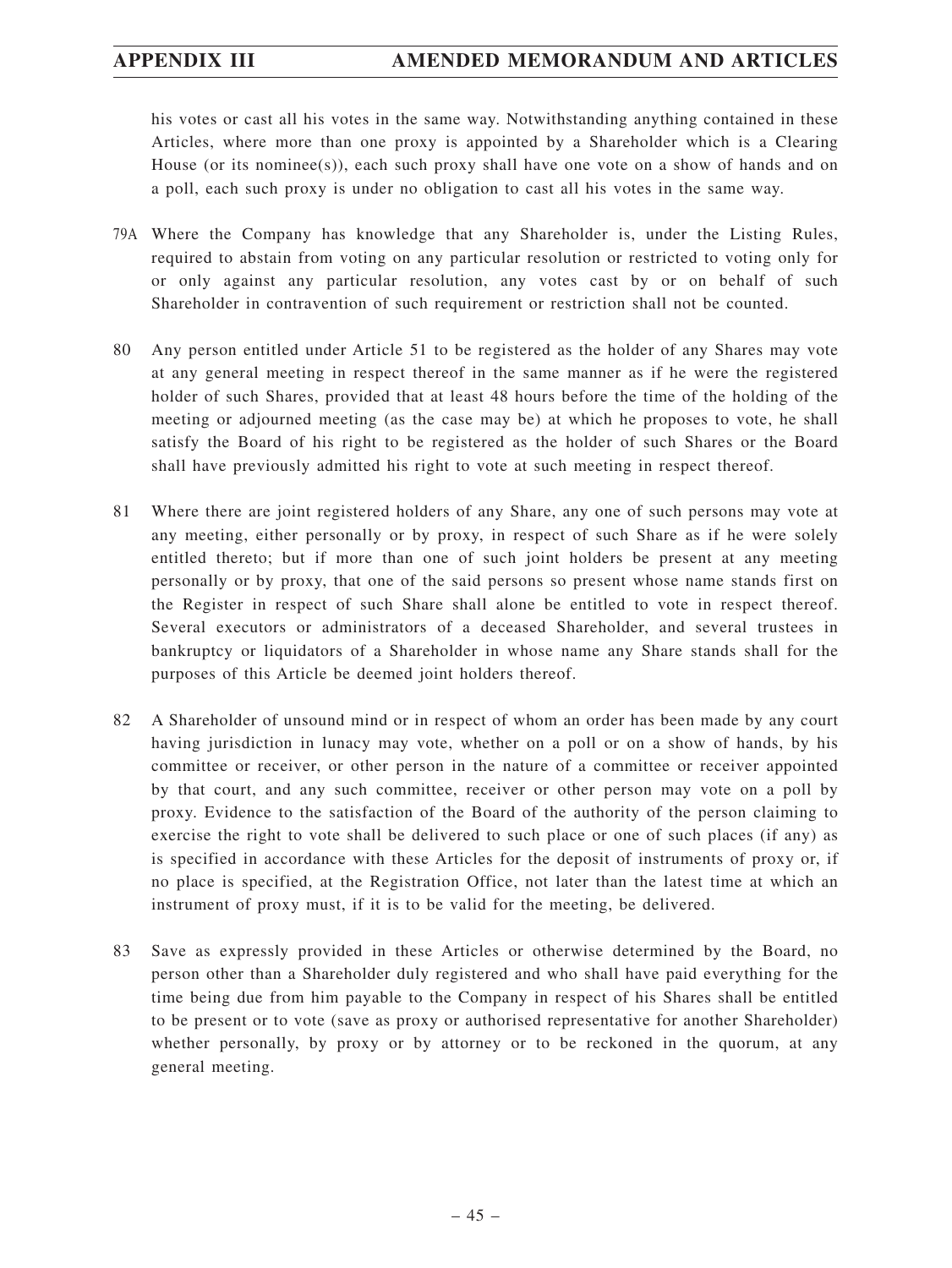84 No objection shall be raised to the qualification of any person exercising or purporting to exercise a vote or the admissibility of any vote except at the meeting or adjourned meeting at which the vote objected to is given or tendered, and every vote not disallowed at such meeting shall be valid for all purposes. Any such objection made in due time shall be referred to the chairman of the meeting, whose decision shall be final and conclusive.

## **APPOINTMENT OF PROXY AND CORPORATE REPRESENTATIVE**

- 85 Any Shareholder entitled to attend and vote at a meeting of the Company shall be entitled to appoint another person as his proxy to attend and vote instead of him. A Shareholder who is the holder of two or more Shares may appoint more than one proxy to represent him and vote on his behalf at a general meeting of the Company or at a class meeting. A proxy need not be a Shareholder of the Company. On a poll or a show of hands votes may be given either personally (or, in the case of a Shareholder being a corporation, by its duly authorised representative) or by proxy. A proxy shall be entitled to exercise the same powers on behalf of a Shareholder who is an individual and for whom he acts as proxy as such Shareholder could exercise. In addition, a proxy shall be entitled to exercise the same powers on behalf of a Shareholder which is a corporation and for which he acts as proxy as such Shareholder could exercise if it were an individual Shareholder.
- 86 No appointment of a proxy shall be valid unless it names the person appointed and his appointor. The Board may, unless it is satisfied that the person purporting to act as proxy is the person named in the relevant instrument for his appointment and the validity and authenticity of the signature of his appointor, decline such person's admission to the relevant meeting, reject his vote or, in the event that a poll is demanded after the chairman of the meeting allows a show of hands pursuant to Article 72, his demand for a poll and no Shareholder who may be affected by any exercise by the Board of its power in this connection shall have any claim against the Directors or any of them nor may any such exercise by the Board of its powers invalidate the proceedings of the meeting in respect of which they were exercised or any resolution passed or defeated at such meeting.
- 87 The instrument appointing a proxy shall be in writing under the hand of the appointor or of his attorney duly authorised in writing, or if the appointor is a corporation, either under seal or under the hand of an officer or attorney duly authorised.
- 88 The instrument appointing a proxy and, if requested by the Board, the power of attorney or other authority (if any) under which it is signed or a notarially certified copy of that power or authority shall be deposited at such place or one of such places (if any) as is specified in the notice of meeting or in the instrument of proxy issued by the Company (or, if no place is specified, at the Registration Office) not less than 48 hours before the time for holding the meeting or adjourned meeting (as the case may be) at which the person named in such instrument proposes to vote, and in default the instrument of proxy shall not be treated as valid. No instrument appointing a proxy shall be valid after the expiration of 12 Months from the date of its execution, except at an adjourned meeting where the meeting was originally held within 12 Months from such date. Delivery of an instrument appointing a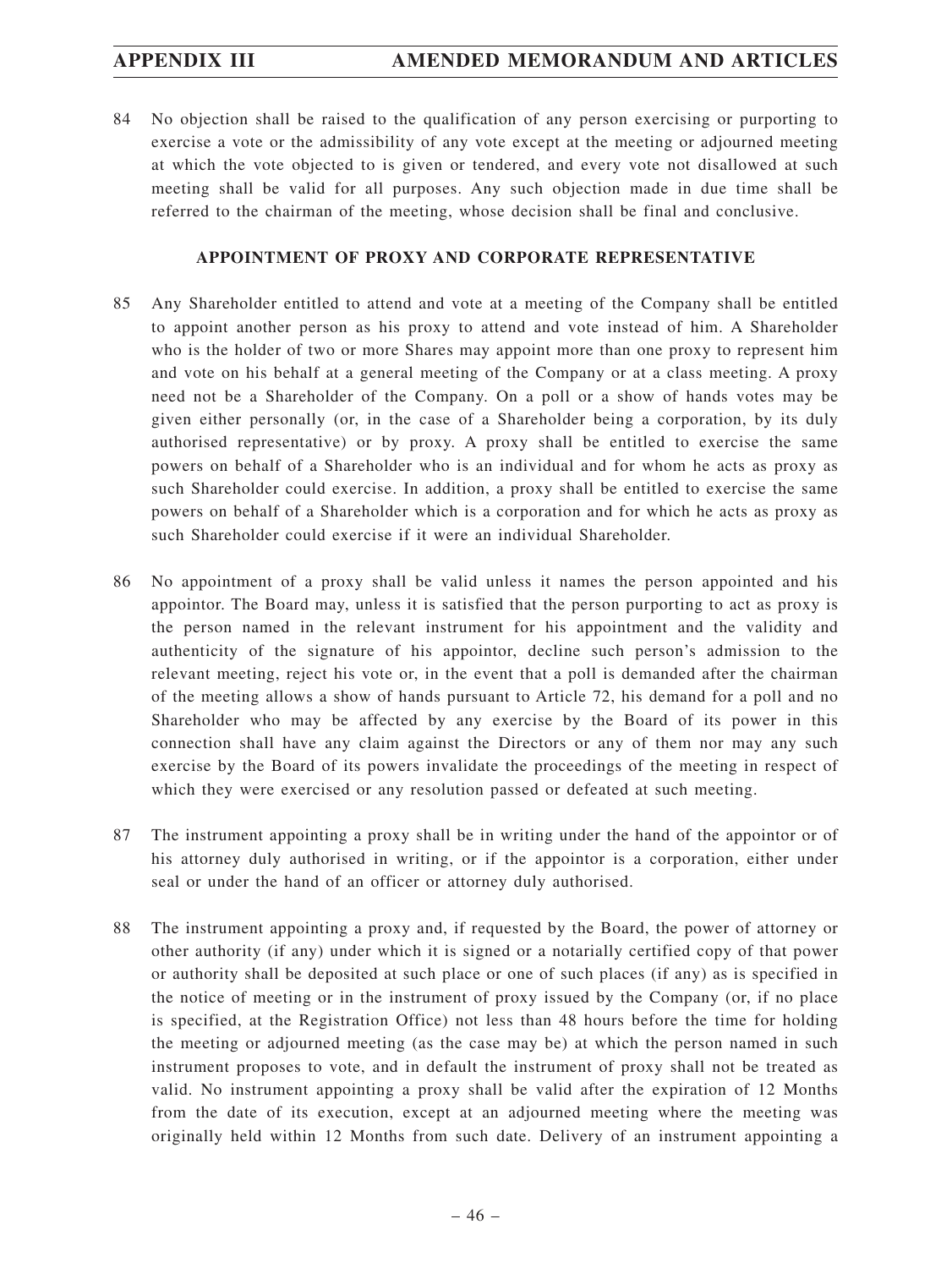proxy shall not preclude a Shareholder from attending and voting in person (or in the case of a Shareholder being a corporation, its duly authorised representative) at the meeting concerned and, in such event, the instrument appointing a proxy shall be deemed to be revoked.

- 89 Every instrument of proxy, whether for a specified meeting or otherwise, shall be in such form as the Board may from time to time approve, provided that it shall not preclude the use of the two-way form. Any form issued to a Shareholder for use by him for appointing a proxy to attend and vote at an extraordinary general meeting or at an annual general meeting at which any business is to be transacted shall be such as to enable the Shareholder, according to his intentions, to instruct the proxy to vote in favour of or against (or, in default of instructions, to exercise his discretion in respect of) each resolution dealing with any such business.
- 90 The instrument appointing a proxy to vote at a general meeting shall: (i) be deemed to confer authority upon the proxy to demand or join in demanding a poll and to vote on any resolution (or amendment thereto) put to the meeting for which it is given as the proxy thinks fit; and (ii) unless the contrary is stated therein, be valid as well for any adjournment of the meeting as for the meeting to which it relates.
- 91 A vote given in accordance with the terms of an instrument of proxy or by the duly authorised representative of a corporation shall be valid notwithstanding the previous death or insanity of the principal or revocation of the proxy or power of attorney or other authority under which the proxy was executed or the transfer of the Share in respect of which the proxy is given, provided that no intimation in writing of such death, insanity, revocation or transfer as aforesaid shall have been received by the Company at its Registration Office, or at such other place as is referred to in Article 88, at least two hours before the commencement of the meeting or adjourned meeting at which the proxy is used.
- 92 (a) Any corporation which is a Shareholder may, by resolution of its directors or other governing body or by power of attorney, authorise such person as it thinks fit to act as its representative at any meeting of the Company or of any class of Shareholders of the Company, and the person so authorised shall be entitled to exercise the same rights and powers on behalf of the corporation which he represents as that corporation could exercise if it were an individual Shareholder of the Company. References in these Articles to a Shareholder present in person at a meeting shall, unless the context otherwise requires, include a corporation which is a Shareholder represented at the meeting by such duly authorised representative.
	- (b) Where a Shareholder is a Clearing House (or its nominee(s)), it may (subject to Article 93) authorise such person or persons as it thinks fit to act as its representative or representatives at any meeting of the Company or at any meeting of any class of Shareholders provided that if more than one person is so authorised, the authorisation shall specify the number and class of Shares in respect of which each such representative is so authorised. A person so authorised pursuant to the provisions of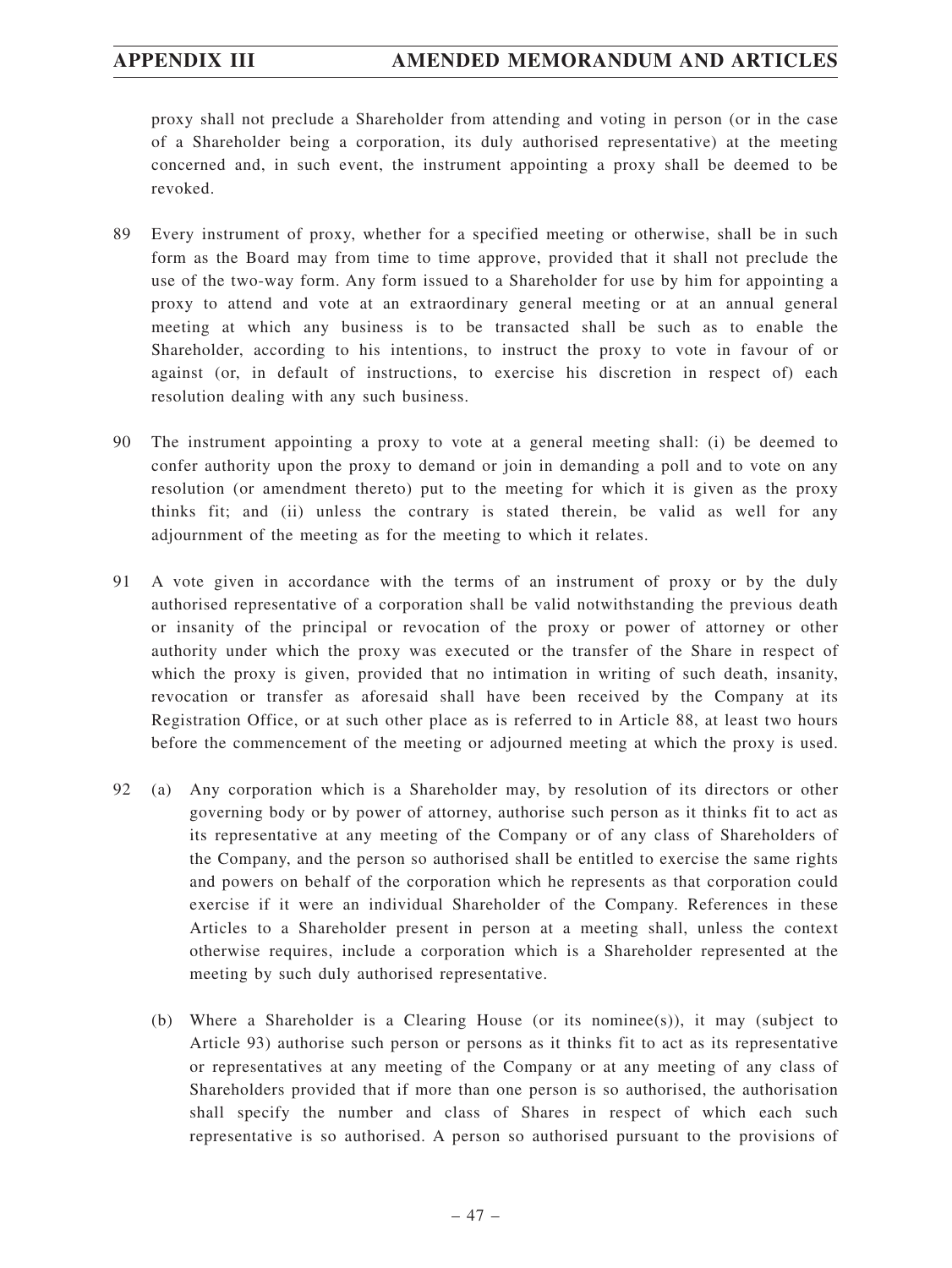this Article shall be deemed to have been duly authorised without further evidence of the facts and be entitled to exercise the same rights and powers on behalf of the Clearing House (or its nominee(s)) which he represents as that Clearing House (or its nominee(s)) could exercise as if such person were an individual Shareholder, including the right to vote individually on a show of hands and the right to speak.

- 93 Unless the Board agrees otherwise, an appointment of a corporate representative shall not be valid as against the Company unless:
	- (a) in the case of such an appointment by a Shareholder which is a Clearing House (or its nominee(s)), a written notification of the appointment issued by any director, the secretary or any authorised officer(s) of such Shareholder shall have been delivered at such place or one of such places (if any) as is specified in the notice of meeting or in the form of notice issued by the Company, or handed to the chairman of the meeting at the meeting or, if no place is specified, at the principal place of business maintained by the Company in the Relevant Territory from time to time before the time of holding the meeting or adjourned meeting at which the person so authorised proposes to vote or handed to the chairman of the meeting at the meeting; and
	- (b) in the case of such an appointment by any other corporate Shareholder, a copy of the resolution of its directors or other governing body of the Shareholder authorising the appointment of the corporate representative or a form of notice of appointment of corporate representative issued by the Company for such purpose or a copy of the relevant power of attorney, together with an up-to-date copy of the Shareholder's constitutive documents and a list of directors or members of the governing body of the Shareholder as at the date of such resolution, or, as the case may be, power of attorney, in each case certified by a director, secretary or a member of the governing body of that Shareholder and notarised, or, in the case of a form of notice of appointment issued by the Company as aforesaid, completed and signed in accordance with the instructions thereon or in the case of a power of attorney a notarised copy of the relevant authority under which it was signed, shall have been deposited at such place or one of such places (if any) as is specified in the notice of meeting or in the form of notice issued by the Company as aforesaid (or, if no place is specified, at the Registration Office) not less than 48 hours before the time for holding the meeting or adjourned meeting or poll (as the case may be) at which the corporate representative proposes to vote.
- 94 No appointment of a corporate representative shall be valid unless it names the person authorised to act as the appointor's representative and the appointor is also named. The Board may, unless it is satisfied that a person purporting to act as a corporate representative is the person named in the relevant instrument for his appointment, decline such person's admission to the relevant meeting and/or reject his vote or demand for a poll and no Shareholder who may be affected by any exercise by the Board of its power in this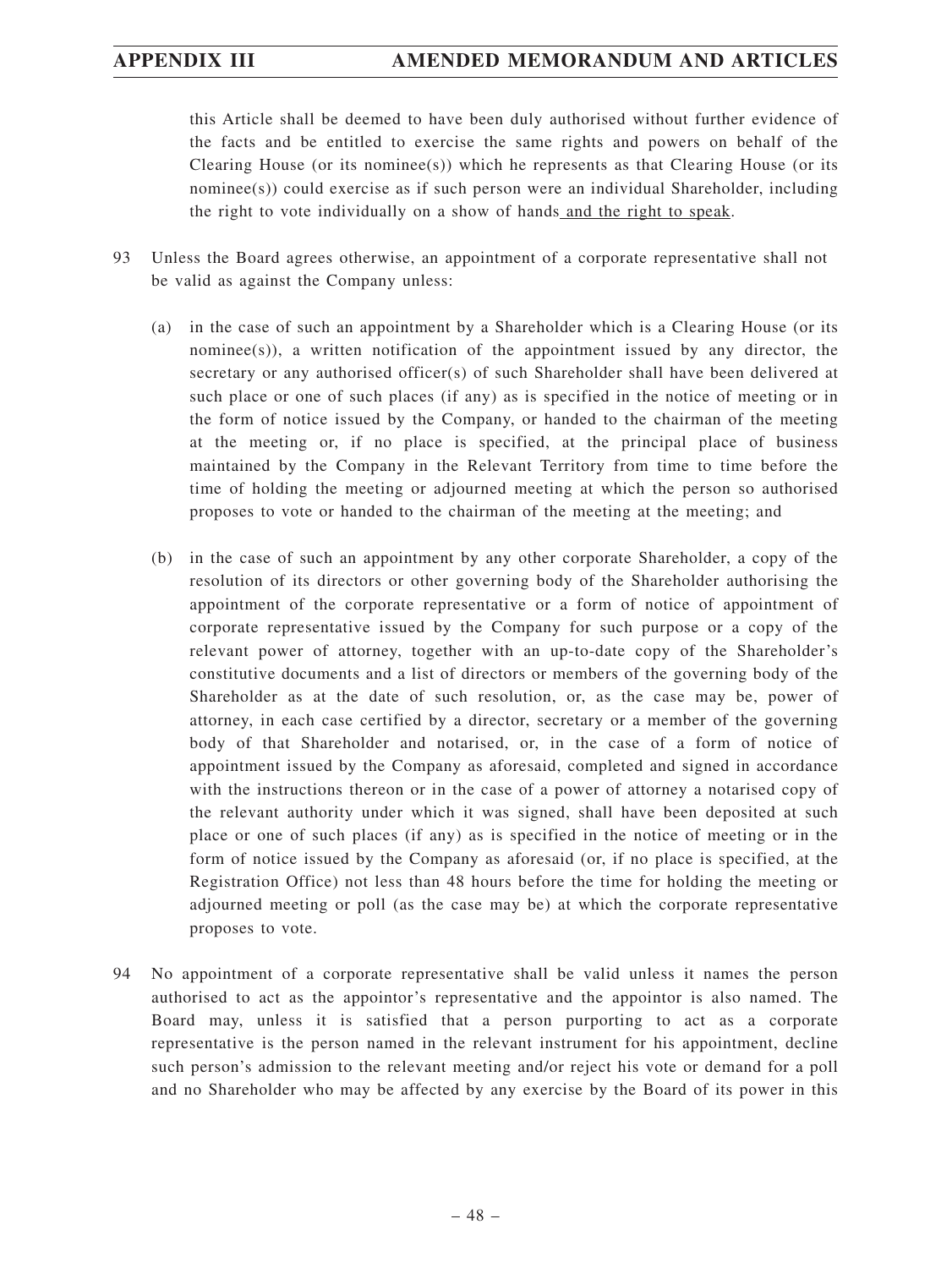connection shall have any claim against the Board or any of them nor may any such exercise by the Board of its powers invalidate the proceedings of the meeting in respect of which they were exercised or any resolution passed or defeated at such meeting.

## **REGISTERED OFFICE**

95 The Registered Office of the Company shall be at such place in the Cayman Islands as the Board shall from time to time decide.

## **BOARD OF DIRECTORS**

- 96 The number of Directors shall not be less than two (2). The Company shall keep at its Registered Office a register of its directors and officers in accordance with the Companies LawAct.
- 97 A Director may at any time, by notice in writing signed by him delivered to the Registered Office or at the Head Office or at a meeting of the Board, appoint any person (including another Director) to act as alternate Director in his place during his absence and may in like manner at any time determine such appointment. If such person is not another Director such appointment unless previously approved by the Board shall have effect only upon and subject to being so approved. The appointment of an alternate Director shall determine on the happening of any event which, were he a Director, would cause him to vacate such office or if his appointor ceases to be a Director. An alternate Director may act as alternate to more than one Director.
- 98 (a) An alternate Director shall (subject to his giving to the Company an address, telephone and facsimile number within the territory of the Head Office for the time being for the giving of notices on him and except when absent from the territory in which the Head Office is for the time being situate) be entitled (in addition to his appointor) to receive and (in lieu of his appointor) to waive notices of meetings of the Board and of any committee of the Board of which his appointor is a member and shall be entitled to attend and vote as a Director at any such meeting at which the Director appointing him is not personally present and generally at such meeting to perform all the functions of his appointor as a Director and for the purposes of the proceedings at such meeting the provisions of these Articles shall apply as if he (instead of his appointor) were a Director. If he shall be himself a Director or shall attend any such meeting as an alternate for more than one Director his voting rights shall be cumulative. If his appointor is for the time being absent from the territory in which the Head Office is for the time being situate or otherwise not available or unable to act, his signature to any resolution in writing of the Directors or any such committee shall be as effective as the signature of his appointor. His attestation of the affixing of the Seal shall be as effective as the signature and attestation of his appointor. An alternate Director shall not, save as aforesaid, have power to act as a Director nor shall he be deemed to be a Director for the purposes of these Articles.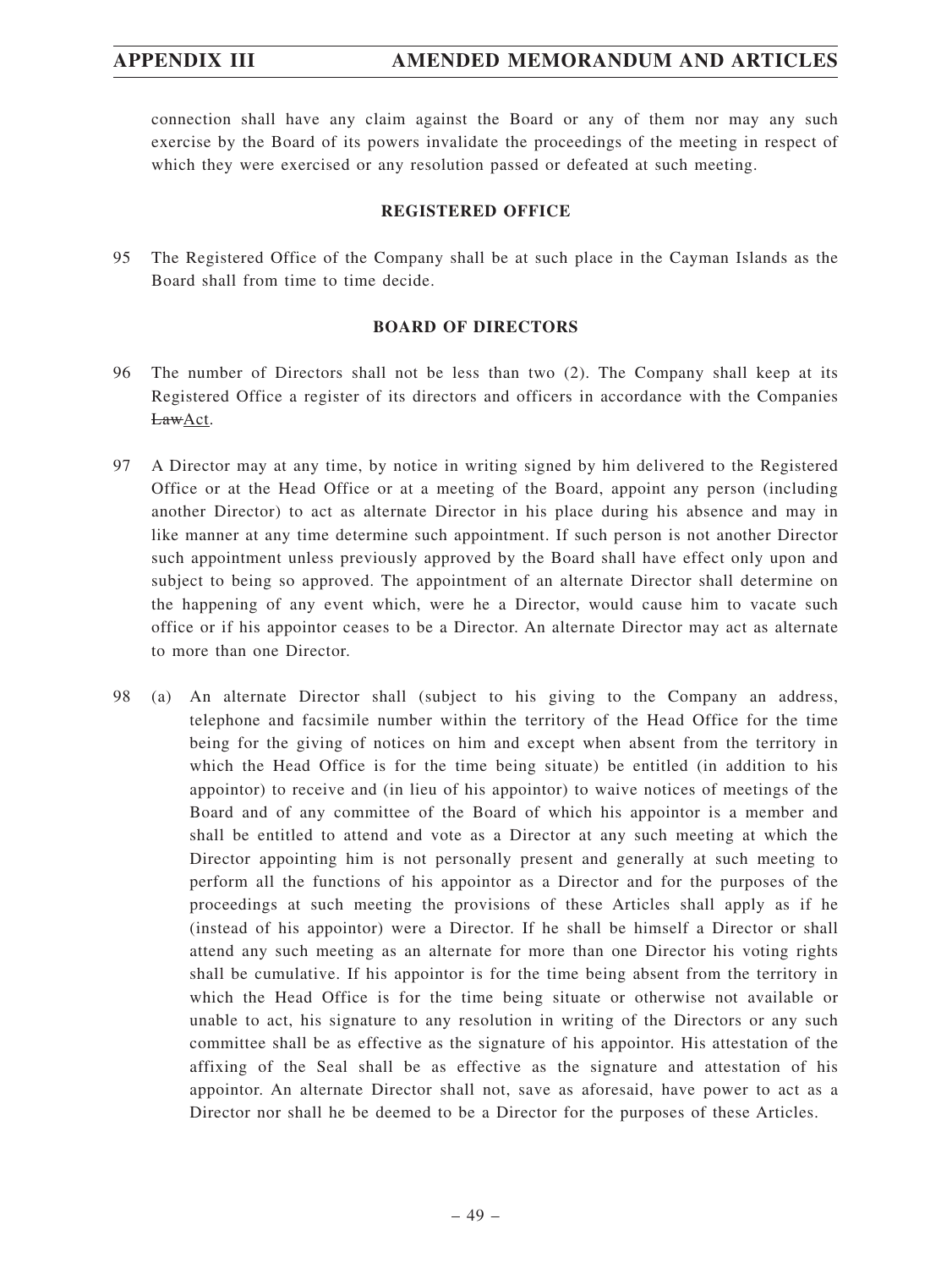- (b) An alternate Director shall be entitled to contract and be interested in and benefit from contracts or arrangements or transactions and to be repaid expenses and to be indemnified to the same extent *mutatis mutandis* as if he were a Director, but he shall not be entitled to receive from the Company in respect of his appointment as alternate Director any remuneration except only such part (if any) of the ordinary remuneration otherwise payable to his appointor as such appointor may by notice in writing to the Company from time to time direct.
- (c) A certificate by a Director (including for the purpose of this paragraph (c) an alternate Director) or the Secretary that a Director (who may be the one signing the certificate) was at the time of a resolution of the Directors or any committee thereof absent from the territory of the Head Office or otherwise not available or unable to act or has not supplied an address, telephone and facsimile number within the territory of the Head Office for the purposes of giving of notice to him shall in favour of all persons without express notice to the contrary, be conclusive of the matter so certified.
- 99 A Director or an alternate Director shall not be required to hold any qualification Shares but shall nevertheless be entitled to attend and speak at all general meetings of the Company and all meetings of any class of Shareholders of the Company.
- 100 The Directors shall be entitled to receive by way of ordinary remuneration for their services as Directors such sum as shall from time to time be determined by the Company in general meeting or by the Board, such sum (unless otherwise directed by the resolution by which it is voted) to be divided amongst the Directors in such proportions and in such manner as they may agree, or failing agreement, equally, except that in such event any Director holding office for less than the whole of the relevant period in respect of which the ordinary remuneration is paid shall only rank in such division in proportion to the time during such period for which he has held office. Such remuneration shall be in addition to any other remuneration to which a Director who holds any salaried employment or office in the Company may be entitled by reason of such employment or office.
- 101 The Directors shall also be entitled to be repaid all travelling, hotel and other expenses reasonably incurred by them respectively in or about the performance of their duties as Directors, including their expenses of travelling to and from Board meetings, committee meetings or general meetings or otherwise incurred whilst engaged on the business of the Company or in the discharge of their duties as Directors.
- 102 The Board may grant special remuneration to any Director who shall perform or has performed any special or extra services at the request of the Company. Such special remuneration may be made payable to such Director in addition to or in substitution for his ordinary remuneration as a Director, and may be made payable by way of salary, commission or participation in profits or otherwise as may be arranged.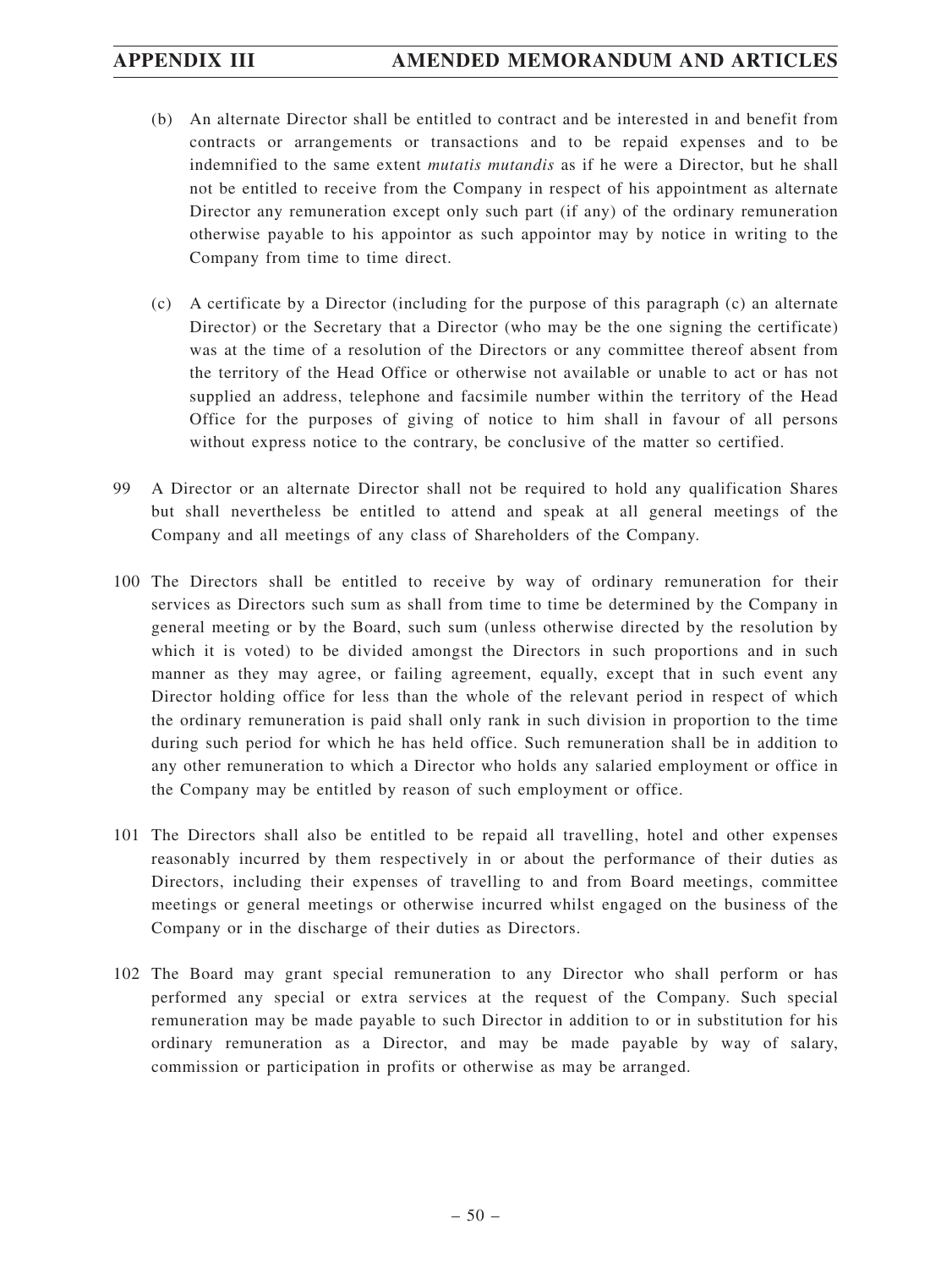- 103 Notwithstanding Articles 100, 101 and 102, the remuneration of a managing director, joint managing director, deputy managing director or an executive director or a Director appointed to any other office in the management of the Company may from time to time be fixed by the Board and may be by way of salary, commission, or participation in profits or otherwise or by all or any of those modes and with such other benefits (including pension and/or gratuity and/or other benefits on retirement) and allowances as the Board may from time to time decide. Such remuneration shall be in addition to his ordinary remuneration as a Director.
- 104 (a) Payments to any Director or past director of the Company of any sum by way of compensation for loss of office or as consideration for or in connection with his retirement from office (not being a payment to which the director of the Company or past director is contractually or statutorily entitled) must be approved by the Company in general meeting.
	- (b) Except as would, if the Company were a company incorporated in Hong Kong, be permitted by the Companies Ordinance as in force at the date of adoption of these Articles, and except as permitted under the Companies LawAct, the Company shall not directly or indirectly:
		- (i) make a loan to a Director or a director of any Holding Company of the Company or any of their respective Close Associates;
		- (ii) enter into any guarantee or provide any security in connection with a loan made by any person to a Director or a director of any Holding Company of the Company or any of their respective Close Associates; or
		- (iii) if any one or more of the Directors hold (jointly or severally or directly or indirectly) a controlling interest in another company, make a loan to that other company or enter into any guarantee or provide any security in connection with a loan made by any person to that other company.
	- (c) Article 104(a) and (b) shall only apply during the Relevant Period.
- 105 A Director shall vacate his office:
	- (a) if he becomes bankrupt or has a receiving order made against him or suspends payment or compounds with his creditors generally; or
	- (b) if he dies or becomes of unsound mind as determined pursuant to an order made by any competent court or official on the grounds that he is or may be suffering from mental disorder or is otherwise incapable of managing his affairs and the Board resolves that his office be vacated; or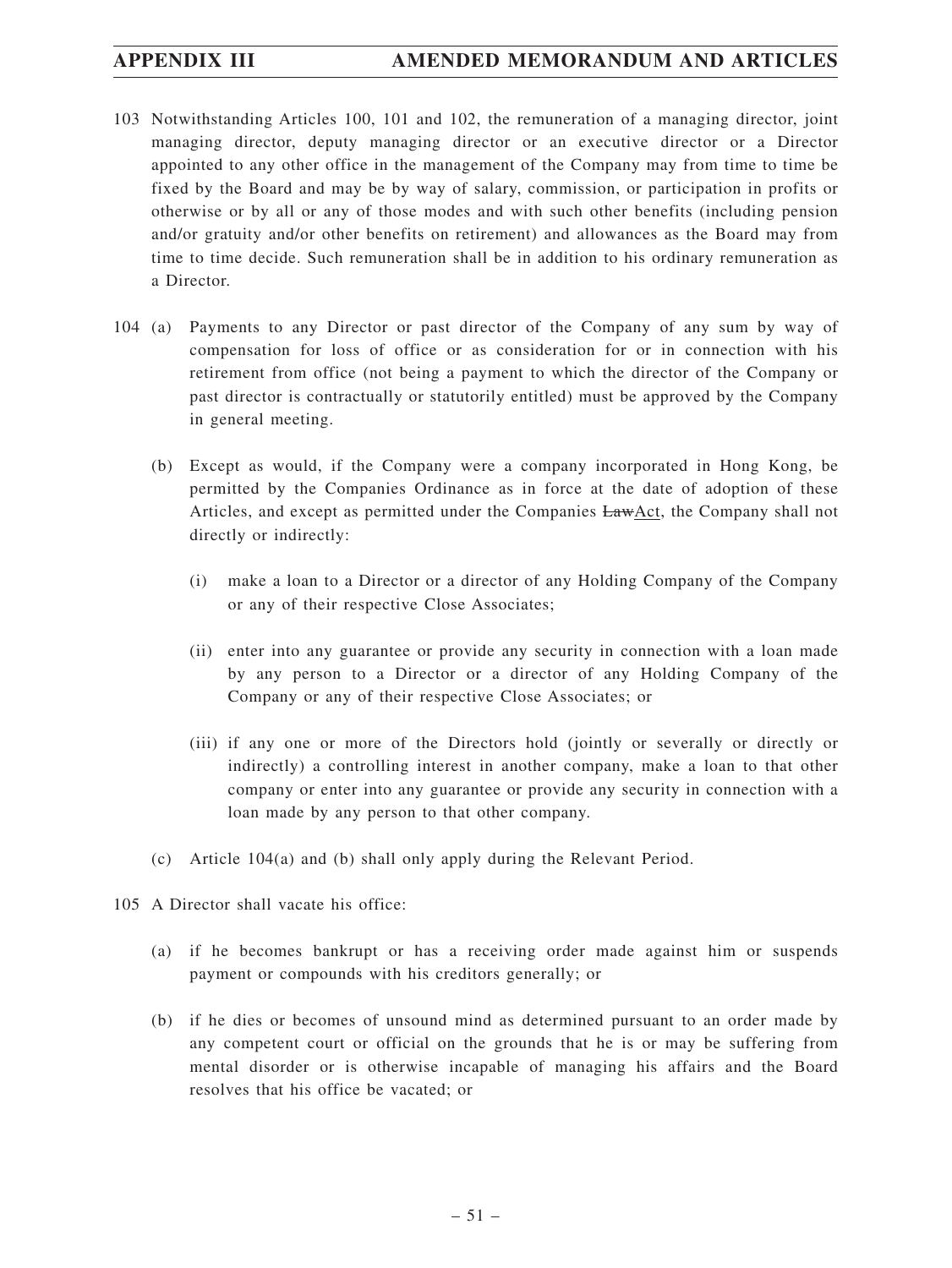- (c) if he absents himself from the meetings of the Board during a continuous period of six months, without special leave of absence from the Board, and his alternate Director (if any) shall not during such period have attended in his stead, and the Board pass a resolution that he has by reason of such absence vacated his office; or
- (d) if he becomes prohibited by law from acting as a Director, or he ceases to be a Director by virtue of any provision of law or is removed from office pursuant to these Articles; or
- (e) if he has been validly required by the stock exchange of the Relevant Territory to cease to be a Director and the relevant time period for application for review of or appeal against such requirement has lapsed and no application for review or appeal has been filed or is underway against such requirement; or
- (f) if by notice in writing delivered to the Company at its Registered Office or at the Head Office or tendered at a meeting of the Board he resigns his office; or
- (g) if he shall be removed from office by an Ordinary Resolution of the Company under Article 114; or
- (h) if he shall be removed from the office by notice in writing served on him signed by not less than ¾ in number (or if that is not a round number, the nearest lower round number) of the Directors (including himself) then in office.
- 106 No Director shall be required to vacate office or be ineligible for re-election or re-appointment as a Director, and no person shall be ineligible for appointment as a Director by reason only of his having attained any particular age.
- 107 (a) No Director or intended Director shall be disqualified by his office from contracting with the Company either as vendor, purchaser or otherwise nor shall any such contract or any contract or arrangement entered into by or on behalf of the Company with any person, company or partnership of or in which any Director shall be a member or otherwise interested be capable on that account of being avoided, nor shall any Director so contracting or being any member or so interested be liable to account to the Company for any profit so realized by any such contract or arrangement by reason only of such Director holding that office or the fiduciary relationship thereby established, provided that such Director shall, if his interest in such contract or arrangement is material, declare the nature of his interest at the earliest meeting of the Board at which it is practicable for him to do so, either specifically or by way of a general notice stating that, by reason of the facts specified in the notice, he is to be regarded as interested in any contracts of a specified description which may subsequently be made by the Company.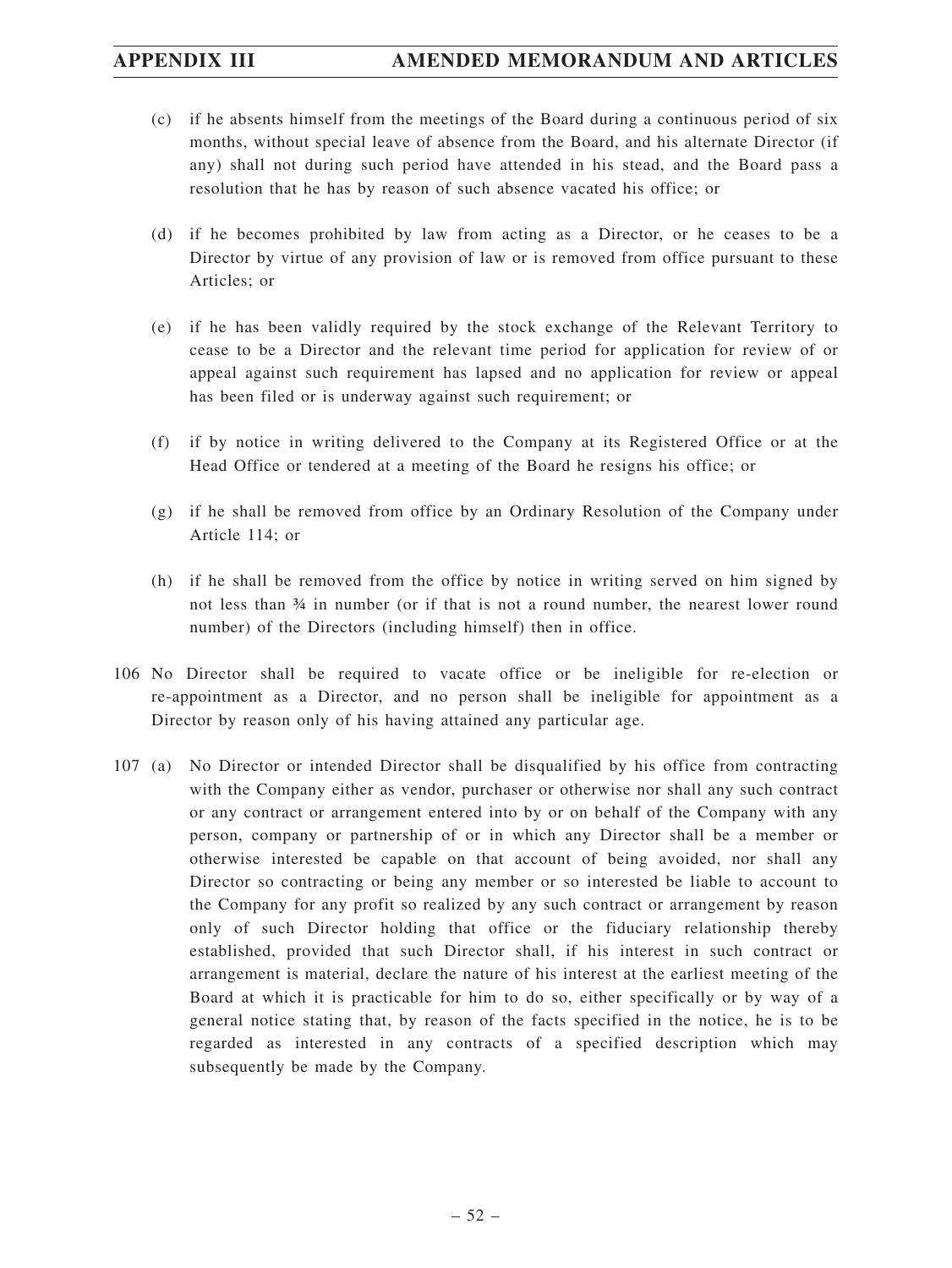## **APPENDIX III AMENDED MEMORANDUM AND ARTICLES**

- (b) Any Director may continue to be or become a director, managing director, joint managing director, deputy managing director, executive director, manager or other officer or member of any other company in which the Company may be interested and (unless otherwise agreed between the Company and the Director) no such Director shall be liable to account to the Company or the Shareholders for any remuneration or other benefits received by him as a director, managing director, joint managing director, deputy managing director, executive director, manager or other officer or member of any such other company. The Directors may exercise the voting powers conferred by the shares in any other company held or owned by the Company, or exercisable by them as directors of such other company in such manner in all respects as they think fit (including the exercise thereof in favour of any resolution appointing themselves or any of them as directors, managing directors, joint managing directors, deputy managing director, executive directors, managers or other officers of such company) and any Director may vote in favour of the exercise of such voting rights in the manner aforesaid notwithstanding that he may be, or is about to be, appointed a director, managing director, joint managing director, deputy managing director, executive director, manager or other officer of such a company, and that as such he is or may become interested in the exercise of such voting rights in the manner aforesaid.
- (c) A Director may hold any other office or place of profit with the Company (except that of Auditors) in conjunction with his office of Director for such period and upon such terms as the Board may determine, and may be paid such extra remuneration therefor (whether by way of salary, commission, participation in profit or otherwise) as the Board may determine, and such extra remuneration shall be in addition to any remuneration provided for by or pursuant to any other Articles.
- (d) A Director shall not vote (nor shall he be counted in the quorum) on any resolution of the Board in respect of any contract or arrangement or proposal in which he or any of his Close Associate(s) has/have a material interest, and if he shall do so his vote shall not be counted (nor shall he be counted in the quorum for that resolution), but this prohibition shall not apply to any of the following matters namely:
	- (i) the giving of any security or indemnity either:
		- (A) to the Director or his Close Associate(s) in respect of money lent or obligations incurred or undertaken by him or any of them at the request of or for the benefit of the Company or any of its subsidiaries; or
		- (B) to a third party in respect of a debt or obligation of the Company or any of its subsidiaries for which the Director or his Close Associate(s) has himself/themselves assumed responsibility in whole or in part and whether alone or jointly under a guarantee or indemnity or by the giving of security;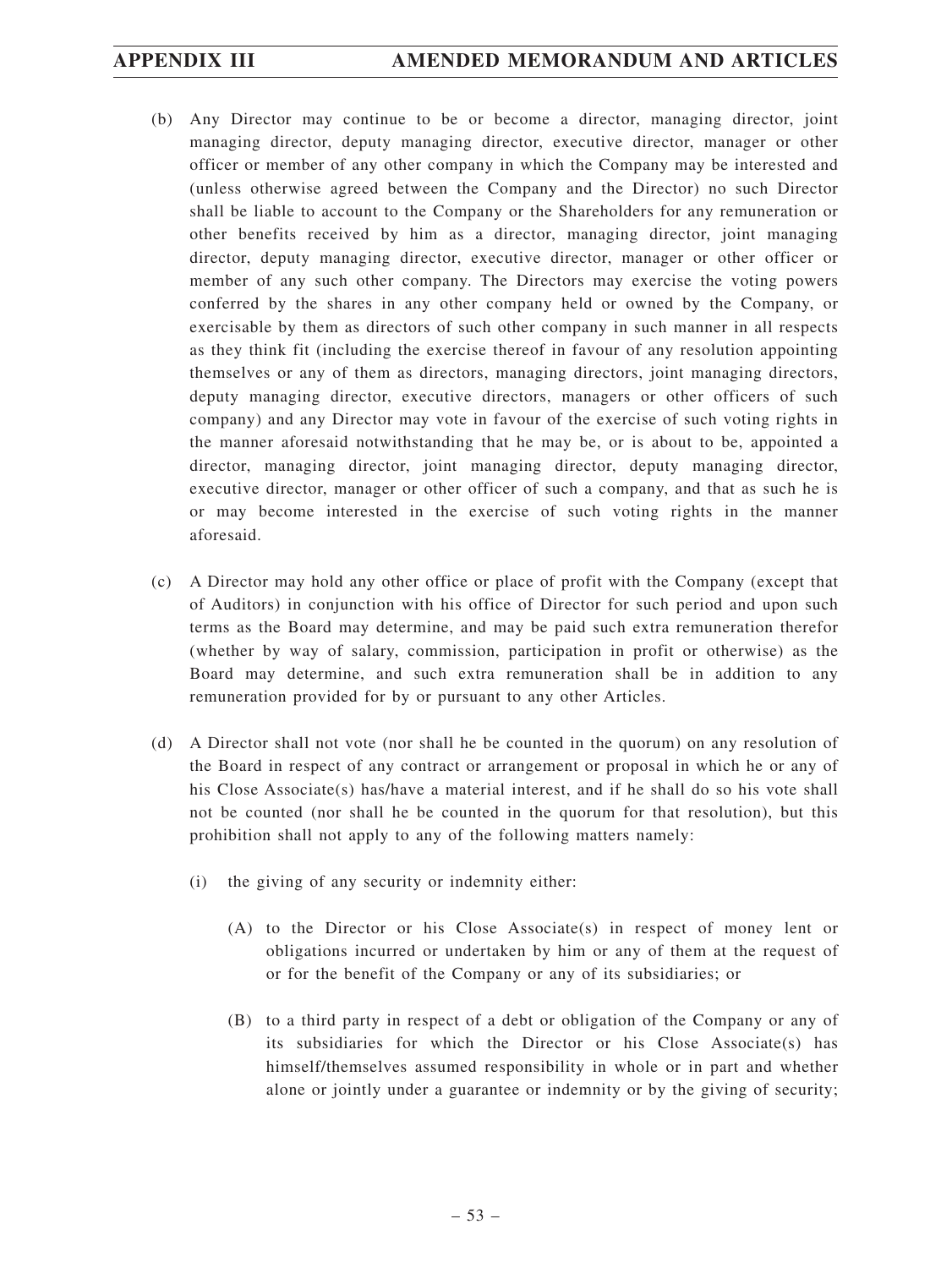- (ii) any proposal concerning an offer of shares or debentures or other securities of or by the Company or any other company which the Company may promote or be interested in for subscription or purchase where the Director or his Close Associate(s) is/are or is/are to be interested as a participant in the underwriting or sub-underwriting of the offer;
- (iii) any proposal or arrangement concerning the benefit of employees of the Company or its subsidiaries including:
	- (A) the adoption, modification or operation of any employees' share scheme or any share incentive or share option scheme under which the Director or his Close Associate(s) may benefit; or
	- (B) the adoption, modification or operation of a pension fund or retirement, death or disability benefits scheme which relates both to Directors, his Close Associates and employees of the Company or any of its subsidiaries and does not provide in respect of any Director or his Close Associate(s), as such any privilege or advantage not generally accorded to the class of persons to which such scheme or fund relates; and
- (iv) any contract or arrangement in which the Director or his Close Associate(s) is/are interested in the same manner as other holders of shares or debentures or other securities of the Company by virtue only of his/their interest in shares or debentures or other securities of the Company.
- (e) Where proposals are under consideration concerning the appointment (including fixing or varying the terms of or terminating the appointment) of two or more Directors to offices or employments with the Company or any company in which the Company is interested, such proposals shall be divided and considered in relation to each Director separately and in such case each of the Directors concerned (if not prohibited from voting under paragraph (d)) shall be entitled to vote (and be counted in the quorum) in respect of each resolution except that concerning his own appointment.
- (f) If any question shall arise at any meeting of the Board as to the materiality of the interest of a Director (other than the chairman of the meeting) or his Close Associates or as to the entitlement of any Director (other than the chairman of the meeting) to vote or be counted in the quorum and such question is not resolved by his voluntarily agreeing to abstain from voting or not to be counted in the quorum, such question shall be referred to the chairman of the meeting and his ruling in relation to such other Director shall be final and conclusive except in a case where the nature or extent of the interest of the Director or his Close Associates concerned as known to such Director has not been fairly disclosed to the Board. If any question as aforesaid shall arise in respect of the chairman of the meeting or his Close Associates such question shall be decided by a resolution of the Board (for which purpose such chairman shall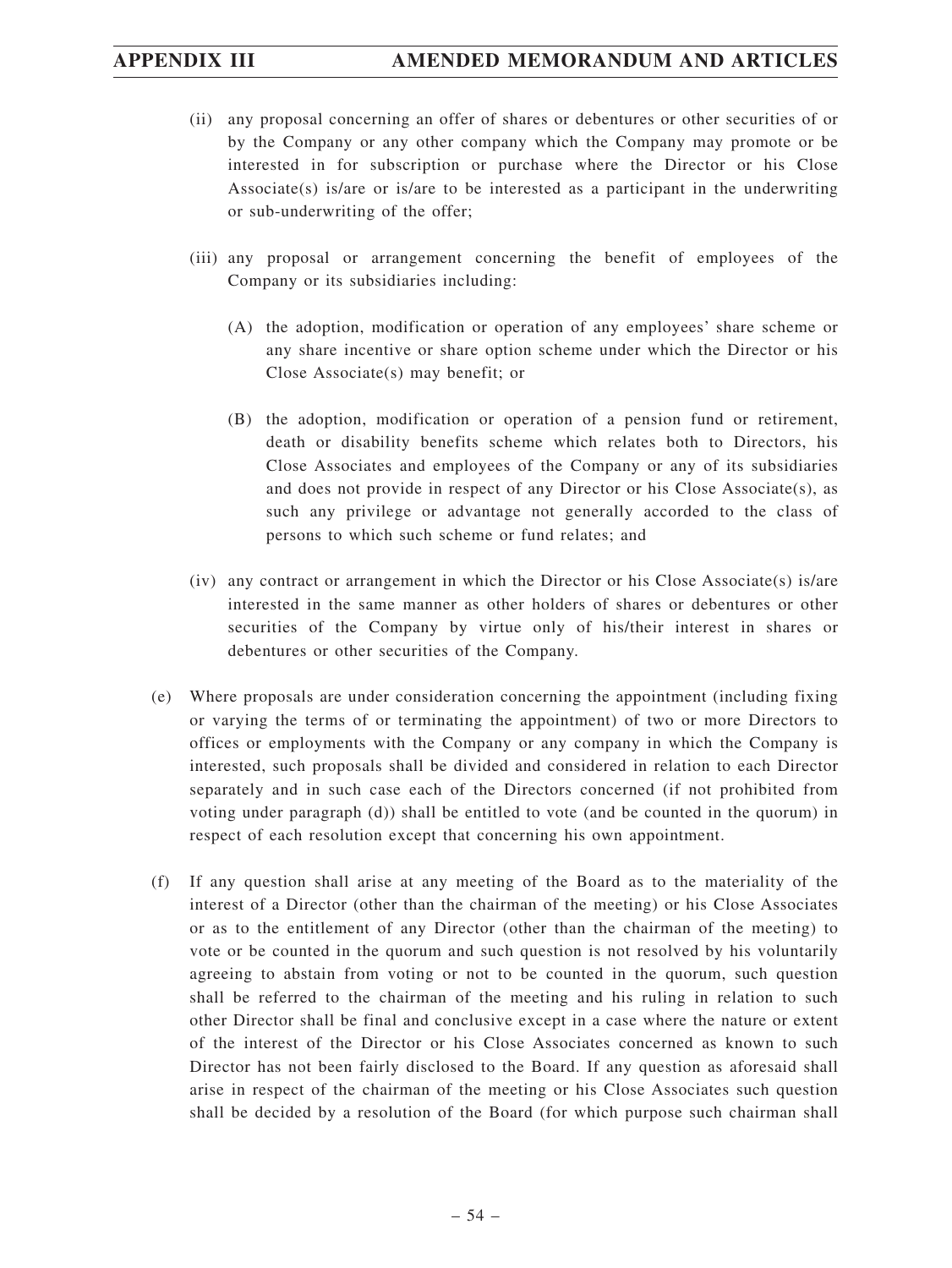not be counted in the quorum and shall not vote thereon) and such resolution shall be final and conclusive except in a case where the nature or extent of the interest of such chairman or his Close Associates as known to him has not been fairly disclosed to the Board.

## **APPOINTMENT AND ROTATION OF DIRECTORS**

- 108 (a) Notwithstanding any other provisions in these Articles, at each annual general meeting one-third of the Directors for the time being, or, if their number is not three or a multiple of three, then the number nearest to but not less than one-third, shall retire from office by rotation provided that every Director (including those appointed for a specific term) shall be subject to retirement by rotation at least once every three years. A retiring Director shall be eligible for re-election. The Company at the general meeting at which a Director retires may fill the vacated office.
	- (b) The Directors to retire by rotation shall include (so far as necessary to obtain the number required) any Director who wishes to retire and not to offer himself for re-election. Any Director who has not been subject to retirement by rotation in the three years preceding the annual general meeting shall retire by rotation at such annual general meeting. Any further Directors so to retire shall be those who have been longest in office since their last re-election or appointment and so that as between persons who became or were last re-elected Directors on the same day those to retire shall (unless they otherwise agree among themselves) be determined by lot.
	- (c) A Director is not required to retire upon reaching any particular age.
- 109 If at any general meeting at which an election of Directors ought to take place, the places of the retiring Directors are not filled, the retiring Directors or such of them as have not had their places filled shall be deemed to have been re-elected and shall, if willing, continue in office until the next annual general meeting and so on from year to year until their places are filled, unless:
	- (a) it shall be determined at such meeting to reduce the number of Directors; or
	- (b) it is expressly resolved at such meeting not to fill such vacated offices; or
	- (c) in any such case the resolution for re-election of a Director is put to the meeting and lost; or
	- (d) such Director has given notice in writing to the Company that he is not willing to be re-elected.
- 110 The Company in general meeting may from time to time fix and may from time to time by Ordinary Resolution increase or reduce the maximum and minimum number of Directors but so that the number of Directors shall not be less than two (2).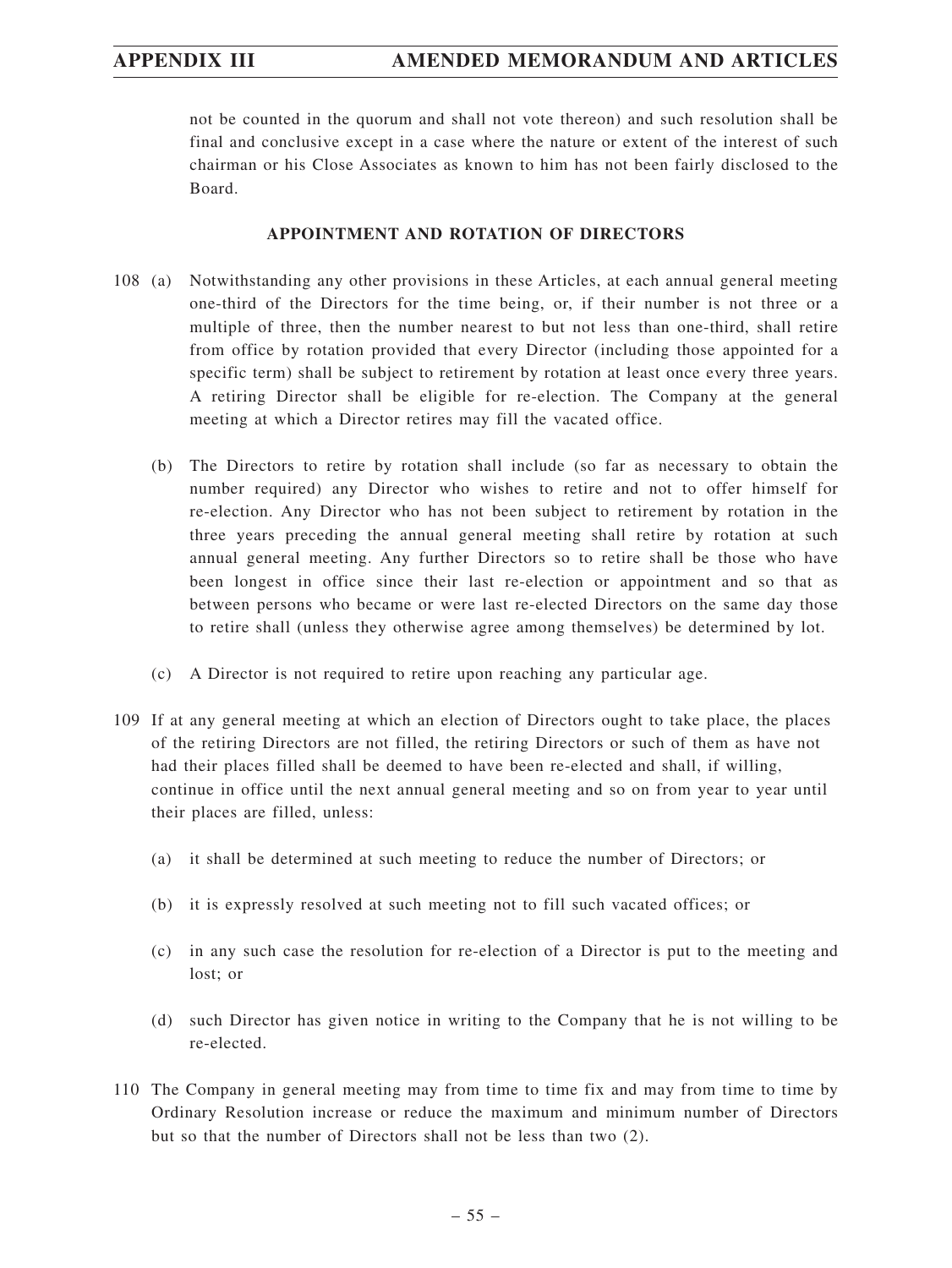- 111 The Company may from time to time in general meeting by Ordinary Resolution elect any person to be a Director either to fill a casual vacancy or as an additional Director. Any Director so appointed shall be subject to retirement by rotation pursuant to Article 108.
- 112 The Board shall have power from time to time and at any time to appoint any person as a Director either to fill a casual vacancy or as an additional Director but so that the number of Directors so appointed shall not exceed the maximum number determined from time to time by the Shareholders in general meeting. Any Director appointed by the Board to fill a casual vacancy shall hold office only until the first annual general meeting of the Company after his appointment and be subject to re-election at such meeting. Any Director appointed by the Board as an addition to the existing Board shall hold office only until the next followingfirst annual general meeting of the Company after his appointment and shall then be eligible for re-election. Any Director appointed under this Article shall not be taken into account in determining the Directors or the number of Directors who are to retire by rotation at an annual general meeting.
- 113 No person, other than a retiring Director, shall, unless recommended by the Board for election, be eligible for election to the office of Director at any general meeting, unless notice in writing of the intention to propose that person for election as a Director and notice in writing by that person of his willingness to be elected shall have been lodged at the Head Office or at the Registration Office. The period for lodgment of the notices required under this Article will commence no earlier than the day after the despatch of the notice of the general meeting appointed for such election and end no later than seven days prior to the date of such general meeting and the minimum length of the period during which such notices to the Company may be given will be at least seven days.
- 114 The Company may by Ordinary Resolution remove any Director (including a managing director or other executive director) before the expiration of his term of office notwithstanding anything in these Articles or in any agreement between the Company and such Director (but without prejudice to any claim which such Director may have for damages for any breach of any contract between him and the Company) and may by Ordinary Resolution elect another person in his stead. Any Director so appointed shall be subject to retirement by rotation pursuant to Article 108.

## **BORROWING POWERS**

115 The Board may from time to time at its discretion exercise all the powers of the Company to raise or borrow or to secure the payment of any sum or sums of money for the purposes of the Company and to mortgage or charge its undertaking, property and uncalled capital or any part thereof.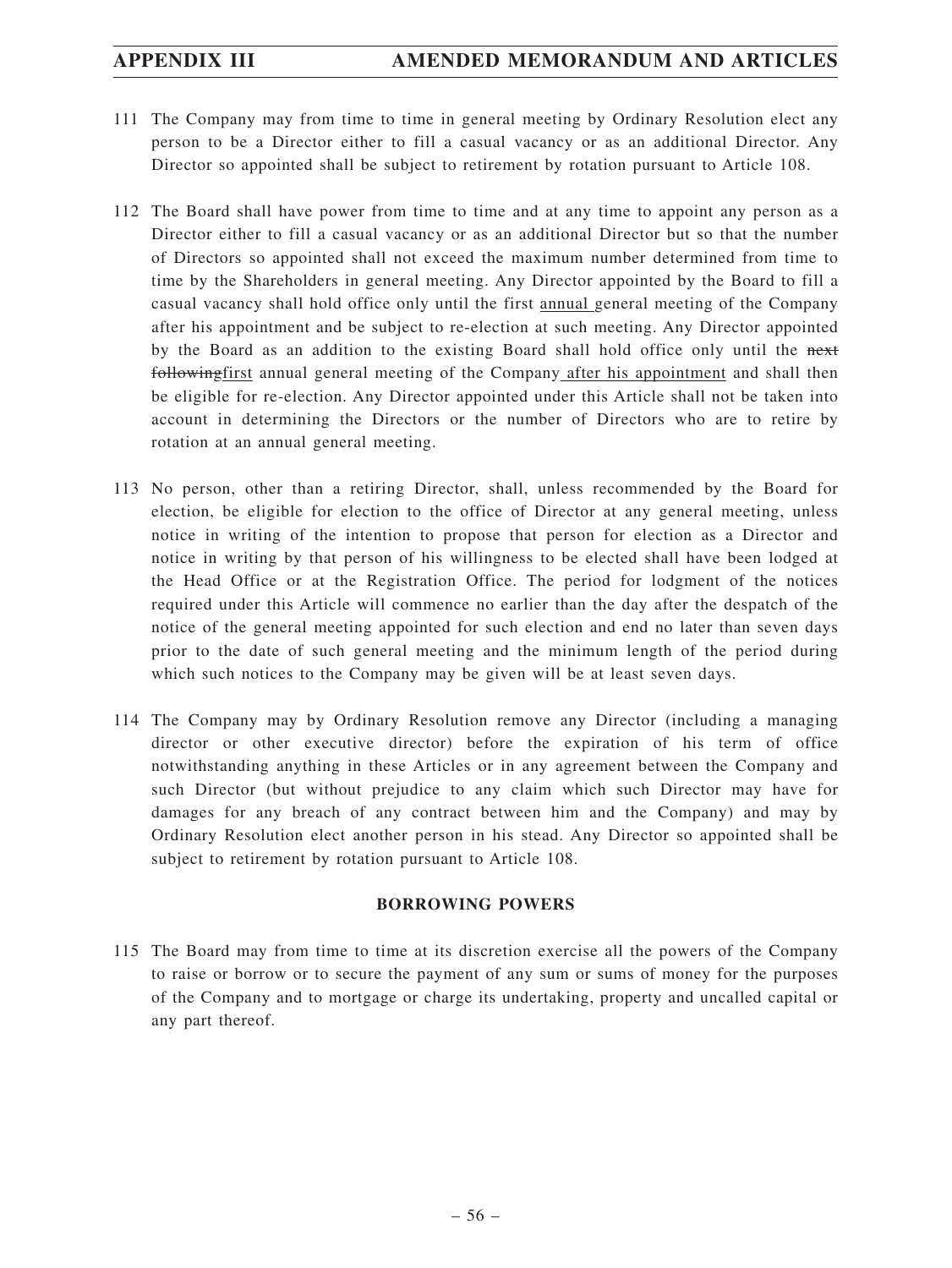- 116 The Board may raise or secure the payment or repayment of such sum or sums in such manner and upon such terms and conditions in all respects as it thinks fit and in particular but subject to the provisions of the Companies LawAct, by the issue of debentures, debenture stock, bonds or other securities of the Company, whether outright or as collateral security for any debt, liability or obligation of the Company or of any third party.
- 117 Debentures, debenture stock, bonds and other securities (other than Shares which are not fully paid) may be made assignable free from any equities between the Company and the person to whom the same may be issued.
- 118 Any debentures, debenture stock, bonds or other securities (other than Shares) may be issued at a discount, premium or otherwise and with any special privileges as to redemption, surrender, drawings, allotment or subscription of or conversion into Shares, attending and voting at general meetings of the Company, appointment of Directors and otherwise.
- 119 The Directors shall cause a proper register to be kept, in accordance with the provisions of the Companies LawAct, of all mortgages and charges specifically affecting the property of the Company and shall duly comply with such provisions of the Companies LawAct with regard to the registration of mortgages and charges as may be specified or required.
- 120 If the Company issues a series of debentures or debenture stock not transferable by delivery, the Board shall cause a proper register to be kept of the holders of such debentures.
- 121 Where any uncalled capital of the Company is charged, all persons taking any subsequent charge thereon shall take the same subject to such prior charge, and shall not be entitled, by notice to the Shareholders or otherwise, to obtain priority over such prior charge.

## **MANAGING DIRECTORS, ETC.**

- 122 The Board may from time to time appoint any one or more of them to the office of managing director, joint managing director, deputy managing director or other executive director and/or such other office in the management of the business of the Company as it may decide for such period and upon such terms as it thinks fit and upon such terms as to remuneration as it may decide in accordance with Article 103.
- 123 Every Director appointed to an office under Article 122 hereof shall, but without prejudice to any claim for damages for breach of any contract of service between himself and the Company, be liable to be dismissed or removed therefrom by the Board.
- 124 A Director appointed to an office under Article 122 shall be subject to the same provisions as to resignation and removal as the other Directors of the Company, and he shall ipso facto and immediately cease to hold such office if he shall cease to hold the office of Director for any cause.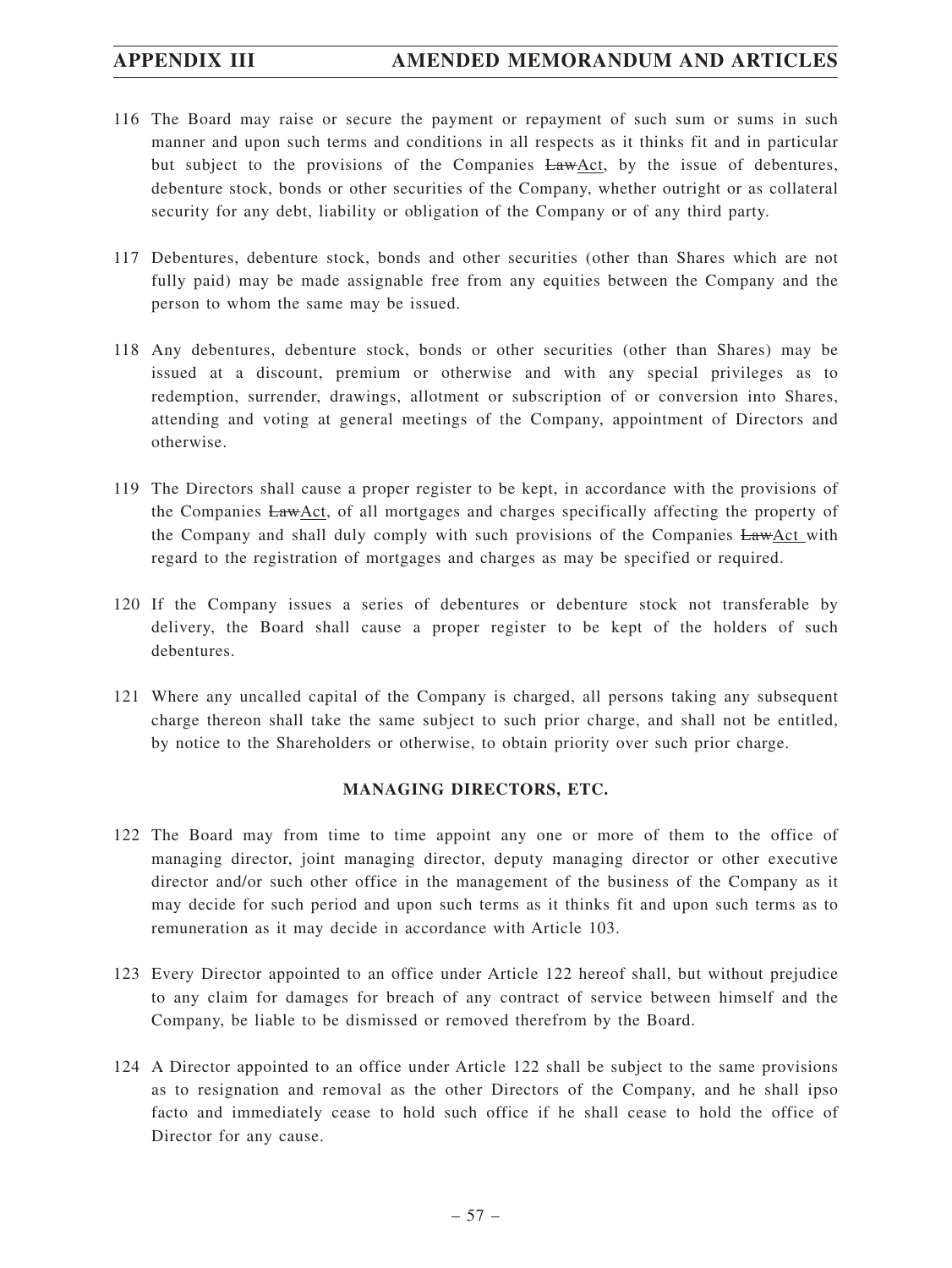- 125 The Board may from time to time entrust to and confer upon a chairman, vice chairman, managing director, joint managing director, deputy managing director or executive director all or any of the powers of the Board that it may think fit provided that the exercise of all powers by such Director shall be subject to such regulations and restrictions as the Board may from time to time make and impose, and, subject to the terms thereof, the said powers may at any time be withdrawn, revoked or varied, but no person dealing in good faith and without notice of such withdrawal, revocation or variation shall be affected thereby.
- 126 The Board may from time to time appoint any person to an office or employment having a designation or title including the word "director" or attach to any existing office or employment with the Company such a designation or title. The inclusion of the word "director" in the designation or title of any office or employment with the Company (other than the office of managing director or joint managing director or deputy managing director or executive director) shall not imply that the holder thereof is a Director nor shall such holder be empowered in any respect to act as a Director or be deemed to be a Director for any of the purposes of these Articles.

## **MANAGEMENT**

- 127 The business of the Company shall be managed by the Board who, in addition to the powers and authorities by these Articles expressly conferred upon it, may exercise all such powers and do all such acts and things as may be exercised or done or approved by the Company and are not hereby or by the Companies  $EawAct$  expressly directed or required to be exercised or done by the Company in general meeting, but subject nevertheless to the provisions of the Companies LawAct and of these Articles and to any regulations from time to time made by the Company in general meeting not being inconsistent with such provisions or these Articles, provided that no regulation so made shall invalidate any prior act of the Board which would have been valid if such regulation had not been made.
- 128 Without prejudice to the general powers conferred by these Articles, it is hereby expressly declared that the Board shall have the following powers:
	- (a) to give to any person the right or option of requiring at a future date that an allotment shall be made to him of any Share at par or at such premium and on such other terms as may be agreed; and
	- (b) to give to any Directors, officers or employees of the Company an interest in any particular business or transaction or participation in the profits thereof or in the general profits of the Company either in addition to or in substitution for a salary or other remuneration.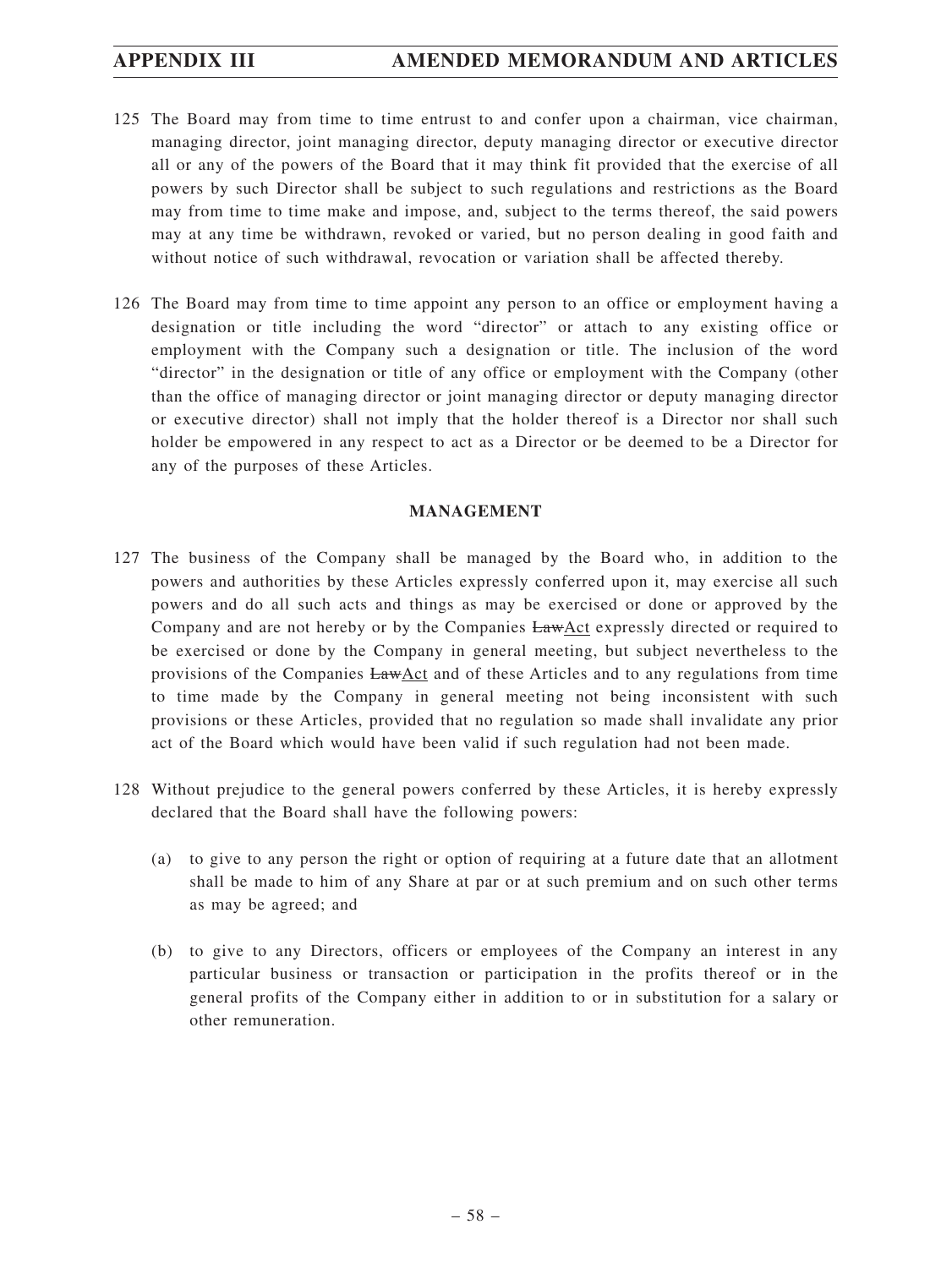## **MANAGERS**

- 129 The Board may from time to time appoint a general manager, manager or managers of the business of the Company and may fix his or their remuneration either by way of salary or commission or by conferring the right to participation in the profits of the Company or by a combination of two or more of these modes and pay the working expenses of any of the staff of the general manager, manager or managers who may be employed by him or them upon the business of the Company.
- 130 The appointment of such general manager, manager or managers may be for such period as the Board may decide and the Board may confer upon him or them all or any of the powers of the Board and such title or titles as it may think fit.
- 131 The Board may enter into such agreement or agreements with any such general manager, manager or managers upon such terms and conditions in all respects as it may in its absolute discretion think fit, including a power for such general manager, manager or managers to appoint an assistant manager or managers or other employees whatsoever under them for the purpose of carrying on the business of the Company.

## **CHAIRMAN AND OTHER OFFICERS**

132 The Board may from time to time elect or otherwise appoint one of them to the office of chairman of the Company and another to be the vice chairman of the Company (or two or more vice Chairmen) and determine the period for which each of them is to hold office. The chairman of the Company or, in his absence, the vice chairman of the Company shall preside as chairman at meetings of the Board, but if no such chairman or vice chairman be elected or appointed, or if at any meeting the chairman or vice chairman is not present within five minutes after the time appointed for holding the same and willing to act, the Directors present shall choose one of their number to be chairman of such meeting. All the provisions of Articles 103, 108, 123, 124 and 125 shall *mutatis mutandis* apply to any Directors elected or otherwise appointed to any office in accordance with the provisions of this Article.

## **PROCEEDINGS OF THE DIRECTORS**

133 The Board may meet together for the despatch of business, adjourn and otherwise regulate its meetings and proceedings as it thinks fit and may determine the quorum necessary for the transaction of business. Unless otherwise determined two Directors shall be a quorum. For the purpose of this Article an alternate Director shall be counted in a quorum separately in respect of himself (if a Director) and in respect of each Director for whom he is an alternate and his voting rights shall be cumulative and he need not use all his votes or cast all his votes in the same way. A meeting of the Board or any committee of the Board may be held by means of such telephone, electronic or other communication facilities as permit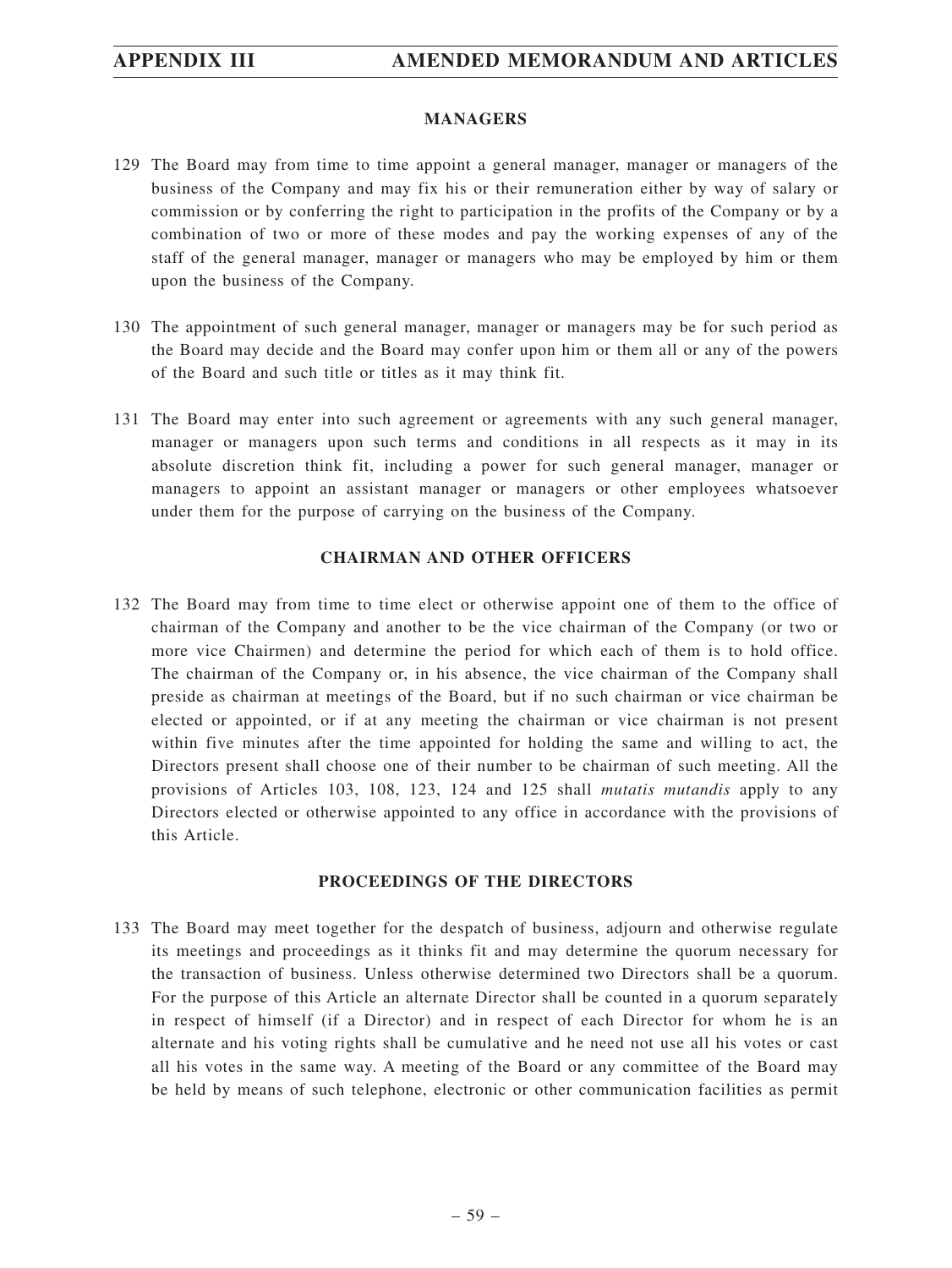all persons participating in the meeting to communicate with each other simultaneously and instantaneously, and participation in such a meeting shall constitute presence in person at such meeting.

- 134 A Director may, and on the request of a Director the Secretary shall, at any time summon a meeting of the Board which may be held in any part of the world, but no such meeting shall be summoned to be held outside the territory in which the Head Office is for the time being situate without the prior approval of the Board. Notice thereof shall be given to each Director and alternate Director in person orally or in writing or by telephone or by telex or telegram or facsimile transmission at the telephone or facsimile number or address from time to time notified to the Company by such Director or in such other manner as the Board may from time to time determine. A Director absent or intending to be absent from the territory in which the Head Office is for the time being situate may request the Board or the Secretary that notices of Board meetings shall during his absence be sent in writing to him at his last known address, facsimile or telex number or any other address, facsimile or telex number given by him to the Company for this purpose, but such notices need not be given any earlier than notices given to the other Directors not so absent and in the absence of any such request it shall not be necessary to give notice of a Board meeting to any Director who is for the time being absent from such territory.
- 135 Subject to Article 107, questions arising at any meeting of the Board shall be decided by a majority of votes, and in case of an equality of votes the chairman of the meeting shall have a second or casting vote.
- 136 A meeting of the Board for the time being at which a quorum is present shall be competent to exercise all or any of the authorities, powers and discretions by or under these Articles for the time being vested in or exercisable by the Board generally.
- 137 The Board may delegate any of its powers to committees consisting of such member(s) of them and such other person(s) as it thinks fit, and it may from time to time revoke such delegation or revoke the appointment of and discharge any such committees either wholly or in part, and either as to persons or purposes, but every committee so formed shall in the exercise of the powers so delegated conform to any regulations that may from time to time be imposed upon it by the Board.
- 138 All acts done by any such committee in conformity with such regulations and in fulfilment of the purposes for which it is appointed, but not otherwise, shall have the like force and effect as if done by the Board, and the Board shall have power, with the consent of the Company in general meeting, to remunerate the members of any special committee, and charge such remuneration to the current expenses of the Company.
- 139 The meetings and proceedings of any such committee consisting of two or more members shall be governed by the provisions herein contained for regulating the meetings and proceedings of the Board so far as the same are applicable thereto and are not replaced by any regulations imposed by the Board pursuant to Article 137.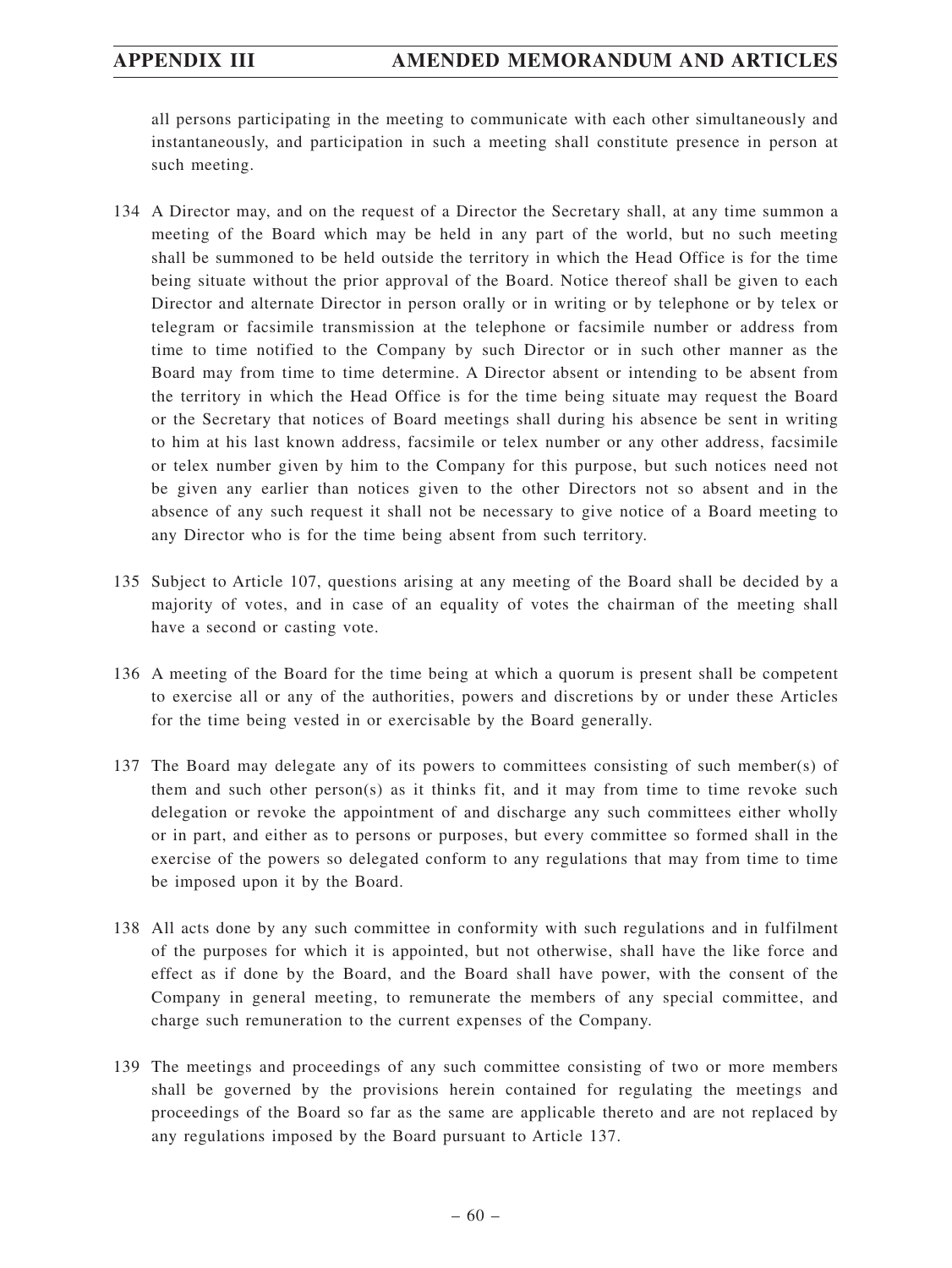- 140 All acts bona fide done by any meeting of the Board or by any such committee or by any person acting as a Director shall, notwithstanding that it shall be afterwards discovered that there was some defect in the appointment of such Director or persons acting as aforesaid or that they or any of them were disqualified, be as valid as if every such person had been duly appointed and was qualified to be a Director or member of such committee.
- 141 The continuing Directors may act notwithstanding any vacancy in their body, but, if and so long as their number is reduced below the number fixed by or pursuant to these Articles as the necessary quorum of the Board meeting, the continuing Director or Directors may act for the purpose of increasing the number of Directors to that number of the necessary quorum or of summoning a general meeting of the Company but for no other purpose.
- 142 (a) A resolution in writing signed by all the Directors (or their respective alternate Directors) shall be as valid and effectual as if it had been passed at a meeting of the Board duly convened and held. Any such resolutions in writing may consist of several documents in like form each signed by one or more of the Directors or alternate Directors.
	- (b) Where a Director is, on the date on which a resolution in writing is last signed by a Director, absent from the territory in which the Head Office is for the time being situated, or cannot be contacted at his last known address or contact telephone or facsimile number, or is temporarily unable to act through ill-health or disability and, in each case, his alternate (if any) is affected by any of these events, the signature of such Director (or his alternate) to the resolution shall not be required, and the resolution in writing, so long as such a resolution shall have been signed by at least two Directors or their respective alternates who are entitled to vote thereon or such number of Directors as shall form a quorum, shall be deemed to have been passed at a meeting of the Board duly convened and held, provided that a copy of such resolution has been given or the contents thereof communicated to all the Directors (or their respective alternates) for the time being entitled to receive notices of meetings of the Board at their respective last known address, telephone or facsimile number or, if none, at the Head Office and provided further that no Director is aware of or has received from any Director any objection to the resolution.
	- (c) A certificate signed by a Director (who may be one of the signatories to the relevant resolution in writing) or the Secretary as to any of the matters referred to in paragraph (a) or (b) of this Article shall in the absence of express notice to the contrary of the person relying thereon, be conclusive of the matters stated on such certificate.

## **MINUTES AND CORPORATE RECORDS**

- 143 (a) The Board shall cause minutes to be made of:
	- (i) all appointments of officers made by it;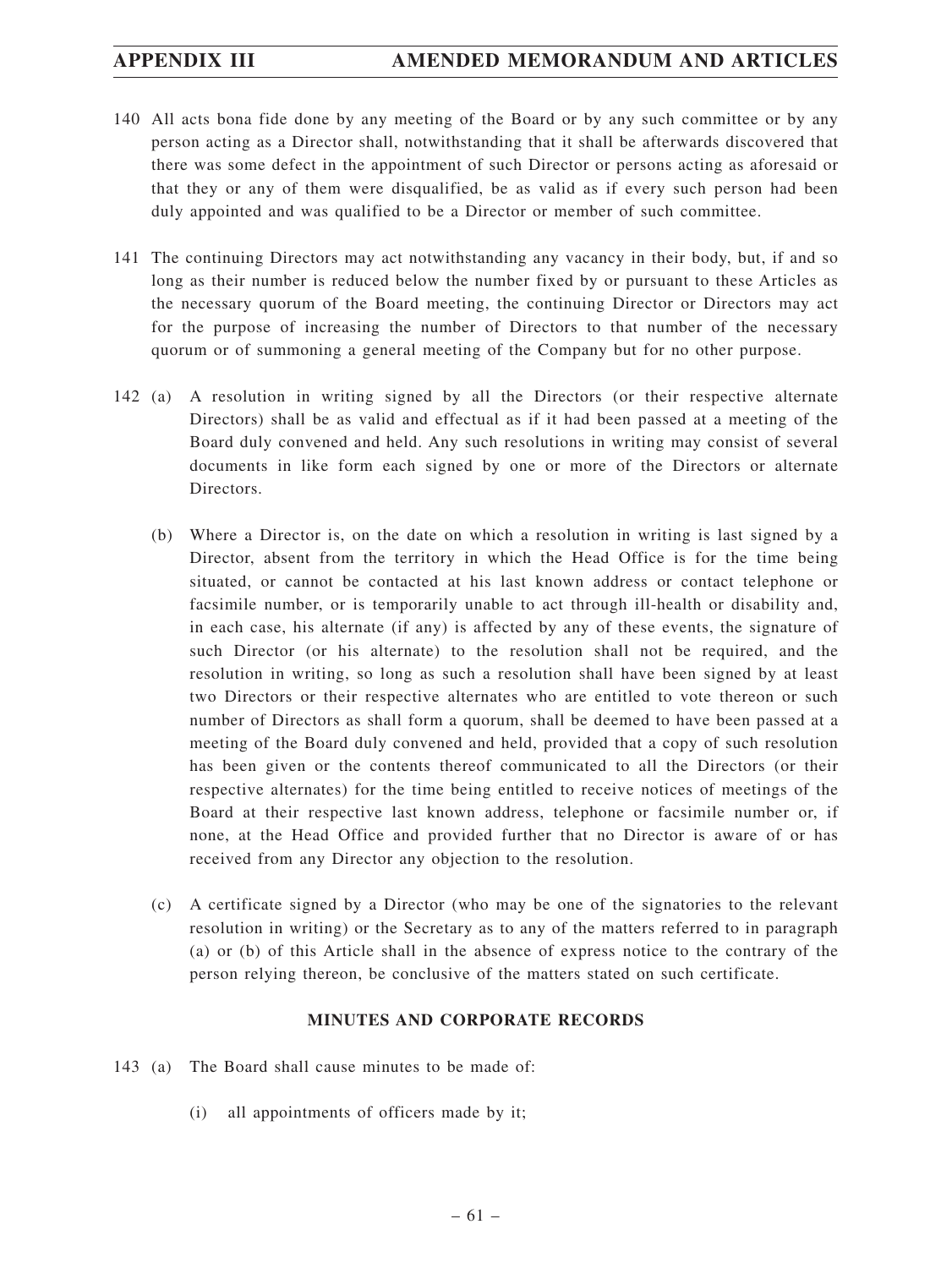# **APPENDIX III AMENDED MEMORANDUM AND ARTICLES**

- (ii) the names of the Directors present at each meeting of the Board and of committees appointed pursuant to Article 137; and
- (iii) all resolutions and proceedings at all meetings of the Company and of the Board and of such committees.
- (b) Any such minutes shall be conclusive evidence of any such proceedings if they purport to be signed by the chairman of the meeting at which the proceedings were held or by the chairman of the next succeeding meeting.

## **SECRETARY**

- 144 The Secretary shall be appointed by the Board for such term, at such remuneration and upon such conditions as it may think fit, and any Secretary so appointed may, without prejudice to his right under any contract with the Company, be removed by the Board. Anything by the Companies LawAct or these Articles required or authorised to be done by or to the Secretary, if the office is vacant or there is for any other reason no Secretary capable of acting, may be done by or to any assistant or deputy Secretary, or if there is no assistant or deputy Secretary capable of acting, by or to any officer of the Company authorised generally or specifically on behalf of the Board.
- 145 The Secretary shall attend all meetings of the Shareholders and shall keep correct minutes of such meetings and enter the same in the proper books provided for the purpose. He shall perform such other duties as are prescribed by the Companies Law Act and these Articles, together with such other duties as may from time to time be prescribed by the Board.
- 146 A provision of the Companies  $LawAct$  or of these Articles requiring or authorising a thing to be done by or to a Director and the Secretary shall not be satisfied by its being done by or to the same person acting both as Director and as, or in place of the Secretary.

## **GENERAL MANAGEMENT AND USE OF THE SEAL**

- 147 (a) Subject to the Companies LawAct, the Company shall have one or more Seals as the Board may determine, and may have a Seal for use outside the Cayman Islands. The Board shall provide for the safe custody of each Seal, and no Seal shall be used without the authority of the Board or a committee authorised by the Board in that behalf.
	- (b) Every instrument to which a Seal shall be affixed shall be signed autographically by one Director and the Secretary, or by two Directors, or by any person or persons (including a Director and/or the Secretary) appointed by the Board for the purpose, provided that as regards any certificates for Shares or Debentures or other securities of the Company, the Board may by resolution determine that such signatures or either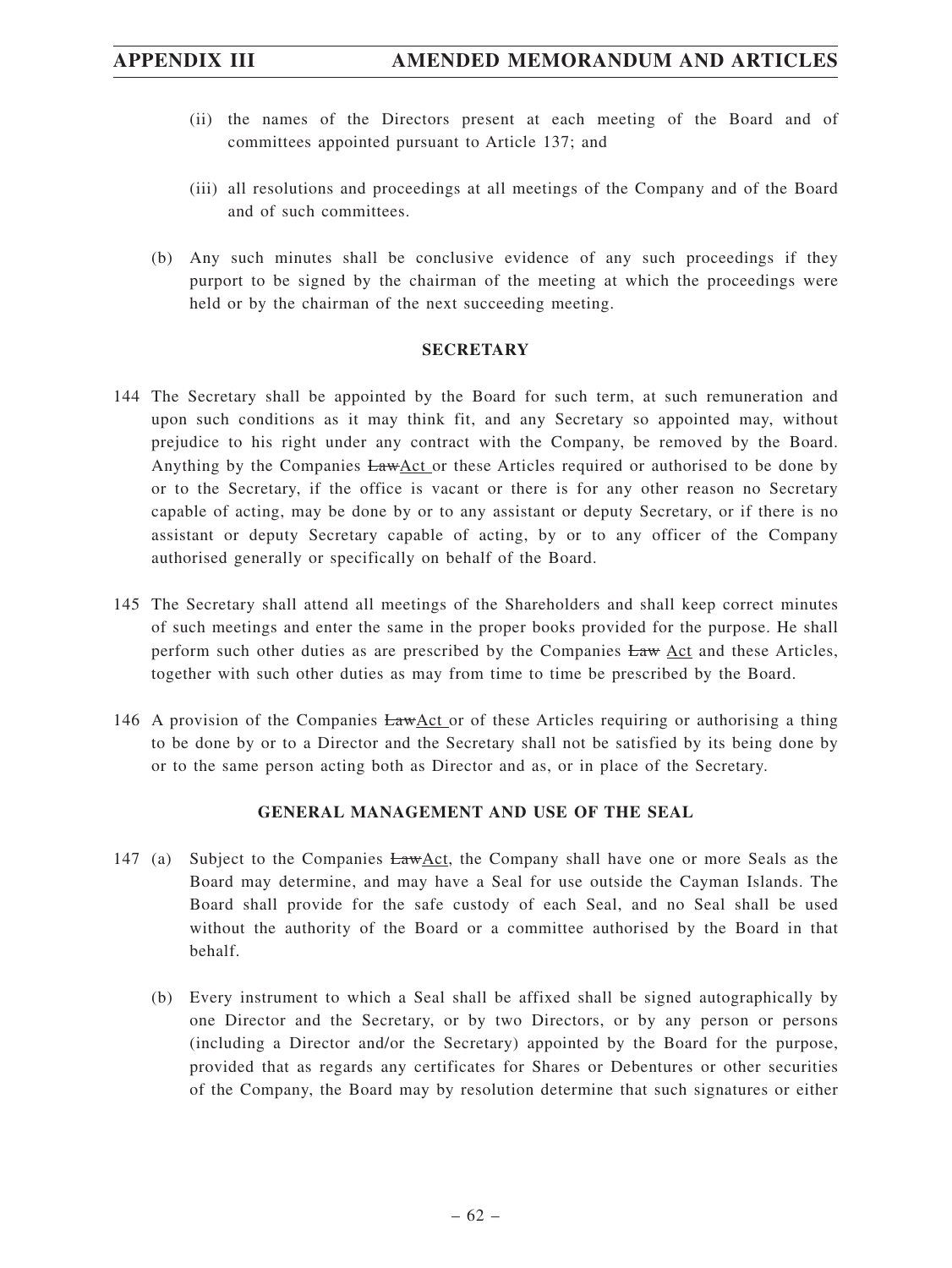of them shall be dispensed with or affixed by some method or system of mechanical signature other than autographic or may be printed thereon as specified in such resolution or that such certificates need not be signed by any person.

- (c) The Company may have a Securities Seal for use for sealing certificates for shares or other securities issued by the Company and no signature of any Director, officer or other person and no mechanical reproduction thereof shall be required on any such certificates or other document and any such certificates or other document to which such Securities Seal is affixed shall be valid and deemed to have been sealed and executed with the authority of the Board notwithstanding the absence of any such signature or mechanical reproduction as aforesaid. The Board may by resolution determine that the affixation of Securities Seal on certificates for shares or other securities issued by the Company be dispensed with or be affixed by printing the image of the Securities Seal on such certificates.
- 148 All cheques, promissory notes, drafts, bills of exchange and other negotiable instruments, and all receipts for moneys paid to the Company shall be signed, drawn, accepted, endorsed or otherwise executed, as the case may be, in such manner as the Board shall from time to time by resolution determine. The Company's banking accounts shall be kept with such banker or bankers as the Board shall from time to time determine.
- 149 (a) The Board may from time to time and at any time, by power of attorney under the Seal, appoint any company, firm or person or any fluctuating body of persons, whether nominated directly or indirectly by the Board, to be the attorney or attorneys of the Company for such purposes and with such powers, authorities and discretions (not exceeding those vested in or exercisable by the Board under these Articles) and for such period and subject to such conditions as it may think fit, and any such power of attorney may contain such provisions for the protection and convenience of persons dealing with any such attorney as the Board may think fit, and may also authorise any such attorney to sub-delegate all or any of the powers, authorities and discretions vested in him.
	- (b) The Company may, by writing under its Seal, empower any person, either generally or in respect of any specified matter, as its attorney to execute deeds and instruments on its behalf and to enter into contracts and sign the same on its behalf and every deed signed by such attorney on behalf of the Company and under his seal shall bind the Company and have the same effect as if it were under the Seal duly affixed by the Company.
- 150 The Board may establish any committees, regional or local boards or agencies for managing any of the affairs of the Company, either in the Relevant Territory or elsewhere, and may appoint any persons to be members of such committees, regional or local boards or agencies and may fix their remuneration, and may delegate to any committee, regional or local board or agent any of the powers, authorities and discretions vested in the Board (other than its powers to make calls and forfeit Shares), with power to sub-delegate, and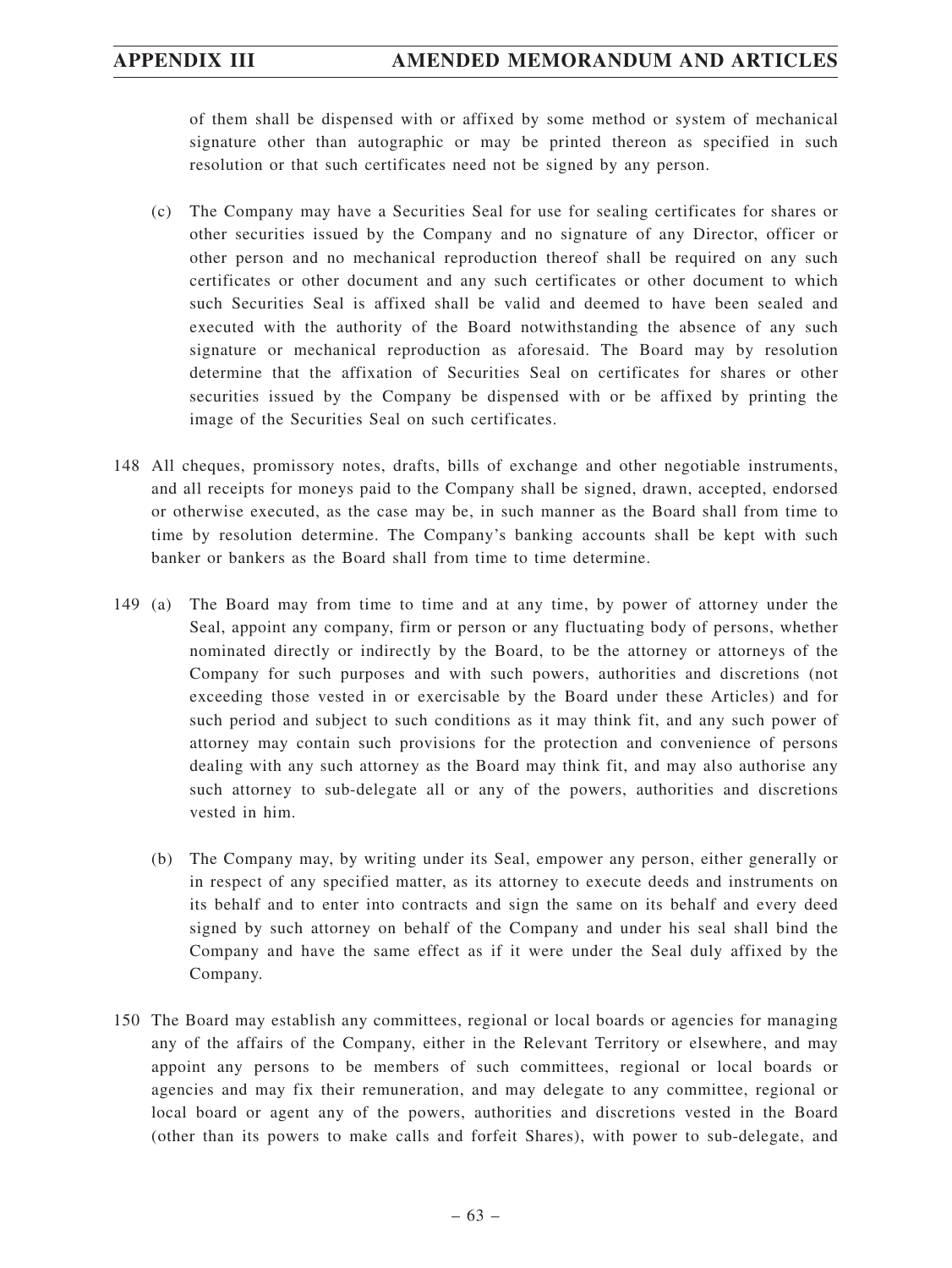may authorise the members of any regional or local board or any of them to fill any vacancies therein and to act notwithstanding vacancies, and any such appointment or delegation may be upon such terms and subject to such conditions as the Board may think fit, and the Board may remove any person so appointed and may annul or vary any such delegation, but no person dealing in good faith and without notice of any such annulment or variation shall be affected thereby.

151 The Board may establish and maintain or procure the establishment and maintenance of any contributory or non- contributory pension or superannuation funds or personal pension plans for the benefit of, or give or procure the giving of donations, gratuities, pensions, allowances or emoluments to, any persons who are or were at any time in the employment or service of the Company, or of any company which is a subsidiary of the Company, or is allied or associated with the Company or with any such subsidiary company, or who are or were at any time directors or officers of the Company or of any such other company as aforesaid, and holding or who have held any salaried employment or office in the Company or such other company, and the spouses, widows, widowers, families and dependants of any such persons. The Board may also establish and subsidise or subscribe to any institutions, associations, clubs or funds calculated to be for the benefit of or to advance the interests and well-being of the Company or of any such other company as aforesaid or of any such persons as aforesaid, and may make payments for or towards the insurance of any such persons as aforesaid, and subscribe or guarantee money for charitable or benevolent objects or for any exhibition or for any public, general or useful object. The Board may do any of the matters aforesaid, either alone or in conjunction with any such other company as aforesaid. Any Director holding any such employment or office shall be entitled to participate in and retain for his own benefit any such donation, gratuity, pension, allowance or employment.

## **AUTHENTICATION OF DOCUMENTS**

- 152 (a) Any Director or the Secretary or other authorised officer of the Company shall have power to authenticate any documents affecting the constitution of the Company and any resolutions passed by the Company or the Board or any committee, and any books, records, documents and accounts relating to the business of the Company, and to certify copies thereof or extracts therefrom as true copies of extracts; and where any books, records, documents or accounts are elsewhere than at the Registered Office or the Head Office, the local manager or such other officer of the Company having the custody thereof shall be deemed to be the authorised officer of the Company as aforesaid.
	- (b) A document purporting to be a document so authenticated or a copy of a resolution, or an extract from the minutes of a meeting, of the Company or of the Board or any local board or committee, or of any books, records, documents or accounts or extracts therefrom as aforesaid, and which is certified as aforesaid, shall be conclusive evidence in favour of all persons dealing with the Company upon the faith thereof that the document authenticated (or, if this be authenticated as aforesaid, the matter so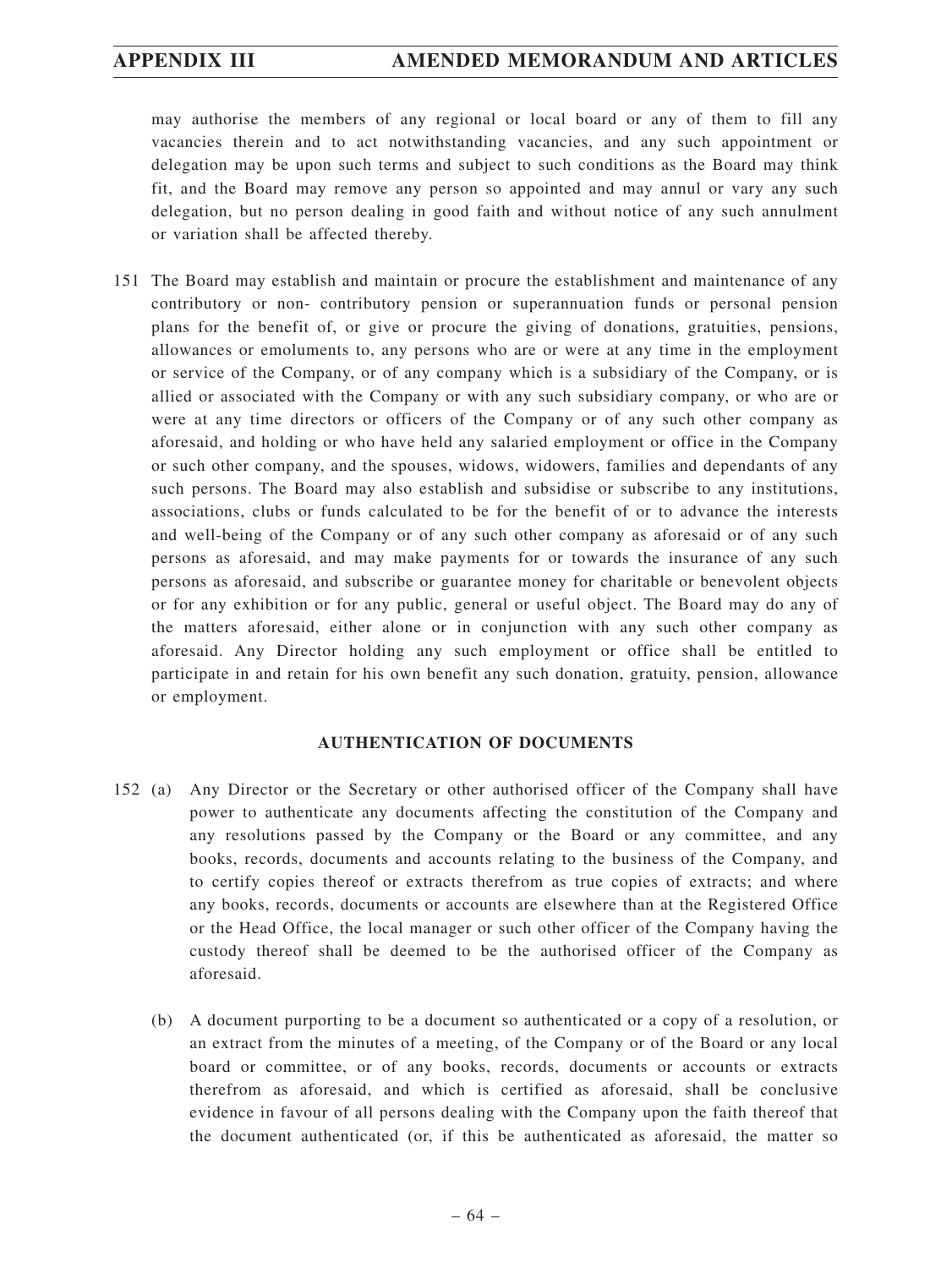authenticated) is authentic or, as the case may be, that such resolution has been duly passed or, as the case may be, that any minute so extracted is a true and accurate record of proceedings at a duly constituted meeting or, as the case may be, that the copies of such books, records, documents or accounts were true copies of their originals or as the case may be, the extracts of such books, records, documents or accounts are true and accurate records of the books, records, documents or accounts from which they were extracted.

## **CAPITALISATION OF RESERVES**

- 153 (a) The Company in general meeting may, upon the recommendation of the Board, resolve to capitalise any sum standing to the credit of any of the Company's reserve accounts which are available for distribution (including its share premium account and capital redemption reserve fund, subject to the Companies  $EawAct$ ) and to appropriate such sums to the holders of Shares on the Register at the close of business on the date of the relevant resolution (or such other date as may be specified therein or determined as provided therein) in the proportions in which such sum would have been divisible amongst them had the same been a distribution of profits by way of Dividend and to apply such sum on their behalf in paying up in full unissued Shares for allotment and distribution credited as fully paid-up to and amongst them in the proportion aforesaid.
	- (b) Subject to the Companies LawAct, whenever such a resolution as aforesaid shall have been passed, the Board shall make all appropriations and applications of the reserves or profits and undivided profits resolved to be capitalised thereby, and attend to all allotments and issues of fully paid Shares, debentures, or other securities and generally shall do all acts and things required to give effect thereto. For the purpose of giving effect to any resolution under this Article, the Board may settle any difficulty which may arise in regard to a capitalisation issue as it thinks fit, and in particular may disregard fractional entitlements or round the same up or down and may determine that cash payments shall be made to any Shareholders in lieu of fractional entitlements or that fractions of such value as the Board may determine may be disregarded in order to adjust the rights of all parties or that fractional entitlements shall be aggregated and sold and the benefit shall accrue to the Company rather than to the Shareholders concerned, and no Shareholders who are affected thereby shall be deemed to be, and they shall be deemed not to be, a separate class of Shareholders by reason only of the exercise of this power. The Board may authorise any person to enter on behalf of all Shareholders interested in a capitalisation issue any agreement with the Company or other(s) providing for such capitalisation and matters in connection therewith and any agreement made under such authority shall be effective and binding upon all concerned. Without limiting the generality of the foregoing, any such agreement may provide for the acceptance by such persons of the Shares, debentures or other securities to be allotted and distributed to them respectively in satisfaction of their claims in respect of the sum so capitalised.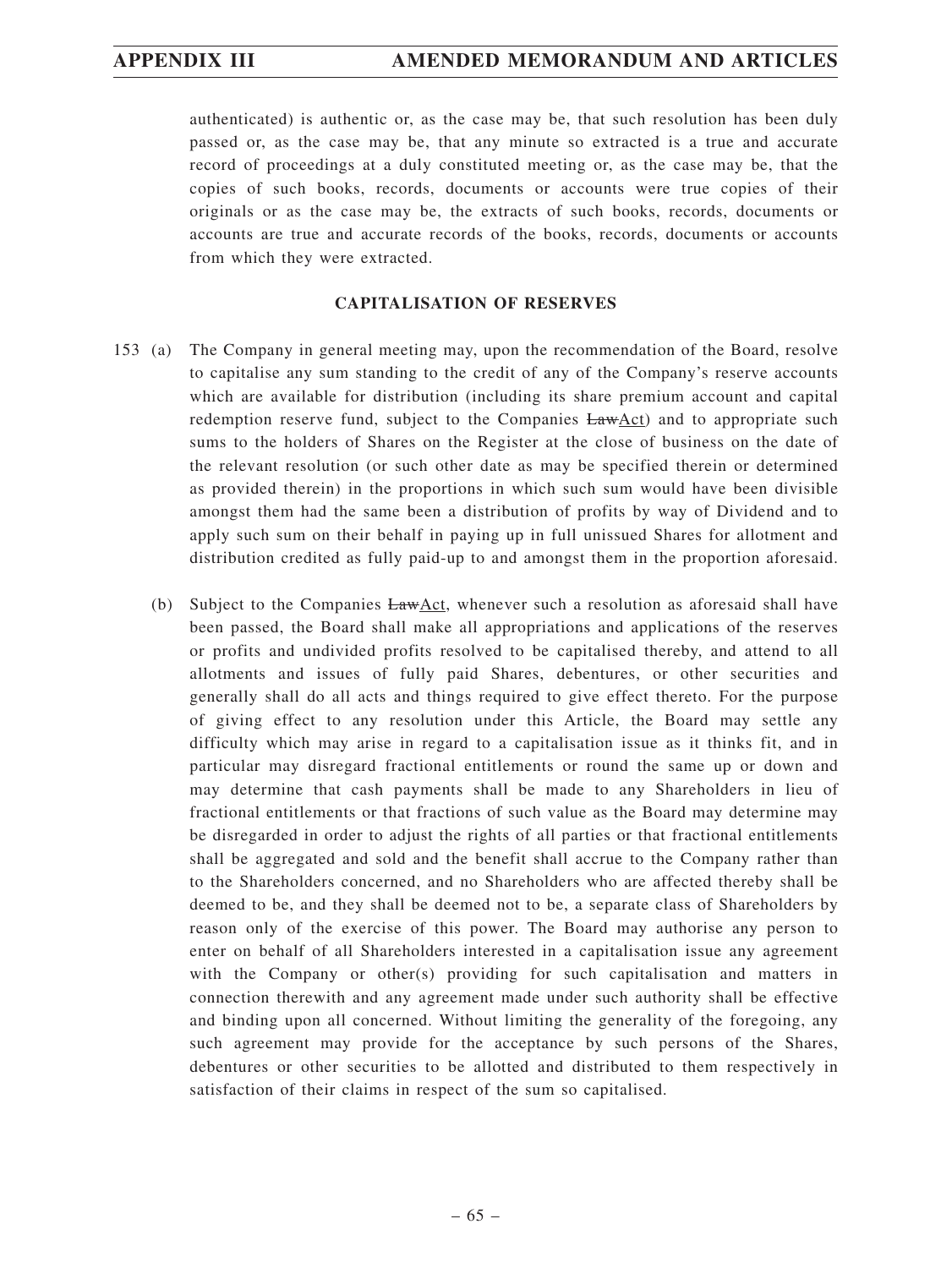(c) The provisions of paragraph (e) of Article 160 shall apply to the power of the Company to capitalise under this Article as it applies to the grant of election thereunder *mutatis mutandis* and no Shareholder who may be affected thereby shall be, and they shall be deemed not to be, a separate class of Shareholders by reason only of the exercise of this power.

## **DIVIDENDS AND RESERVES**

- 154 Subject to the Companies LawAct and these Articles, the Company in general meeting may declare Dividends in any currency but no Dividends shall exceed the amount recommended by the Board.
- 155 (a) The Board may subject to Article 156 from time to time pay to the Shareholders such interim Dividends as appear to the Board to be justified by the financial conditions and the profits of the Company and, in particular but without prejudice to the generality of the foregoing, if at any time the share capital of the Company is divided into different classes, the Board may pay such interim Dividends in respect of those Shares in the capital of the Company which confer to the holders thereof deferred or non-preferential rights as well as in respect of those Shares which confer on the holders thereof preferential rights with regard to Dividend and provided that the Board acts bona fide it shall not incur any responsibility to the holders of Shares conferring any preference for any damage that they may suffer by reason of the payment of an interim Dividend on any Shares having deferred or non-preferential rights.
	- (b) The Board may also pay half-yearly or at other suitable intervals to be settled by it any Dividend which may be payable at a fixed rate if the Board is of the opinion that the financial conditions and the profits of the Company justify the payment.
	- (c) The Board may in addition from time to time declare and pay special Dividends of such amounts and on such dates and out of such distributable funds of the Company as it thinks fit, and the provisions of paragraph (a) of this Article as regards the power and exemption from liability of the Board as relate to the declaration and payment of interim Dividends shall apply, *mutatis mutandis*, to the declaration and payment of any such special Dividends.
- 156 (a) No Dividend shall be declared or paid or shall be made otherwise than in accordance with the Companies LawAct.
	- (b) Subject to the provisions of the Companies LawAct but without prejudice to paragraph (a) of this Article, where any asset, business or property is bought by the Company as from a past date (whether such date be before or after the incorporation of the Company) the profits and losses thereof as from such date may at the discretion of the Board in whole or in part be carried to revenue account and treated for all purposes as profits or losses of the Company, and be available for Dividend accordingly. Subject as aforesaid, if any Shares or securities are purchased cum Dividend or interest, such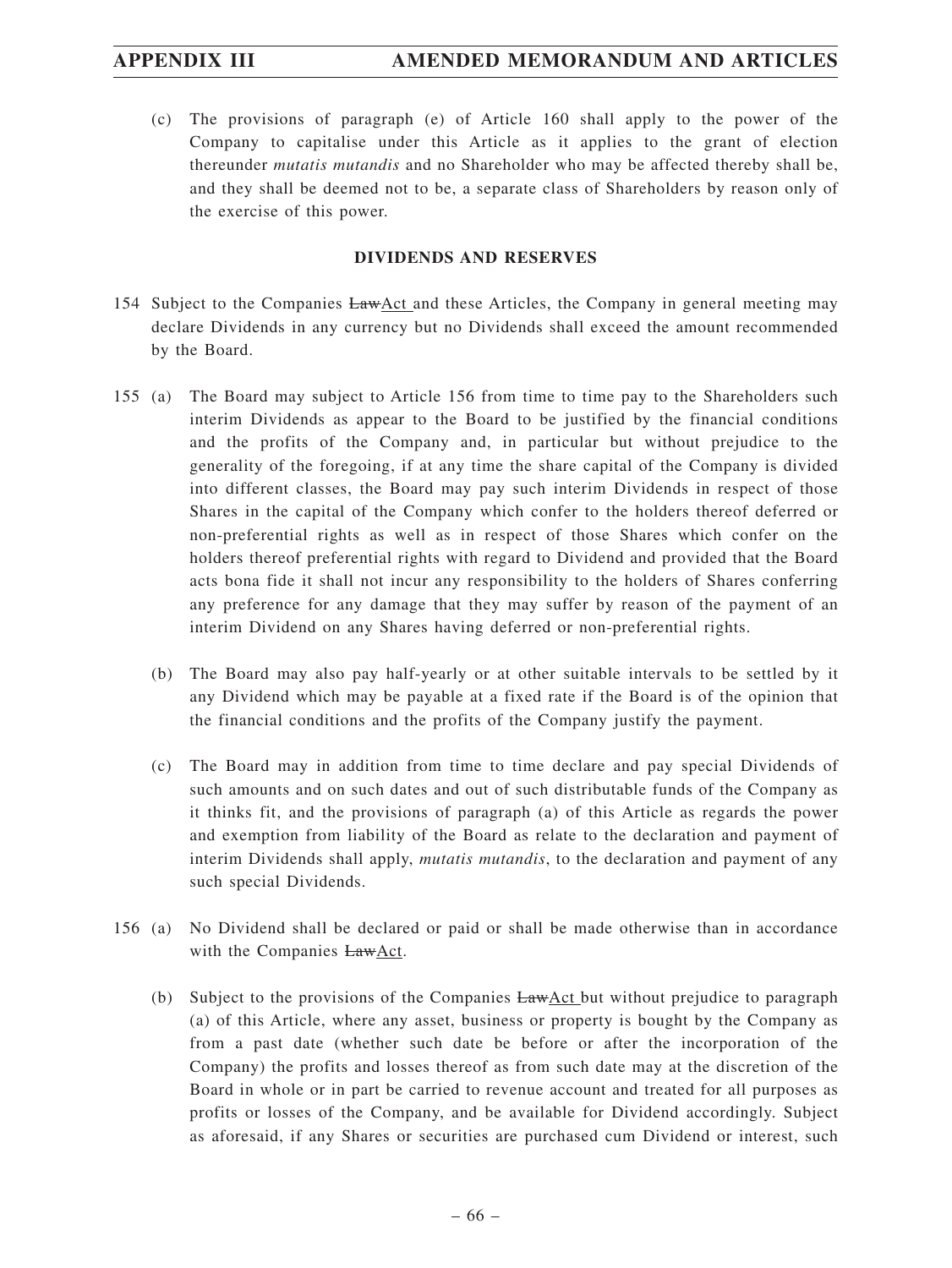Dividend or interest may at the discretion of the Board be treated as revenue, and it shall not be obligatory to capitalise the same or any part thereof or to apply the same towards reduction of or writing down the book cost of the asset, business or property acquired.

- (c) Subject to paragraph (d) of this Article all Dividends and other distributions in respect of Shares shall be stated and discharged, in the case of Shares denominated in Hong Kong dollars, in Hong Kong dollars, and in the case of Shares denominated in any other currency, in such other currency, provided that, in the case of Shares denominated in Hong Kong dollars, the Board may determine in the case of any distribution that Shareholders may elect to receive the same in any other currency selected by the Board, converted at such rate of exchange as the Board may determine.
- (d) If, in the opinion of the Board, any Dividend or other distribution in respect of Shares or any other payment to be made by the Company to any Shareholder is of such a small amount as to make payment to that Shareholder in the relevant currency impracticable or unduly expensive either for the Company or the Shareholder then such Dividend or other distribution or other payment may, at the absolute discretion of the Board, be, if this be practicable, converted at such rate of exchange as the Board may determine and paid or made in the currency of the country of the relevant Shareholder (as indicated by the address of such Shareholder on the Register).
- 157 Notice of the declaration of an interim Dividend shall be given in such manner as the Board shall determine.
- 158 No Dividend or other moneys payable on or in respect of a Share shall bear interest as against the Company.
- 159 Whenever the Board or the Company in general meeting has resolved that a Dividend be paid or declared, the Board may further resolve that such Dividend be satisfied wholly or in part by the distribution of specific assets of any kind and in particular of paid up shares, debentures or warrants to subscribe securities of any other company, or in any one or more of such ways, with or without offering any rights to Shareholders to elect to receive such Dividend in cash, and where any difficulty arises in regard to the distribution the Board may settle the same as it thinks expedient, and in particular may disregard fractional entitlements or round the same up or down, and may fix the value for distribution of such specific assets, or any part thereof, and may determine that cash payments shall be made to any Shareholders upon the footing of the value so fixed in order to adjust the rights of all parties and may determine that fractional entitlements shall be aggregated and sold and the benefit shall accrue to the Company rather than to the Shareholders concerned, and may vest any such specific assets in trustees as may seem expedient to the Board and may authorise any person to sign any requisite instruments of transfer and other documents on behalf of all Shareholders interested in the Dividend and such instrument and document shall be effective. The Board may further authorise any person to enter into on behalf of all Shareholders having an interest in any agreement with the Company or other(s) providing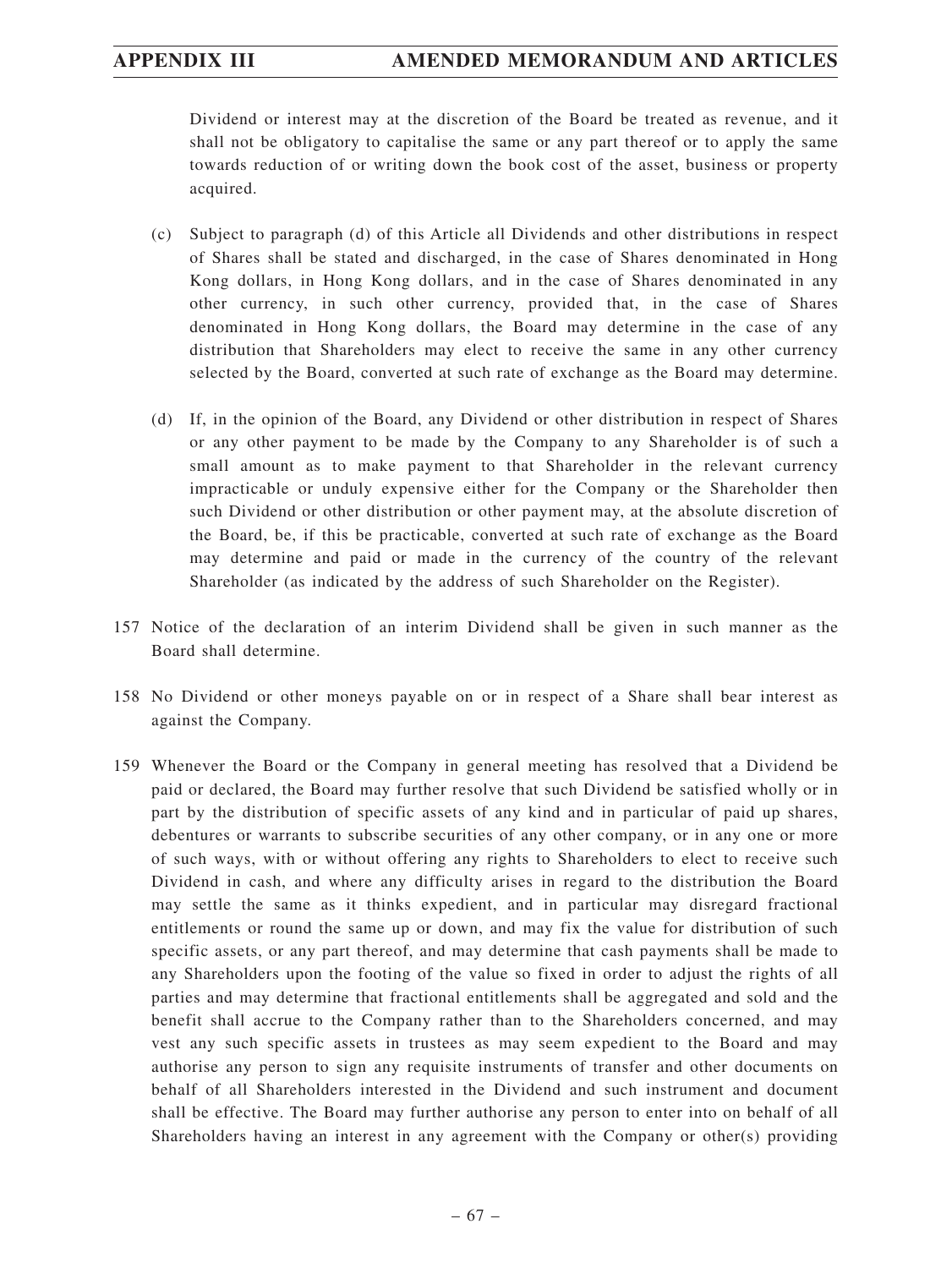for such Dividend and matters in connection therewith and any such agreement made under such authority shall be effective. The Board may resolve that no such assets shall be made available or made to Shareholders with registered addresses in any particular territory or territories being a territory or territories where, in the absence of a registration statement or other special formalities, this would or might, in the opinion of the Board, be unlawful or impracticable or the legality or practicality of which may be time consuming or expensive to ascertain whether in absolute terms or in relation to the value of the holding of Shares of the Shareholder concerned and in any such event the only entitlement of the Shareholders aforesaid shall be to receive cash payments as aforesaid. Shareholders affected as a result of exercise by the Board of its discretion under this Article shall not be, and shall be deemed not to be, a separate class of Shareholders for any purposes whatsoever.

- 160 (a) Whenever the Board or the Company in general meeting has resolved that a Dividend be paid or declared on the share capital of the Company, the Board may further resolve, either:
	- (i) that such Dividend be satisfied wholly or in part in the form of an allotment of Shares credited as fully paid on the basis that the Shares so allotted shall be of the same class or classes as the class or classes already held by the allottee, provided that the Shareholders entitled thereto will be entitled to elect to receive such Dividend (or part thereof) in cash in lieu of such allotment. In such case, the following provisions shall apply:
		- (A) the basis of any such allotment shall be determined by the Board;
		- (B) the Board, after determining the basis of allotment, shall give not less than 14 clear days' notice in writing to the Shareholders of the right of election accorded to them and shall send with such notice forms of election and specify the procedure to be followed and the place at which and the latest date and time by which duly completed forms of election must be lodged in order to be effective;
		- (C) the right of election may be exercised in respect of the whole or part of that portion of the Dividend in respect of which the right of election has been accorded; and
		- (D) Dividend (or that part of the Dividend to be satisfied by the allotment of Shares as aforesaid) shall not be payable in cash in respect whereof the cash election has not been duly exercised ("the non-elected Shares") and in lieu and in satisfaction thereof Shares shall be allotted credited as fully paid to the holders of the non-elected Shares on the basis of allotment determined as aforesaid and for such purpose the Board shall capitalise and apply out of any part of the undivided profits of the Company or any part of any of the Company's reserve accounts (including any special account, or share premium account (if there be any such reserve)) as the Board may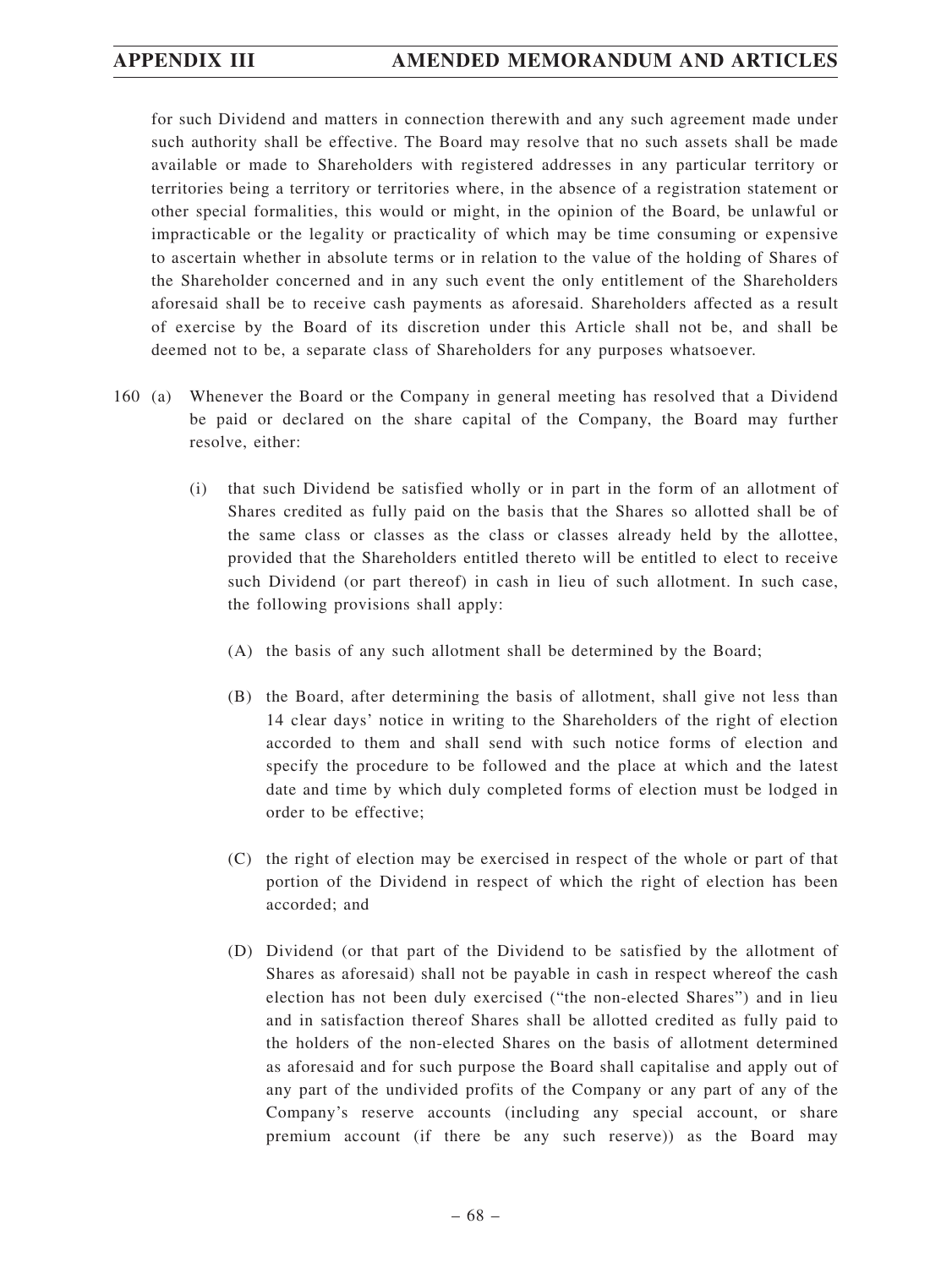determine, a sum equal to the aggregate nominal amount of the Shares to be allotted on such basis and apply the same in paying up in full the appropriate number of Shares for allotment and distribution to and amongst the holders of the non- elected Shares on such basis;

or

- (ii) that Shareholders entitled to such Dividend will be entitled to elect to receive an allotment of Shares credited as fully paid in lieu of the whole or such part of the Dividend as the Board may think fit on the basis that the Shares so allotted shall be of the same class or classes as the class or classes of Shares already held by the allottee. In such case, the following provisions shall apply:
	- (A) the basis of any such allotment shall be determined by the Board;
	- (B) the Board, after determining the basis of allotment, shall give not less than 14 clear days' notice in writing to the Shareholders of the right of election accorded to them and shall send with such notice forms of election and specify the procedure to be followed and the place at which and the latest date and time by which duly completed forms of election must be lodged in order to be effective;
	- (C) the right of election may be exercised in respect of the whole or part of that portion of the Dividend in respect of which the right of election has been accorded; and
	- (D) the Dividend (or that part of the Dividend in respect of which a right of election has been accorded) shall not be payable on Shares in respect whereof the Share election has been duly exercised ("the elected Shares") and in lieu thereof Shares shall be allotted credited as fully paid to the holders of the elected Shares on the basis of allotment determined as aforesaid and for such purpose the Board shall capitalise and apply out of any part of the undivided profits of the Company or any part of any of the Company's reserve accounts (including any special account, contributed surplus account, share premium account and capital redemption reserve fund (if there be any such reserve)) as the Board may determine, a sum equal to the aggregate nominal amount of the Shares to be allotted on such basis and apply the same in paying up in full the appropriate number of Shares for allotment and distribution to and amongst the holders of the elected Shares on such basis.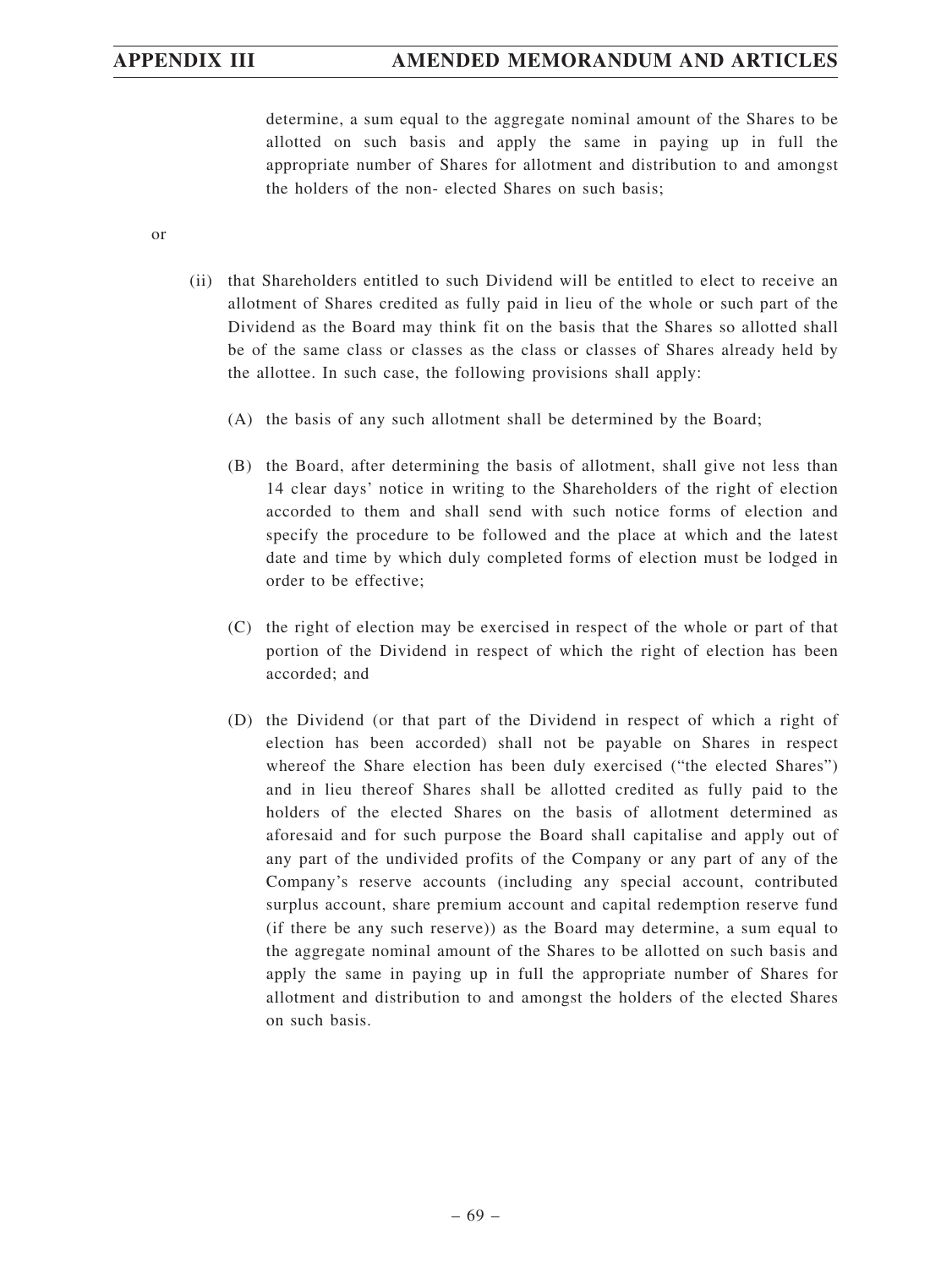- (b) The Shares allotted pursuant to the provisions of paragraph (a) of this Article shall rank *pari passu* in all respects with the Shares then in issue and held by the allottee in respect of which they were allotted, save only as regards participation:
	- (i) in the relevant Dividend (or the right to receive or to elect to receive an allotment of Shares in lieu thereof as aforesaid); or
	- (ii) in any other distributions, bonuses or rights paid, made, declared or announced prior to or contemporaneously with the payment or declaration of the relevant Dividend unless, contemporaneously with the announcement by the Board of its proposal to apply the provisions of sub-paragraph (i) or (ii) of paragraph (a) of this Article in relation to the relevant Dividend or contemporaneously with its announcement of the distribution, bonus or rights in question, the Board shall have specified that the Shares to be allotted pursuant to the provisions of paragraph (a) of this Article shall rank for participation in such distribution, bonus or rights.
- (c) The Board may do all acts and things considered necessary or expedient to give effect to any capitalisation pursuant to the provisions of paragraph (a) of this Article with full power to the Board to make such provisions as it thinks fit in the case of Shares becoming distributable in fractions (including provisions whereby, in whole or in part, fractional entitlements are aggregated and sold and the net proceeds distributed to those entitled, or are disregarded or rounded up or down or whereby the benefit of fractional entitlements accrues to the Company rather than to the Shareholders concerned), and no Shareholders who will be affected thereby shall be, and they shall be deemed not to be, a separate class of Shareholders by reason only of the exercise of this power. The Board may authorise any person to enter into on behalf of all Shareholders interested, an agreement with the Company providing for such capitalisation and matters incidental thereto and any agreement made pursuant to such authority shall be effective and binding on all concerned.
- (d) The Company may upon the recommendation of the Board by Ordinary Resolution resolve in respect of any one particular Dividend that notwithstanding the provisions of paragraph (a) of this Article a Dividend may be satisfied wholly in the form of an allotment of Shares credited as fully paid without offering any right to Shareholders to elect to receive such Dividend in cash in lieu of such allotment.
- (e) The Board may on any occasion determine that rights of election and the allotment of Shares under paragraph (a) of this Article shall not be made available or made to any Shareholders with registered addresses in any territory where in the absence of a registration statement or other special formalities the circulation of an offer of such rights of election or the allotment of Shares would or might be unlawful or impracticable or the legality or practicability of which may be time consuming or expensive to ascertain whether in absolute terms or in relation to the value of the holding of Shares of the Shareholder concerned, and in such event the provisions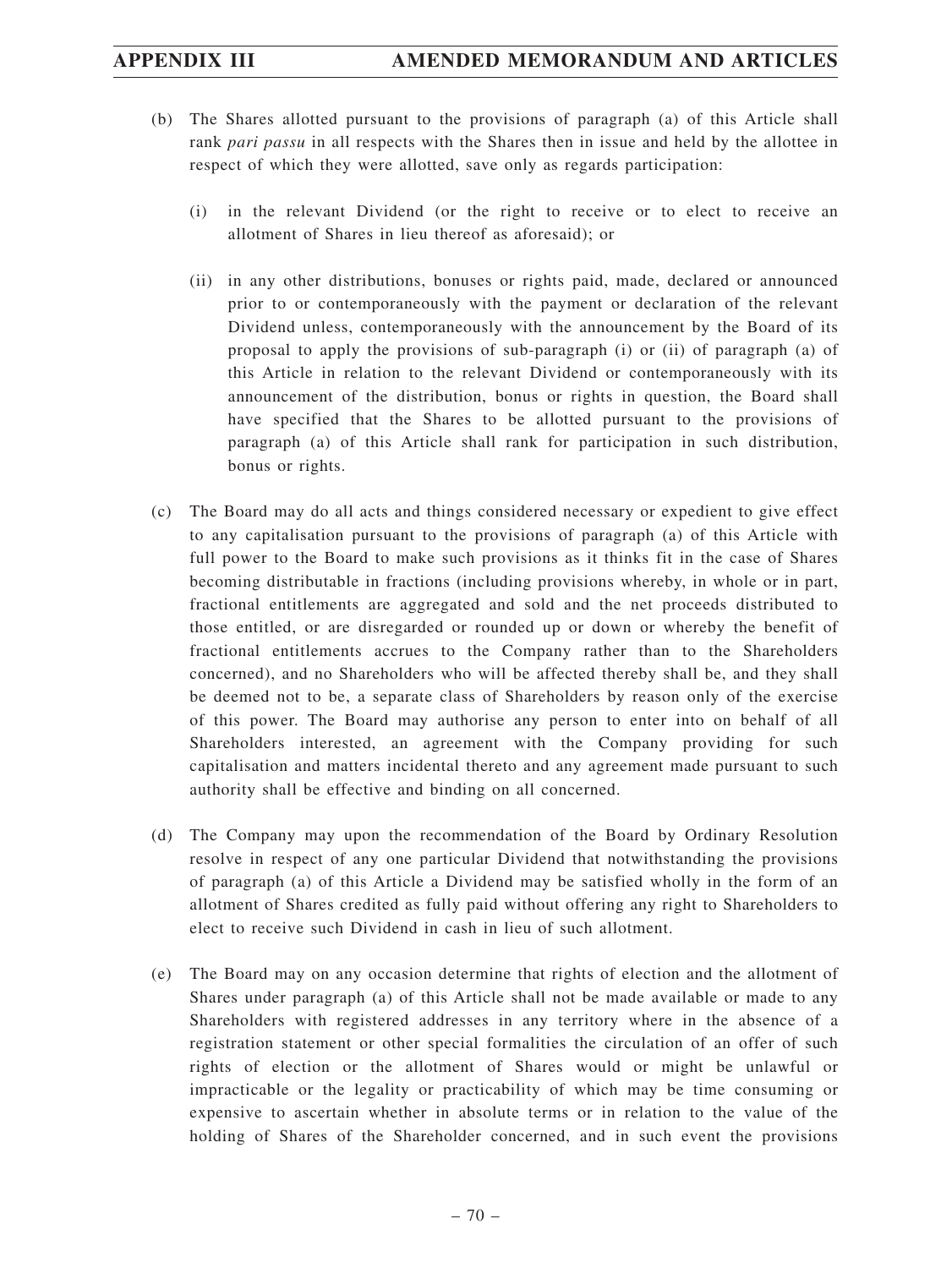aforesaid shall be read and construed subject to such determination and no Shareholder who may be affected by any such determination shall be, and they shall be deemed not to be, a separate class of Shareholders for any purposes whatsoever.

- 161 The Board may, before recommending any Dividend, set aside out of the profits of the Company such sums as it thinks fit as a reserve or reserves which shall, at the discretion of the Board, be applicable for meeting claims on or liabilities of the Company or contingencies or for paying off any loan capital or for equalising Dividends or for any other purpose to which the profits of the Company may be properly applied, and pending such application may, at the like discretion, either be employed in the business of the Company or be invested in such investments (including in the repurchase by the Company of its own securities or the giving of any financial assistance for the acquisition of its own securities) as the Board may from time to time think fit, and so that it shall not be necessary to keep any investments constituting the reserve or reserves separate or distinct from any other investments of the Company. The Board may also without placing the same to reserve, carry forward any profits which it may think prudent not to distribute by way of Dividend.
- 162 Unless and to the extent that the rights attached to any Shares or the terms of issue thereof otherwise provide, all Dividends shall (as regards any Shares not fully paid throughout the period in respect of which the Dividend is paid) be apportioned and paid pro rata according to the amounts paid or credited as paid on the Shares during any portion or portions of the period in respect of which the Dividend is paid. For the purposes of this Article no amount paid on a Share in advance of calls pursuant to Article 38 shall be treated as paid on the Share.
- 163 (a) The Board may retain any Dividends or other moneys payable on or in respect of a Share upon which the Company has a lien, and may apply the same in or towards satisfaction of the debts, liabilities or engagements in respect of which the lien exists.
	- (b) The Board may deduct from any Dividend or other money payable to any Shareholder all sums of money (if any) presently payable by him to the Company on account of calls, instalments or otherwise.
- 164 Any general meeting sanctioning a Dividend may make a call on the Shareholders of such amount as the meeting fixes, but so that the call on each Shareholder shall not exceed the Dividend payable to him, and so that the call shall be made payable at the same time as the Dividend, and the Dividend may, if so arranged between the Company and the Shareholder, be set off against the call.
- 165 A transfer of Shares shall not, as against the Company but without prejudice to the rights of the transferor and transferee inter se, pass the right to any Dividend or bonus declared thereon before the registration of the transfer.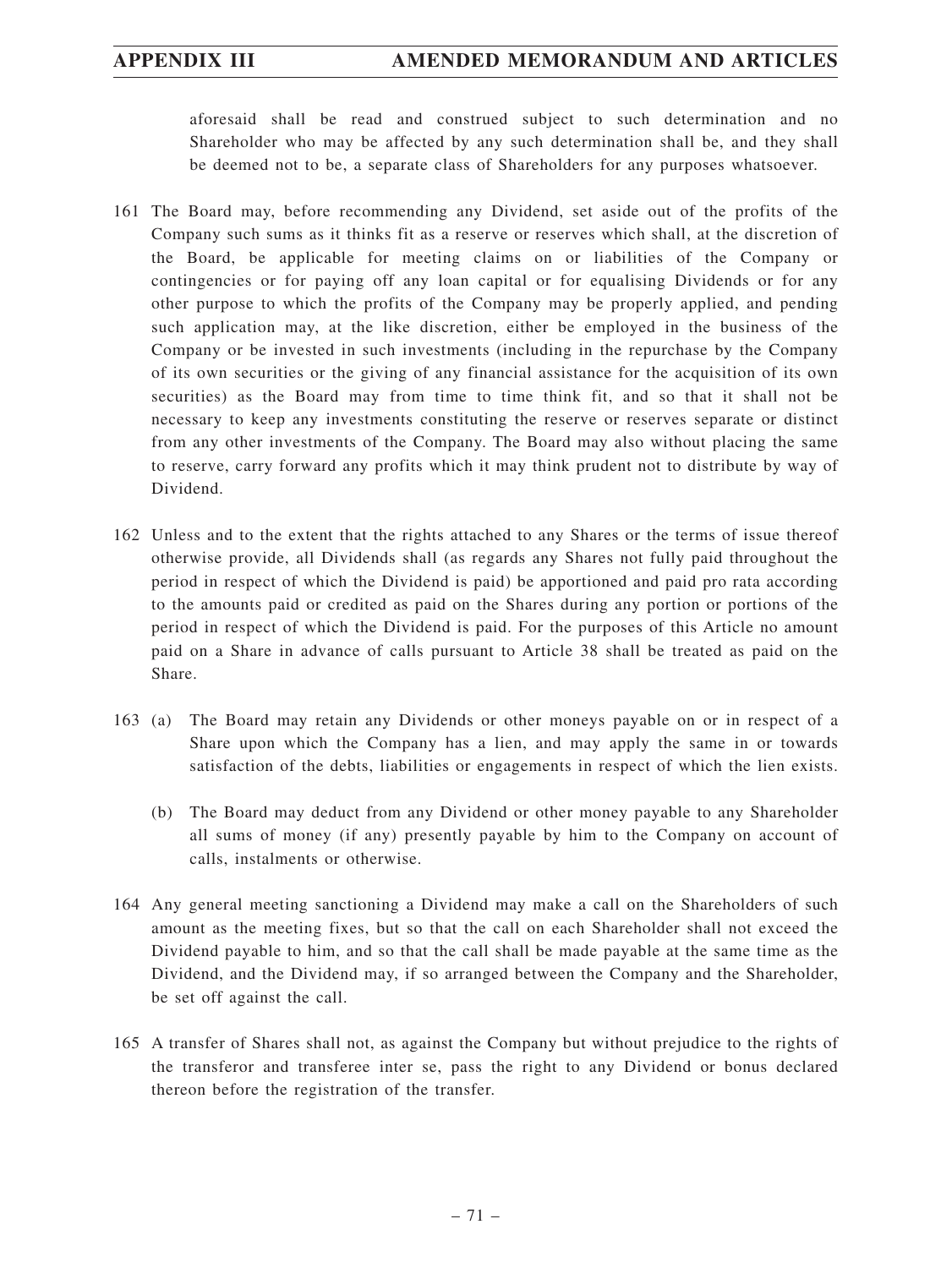- 166 If two or more persons are registered as joint holders of any Share, any one of such persons may give effectual receipts for any Dividends and other moneys payable and bonuses, rights and other distributions in respect of such Shares.
- 167 Unless otherwise directed by the Board, any Dividend or other moneys payable or bonuses, rights or other distributions in respect of any Share may be paid or satisfied by cheque or warrant or certificate or other documents or evidence of title sent through the post to the registered address of the Shareholder entitled, or, in the case of joint holders, to the registered address of that one whose name stands first in the Register in respect of the joint holding or to such person and to such address as the holder or joint holders may in writing direct. Every cheque, warrant, certificate or other document or evidence of title so sent shall be made payable to the order of the person to whom it is sent or, in the case of certificates or other documents or evidence of title as aforesaid, in favour of the Shareholder(s) entitled thereto, and the payment on any such cheque or warrant by the banker upon whom it is drawn shall operate as a good discharge to the Company in respect of the Dividend and/or other moneys represented thereby, notwithstanding that it may subsequently appear that the same has been stolen or that any endorsement thereon has been forged. Every such cheque, warrant, certificate or other document or evidence of title as aforesaid shall be sent at the risk of the person entitled to the Dividend, money, bonus, rights and other distributions represented thereby.
- 168 All Dividends, bonuses or other distributions or the proceeds of the realisation of any of the foregoing unclaimed for one year after having been declared by the Company until claimed and, notwithstanding any entry in any books of the Company may be invested or otherwise made use of by the Board for the benefit of the Company or otherwise howsoever, and the Company shall not be constituted a trustee in respect thereof. All Dividends, bonuses or other distributions or the proceeds of the realisation of any of the foregoing unclaimed for six years after having been declared may be forfeited by the Board and, upon such forfeiture, shall revert to the Company and, in the case where any of the same are securities of the Company, may be re-allotted or re-issued for such consideration as the Board thinks fit and the proceeds thereof shall accrue to the benefit of the Company absolutely.

## **RECORD DATE**

169 Subject to the Listing Rules, any resolution declaring a Dividend or other distribution on Shares of any class, whether a resolution of the Company in general meeting or a resolution of the Board, may specify that the same shall be payable or made to the persons registered as the holder of such Shares at the close of business on a particular date or at a particular time on a particular date, and thereupon the Dividend or other distribution shall be payable or made to them in accordance with their respective holdings so registered, but without prejudice to the rights inter se in respect of such Dividend or other distribution between the transferors and transferees of any such Shares. The provisions of this Article shall *mutatis mutandis* apply to determining the Shareholders entitled to receive notice and vote at any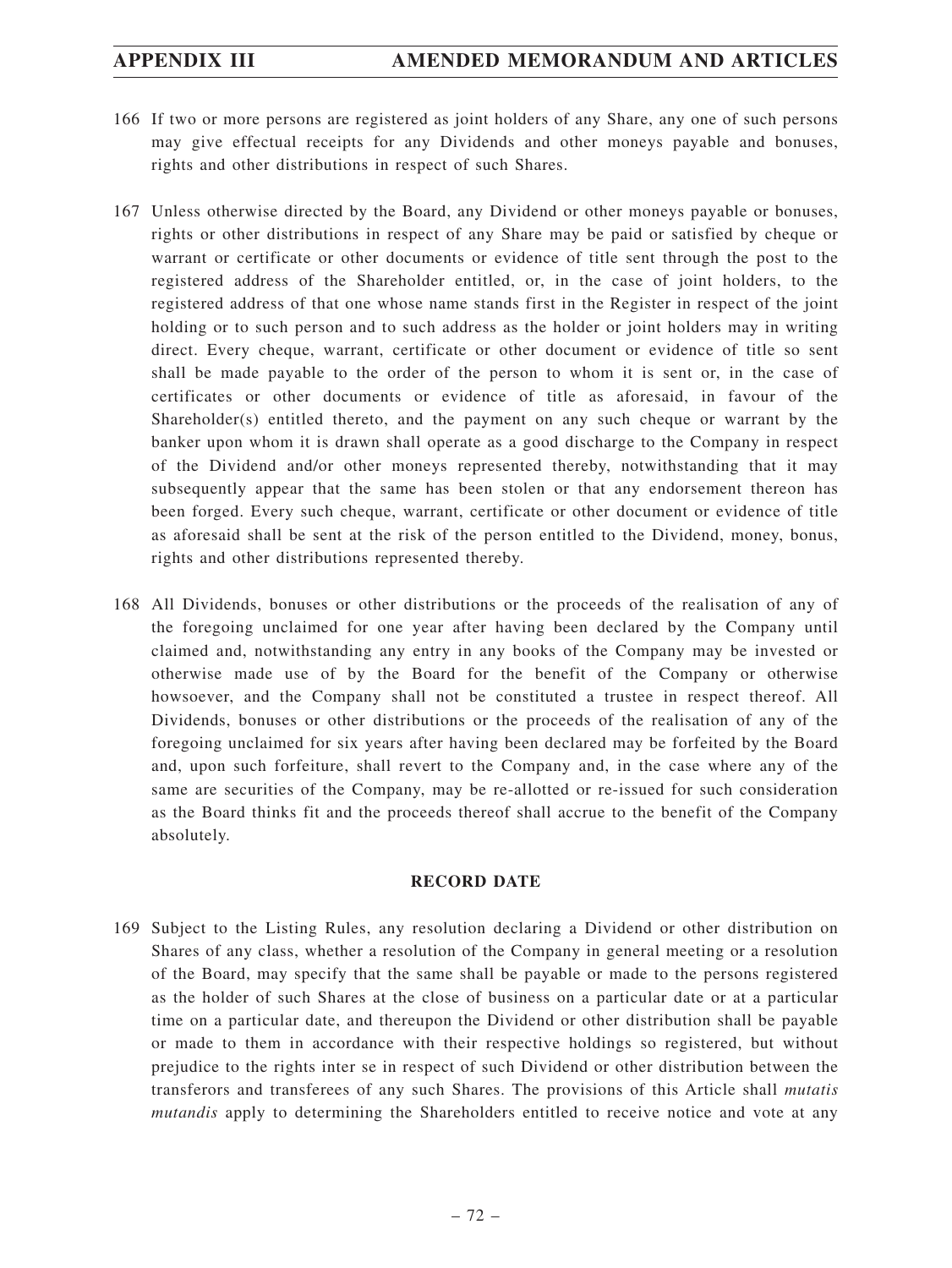general meeting of the Company, bonuses, capitalisation issues, distributions of realised and unrealised capital profits or other distributable reserves or accounts of the Company and offers or grants made by the Company to the Shareholders.

170 The Company in general meeting may at any time and from time to time resolve that any surplus moneys in the hands of the Company representing capital profits arising from moneys received or recovered in respect of or arising from the realisation of any capital assets of the Company or any investments representing the same and not required for the payment or provision of any fixed preferential Dividend instead of being applied in the purchase of any other capital assets or for other capital purposes be distributed amongst its Shareholders on the footing that they receive the same as capital and in the Shares and proportions in which they would have been entitled to receive the same if it had been distributed by way of Dividend, provided that no such surplus moneys as aforesaid shall be so distributed unless the Company will remain solvent after the distribution, or the net realisable value of the assets of the Company will after the distribution be greater than the aggregate of its liabilities, share capital and share premium account.

### **ANNUAL RETURNS**

171 The Board shall make or cause to be made such annual or other returns or filings as may be required to be made in accordance with the Companies LawAct.

## **ACCOUNTS**

- 172 The Board shall cause proper books of account to be kept of the sums of money received and expended by the Company, and the matters in respect of which such receipts and expenditure take place; and of the assets and liabilities of the Company and of all other matters required by the Companies LawAct necessary to give a true and fair view of the state of the Company's affairs and to show and explain its transactions. The financial year end of the Company shall be 31 December in each calendar year or as otherwise determined by the Board.
- 173 The books of account shall be kept at the Head Office or at such other place or places as the Board thinks fit and shall always be open to the inspection of the Directors.
- 174 No Shareholder (not being a Director) or other person shall have any right of inspecting any account or book or document of the Company except as conferred by the Companies LawAct or ordered by a court of competent jurisdiction or authorised by the Board or the Company in general meeting.
- 175 (a) The Board shall from time to time cause to be prepared and laid before the Company at its annual general meeting profit and loss accounts and balance sheets of the Company and such other reports and documents as may be required by law and the Listing Rules. The accounts of the Company shall be prepared and audited based on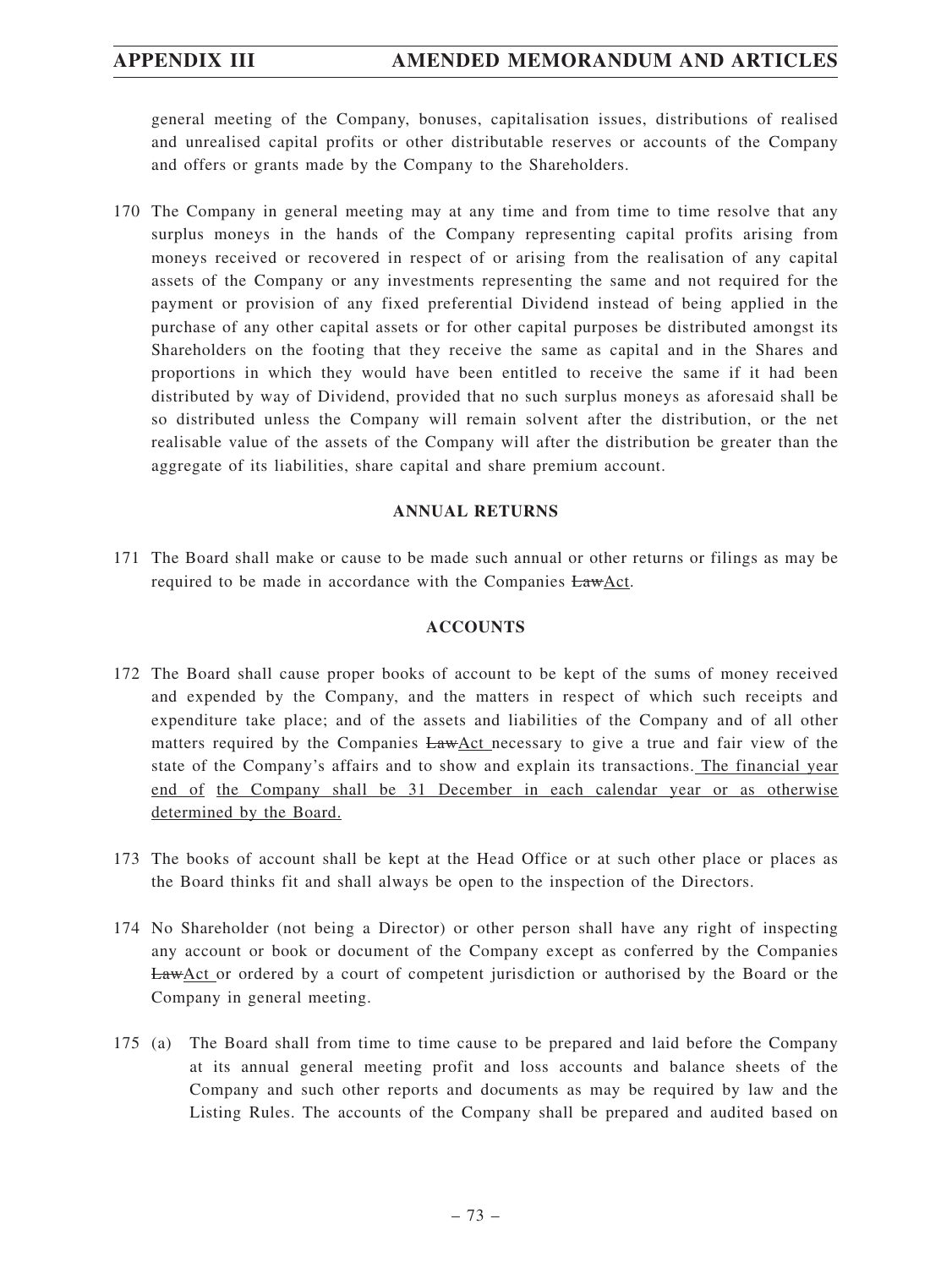the generally accepted accounting principles of Hong Kong, the International Accounting Standards, or such other standards as may be permitted by the HK Stock Exchange.

- (b) Subject to paragraph (c) below, every balance sheet of the Company shall be signed on behalf of the Board by two of the Directors and a copy of every balance sheet (including every document required by law to be comprised therein or annexed thereto) and profit and loss account which is to be laid before the Company at its annual general meeting, together with a copy of the Directors' report and a copy of the Auditors' report thereon, shall, not less than 21 days before the date of the meeting be delivered or sent by post together with the notice of annual general meeting to every Shareholder and every Debenture Holder of the Company and every other person entitled to receive notices of general meetings of the Company under the provisions of these Articles, provided that this Article shall not require a copy of those documents to be sent to any person of whose address the Company is not aware or to more than one of the joint holders of any Shares or Debentures, but any Shareholder or Debenture Holder to whom a copy of those documents has not been sent shall be entitled to receive a copy free of charge on application at the Head Office or the Registration Office. If all or any of the Shares or Debentures or other securities of the Company shall for the time being be (with the consent of the Company) listed or dealt in on any stock exchange or market, there shall be forwarded to such stock exchange or market such number of copies of such documents as may for the time being be required under its regulations or practice.
- (c) Subject to the Listing Rules, the Company may send summarised financial statements to Shareholders who has, in accordance with the Listing Rules, consented and elected to receive summarised financial statements instead of the full financial statements. The summarised financial statements must be accompanied by any other documents as may be required under the Listing Rules and must be sent to the Shareholders not less than twenty-one days before the general meeting to those Shareholders that have consented and elected to receive the summarised financial statements.

## **AUDITORS**

176 (a) The Company shall at each annual general meetingmay by Ordinary Resolution appoint one or more firms of auditors to hold office until the conclusion of the next annual general meeting on such terms and with such duties as may be agreed with the Board, but if an appointment is not made, the Auditors in office shall continue in office until a successor is appointed. A Director, officer or employee of any such Director, officer or employee shall not be appointed Auditors of the Company. The Board may fill any casual vacancy in the office of Auditors, but while any such vacancy continues the surviving or continuing Auditors (if any) may act. The remuneration of the Auditors shall be fixed by or on the authority of the Company in the annual general meeting except that in any particular year the Company in general meeting may delegate the fixing of such remuneration to the Board and the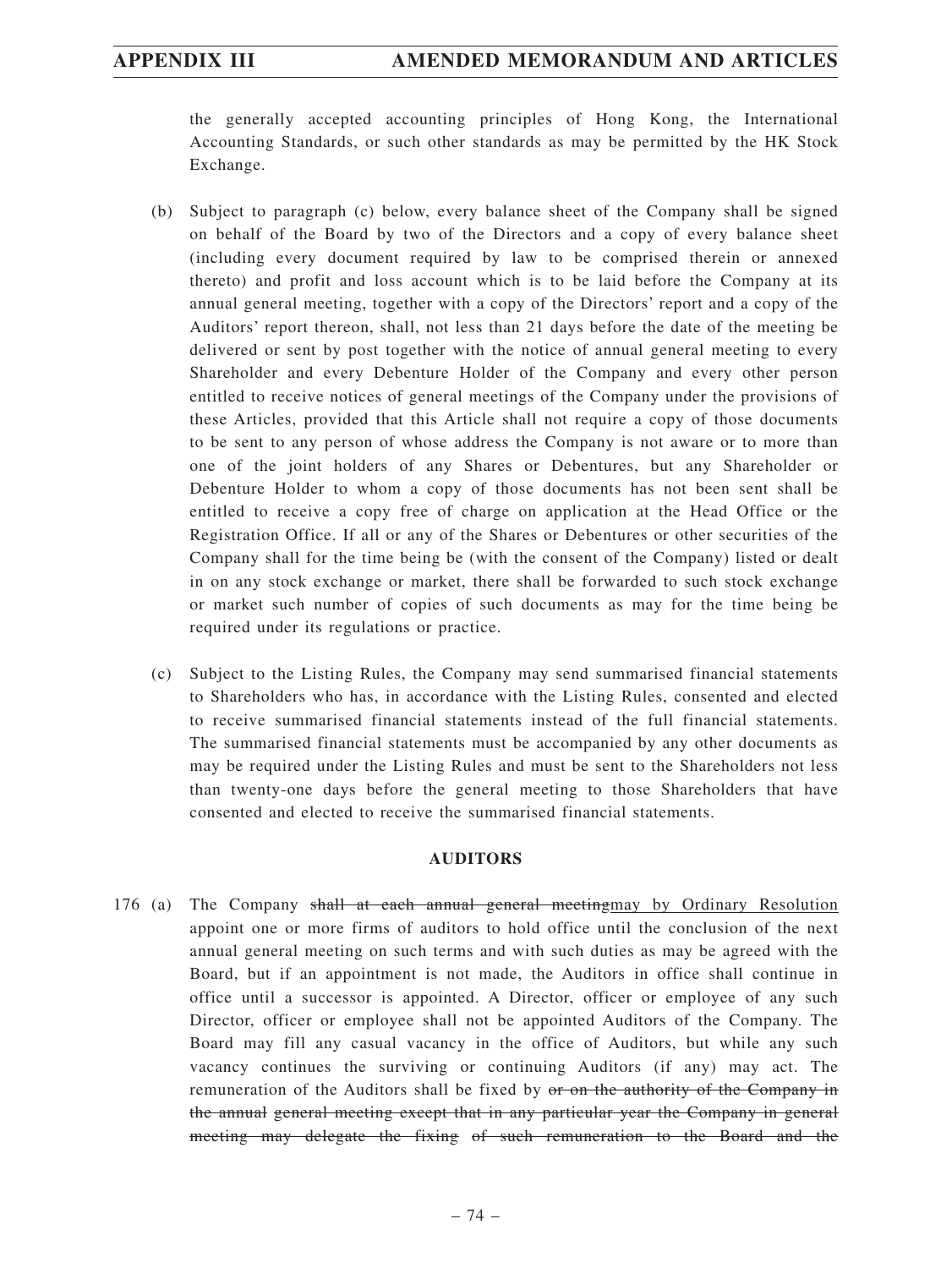## **APPENDIX III AMENDED MEMORANDUM AND ARTICLES**

remuneration of any Auditors appointed to fill any casual vacancy may be fixed by the Boardthe Company in general meetings by Ordinary Resolution in such manner as the Shareholders may determine.

- (b) The Shareholders may, at any general meeting convened and held in accordance with these Articles, remove the Auditors by Special Ordinary Resolution at any time before the expiration of the term of office and shall, by Ordinary Resolution, at that meeting appoint new auditors in its place for the remainder of the term.
- 177 The Auditors of the Company shall have a right of access at all times to the books and accounts and vouchers of the Company and shall be entitled to require from the Directors and officers of the Company such information as may be necessary for the performance of his or their duties, and the Auditors shall audit every balance sheet and profit and loss account of the Company in each year and prepare an Auditors' report thereon to be annexed thereto. Such report shall be laid before the Company in the annual general meeting.
- 178 No person other than the retiring Auditors shall be appointed as Auditors at an annual general meeting unless notice of an intention to nominate that person to the office of Auditors has been given to the Company not less than 14 clear days before the annual general meeting, and the Company shall send a copy of any such notice to the retiring Auditors and shall give notice thereof to the Shareholders not less than seven days before the annual general meeting provided that the above requirement for sending a copy of such notice to the retiring Auditors may be waived by notice in writing by the retiring Auditors to the Secretary.
- 179 All acts done by any person acting as Auditors shall, as regards all persons dealing in good faith with the Company, be valid, notwithstanding that there was some defect in their appointment or that they were at the time of their appointment not qualified for appointment or subsequently became disqualified.

## **NOTICES**

- 180 (a) Except where otherwise expressly stated, any notice or document to be given to or by any person pursuant to these Articles shall be in writing or, to the extent permitted by the Companies LawAct and the Listing Rules from time to time and subject to this Article, contained in an electronic communication. A notice calling a meeting of the Board need not be in writing.
	- (b) Except where otherwise expressly stated, any notice or document to be given to or by any person pursuant to these Articles (including any corporate communications within the meaning ascribed thereto under the Listing Rules) may be served on or delivered to any Shareholder either personally or by sending it through the post in a prepaid envelope or wrapper addressed to such Shareholder at his registered address as appearing in the register or by leaving it at that address addressed to the Shareholder or by any other means authorised in writing by the Shareholder concerned or (other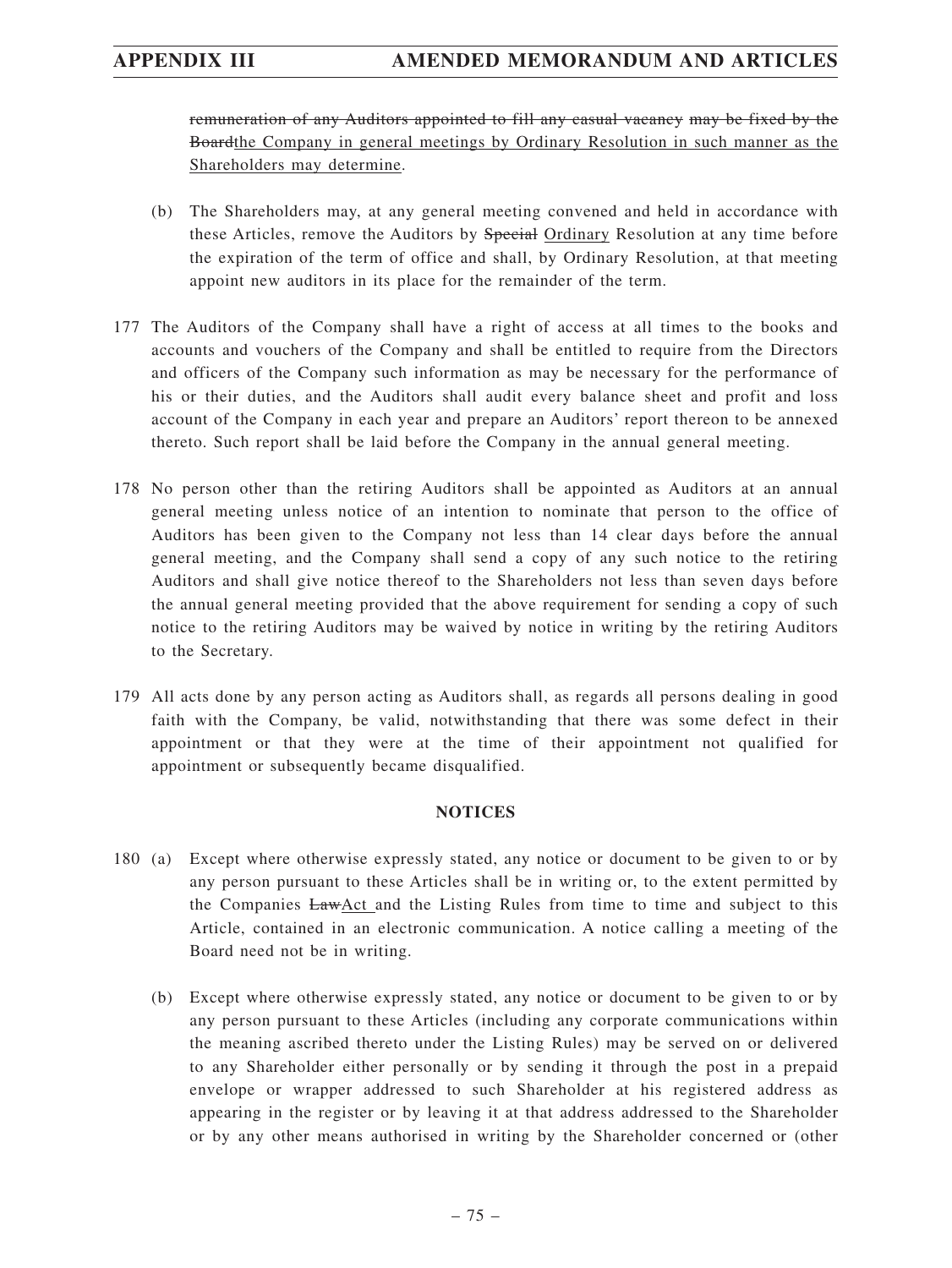than share certificate) by publishing it by way of advertisement in the Newspapers. In case of joint holders of a share, all notices shall be given to that one of the joint holders whose name stands first in the register and notice so given shall be sufficient notice to all the joint holders. Without limiting the generality of the foregoing but subject to the Companies LawAct and the Listing Rules, a notice or document may be served or delivered by the Company to any Shareholder by electronic means to such address as may from time to time be authorised by the Shareholder concerned or by publishing it on a website and notifying the Shareholder concerned that it has been so published.

- (c) Any such notice or document may be served or delivered by the Company by reference to the register as it stands at any time not more than fifteen days before the date of service or delivery. No change in the register after that time shall invalidate that service or delivery. Where any notice or document is served or delivered to any person in respect of a share in accordance with these Articles, no person deriving any title or interest in that share shall be entitled to any further service or delivery of that notice or document.
- (d) Any notice or document required to be sent to or served upon the Company, or upon any officer of the Company, may be sent or served by leaving the same or sending it through the post in a prepaid envelope or wrapper addressed to the Company or to such officer at the Head Office or Registered Office.
- (e) The Board may from time to time specify the form and manner in which a notice may be given to the Company by electronic means, including one or more addresses for the receipt of an electronic communication, and may prescribe such procedures as they think fit for verifying the authenticity or integrity of any such electronic communication. Any notice may be given to the Company by electronic means only if it is given in accordance with the requirements specified by the Board.
- 181 (a) Any Shareholder whose registered address is outside the Relevant Territory may notify the Company in writing of an address in the Relevant Territory which for the purpose of service of notice shall be deemed to be his registered address. Where the registered address of the Shareholder is outside the Relevant Territory, notice, if given through the post, shall be sent by prepaid airmail letter where available.
	- (b) Any Shareholder who fails (and, where a Share is held by joint holders, where the first joint holder named on the register fails) to supply his registered address or a correct registered address to the Company for service of notices and documents on him shall not (and where a Share is held by joint holders, none of the other joint holders whether or not they have supplied a registered address shall) be entitled to service of any notice or documents by the Company and any notice or document which is otherwise required to be served on him may, if the Board in its absolute discretion so elects (and subject to them re-electing otherwise from time to time), be served, in the case of notices, by displaying a copy of such notice conspicuously at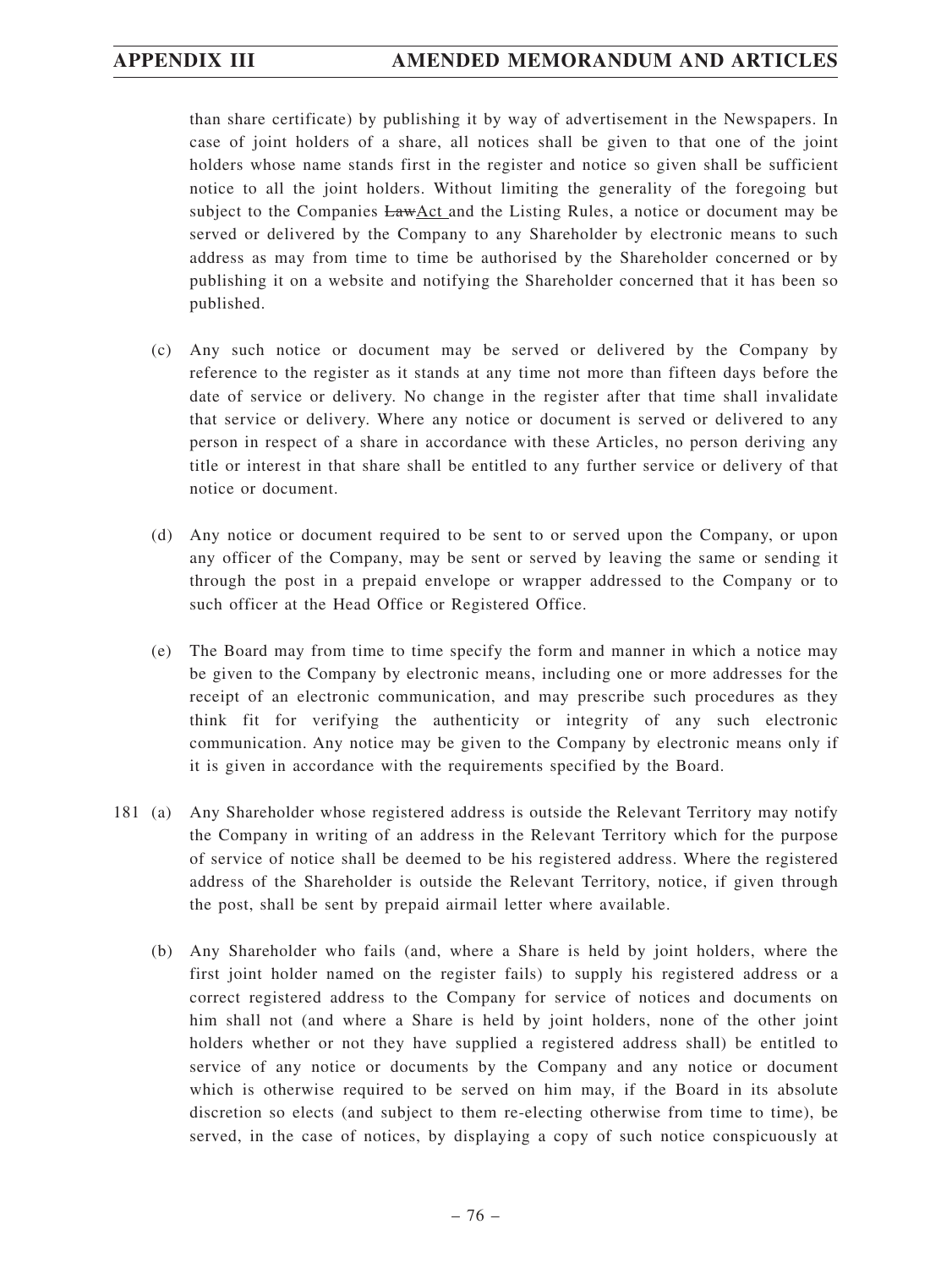the Registered Office and the Head Office or, if the Board sees fit, by advertisement in the Newspapers, and, in the case of documents, by posting up a notice conspicuously at the Registered Office and the Head Office addressed to such Shareholder which notice shall state the address within the Relevant Territory at which he served in the manner so described which shall be sufficient service as regards Shareholders with no registered or incorrect addresses, provided that nothing in this paragraph (b) shall be construed as requiring the Company to serve any notice or document on any Shareholder with no or an incorrect registered address for the service of notice or document on him or on any Shareholder other than the first named on the register of members of the Company.

- (c) If on three consecutive occasions notices or other documents have been sent through the post to any Shareholder (or, in the case of joint holders of a share, the first holder named on the register) at his registered address but have been returned undelivered, such Shareholder (and, in the case of joint holders of a Share, all other joint holders of the share) shall not thereafter be entitled to receive or be served (save as the Board may elect otherwise pursuant to paragraph (b) of this Article) and shall be deemed to have waived the service of notices and other documents from the Company until he shall have communicated with the Company and supplied in writing a new registered address for the service of notices on him.
- 182 Any notice or other document, if sent by mail, postage prepaid, shall be deemed to have been served or delivered on the day following that on which the letter, envelope, or wrapper containing the same is put into the post. In proving such service it shall be sufficient to prove that the letter, envelope or wrapper containing the notice or document was properly addressed and put into the post as prepaid mail. Any notice or document not sent by post but left by the Company at a registered address shall be deemed to have been served or delivered on the day it was so left. Any notice or document, if sent by electronic means (including through any relevant system), shall be deemed to have been given on the day following that on which the electronic communication was sent by or on behalf of the Company. Any notice or document served or delivered by the Company by any other means authorised in writing by the Shareholder concerned shall be deemed to have been served when the Company has carried out the action it has been authorised to take for that purpose. Any notice or other document published by way of advertisement or on a website shall be deemed to have been served or delivered on the day it was so published.
- 183 A notice or document may be given by the Company to the person entitled to a Share in consequence of the death, mental disorder, bankruptcy or liquidation of a Shareholder by sending it through the post in a prepaid envelope or wrapper addressed to him by name, or by the title of representative of the deceased, the trustee of the bankrupt or the liquidator of the Shareholder, or by any like description, at the address, if any, supplied for the purpose by the person claiming to be so entitled, or (until such an address has been so supplied) by giving the notice or document in any manner in which the same might have been given if the death, metal disorder, bankruptcy or winding up had not occurred.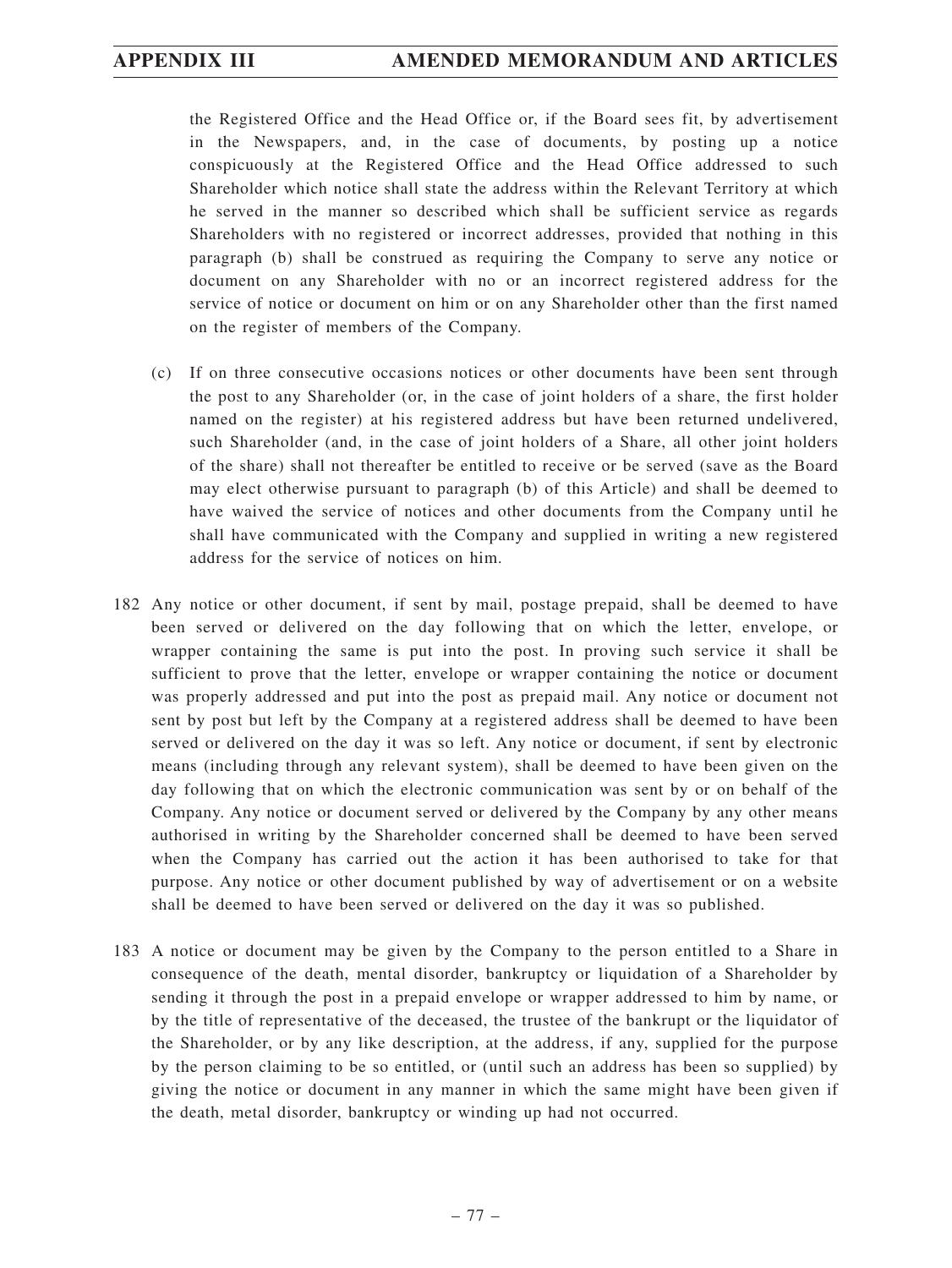- 184 Any person who by operation of law, transfer or other means whatsoever shall become entitled to any Share shall be bound by every notice in respect of such share which prior to his name and address being entered on the register shall have been duly served to the person from whom he derives his title to such share.
- 185 Any notice or document delivered or sent by post to, or left at the registered address of any Shareholder in pursuance of these Articles, shall notwithstanding that such Shareholder be then deceased, bankrupt or wound up and whether or not the Company has notice of his death, bankruptcy or winding up, be deemed to have duly served in respect of any registered Shares whether held solely or jointly with other persons by such Shareholder until some other person be registered in his stead as the holder or joint holder thereof, and such service shall for all purposes of these Articles be deemed a sufficient service of such notice or document on his personal representatives and all persons (if any) jointly interested with him in any such Shares.
- 186 The signature to any notice or document to be given by the Company may be written or printed.

## **INFORMATION**

187 No Shareholder (not being a Director) shall be entitled to require discovery of or any information respecting any detail of the Company's trading or any matter which is or may be in the nature of a trade secret, mystery of trade or secret process which may relate to the conduct of the business of the Company which in the opinion of the Board will be inexpedient in the interests of the Shareholders of the Company to communicate to the public.

## **WINDING UP**

- 188 Subject to the Companies LawAct, a resolution that the Company be wound up by the Court or be wound up voluntarily shall be passed by way of a Special Resolution.
- 189 If the Company shall be wound up, the surplus assets remaining after payment to all creditors shall be divided among the Shareholders in proportion to the capital paid up on the Shares held by them respectively, and if such surplus assets shall be insufficient to repay the whole of the paid up capital, they shall be distributed, subject to the rights of any Shares which may be issued on special terms and conditions, so that, as nearly as may be, the losses shall be borne by the Shareholders in proportion to the capital paid on the Shares held by them respectively.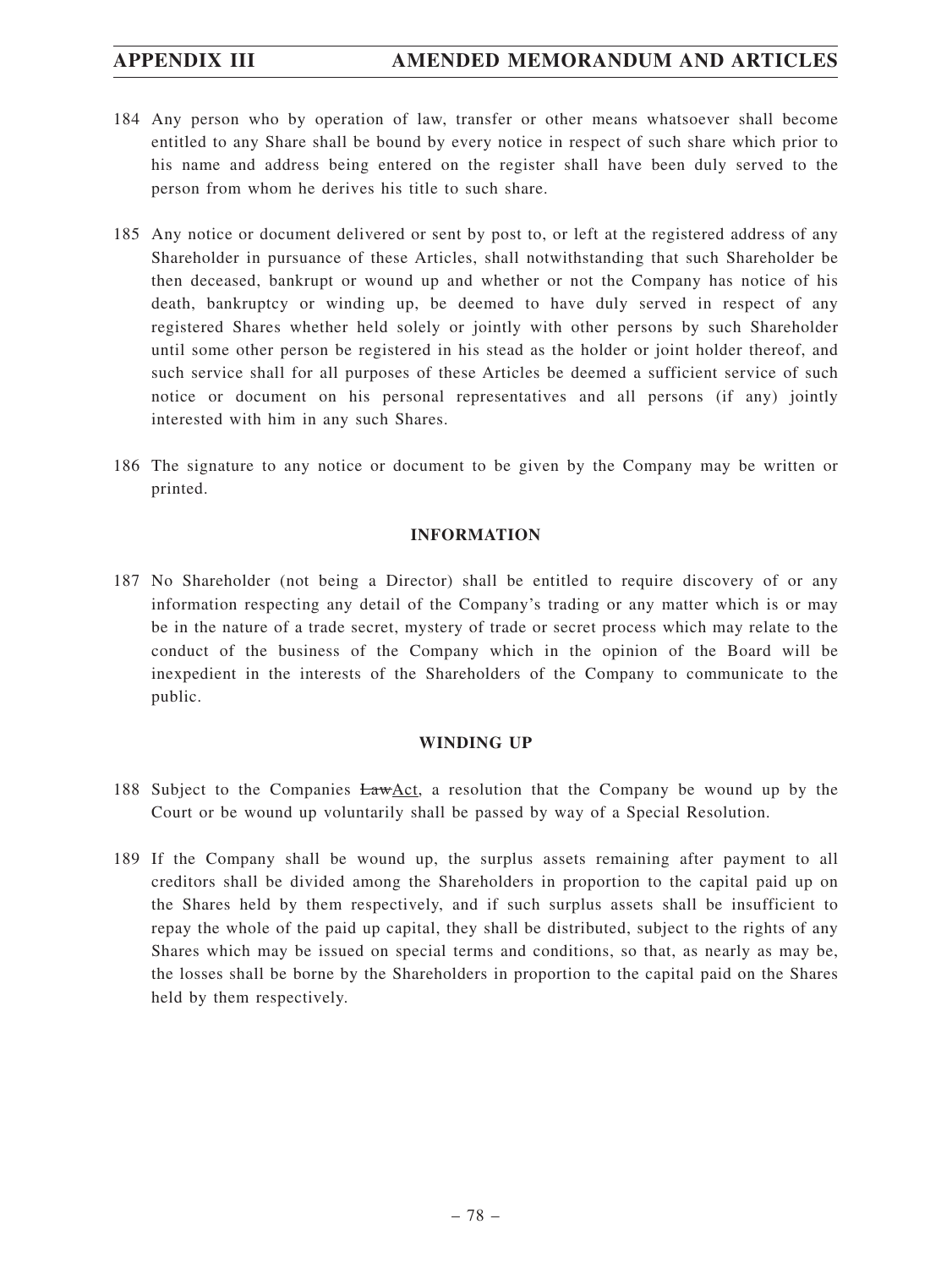190 If the Company shall be wound up (in whatever manner) the liquidator may, with the sanction of a Special Resolution and any other sanction required by the Companies LawAct, divide among the Shareholders in specie or kind the whole or any part of the assets of the Company whether the assets shall consist of property of one kind or shall consist of properties of different kinds and the liquidator may, for such purpose, set such value as he deems fair upon any one or more class or classes of property to be divided as aforesaid and may determine how such division shall be carried out as between the Shareholders or different classes of Shareholders and the Shareholders within each class. The liquidator may, with the like sanction, vest any part of the assets in trustees upon such trusts for the benefit of Shareholders as the liquidator, with the like sanction, shall think fit, but so that no Shareholder shall be compelled to accept any Shares or other assets upon which there is a liability.

### **INDEMNITY**

191 The Directors, managing directors, alternate Directors, Auditors, Secretary and other officers for the time being of the Company and the trustees (if any) for the time being acting in relation to any of the affairs of the Company, and their respective executors or administrators, shall be indemnified and secured harmless out of the assets of the Company from and against all actions, costs, charges, losses, damages and expenses which they or any of them, their or any of their executors or administrators, shall or may incur or sustain by reason of any act done, concurred in or omitted in or about the execution of their duty or supposed duty in their respective offices or trusts, except such (if any) as they shall incur or sustain through their own fraud or dishonestydishonesty, wilful default or fraud, and none of them shall be answerable for the acts, receipts, neglects or defaults of any other of them, or for joining in any receipt for the sake of conformity, or for any bankers or other persons with whom any moneys or effects of the Company shall be lodged or deposited for safe custody, or for the insufficiency or deficiency of any security upon which any moneys of the Company shall be placed out or invested, or for any other loss, misfortune or damage which may arise in the execution of their respective offices or trusts, or in relation thereto, except as the same shall happen by or through their own dishonesty, wilful default or fraudfraud, dishonest, or recklessness. The Company may take out and pay the premium and other moneys for the maintenance of insurance, bonds and other instruments for the benefit either of the Company or the Directors (and/or other officers) or any of them to indemnify the Company and/or Directors (and/or other officers) named therein for this purpose against any loss, damage, liability and claim which they may suffer or sustain in connection with any breach by the Directors (and/or other officers) or any of them of their duties to the Company.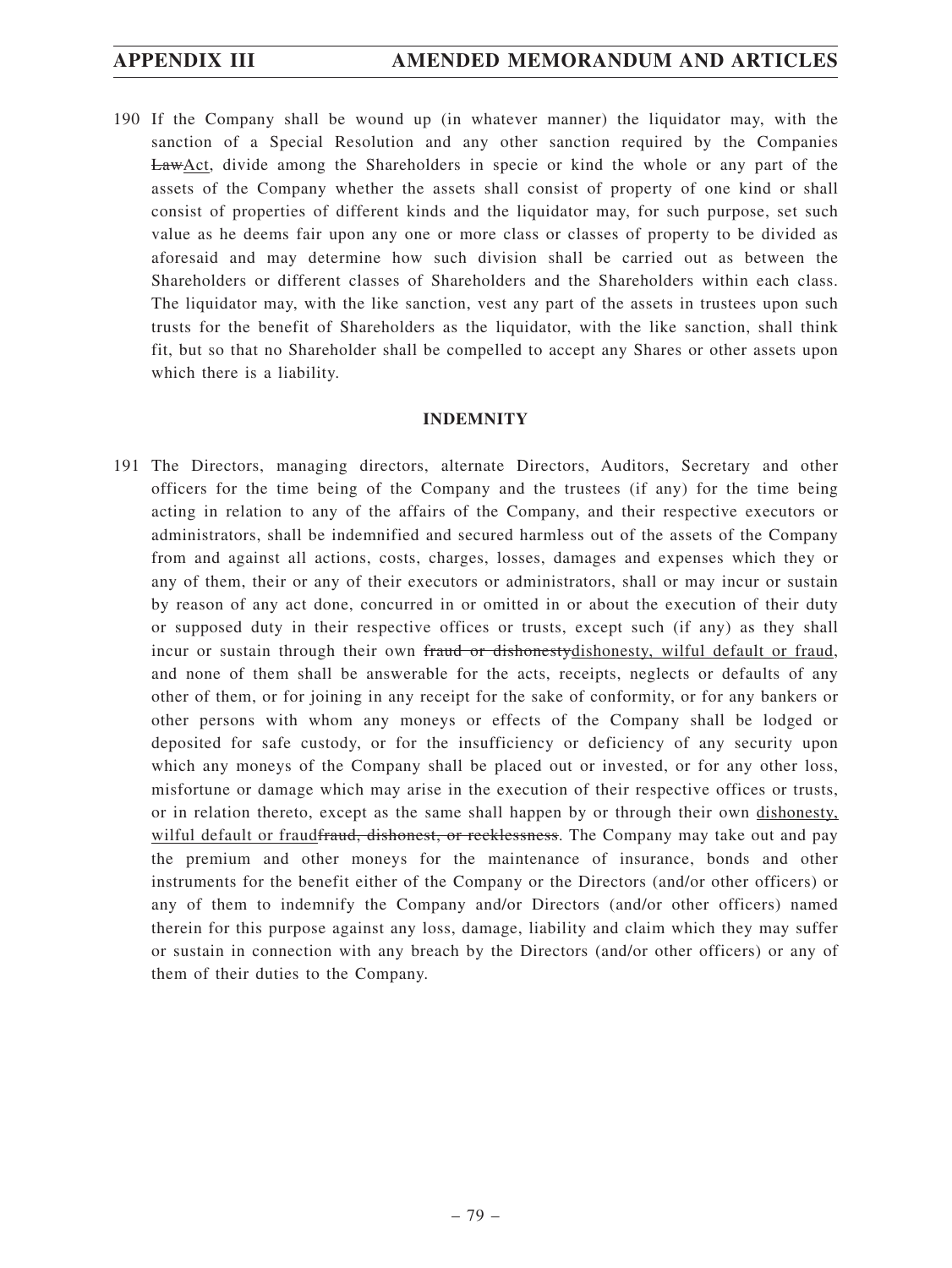## **APPENDIX III AMENDED MEMORANDUM AND ARTICLES**

### **UNTRACEABLE SHAREHOLDERS**

- 192 The Company may exercise the power to cease sending cheques for Dividend entitlements or Dividend warrants by post if such cheques or warrants remain uncashed on two consecutive occasions or after the first occasion on which such a cheque or warrant is returned undelivered.
- 193 (a) The Company shall have the power to sell, in such manner as the Board thinks fit, any Shares of a Shareholder who is untraceable, but no such sale shall be made unless:
	- (i) during the period of 12 years prior to the date of the advertisements referred to in sub-paragraph (ii) below (or, if published more than once, the first thereof) at least three Dividends or other distributions in respect of the Shares in question have become payable or been made and no Dividend or other distribution in respect of the Shares during that period has been claimed;
	- (ii) the Company has caused an advertisement to be inserted in the Newspapers of its intention to sell such Shares and a period of three months has elapsed since the date of such advertisement (or, if published more than once, the first thereof);
	- (iii) the Company has not at any time during the said periods of 12 years and three months received any indication of the existence of the holder of such Shares or of a person entitled to such Shares by death, bankruptcy or operation of law; and
	- (iv) the Company has notified the HK Stock Exchange of its intention of such sale.
	- (b) To give effect to any such sale the Board may authorise any person to transfer the said Shares and the instrument of transfer signed or otherwise executed by or on behalf of such person shall be as effective as if it had been executed by the registered holder or the person entitled by transmission to such Shares, and the purchaser shall not be bound to see to the application of the purchase money nor shall his title to the Shares be affected by any irregularity or invalidity in the proceedings relating to the sale. The net proceeds of the sale will belong to the Company and upon receipt by the Company of such proceeds it shall become indebted to the former Shareholder for an amount equal to such net proceeds. Notwithstanding any entries made by the Company in any of its books or otherwise howsoever, no trusts shall be created in respect of such debt and no interest shall be payable in respect of it and the Company shall not be required to account for any money earned from the net proceeds which may be employed in the business of the Company or as it thinks fit. Any sale under this Article shall be valid and effective notwithstanding that the Shareholder holding the Shares sold is dead, bankrupt, wound up or otherwise under any legal disability or incapacity.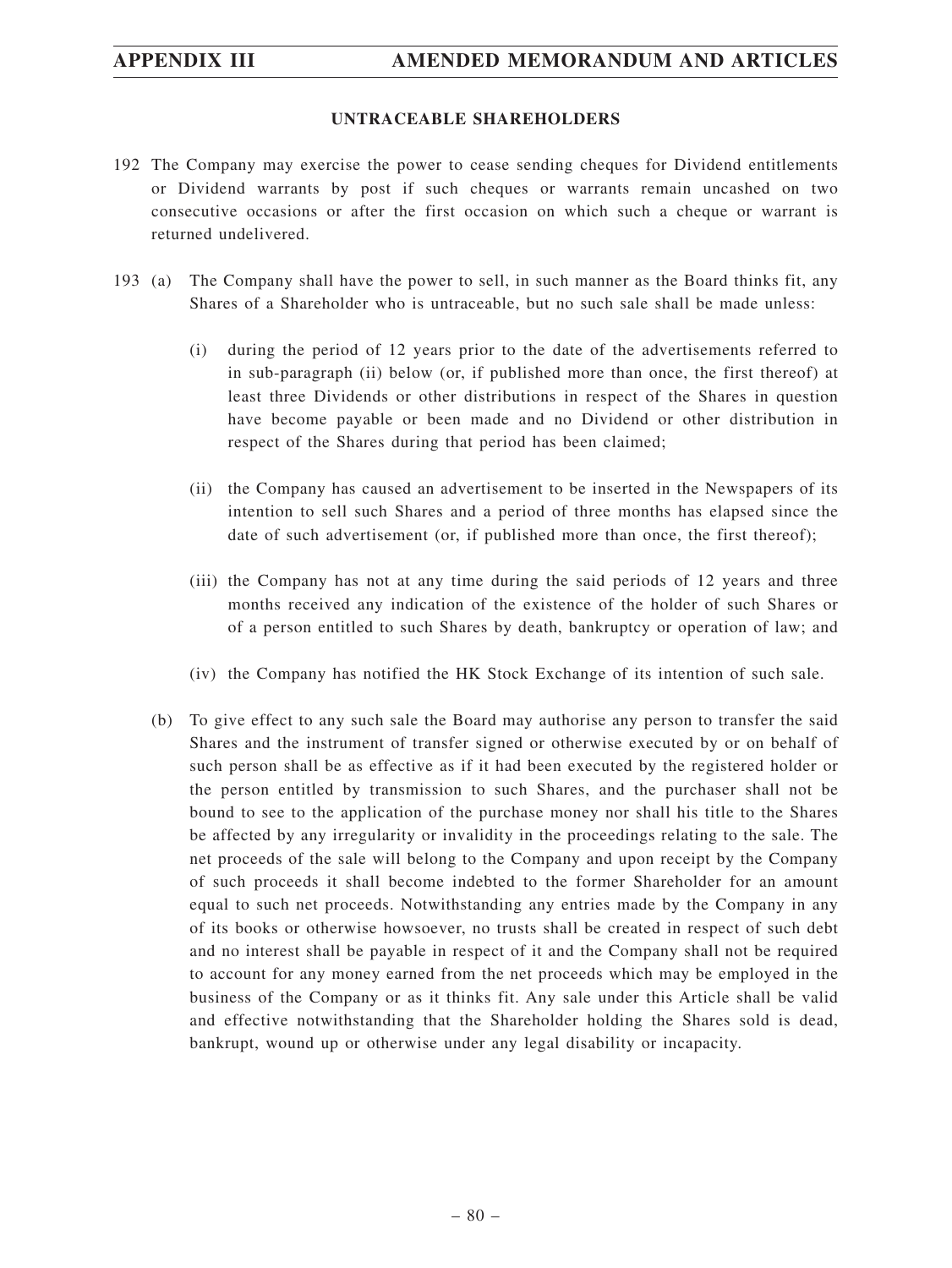## **APPENDIX III AMENDED MEMORANDUM AND ARTICLES**

## **DESTRUCTION OF DOCUMENTS**

- 194 The Company may destroy:
	- (a) any share certificate which has been cancelled at any time after the expiry of one year from the date of such cancellation;
	- (b) any dividend mandate or any variation or cancellation thereof or any notification of change of name or address at any time after the expiry of two years from the date on which such mandate, variation, cancellation or notification was recorded by the Company;
	- (c) any instrument of transfer of Shares which has been registered at any time after the expiry of six years from the date of registration;
	- (d) any other document, on the basis of which any entry in the Register is made, at any time after the expiry of six years from the date on which an entry in the Register was first made in respect of it;

and it shall conclusively be presumed in favour of the Company that every Share certificate so destroyed was a valid certificate duly and properly cancelled and that every instrument of transfer so destroyed was a valid and effective instrument duly and properly registered and that every other document destroyed hereunder was a valid and effective document in accordance with the recorded particulars thereof in the books or records of the Company provided always that:

- (i) the foregoing provisions of this Article shall apply only to the destruction of a document in good faith and without express notice to the Company that the preservation of such document was relevant to a claim;
- (ii) nothing contained in this Article shall be construed as imposing upon the Company any liability in respect of the destruction of any such document earlier than as aforesaid or in any case where the conditions of proviso (i) above are not fulfilled; and
- (iii) references in this Article to the destruction of any document include reference to its disposal in any manner.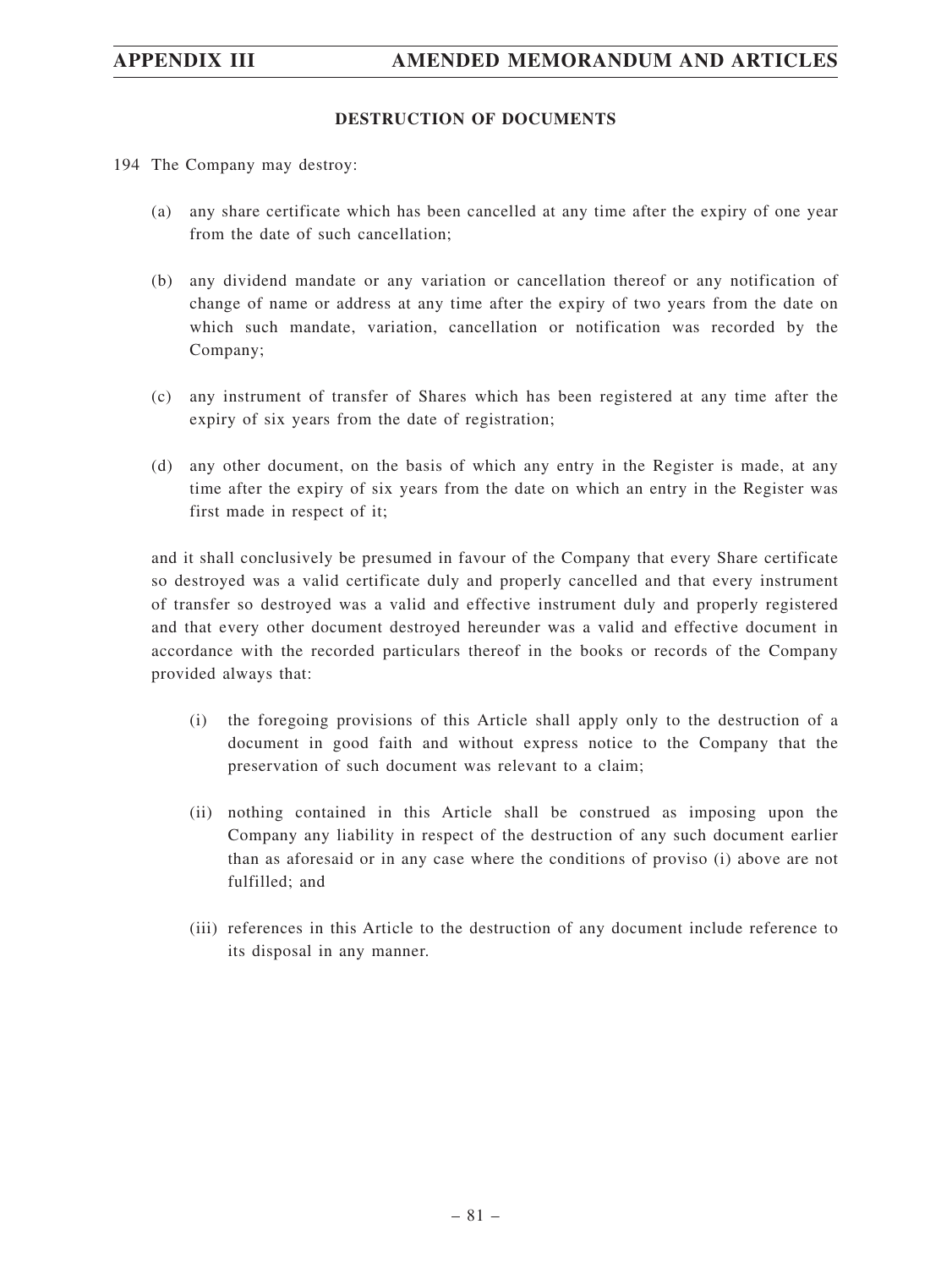## **SUBSCRIPTION RIGHT RESERVE**

- 195 The following provisions shall have effect to the extent that they are not prohibited by and are in compliance with the Companies  $Law$ Act:
	- (a) If, so long as any of the rights attaching to any warrants issued by the Company to subscribe for Shares shall remain exercisable, the Company does any act or engages in any transaction which, as a result of any adjustments to the subscription price in accordance with the provisions applicable under the terms and conditions of the warrants, would reduce the subscription price to below the par value of a Share, then the following provisions shall apply:
		- (i) as from the date of such act or transaction the Company shall establish and thereafter (subject as provided in this Article) maintain in accordance with the provisions of this Article a reserve (the "Subscription Right Reserve") the amount of which shall at no time be less than the sum which for the time being would be required to be capitalised and applied in paying up in full the nominal amount of the additional Shares required to be issued and allotted credited as fully paid pursuant to sub- paragraph (iii) below on the exercise in full of all the subscription rights outstanding and shall apply the Subscription Right Reserve in paying up in full the amount of the shortfall referred to in sub- paragraph (iii) in respect of such additional Shares as and when the same are allotted;
		- (ii) the Subscription Right Reserve shall not be used for any purpose other than that specified above unless all other reserves of the Company (other than the share premium account) have been extinguished and will then only be used to make good losses of the Company if and so far as is required by law;
		- (iii) upon the exercise of all or any of the subscription rights represented by any warrant, the relevant subscription rights shall be exercisable in respect of a nominal amount of Shares equal to the amount in cash which the holder of such warrant is required to pay on exercise of the subscription rights represented thereby (or, as the case may be, the relevant portion thereof in the event of a partial exercise of the subscription rights) and, in addition, there shall be allotted in respect of such subscription rights to the exercising warrant holder, credited as fully paid, such additional nominal amount of Shares as is equal to the shortfall between:
			- (A) the said amount in cash which the holder of such warrant is required to pay on exercise of the subscription rights represented thereby (or, as the case may be, the relevant portion thereof in the event of a partial exercise of the subscription rights); and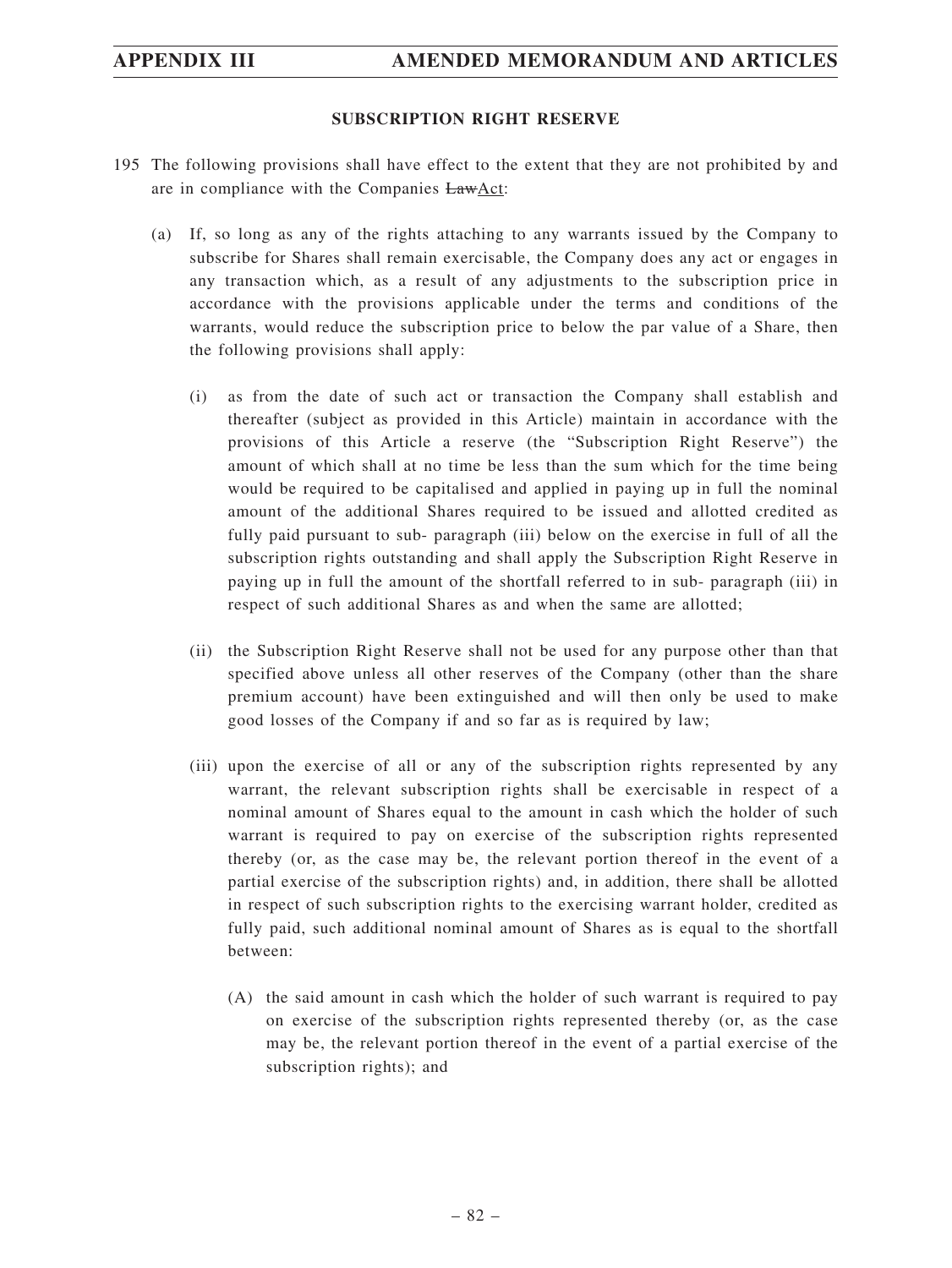- (B) the nominal amount of Shares in respect of which such subscription rights would have been exercisable having regard to the provisions of the conditions of the warrants, had it been possible for such subscription rights to represent the right to subscribe for Shares at less than par and immediately upon such exercise so much of the sum standing to the credit of the Subscription Right Reserve as is required to pay up in full such additional nominal amount of Shares shall be capitalised and applied in paying up in full such additional nominal amount of Shares which shall forthwith be allotted credited as fully paid to the exercising warrant holder; and
- (iv) if upon the exercise of the subscription rights represented by any warrant the amount standing to the credit of the Subscription Right Reserve is not sufficient to pay up in full such additional nominal amount of Shares equal to such shortfall as aforesaid to which the exercising warrant holder is entitled, the Board shall apply any profits or reserves then or thereafter becoming available (including, to the extent permitted or not prohibited by law, the share premium account) for such purpose until such additional nominal amount of Shares is paid up and allotted as aforesaid and until then no Dividend or other distribution shall be paid or made on the fully paid Shares then in issue. Pending such payment up and allotment, the exercising warrant holder shall be issued by the Company with a certificate evidencing his right to the allotment of such additional nominal amount of Shares. The rights represented by any such certificate shall be in registered form and shall be transferable in whole or in part in units of one Share in the like manner as the Shares for the time being are transferable, and the Company shall make such arrangements in relation to the maintenance of a register therefor and other matters in relation thereto as the Board may think fit and adequate particulars thereof shall be made known to each relevant exercising warrant holder upon the issue of such certificate.
- (b) Shares allotted pursuant to the provisions of this Article shall rank *pari passu* in all respects with the other Shares allotted or which ought to be allotted on the relevant exercise of the subscription rights represented by the warrant concerned. Notwithstanding anything contained in paragraph (a) of this Article, no fraction of any Share shall be allotted on exercise of the subscription rights.
- (c) The provisions of this Article as to the establishment and maintenance of the Subscription Right Reserve shall not be altered or added to in any way which would vary or abrogate, or which would have the effect of varying or abrogating, the provisions for the benefit of any warrant holder or class of warrant holders under this Article without the sanction of a Special Resolution of such warrant holder(s) or class of warrant holders.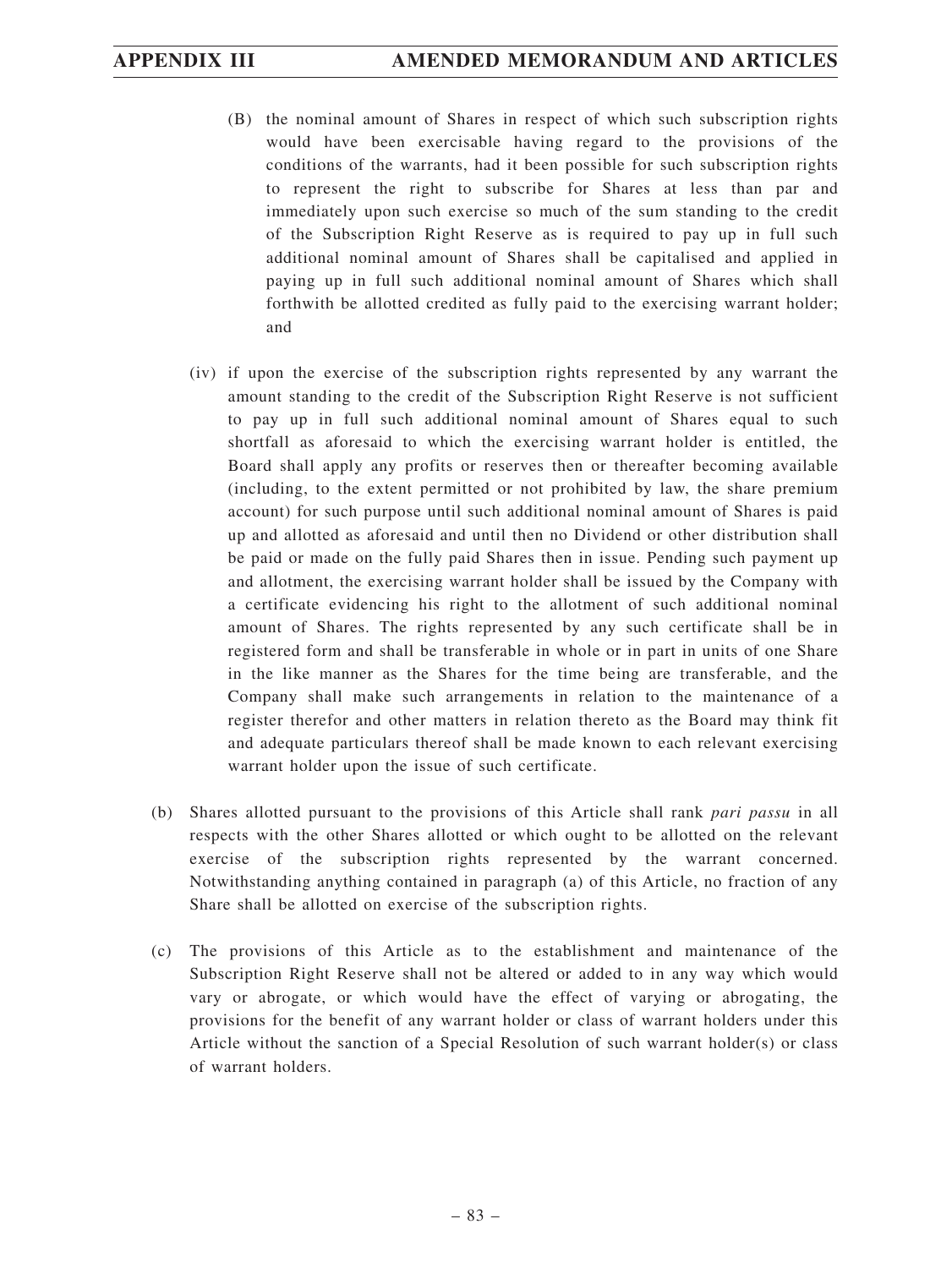(d) A certificate or report by the Auditors as to whether or not the Subscription Right Reserve is required to be established and maintained and if so the amount thereof so required to be established and maintained, as to the purpose for which the Subscription Right Reserve has been used, as to the extent to which it has been used to make good losses of the Company, as to the additional nominal amount of Shares required to be allotted to exercising warrant holders credited as fully paid, and as to any other matter concerning the Subscription Right Reserve shall (in the absence of manifest error) be conclusive and binding upon the Company and all warrant holders and Shareholders.

## **STOCK**

- 196 The following provisions shall have effect at any time and from time to time provided that they are not prohibited by or inconsistent with the Companies  $EawAct$ :
	- (a) The Company may by Ordinary Resolution convert any fully paid Shares into stock, and may from time to time by like resolution reconvert any stock into fully paid Shares of any denomination.
	- (b) The holders of stock may transfer the same or any part thereof in the same manner, and subject to the same regulations as and subject to which the Shares from which the stock arose might prior to conversion have been transferred or as near thereto as circumstances admit, but the Board may from time to time, if it thinks fit, fix the minimum amount of stock transferable and restrict or prohibit the transfer of fractions of that minimum, but so that such minimum shall not exceed the nominal amount of the Shares from which the stock arose. No warrants to bearer shall be issued in respect of any stock.
	- (c) The holders of stock shall, according to the amount of the stock held by them, have the same rights, privileges and advantages as regards Dividends, participation in assets on a winding up, voting at meetings, and other matters, as if they held the Shares from which the stock arose, but no such rights, privileges or advantages (except participation in the Dividends and profits and in the assets on winding up of the Company) shall be conferred by an amount of stock which would not, if existing in Shares, have conferred such rights, privileges or advantages.
	- (d) Such of the provisions of these Articles as are applicable to fully paid Shares shall apply to stock, and the words "Share" and "Shareholder" herein shall include "stock" and "stockholder" and "member".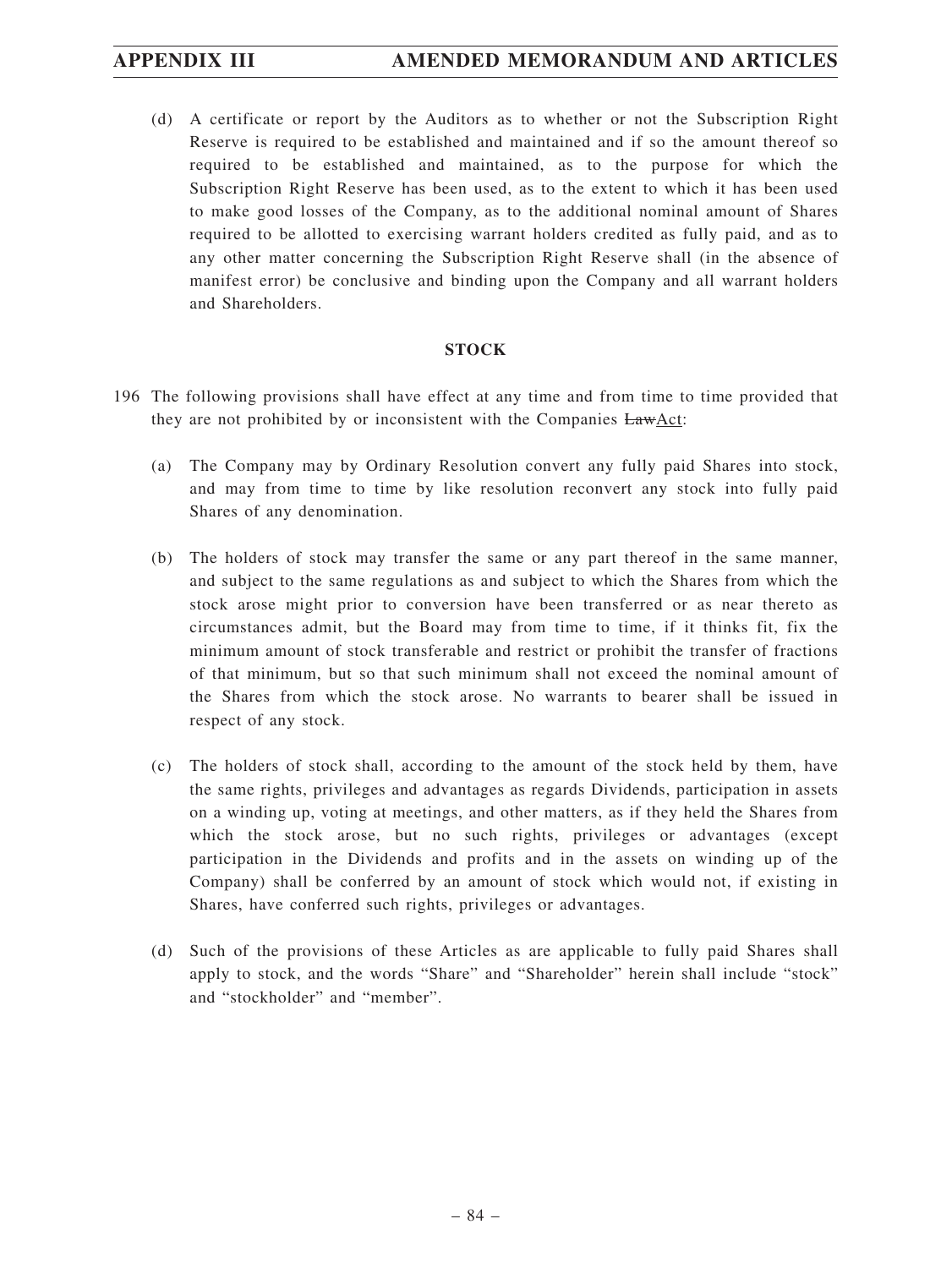# **BOLTEK HOLDINGS LIMITED** 寶燵控股有限公司

*(Incorporated in Cayman Islands with limited liability)* **(Stock Code: 8601)**

## **NOTICE OF ANNUAL GENERAL MEETING**

**NOTICE IS HEREBY GIVEN** that the annual general meeting (the "**Meeting**") of shareholders of Boltek Holdings Limited (the "**Company**") will be held at 5/F, Winning Commercial Building, 46–48 Hillwood Road, Tsim Sha Tsui, Kowloon, Hong Kong on Friday, 6 May 2022 at 2:00 p.m., to consider and, if thought fit, to pass with or without amendments, the following resolutions:

### **ORDINARY RESOLUTIONS**

- 1. To receive, consider and adopt the audited consolidated financial statements of the Company and the reports of the directors of the Company (the "**Directors**") and the independent auditor of the Company for the year ended 31 December 2021;
- 2. To re-appoint Grant Thornton Hong Kong Limited as the independent auditor of the Company and to authorise the board of Directors (the "**Board**") to fix its remuneration;
- 3. (a) To re-elect Mr. Cheung Kwan Tar as an executive Director;
	- (b) To re-elect Mr. Ng Pak Hung as an executive Director;
	- (c) To re-elect Ms. Chik Wai Chun as an independent non-executive Director; and
	- (d) To authorise the Board to fix the Directors' remuneration;
- 4. As special business, to consider and, if thought fit, pass with or without amendments, the following resolutions as ordinary resolutions:

### "**THAT**:

(a) Subject to paragraph (c) of this resolution, and pursuant to the Rules Governing the Listing of Securities on GEM (the "**GEM Listing Rules**") of The Stock Exchange of Hong Kong Limited (the "**Stock Exchange**"), the exercise by the Directors during the Relevant Period (as hereinafter defined) of all the powers of the Company to allot, issue and deal with additional shares (the "**Shares**") in the Company or securities convertible into such Shares or options, warrants, or similar right to subscribe for any Shares or convertible securities of the Company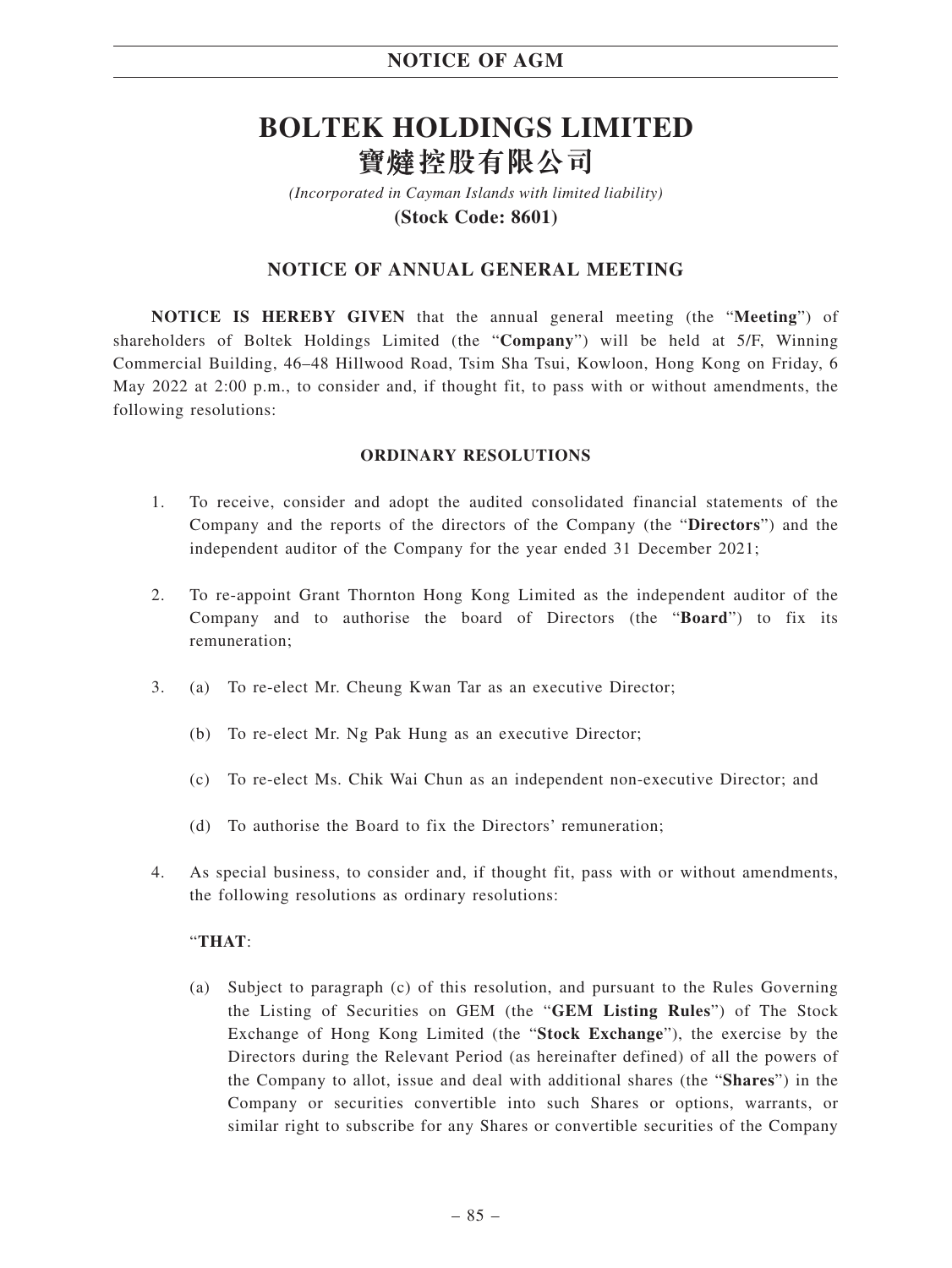and to make or grant offers, agreements and options (including bonds, warrants and debentures convertible into Shares) which would or might require the exercise of such power be and is hereby generally and unconditionally approved;

- (b) the approval in paragraph (a) of this resolution shall authorise the Directors during the Relevant Period to make or grant offers, agreements and options (including bonds, warrants and debentures convertible into Shares) which would or might require the exercise of such powers (including but not limited to the power to allot, issue and deal with additional Shares) during or after the end of the Relevant Period;
- (c) the total number of Shares to be allotted or agreed conditionally or unconditionally to be allotted and issued (whether pursuant to an option or otherwise) by the Directors pursuant to the approval in paragraphs (a) and (b) of this resolution, otherwise than pursuant to (i) a Rights Issue (as hereinafter defined); (ii) the exercise of any options granted under any share option scheme adopted by the Company or similar arrangement for the time being adopted for the grant or issue to officers and/or employees of the Company and/or any of its subsidiaries and/or any eligible persons thereunder of shares or rights to subscribe for Shares; (iii) any scrip dividend scheme or similar arrangement providing for the allotment of Shares in lieu of the whole or part a dividend pursuant to the amended and restated articles of association of the Company (the "**Articles of Association**") from time to time; or (iv) an issue of Shares upon the exercise of rights of subscription or conversion under the terms of any warrants of the Company or any securities which are convertible into Shares, shall not exceed 20% of the total number of the issued Shares as at the time of passing this resolution, and the said approval shall be limited accordingly, provided that if any subsequent consolidation or subdivision of Shares is effected, the maximum number of Shares that may be issued as a percentage of the total number of issued Shares immediately before and after such consolidation or subdivision shall be the same and such maximum number of Shares shall be adjusted accordingly; and
- (d) for the purpose of this resolution, "**Relevant Period**" means the period from the passing of this resolution until whichever is the earliest of:
	- (i) the conclusion of the next annual general meeting of the Company;
	- (ii) the expiration of the period within which the next annual general meeting of the Company is required by the Articles of Association or any applicable laws of the Cayman Islands to be held; or
	- (iii) the date on which the authority given under this resolution is revoked or varied by an ordinary resolution of the shareholders of the Company in general meeting.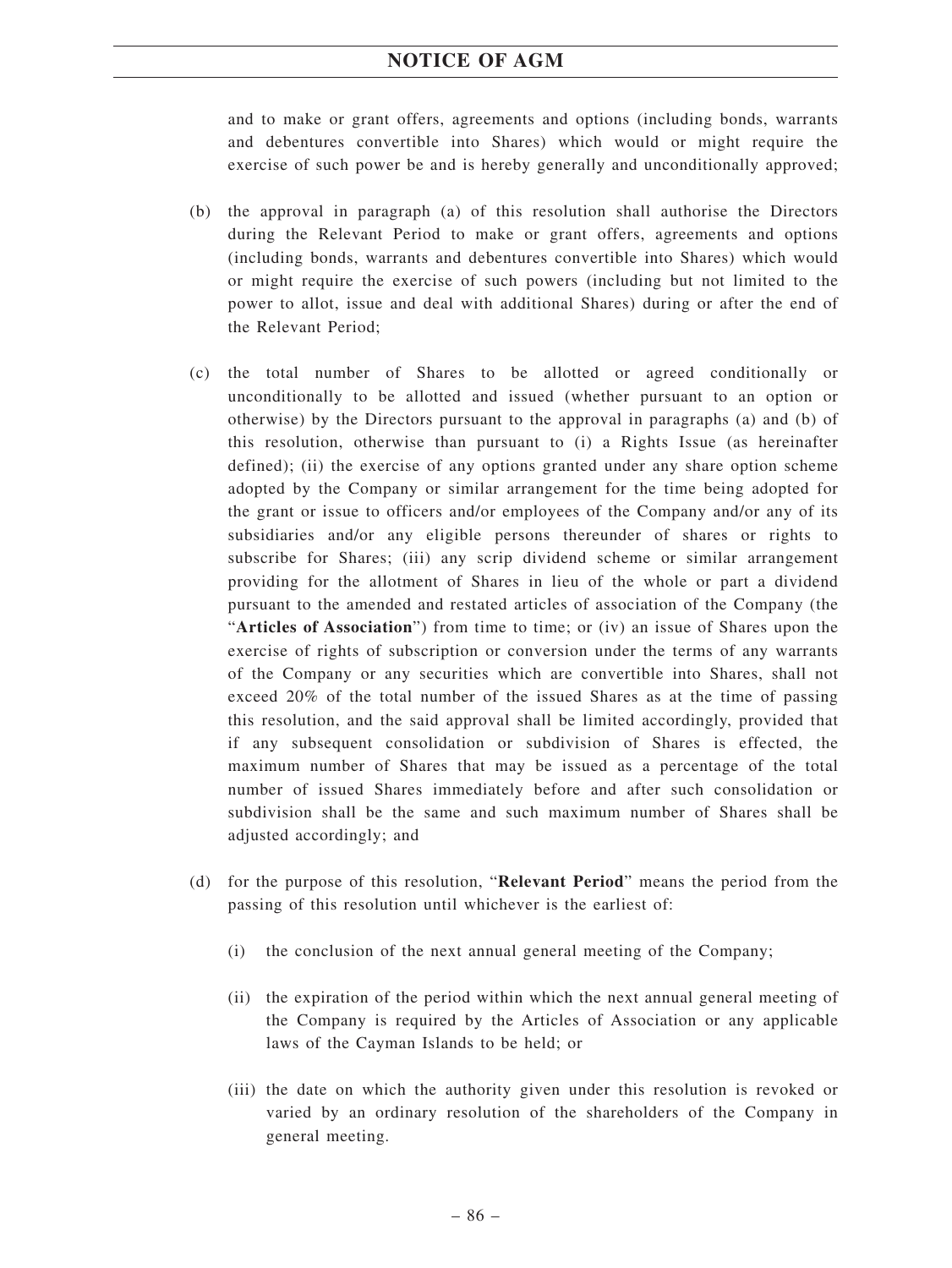"**Rights Issue**" means an offer of Shares open for a period fixed by the Company or the Directors to holders of Shares whose names appear on the register of members of the Company on a fixed record date in proportion to their then holdings of such Shares as at that date (subject to such exclusions or other arrangements as the Directors may deem necessary or expedient in relation to fractional entitlements or having regard to any restrictions or obligations under the laws of any relevant jurisdiction, or the requirements of any recognised regulatory body or any stock exchange)."

## 5. "**THAT**:

- (a) subject to paragraph (c) of this resolution, the exercise by the Directors during the Relevant Period (as hereinafter defined) of all the powers of the Company to repurchase Shares on GEM of the Stock Exchange or on any other stock exchange on which the securities of the Company may be listed and which is recognised by the Securities and Futures Commission of Hong Kong and the Stock Exchange for this purpose, and that the exercise by the Directors of all powers to repurchase such Shares are subject to and in accordance with all applicable laws and requirements of the GEM Listing Rules or of any other stock exchange as amended from time to time, be and is hereby generally and unconditionally approved;
- (b) the approval in paragraph (a) of this resolution above shall be in addition to any other authorisation given to the Directors and shall authorise the Directors on behalf of the Company during the Relevant Period to procure the Company to repurchase Shares at a price determined by the Directors;
- (c) the total number of Shares to be repurchased or agreed conditionally or unconditionally to be repurchased by the Company pursuant to the approval in paragraph (a) of this resolution during the Relevant Period shall not exceed 10% of the total number of the issued Shares as at the time of the passing of this resolution, and the said approval shall be limited accordingly, provided that if any subsequent consolidation or subdivision of Shares is effected, the maximum number of Shares that may be purchased as a percentage of the total number of issued Shares immediately before and after such consolidation or subdivision shall be the same and such maximum number of Shares shall be adjusted accordingly; and
- (d) for the purpose of this resolution, "**Relevant Period**" means the period from the passing of this resolution until whichever is the earliest of:
	- (i) the conclusion of the next annual general meeting of the Company; or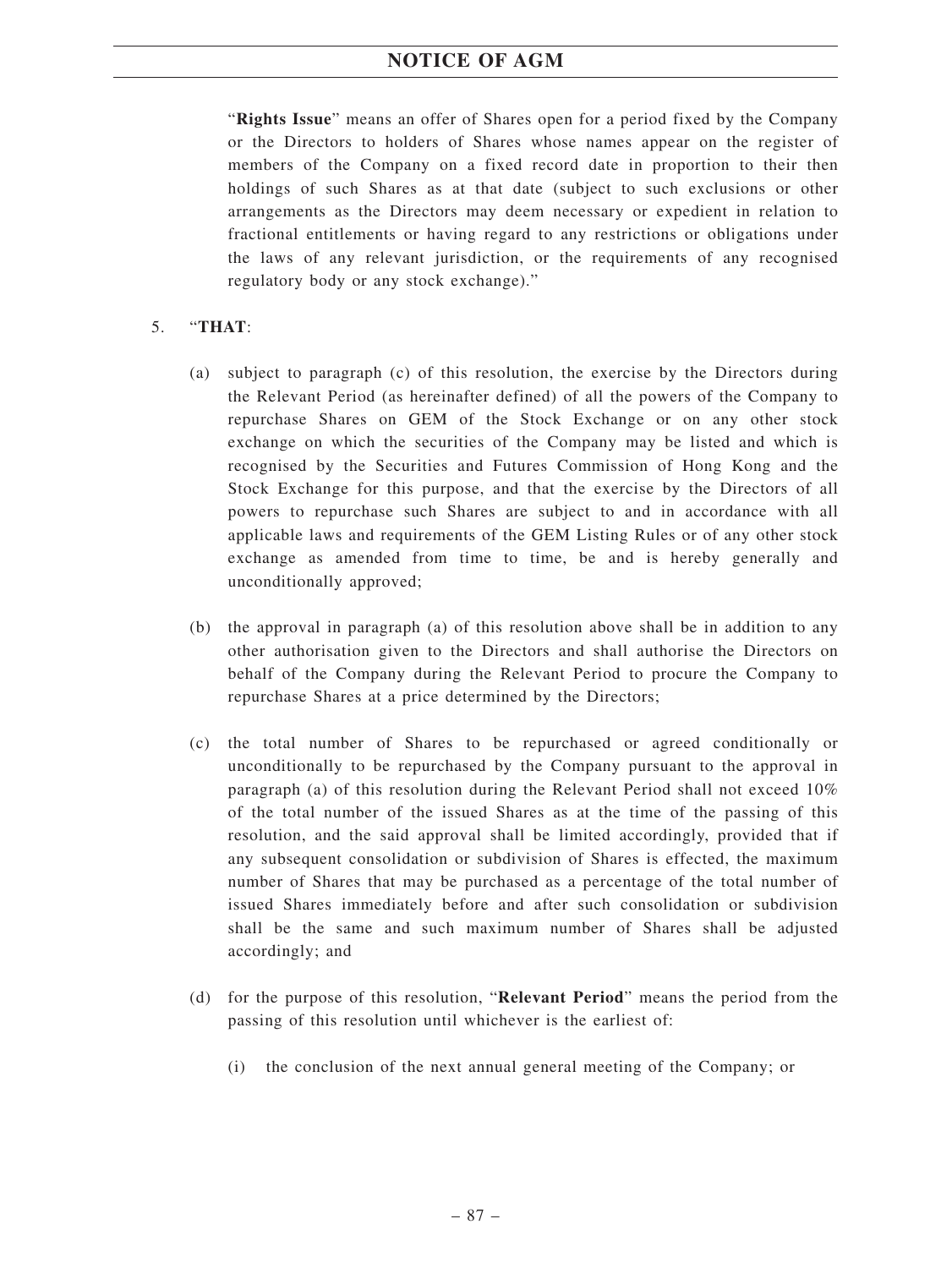- (ii) the expiration of the period within which the next annual general meeting of the Company is required by the Articles of Association or any applicable laws of the Cayman Islands to be held; or
- (iii) the date on which the authority given under this resolution is revoked or varied by an ordinary resolution of the shareholders of the Company in general meeting."
- 6. "**THAT** conditional upon the passing of resolutions 4 and 5 as set out in the notice convening the Meeting (the "**Notice**"), the general mandate granted to the Directors pursuant to resolution 4 as set out in the Notice be and is hereby extended by the addition thereto of the total number of Shares which may be repurchased by the Company under the authority granted pursuant to resolution 5 as set out in the Notice, provided that such amount shall not exceed 10% of the total number of the issued Shares as at the date of passing this resolution."

## **SPECIAL RESOLUTION**

7. As special business, to consider and, if thought fit, pass with or without amendments, the following resolution as a special resolution:

### "**THAT**:

- (a) The second amended and restated memorandum and articles of association of the Company (the "**Amended Memorandum and Articles of Association**") (a copy of which has been produced to this meeting and marked "A" and initialled by the chairman of this meeting for the purpose of identification) be and are hereby approved and adopted as the new memorandum and articles of association of the Company in substitution for and to the exclusion of the existing amended and restated memorandum and articles of association of the Company with immediate effect after the close of this meeting; and
- (b) Any one director or company secretary of the Company be and is/are hereby authorised to execute all such documents and do all such other acts and things as he/she/they may, in his/her/their absolute discretion, consider necessary, desirable or expedient to effect the adoption of the Amended Memorandum and Articles and any of the foregoing."

On behalf of the Board of **Boltek Holdings Limited Cheung Kwan Tar** *Chairman and executive Director*

Hong Kong, 28 March 2022